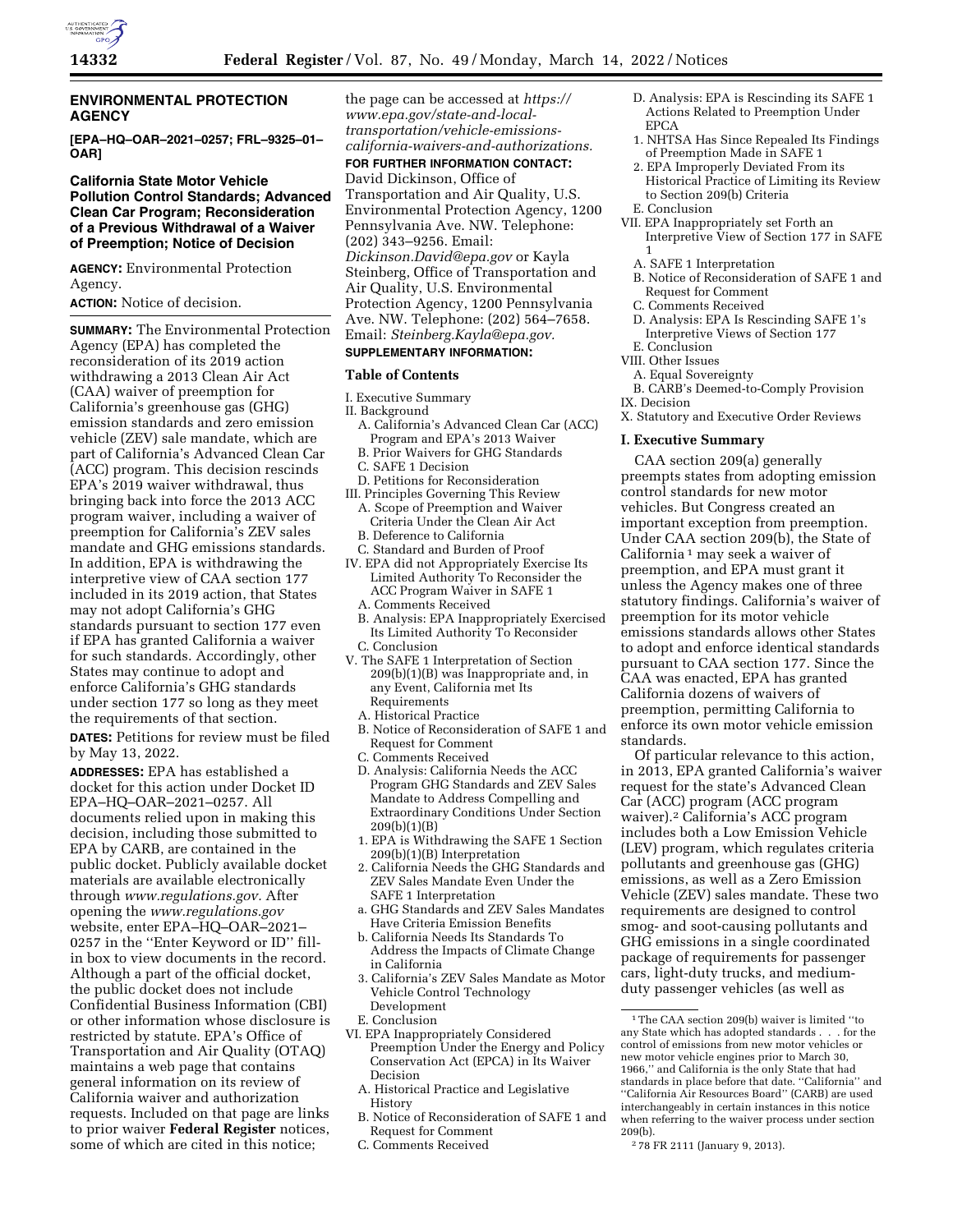limited requirements related to heavyduty vehicles). Between 2013 and 2019, twelve other States adopted one or both of California's standards as their own. But in 2019, EPA partially withdrew this waiver as part of a final action entitled ''The Safer Affordable Fuel-Efficient (SAFE) Vehicles Rule Part One: One National Program'' (SAFE 1), marking the first time the agency withdrew a previously granted waiver.<sup>3</sup> In addition, in the context of SAFE 1, EPA provided an interpretive view of CAA section 177 asserting that other states were precluded from adopting California's GHG standards.

As Administrator of the Environmental Protection Agency (EPA), I am now rescinding EPA's 2019 actions in SAFE 1 that partially withdrew the ACC program waiver for California's ACC program. I am rescinding these actions because (1) EPA's reconsideration of the waiver under the particular facts and circumstances of this case was improper; (2) EPA's reconsideration was based on a flawed interpretation of CAA section 209(b); (3) even under that flawed interpretation, EPA misapplied the facts and inappropriately withdrew the waiver; (4) EPA erred in looking beyond the statutory factors in CAA 209(b) to action taken by another agency under another statute to justify withdrawing the waiver; (5) that agency has also since withdrawn the action EPA relied on in any event; and (6) EPA inappropriately provided an interpretive view of section 177.

As a result of this action, EPA's 2013 waiver for the ACC program, specifically the waiver for California's GHG emission standards and ZEV sales mandate requirements for model years (MYs) 2017 through 2025, comes back into force.4 I am also rescinding the interpretive view set forth in SAFE 1 that States may not adopt California's GHG standards pursuant to CAA section 177 even if EPA has granted California a section 209 waiver for such standards. Accordingly, States may now adopt and enforce California's GHG standards so long as they meet the requirements of

Section 177, and EPA will evaluate any State's request to include those provisions in a SIP through a separate notice and comment process.

Section II of this action contains a detailed history of EPA's waiver adjudications leading up to this action. In summary, in 2012, CARB submitted the ACC waiver request to EPA, which included ample evidence of the criteria pollution benefits of the GHG standards and the ZEV sales mandate. As it had in all prior waiver decisions with two exceptions (including SAFE 1), in considering the request EPA relied on its ''traditional'' interpretation of section 209(b)(1)(B), which examines whether California needs a separate motor vehicle program as a whole—not specific standards—to address the state's compelling and extraordinary conditions. In 2013, EPA granted California's waiver request for its ACC program in full. In 2018, however, EPA proposed to withdraw portions of its waiver granted in 2013 based on a new interpretation of section 209(b)(1)(B) that looked at whether the specific standards (the GHG standards and ZEV sales mandate), as opposed to the program as a whole, continued to meet the second and third waiver prongs (found in sections  $209(b)(1)(B)$  and  $(C)$ ).<sup>5</sup> In addition, EPA proposed to look beyond the section 209(b) criteria to consider the promulgation of a NHTSA regulation and pronouncements in SAFE 1 that declared state GHG emission standards and ZEV sales mandates preempted under EPCA. In 2019, after granting CARB a waiver for its ACC program in 2013 and after 12 states had adopted all or part of the California standards under section 177, EPA withdrew portions of the waiver for CARB's GHG emission standards and ZEV sales mandates. In SAFE 1, EPA cited changed circumstances and was based on a new interpretation of the CAA and the agency's reliance on an action by NHTSA that has now been repealed.6

6 84 FR 51310. In SAFE 1, NHTSA also finalized its action related to preemption under EPCA. NHTSA's action included both regulatory text and well as pronouncements within the preamble of SAFE 1. In 2020, EPA finalized its amended and less stringent carbon dioxide standards for the 2021–2026 model years in an action titled ''The Safer Affordable Fuel-Efficient (SAFE) Vehicles

On January 20, 2021, President Biden issued Executive Order 13990, directing the Federal Agencies to ''immediately review'' SAFE 1 and to consider action ''suspending, revising, or rescinding'' that action by April 2021. On April 28, 2021, EPA announced its Notice of Reconsideration, including a public hearing and an opportunity for public comment.7 The Agency stated its belief that there were significant issues regarding whether SAFE 1 was a valid and appropriate exercise of Agency authority, including the amount of time that had passed since EPA's ACC program waiver decision, the approach and legal interpretations used in SAFE 1, whether EPA took proper account of the environmental conditions (*e.g.,* local climate and topography, number of motor vehicles, and local and regional air quality) in California, and the environmental consequences from the waiver withdrawal in SAFE 1. Further, EPA stated it would be addressing issues raised in the related petitions for reconsideration of EPA's SAFE 1 action. In the meantime, having reconsidered its own action, and also in response to Executive Order 13990, NHTSA repealed its conclusion that state and local laws related to fuel economy standards, including GHG standards and ZEV sales mandates, were preempted under EPCA,8 and EPA revised and made more stringent the Federal GHG emission standards for light-duty vehicles for 2023 and later model years, under section 202(a).9

Section III of this action outlines the principles that govern waiver reconsiderations. It sets forth the statutory background and context for the CAA preemption of new motor vehicle emission standards, the criteria for granting a waiver of preemption, and the ability of other States to adopt and enforce California's new motor vehicle emission standards where a waiver has been issued if certain CAA criteria are met. In brief, CAA section 209(a) generally preempts all States or political subdivisions from adopting and enforcing any standard relating to the control of emissions from new motor vehicles or new motor vehicle engines. But section 209(b) contains an important exception that allows only

<sup>3</sup> 84 FR 51310 (September 27, 2019).

<sup>4</sup> In SAFE 1, EPA did not withdraw the entire 2013 waiver, but instead only withdrew the waiver as it related to California's GHG emission standards and the ZEV sales mandate. The waiver for the lowemission vehicle (LEV III) criteria pollutant standards in the ACC program remained in place. EPA's reconsideration of SAFE 1 and the impact on the ACC waiver therefore relates only to the GHG emission standards and the ZEV sales mandate, although ''ACC program waiver'' is used in this document. This action rescinds the waiver withdrawal in SAFE 1. In this decision, the Agency takes no position on any impacts this decision may have on state law matters regarding implementation.

<sup>5</sup>EPA's 2018 proposal was jointly issued with the National Highway Traffic Safety Administration (NHTSA). 83 FR 42986 (August 24, 2018) (the ''SAFE proposal''). In addition to partially withdrawing the waiver, that proposal proposed to set less stringent greenhouse gas and CAFE standards for model years 2021–2026. NHTSA also proposed to make findings related to preemption under the Energy Policy and Conservation Act (EPCA) and its relationship to state and local GHG emission standards and ZEV sales mandates.

Rule for Model Years 2021–2026 Passenger Cars and Light Trucks'' (SAFE 2). 85 FR 24174 (April 30, 2020).

<sup>7</sup> ''California State Motor Vehicle Pollution Control Standards; Advanced Clean Car Program; Reconsideration of a Previous Withdrawal of a Waiver of Preemption; Opportunity for Public Hearing and Public Comment.'' 86 FR 22421 (April 28, 2021).

<sup>8</sup> 86 FR 74236 (December 29, 2021).

<sup>9</sup> 86 FR 74434 (December 30, 2021).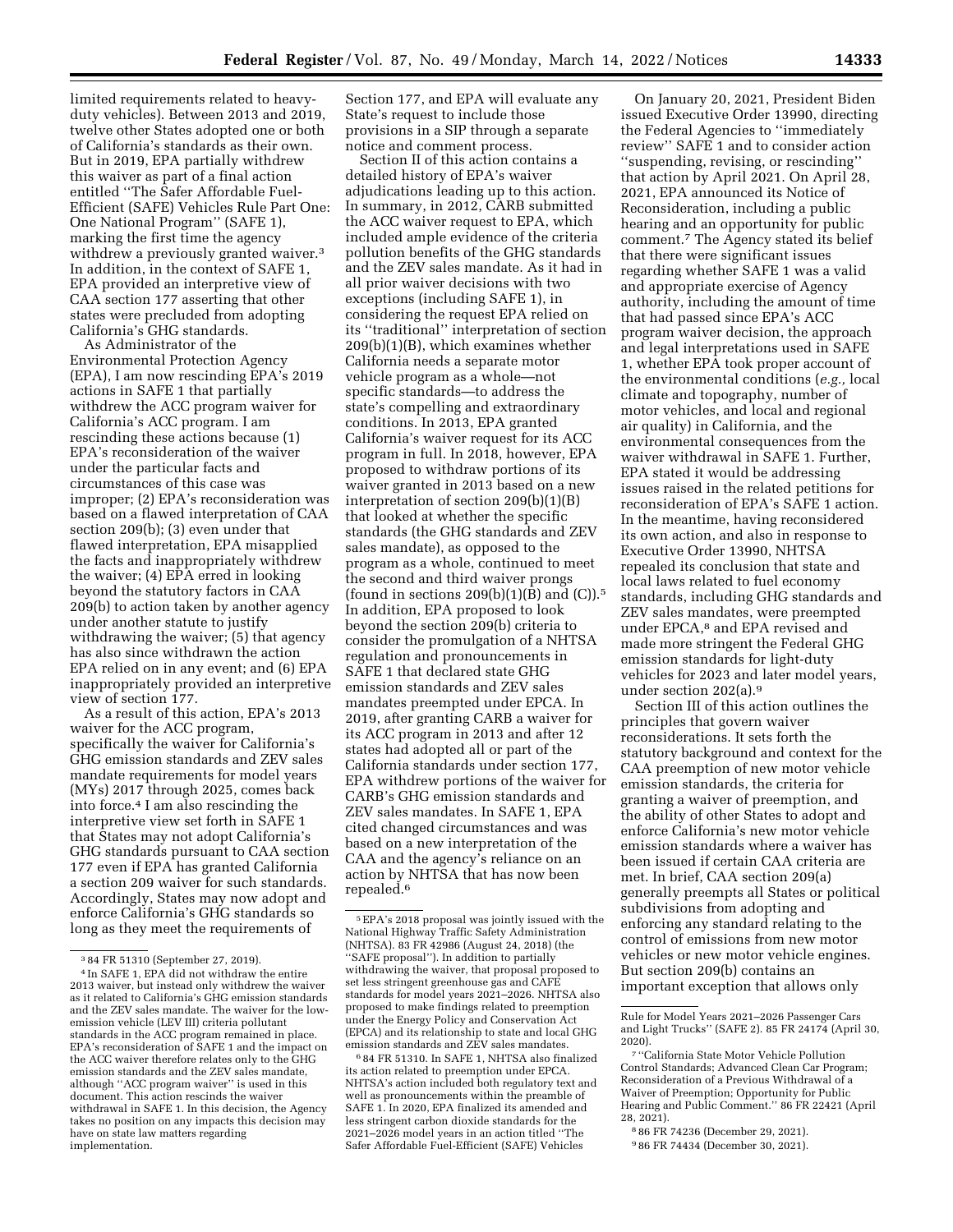California to submit a request to waive preemption for its standards. Importantly, EPA must grant the waiver unless the Administrator makes at least one of three findings: (1) That California's determination that its standards will be, in the aggregate, at least as protective of public health and welfare as applicable Federal standards, is arbitrary and capricious (the ''first waiver prong,'' under section  $209(b)(1)(A)$ ; (2) that California does not need such State standards to meet compelling and extraordinary conditions (the ''second waiver prong,'' under section  $209(b)(1)(B)$ ; or  $(3)$  that California standards are not consistent with section 202(a), which contains EPA's authority to regulate motor vehicles (the ''third waiver prong,'' under section 209(b)(1)(C)). In the 1977 amendments to the CAA, section 177 was added to allow other States that may be facing their own air quality concerns to adopt and enforce the California new motor vehicle emission standards for which California has been granted a waiver under section 209(b) if certain criteria are met.

Section III also provides more context to indicate that Congress intended that, when reviewing a request for a waiver, EPA treat with deference the policy judgments on which California's vehicle emission standards are based. It discusses the history of Congress allowing states to adopt more stringent standards. Ultimately, Congress built a structure in section 209(b) that grants California authority to address its air quality problems, and also acknowledges the needs of other states to address their air quality problems through section 177. Lastly, Section III describes the burden and standard of proof for waiver decisions.

Section IV of this action then discusses EPA's first basis for rescinding the SAFE 1 waiver withdrawal: That EPA did not appropriately exercise its limited authority to withdraw a waiver once granted. Section 209 does not provide EPA with express authority to reconsider and withdraw a waiver previously granted to California. EPA's authority thus stems from its inherent reconsideration authority. In the context of reconsidering a waiver grant, that authority may only be exercised sparingly. EPA believes its inherent authority to reconsider a waiver decision is constrained by the three waiver criteria that must be considered before granting or denying a waiver request under section 209(b). EPA's reconsideration may not be broader than the limits Congress placed on its ability to deny a waiver in the first place. EPA notes further support for limiting its

exercise of reconsideration authority, relevant in the context of a waiver withdrawal, is evidenced by Congress's creation of a state and federal regulatory framework to drive motor vehicle emissions reduction and technology innovation that depends for its success on the stable market signal of the waiver grant—automobile manufacturers must be able to depend reliably on the continuing validity of the waiver grant in order to justify the necessary investments in cleaner vehicle technology. Accordingly, EPA now believes it may only reconsider a previously granted waiver to address a clerical or factual error or mistake, or where information shows that factual circumstances or conditions related to the waiver criteria evaluated when the waiver was granted have changed so significantly that the propriety of the waiver grant is called into doubt. Even then, as with other adjudicatory actions, when choosing to undertake such a reconsideration EPA believes it should exercise its limited authority within a reasonable timeframe and be mindful of reliance interests. EPA expects such occurrences will be rare. The Agency's waiver withdrawal in SAFE 1 was not an appropriate exercise of EPA's limited authority; there was no clerical error or factual error in the ACC program waiver, and SAFE 1 did not point to any factual circumstances or conditions related to the three waiver prongs that have changed so significantly that the propriety of the waiver grant is called into doubt. Rather, the 2019 waiver withdrawal was based on a change in EPA's statutory interpretation, an incomplete assessment of the record, and another agency's action beyond the confines of section 209(b). EPA erred in reconsidering a previously granted waiver on these bases. Accordingly, EPA is rescinding its 2019 withdrawal of its 2013 ACC program waiver.

Sections V and VI further explain why, even if SAFE 1 were an appropriate exercise of EPA's limited authority to reconsider its previouslygranted waiver, the Agency would still now rescind its waiver withdrawal.

As discussed in Section V, the Agency's reinterpretation of the second waiver prong in SAFE 1 was flawed. While EPA has traditionally interpreted the second waiver prong, section 209(b)(1)(B), to require a waiver unless the Agency demonstrates that California does not need its own motor vehicle emissions program, to meet compelling and extraordinary conditions, the SAFE 1 waiver withdrawal decision was based on a statutory interpretation that calls for an examination of the need for the specific standard at issue. Section V

explains why EPA believes that its traditional interpretation is, at least, the better interpretation of the second waiver prong because it is most consistent with the statutory language and supported by the legislative history. Accordingly, we reaffirm the traditional interpretation—in which EPA reviews the need for California's motor vehicle program—in this action.

Additionally, Section V explains why even if the focus is on the specific standards, when looking at the record before it, EPA erred in SAFE 1 in concluding that California does not have a compelling need for the specific standards at issue—the GHG emission standards and ZEV sales mandate. In particular, in SAFE 1, the Agency failed to take proper account of the nature and magnitude of California's serious air quality problems, including the interrelationship between criteria and GHG pollution.10 Section V further discusses EPA's improper substitution in SAFE 1 of its own policy preferences for California's, and discusses the importance of deferring to California's judgment on ''ambiguous and controversial matters of public policy'' that relate to the health and welfare of its citizens.11 Based on a complete review of the record in this action, EPA now believes that, even under the SAFE 1 interpretation, California needs the ZEV sales mandate and GHG standards at issue to address compelling and extraordinary air quality conditions in the state. EPA's findings in SAFE 1, which were based on the Agency's inaccurate belief that these standards were either not intended to or did not result in criteria emission reductions to address California's National Ambient Air Quality Standard (NAAQS) obligations, are withdrawn.

Section VI discusses SAFE 1's other basis for withdrawing the ACC program waiver, EPCA. In SAFE 1, EPA reached beyond the waiver criteria in section 209(b)(1) and considered NHTSA's regulations in SAFE 1 that state or local regulation of carbon dioxide emission from new motor vehicles (including

11 40 FR 23102, 23104 (May 28, 1975); 58 FR 4166 (January 13, 1993).

<sup>10</sup>As explained herein, the requirements in the ACC program were designed to work together in terms of the technologies that would be used to both lower criteria emissions and GHG emissions. The standards, including the ZEV sales mandate and the GHG emission standards, were designed to address the short- and long-term air quality goals in California in terms of the criteria emission reductions (including upstream reductions) along GHG emission reductions. The air quality issues and pollutants addressed in the ACC program are interconnected in terms of the impacts of climate change on such local air quality concerns such as ozone exacerbation and climate effects on wildfires that affect local air quality.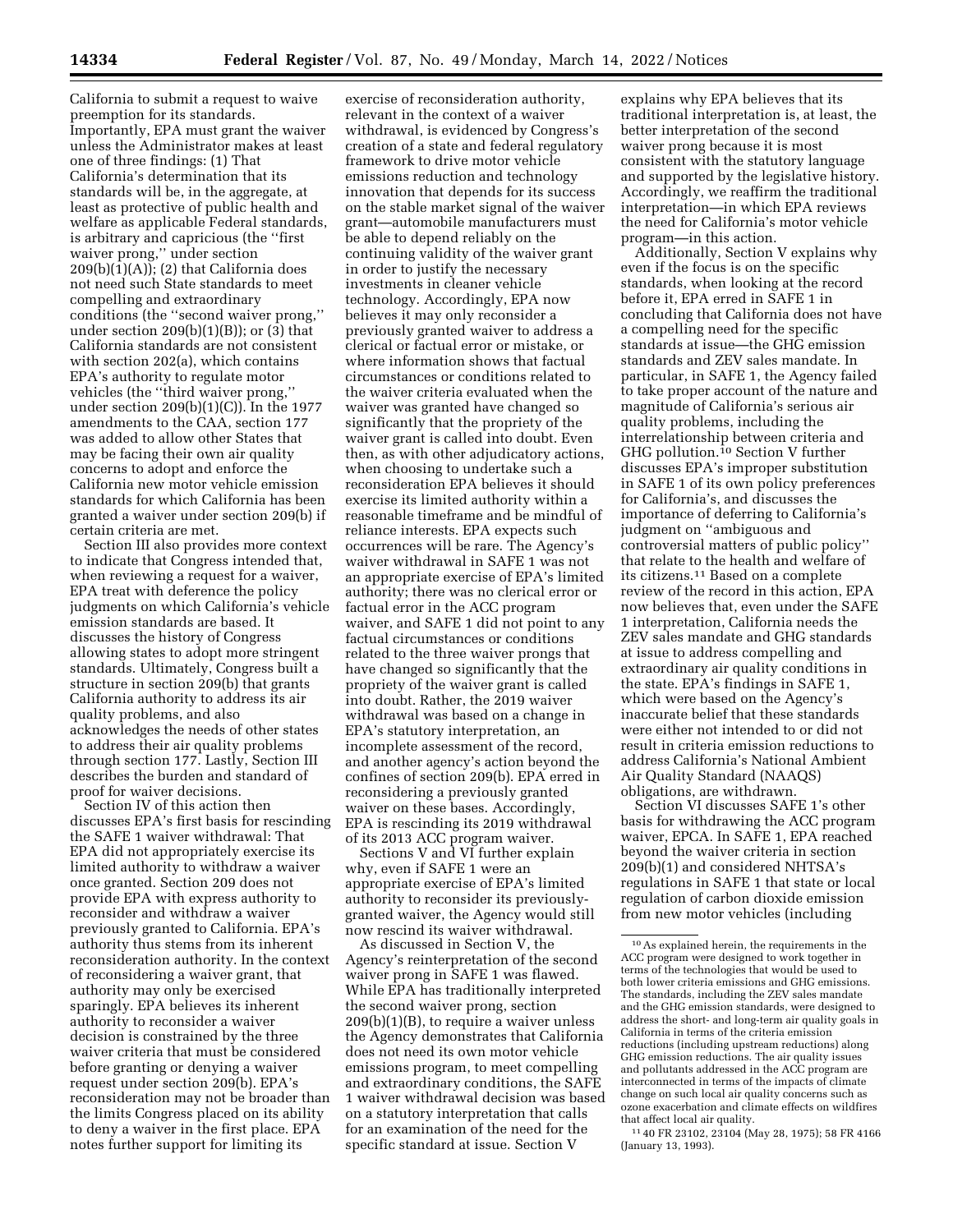California's ZEV sales mandate and GHG standards) are related to fuel economy and as such are preempted under EPCA. NHTSA has since issued a final rule that repeals all regulatory text and additional pronouncements regarding preemption under EPCA set forth in SAFE 1.12 This action by NHTSA effectively removes the underpinning and any possible reasoned basis for EPA's withdrawal decision based on preemption under EPCA in SAFE 1. Additionally, the Agency has historically refrained from consideration of factors beyond the scope of the waiver criteria in section 209(b)(1) and the 2013 ACC program waiver decision was undertaken consistent with this practice. EPA believes that the consideration of EPCA preemption in SAFE 1 led the Agency to improperly withdraw the ACC program waiver on this non-CAA basis. EPA's explanation that withdrawal on this basis was justified because SAFE 1 was a joint action, and its announcement that this would be a single occurrence, does not justify the ACC waiver withdrawal. Thus, EPA is rescinding the withdrawal of those aspects of the ACC program waiver that were based on NHTSA's actions in SAFE 1.

Section VII addresses SAFE 1's interpretive view of section 177 that States adopting California's new motor vehicle emission standards could not adopt California's GHG standards.13 EPA believes it was both unnecessary and inappropriate in a waiver proceeding to provide an interpretive view of the authority of states to adopt California standards when section 177 does not assign EPA any approval role in states' adoption of the standards. Therefore, as more fully explained in Section VII, the Agency is rescinding the interpretive view on section 177 set out in SAFE 1. Section VIII discusses certain other considerations, including the equal sovereignty doctrine and California's deemed-to-comply provision, and concludes that they do not disturb EPA's decision to rescind the 2019 waiver withdrawal action.

Section IX contains the final decision to rescind the withdrawal of the 2013 ACC program waiver. In summary, I find that although EPA has inherent authority to reconsider its prior waiver decisions, that authority to reconsider is limited and may be exercised only when EPA has made a clerical or factual error or mistake, or where information shows that factual circumstances or conditions related to the waiver criteria evaluated

when the waiver was granted have changed so significantly that the propriety of the waiver grant is called into doubt. Further, EPA's reconsideration may not be broader than the limits Congress placed on its ability to deny a waiver in the first place. Even where those conditions are met, I believe that any waiver withdrawal decision should consider other factors such as the length of time since the initial decision and California and others' reliance on the initial decision. Because there were no factual or clerical errors or such significantly changed factual circumstances or conditions necessary to trigger EPA's authority to reconsider its previously granted waiver during the SAFE 1 proceeding, I believe SAFE 1 was not an appropriate exercise of EPA's authority to reconsider. In addition, even if it were an appropriate exercise, EPA should not have departed from its traditional interpretation of the second waiver prong (section 209(b)(1)(B)), which is properly focused on California's need for a separate motor vehicle emission program—not specific standards—to meet compelling and extraordinary conditions. And even under EPA's SAFE 1 interpretation of the second waiver prong, a complete review of the factual record demonstrates that California does need the GHG emission standards and ZEV sales mandate to meet compelling and extraordinary conditions in the State. Therefore, EPA should not have withdrawn the ACC program waiver based upon the second waiver prong in SAFE 1 and recission of the withdrawal is warranted. Additionally, I find that EPA inappropriately relied on NHTSA's finding of preemption, now withdrawn, to support its waiver withdrawal, and rescind the waiver withdrawal on that basis as well. Finally, independently in this action, I am rescinding the interpretive views of section 177 that were set forth in SAFE 1, because it was inappropriate to include those views as part of this waiver proceeding.

For these reasons, I am rescinding EPA's part of SAFE 1 related to the CAA preemption of California's standards. This recission has the effect of bringing the ACC program waiver back into force.

#### **II. Background**

This section provides background information needed to understand EPA's decision process in SAFE 1, and this decision. This context includes: A summary of California's ACC program including the record on the criteria pollutant benefits of its ZEV sales mandate and GHG emission standards; a review of the prior GHG emission standards waivers in order to explain

EPA's historical evaluation of the second waiver prong; an overview of the SAFE 1 decision; a review of the petitions for reconsideration filed subsequent to SAFE 1; and a description of the bases and scope of EPA's reconsideration of SAFE 1. EPA's sole purpose in soliciting public comment on its reconsideration was to determine whether SAFE 1 was a valid and appropriate exercise of the Agency's authority. In the Notice of Reconsideration, EPA therefore noted that reconsideration was limited to SAFE 1 and that the Agency was not reopening the ACC program waiver decision.

### *A. California's Advanced Clean Car (ACC) Program and EPA's 2013 Waiver*

On June 27, 2012, CARB notified EPA of its adoption of the ACC program regulatory package that contained amendments to its LEV III and ZEV sales mandate, and requested a waiver of preemption under section 209(b) to enforce regulations pertaining to this program.14 The ACC program combined the control of smog- and soot-causing pollutants and GHG emissions into a single coordinated package of requirements for passenger cars, lightduty trucks, and medium-duty passenger vehicles (as well as limited requirements related to heavy-duty vehicles for certain model years).15

In its 2012 waiver request, CARB noted that the 2012 ZEV amendments would also result in additional criteria pollutant benefits in California in comparison to the earlier ZEV regulations and would likely provide benefits beyond those achieved by

15As noted in CARB's waiver request, ''[a]t the December 2009 hearing, the Board adopted Resolution 09–66, reaffirming its commitment to meeting California's long term air quality and climate change reduction goals through commercialization of ZEV technologies. The Board further directed staff to consider shifting the *focus of the ZEV regulation to both GHG and criteria pollutant emission reductions,* commercializing ZEVs and PHEVs in order to meet the 2050 goals, and to take into consideration the new LEV fleet standards and propose revisions to the ZEV regulation accordingly.'' 2012 Waiver Request at 2 (emphasis added). EPA stated in SAFE 1 that California's ZEV standard initially targeted only criteria pollutants. 84 FR at 51329. *See also* 78 FR at 2118.

<sup>12</sup> 86 FR 74236.

<sup>13</sup> 84 FR at 51310, 51350.

<sup>14</sup> 2012 Waiver Request, EPA–HQ–OAR–2012– 0562–0004 (2012 Waiver Request) at 1, 3–6. CARB's LEV III standards include both its criteria emission standards and its GHG emission standards. SAFE 1 did not address the LEV III criteria emission standards and as such the ACC program waiver remained in place. SAFE 1 did address CARB's GHG emission standards and ZEV sales mandate and this action addresses these two standards as well. As noted in CARB's 2012 Waiver Request, these three standards are interrelated and comprehensive in order to address the State's serious air quality problems including its criteria pollutants and climate change challenges.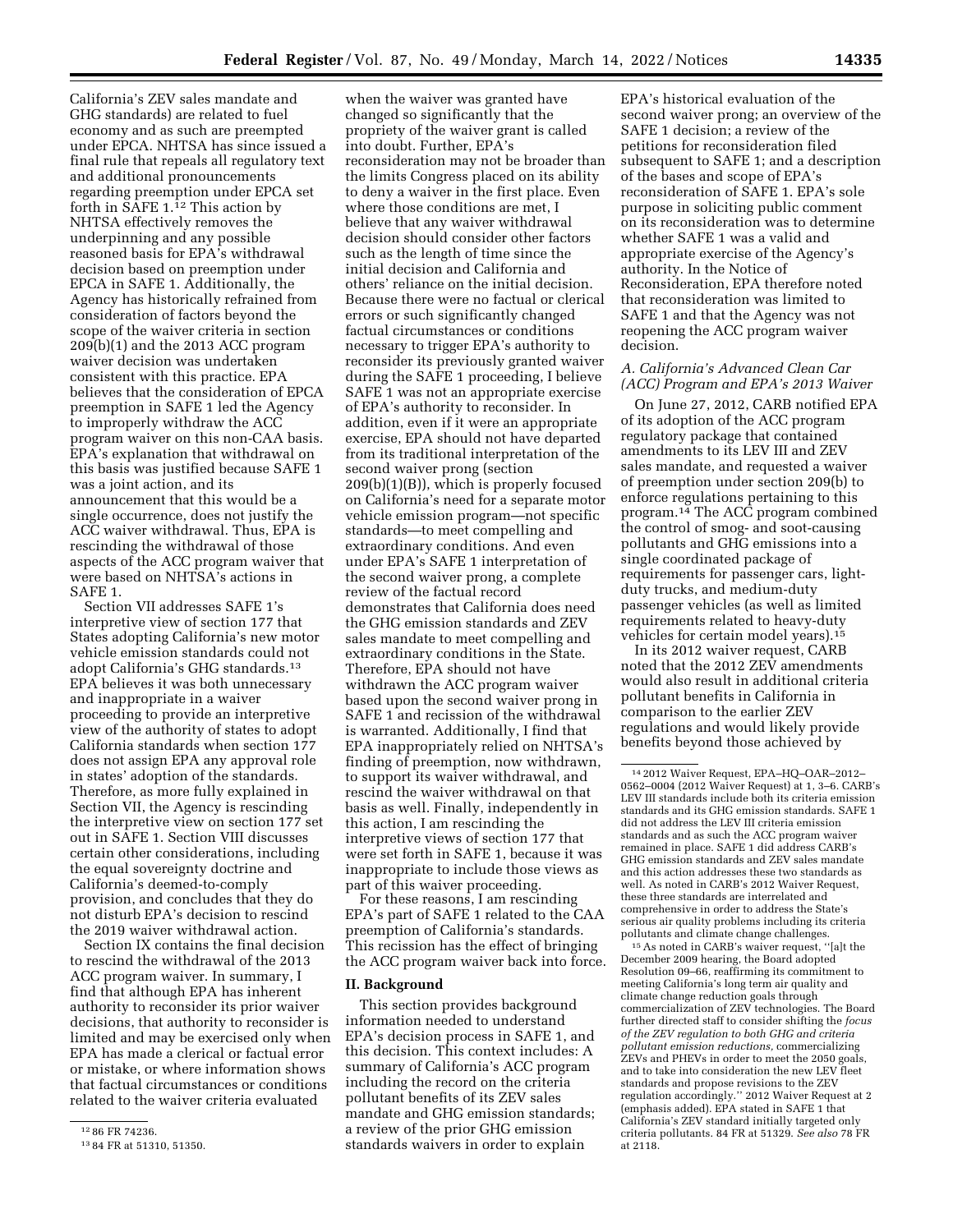complying with the LEV III criteria pollutant standard for conventional vehicles only. CARB attributed these benefits not to vehicle emissions reductions specifically, but to increased electricity and hydrogen use that would be more than offset by decreased gasoline production and refinery emissions.16 CARB's waiver request attributed the criteria emissions benefits to its LEV III criteria pollutant fleet standard and did not include similar benefits from its ZEV sales mandate. According to the request, the fleet would become cleaner regardless of the ZEV sales mandate because the ZEV sales mandate is a way to comply with the LEV III standards and, regardless of the ZEV sales mandate, manufacturers might adjust their compliance response to the standard by making less polluting conventional vehicles. CARB further explained that because upstream criteria and PM emissions are not captured in the LEV III criteria pollutant standard, net upstream emissions are reduced through the increased use of electricity and concomitant reductions in fuel production.17

On August 31, 2012, EPA issued a notice of opportunity for public hearing and written comment on CARB's request and solicited comment on all aspects of a full waiver analysis for such request under the criteria of section 209(b).18 Commenters opposing the waiver asked EPA to deny the waiver under the second waiver prong, section  $209(b)(1)(B)$ , as it applied to the GHG provisions in the ACC Program, calling on EPA to adopt an alternative interpretation of that provision focusing on California's need for the specific standards. Following public notice and comment and based on its traditional interpretation of section 209(b), on January 9, 2013, EPA granted California's request for a waiver of preemption to enforce the ACC program regulations.19 The traditional interpretation, which EPA stated is the better interpretation of section 209(b)(1)(B), calls for evaluating California's need for a separate motor vehicle emission program to meet compelling and extraordinary

conditions.20 As explained, EPA must grant a waiver to California unless the Administrator makes at least one of the three statutorily-prescribed findings in section  $209(b)(1)$ . Concluding that opponents of the waiver did not meet their burden of proof to demonstrate that California does not have such need, EPA found that it could not deny the waiver under the second waiver prong.21

Without adopting the alternative interpretation, EPA noted that, to the extent that it was appropriate to examine the need for CARB's specific GHG standards to meet compelling and extraordinary conditions, EPA had explained at length in its earlier 2009 GHG waiver decision that California does have compelling and extraordinary conditions directly related to regulation of GHGs. This conclusion was supported by additional evidence submitted by CARB in the ACC program waiver proceeding, including reports that demonstrate record-setting wildfires, deadly heat waves destructive storm surges, and loss of winter snowpack. Many of these extreme weather events and other conditions have the potential to dramatically affect human health and well-being.<sup>22</sup> Similarly, to the extent

21Because EPA received comment on this issue during the ACC program waiver proceeding, as it pertained to both CARB's GHG emission standards and ZEV sales mandate, the Agency recounted the interpretive history associated with standards for both GHG emissions and criteria air pollutants to explain EPA's belief that section 209(b)(1)(B) should be interpreted the same way for all air pollutants. *Id.* at 2125–31 (''As discussed above, EPA believes that the better interpretation of the section 209(b)(1)(B) criterion is the traditional approach of evaluating California's need for a separate motor vehicle emission program to meet compelling and extraordinary conditions. Applying this approach with the reasoning noted above, with due deference to California, I cannot deny the waiver.'').

22 *Id.* at 2126–29. Within the 2009 GHG waiver, and again in the 2013 ACC program waiver, EPA explained that the traditional approach does not make section 209(b)(1)(B) a nullity, as EPA must still determine whether California does not need its motor vehicle program to meet compelling and extraordinary conditions as discussed in the legislative history. Conditions in California may one day improve such that it may no longer have a need for its motor vehicle program.

that it was appropriate to examine the need for CARB's ZEV sales mandate, EPA noted that the ZEV sales mandate in the ACC program enables California to meet both its air quality and climate goals into the future. EPA recognized that CARB's coordinated strategies reflected in the ACC program for addressing both criteria pollutants and GHGs and the magnitude of the technology and energy transformation needed to meet such goals.23 Therefore, EPA determined that, to the extent the second waiver prong should be interpreted to mean a need for the specific standards at issue, CARB's GHG emission standards and ZEV sales mandate satisfy such a finding.

In the context of assessing the need for the specific ZEV sales mandate in the ACC program waiver, EPA noted CARB's intent in the redesign of the ZEV regulation of addressing both criteria pollutants and GHG emissions, and CARB's demonstration of ''the magnitude of the technology and energy transformation needed from the transportation sector and associated energy production to meet . . . the goals set forth by California's climate change requirements'' and found that the ZEV standards would help California achieve those ''long term emission benefits as well as . . . some [short-term] reduction in criteria pollutant emissions.'' 24

#### *B. Prior Waivers for GHG Standards*

For over fifty years, EPA has evaluated California's requests for waivers of preemption under section 209(b), primarily considering CARB's motor vehicle emission program for criteria pollutants.25 More recently, the Agency has worked to determine how

24 *Id.* at 2130–31. *See also* 2012 Waiver Request at 15–16); CARB Supplemental Comments, EPA– HQ–OAR–2012–0562–0373 at 4 (submitted

 $\rm ^{25}EPA$  notes that the 1990 amendments to the CAA added subsection (e) to section 209. Subsection (e) addresses the preemption of State or political subdivision regulation of emissions from nonroad engines or vehicles. Section 209(e)(2)(A) sets forth language similar to section 209(b) in terms of the criteria associated with EPA waiving preemption, in this instance for California nonroad vehicle and engine emission standards. Congress directed EPA to implement subsection (e). See 40 CFR part 1074. EPA review of CARB requests submitted under section 209(e)(2)(A)(ii) includes consideration of whether CARB needs its nonroad vehicle and engine program to meet compelling and extraordinary conditions. *See* 78 FR 58090 (September 20, 2013).

<sup>16</sup> 2012 Waiver Request at 6.

<sup>17</sup> *Id.* at 15–16.

<sup>18</sup> 77 FR 53119 (August 31, 2012).

<sup>19</sup>Set forth in the ACC program waiver decision is a summary discussion of EPA's earlier decision to depart from its traditional interpretation of section 209(b)(1)(B) (the second waiver prong) in the 2008 waiver denial for CARB's initial GHG standards for certain earlier model years along with EPA's return to the traditional interpretation of the second prong in the waiver issued in 2009. 78 FR at 2125–31. These interpretations are discussed more fully in Section III.

<sup>20</sup> *Id.* at 2128 (''The better interpretation of the text and legislative history of this provision is that Congress did not intend this criterion to limit California's discretion to a certain category of air pollution problems, to the exclusion of others. In this context it is important to note that air pollution problems, including local or regional air pollution problems, do not occur in isolation. Ozone and PM air pollution, traditionally seen as local or regional air pollution problems, occur in a context that to some extent can involve long range transport of this air pollution or its precursors. This long range or global aspect of ozone and PM can have an impact on local or regional levels, as part of the background in which the local or regional air pollution problem occurs.'').

<sup>23</sup> *Id.* at 2131 (''Whether or not the ZEV standards achieve additional reductions by themselves above and beyond the LEV III GHG and criteria pollutant standards, the LEV III program overall does achieve such reductions, and EPA defers to California's policy choice of the appropriate technology path to pursue to achieve these emissions reductions. The ZEV standards are a reasonable pathway to reach the LEV III goals, in the context of California's longer-term goals.'').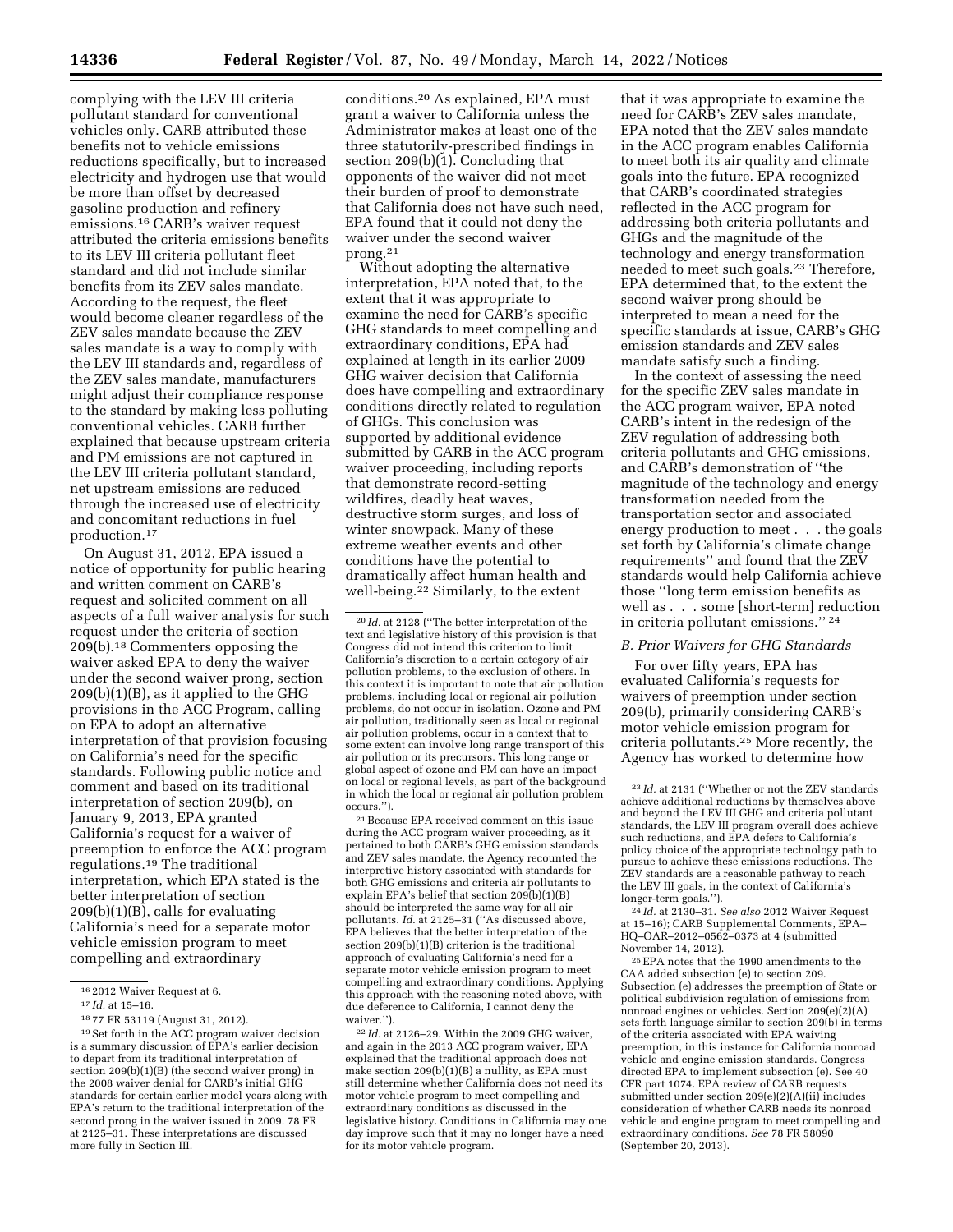section 209(b)(1)(B) should be interpreted and applied to GHG standards, including consideration of the relationship of GHG standards to California's historical air quality problems, the public health impacts of GHG emissions on NAAQS pollutants, and the direct impacts of GHG emissions and climate change on California and its inhabitants. While the SAFE 1 withdrawal and revocation of the waiver for CARB's ACC program represents a singular snapshot of this task, it is important to examine EPA's long-standing and consistent waiver practice in general, including EPA's interpretations in prior waiver decisions pertaining to CARB's GHG emission standards, in order to determine whether EPA properly applied the waiver criterion in section 209(b)(1)(B) in SAFE 1.26

Historically, EPA has consistently interpreted and applied the second waiver prong by considering whether California needed a separate motor vehicle emission program as compared to the specific standards at issue to meet compelling and extraordinary conditions.27 At the same time, in response to commenters that have argued that EPA is required to examine the specific standards at issue in the waiver request, EPA's practice has been to nevertheless review the specific standards to determine whether California needs those individual standards to meet compelling and extraordinary conditions.<sup>28</sup> This does not mean that EPA has adopted an ''alternative approach'' and required a demonstration for the need for specific standards; rather, this additional Agency review has been afforded to

address commenters' concerns and this secondary analysis has been done to support the Agency's primary assessment. For example, EPA granted an authorization for CARB's In-use Offroad Diesel Standards (Fleet Requirements) that included an analysis under both approaches.29 The only two departures from this traditional approach occurred first in 2008 when EPA adopted an ''alternative approach'' to the second waiver prong and second in 2019 when EPA adopted the ''SAFE 1 interpretation'' of the second waiver criterion.

EPA's task of interpreting and applying section 209(b)(1)(B) to California's GHG standards and consideration of the State's historical air quality problems that now include the public health and welfare challenge of climate change began in 2005, with CARB's waiver request for 2009 and subsequent model years' GHG emission standards. On March 6, 2008, EPA denied the waiver request based on a new interpretive finding that section 209(b) was intended for California to enforce new motor vehicle emission standards that address local or regional air pollution problems, and an Agency belief that California could not demonstrate a ''need'' under section 209(b)(1)(B) for standards intended to address global climate change problems. EPA also employed this new alternative interpretation to state a belief that the effects of climate change in California are not compelling and extraordinary in comparison with the rest of the country. Therefore, in the 2008 waiver denial, EPA did not evaluate whether California had a need for its motor vehicle emission program to meet compelling and extraordinary conditions (the traditional interpretation) but rather focused on the specific GHG emission standard in isolation and not in conjunction with the other motor vehicle emission standards for criteria pollutants.

In 2009, EPA initiated a reconsideration of the 2008 waiver denial. The reconsideration resulted in granting CARB a waiver for its GHG emission standards commencing in the

2009 model year.30 In granting the waiver, EPA rejected the Agency's alternative interpretation of the second waiver prong announced in the 2008 waiver denial. Instead, EPA returned to its traditional approach of evaluating California's need for a separate motor vehicle emission program to meet compelling and extraordinary conditions because the Agency viewed it as the better interpretation of the second waiver prong. Under the traditional interpretation, EPA found that the opponents of the waiver had not met their burden of proof to demonstrate that California did not need its motor vehicle emission program to meet compelling and extraordinary conditions. In responding to comments on this issue, EPA also determined that, even if the alternative interpretation were to be applied, the opponents of the waiver had not demonstrated that California did not need its GHG emissions standards to meet compelling and extraordinary conditions.31

Since EPA's 2009 GHG waiver decision and before SAFE 1 the Agency applied the traditional interpretation of the second waiver prong in its GHGrelated waiver proceedings, including the on-going review of California's GHG emission standards for vehicles. In the first instance, in 2009, CARB adopted amendments to its certification requirements that would accept demonstration to the Federal GHG standards as compliance with CARB's GHG program. This provision is known as a ''deemed-to-comply'' provision.32 In 2011, EPA determined that this deemed-to-comply provision was within-the-scope of the waiver issued in July 2009, relying on the traditional interpretation of the second waiver prong.33 As such, in the June 14, 2011

32California Code of Regulations, Title 13 1961(a)(1)(B). Under this provision, automakers could comply with the California GHG standards for model years 2017–2025 by meeting Federal GHG standards for the same model years.

<sup>26</sup>EPA notes that, in the history of EPA waiver decisions, it has only denied a waiver once (in 2008) and withdrawn a waiver once (in 2019). Each instance was under this second waiver prong in section 209(b)(1)(B).

<sup>27</sup> 49 FR 18887, 18890 (May 3, 1984).

<sup>28</sup>For example, in EPA's 2009 GHG waiver that reconsidered the 2008 GHG waiver denial, the Agency noted that ''Given the comments submitted, however, EPA has also considered an alternative interpretation, which would evaluate whether the program or standards has a rational relationship to contributing to amelioration of the air pollution problems in California. Even under this approach, EPA's inquiry would end there. California's policy judgment that an incremental, directional improvement will occur and is worth pursuing is entitled, in EPA's judgment, to great deference. EPA's consistent view is that it should give deference to California's policy judgments, as it has in past waiver decisions, on California's choice of mechanism used to address air pollution problems. EPA does not second-guess the wisdom or efficacy of California's standards. EPA has also considered this approach with respect to the specific GHG standards themselves, as well as California's motor vehicle emissions program.'' 74 FR at 32766 (citing to *Motor & Equip. Mfrs. Ass'n, Inc.* v. *EPA,* 627 F.2d 1095, 1110–11 (D.C. Cir. 1979)).

<sup>29</sup> 78 FR at 58090. The United States Court of Appeals for the Ninth Circuit reviewed EPA's grant of a waiver of preemption under the traditional approach, and because of comments seeking an alternative interpretation, an assessment of the need for the standards contained in California's request. *Dalton Trucking* v. *EPA,* No. 13–74019 (9th Cir. 2021) (finding that EPA was not arbitrary in granting the waiver of preemption under either approach). The court opinion noted that ''[t]his disposition is not appropriate for publication and is not precedent except as provided by Ninth Circuit Rule 36–3.''

<sup>30</sup> 74 FR 32743, 32745 (July 8, 2009). 31 74 FR at 32759–67. For example, EPA noted that the analysis of the need for CARB's GHG standards in the 2008 waiver denial failed to consider that although the factors that cause ozone are primarily local in nature and that ozone is a local or regional air pollution problem, the impacts of global climate change can nevertheless exacerbate this local air pollution problem. EPA noted that California had made a case that its greenhouse gas standards are linked to amelioration of its smog problems. *See also* 76 FR 34693 (June 14, 2011).

<sup>33</sup> 76 FR 34693. EPA's ''within-the-scope'' decisions are generally performed when CARB has amended its regulations that were previously waived by EPA under section 209(b)(1) and include an analysis of whether EPA's prior evaluation of the waiver criteria has been undermined by CARB's amendments. EPA received comment during the Continued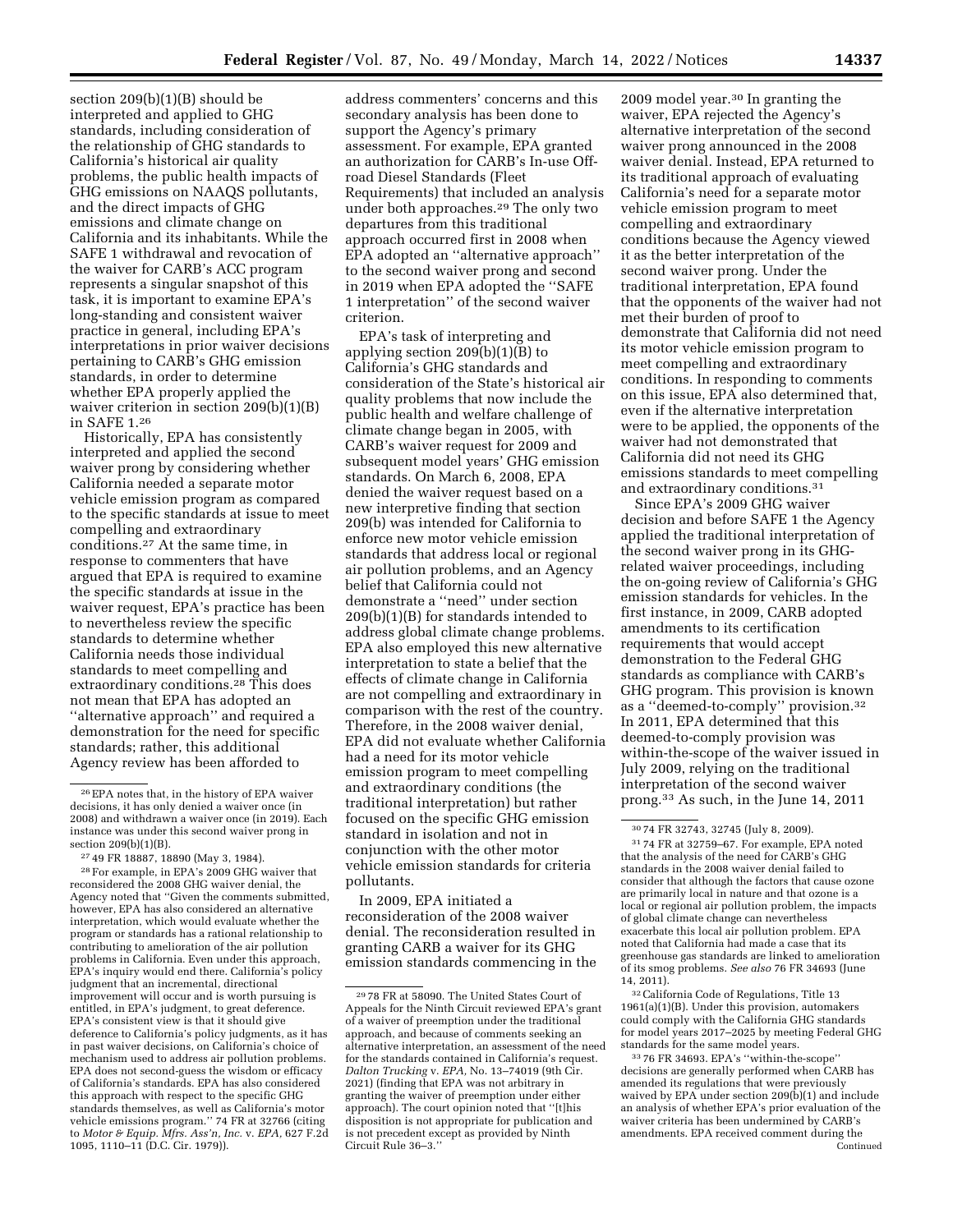within-the-scope decision EPA determined that CARB's 2009 amendments did not affect or undermine the Agency's prior determination made in the 2009 GHG waiver decision, including the technological feasibility findings in section 209(b)(1)(C).34 EPA also acted on two requests for waivers of preemption for CARB's heavy-duty (HD) tractor-trailer GHG emission standards.35 Once again, EPA relied upon its traditional approach of evaluating California's need for a separate motor vehicle emission program to meet compelling and extraordinary conditions and found that no evidence had been submitted to demonstrate that California no longer needed its motor vehicle emission program to meet compelling and extraordinary conditions.36 EPA's

reconsideration of SAFE 1 that questioned whether CARB needed its GHG standards if it was otherwise accepting compliance with the Federal GHG standards. EPA addressed the issue in its final decision (76 FR at 34696–98) and continues to believe EPA's analysis applies. The existence of federal emission standards that CARB may choose to harmonize with or deem as compliance with its own State standards (or that CARB may choose to set more stringent standards) does not on its own render California's as not needed. CARB continues to administer an integrated and comprehensive motor vehicle emission program (including its ZEV sales mandate and GHG emission standards and other applicable emission standards for light-duty vehicles) and this program continues to evolve to address California's serious air quality issues. CARB's decision to select some federal emission standards as sufficient to comply with its own State emission standards does not negate the overall design and purpose of section 209 of the CAA. In the within-the-scope decision issued in 2011, EPA agreed with Global Automakers comment that the deemed-to-comply provision renders emission benefits equally protective as between California and Federal programs. *Id.* at 34696.

34 *Id.* at 34696–97.

35The first HD GHG emissions standard waiver related to certain new 2011 and subsequent model year tractor-trailers. 79 FR 46256 (August 7, 2014). In this waiver decision EPA responded to comments regarding whether CARB had quantified how the GHG regulations would contribute to attainment of ozone or particulate matter standards by noting that nothing in section 209(b)(1)(B) calls for California to quantify specifically how its regulations would affect attainment of the NAAQS in the State. Rather, EPA noted, the relevant question is whether California needs its own motor vehicle emission program and not whether there is a need for specific standards. The second HD GHG emissions standard waiver related to CARB's ''Phase I'' regulation for 2014 and subsequent model year tractor-trailers. 81 FR 95982 (December 29, 2016).

<sup>36</sup> Relatedly, California explained the need for these standards based on projected ''reductions in  $NO<sub>x</sub>$  emissions of 3.1 tons per day in 2014 and one ton per day in 2020 due to the HD GHG Regulations. California state[d] that these emissions reductions will help California in its efforts to attain applicable air quality standards. California further projects that the HD GHG Regulations will reduce GHG emissions in California by approximately 0.7 million metric tons (MMT) of carbon dioxide equivalent emissions (CO<sub>2</sub>e) by 2020." 79 FR at 46261. *See also* 81 FR at 95982.

second waiver for the HD GHG emission standards made a similar finding that California's compelling and extraordinary conditions continue to exist under the traditional approach for the interpretation of the second waiver criterion.37

## *C. SAFE 1 Decision*

In 2018, NHTSA issued a proposal for new Corporate Average Fuel Economy (CAFE) standards that must be achieved by each manufacturer for its car and light-duty truck fleet while EPA revisited its light-duty vehicle GHG emissions standards for certain model years in the SAFE Proposal.38 EPA also proposed to withdraw the waiver for the ACC program GHG emission standards and ZEV sales mandate, referencing both sections 209(b)(1)(B) and (C). EPA posited that since the grant of the initial waiver a reassessment of California's need for its GHG standards and ZEV sales mandate under the second waiver prong, section 209(b)(1)(B), was appropriate. EPA further posited that its own Federal GHG rulemaking in the SAFE proposal raised questions about the feasibility of CARB's standards under the third waiver prong, section  $209(b)(1)(C).^{39}$  In addition, EPA reasoned that the SAFE proposal presented a unique situation that required EPA to consider the implications of NHTSA's proposed conclusion that California's GHG emission standards and ZEV sales mandate were preempted by EPCA.40

37 81 FR at 95987. At the time of CARB's Board adoption of the HD Phase I GHG regulation, CARB determined in Resolution 13–50 that California continues to need its own motor vehicle program to meet serious ongoing air pollution problems. CARB asserted that ''[t]he geographical and climatic conditions and the tremendous growth in vehicle population and use that moved Congress to authorize California to establish vehicle standards in 1967 still exist today. EPA has long confirmed CARB's judgment, on behalf of the State of California, on this matter.'' See EPA Air Docket at *regulations.gov* at EPA–HQ–OAR–2016–0179– 0012. In enacting the California Global Warming Solutions Act of 2006, the Legislature found and declared that ''Global warming poses a serious threat to the economic well-being, public health, natural resources, and the environment of California. The potential adverse impacts of global warming include the exacerbation of air quality problems, a reduction in the quality and supply of water to the state from the Sierra snowpack, a rise in sea levels resulting in the displacement of thousands of coastal businesses and residences, damage to the marine ecosystems and the natural environment, and an increase in the incidences of infectious diseases, asthma, and other healthrelated problems.''

38The Safer Affordable Fuel-Efficient (SAFE) Vehicles Rule for Model Years 2021–2026 Passenger Cars and Light Trucks, 83 FR at 42986.

39As explained below, EPA did not make a determination regarding section 209(b)(1)(C) in SAFE 1.

40 ''To the extent that NHTSA has determined that these standards are void *ab initio* because EPCA

EPA thus also posited that state standards preempted under EPCA cannot be afforded a valid section 209(b) waiver and then proposed that it would be necessary to withdraw the waiver separate and apart from section 209(b)(1)(B) and (C) if NHTSA finalized its interpretation regarding preemption under EPCA.

During the SAFE 1 proceeding, EPA received additional information demonstrating that the ZEV sales mandate plays a role in reducing criteria pollution, including CARB's comments that EPA's prior findings in the ACC program waiver were correct. As noted by a number of States and Cities, ''[f]or example, CARB modeled the consequences of the actions proposed in SAFE, which included withdrawing California's waiver for its GHG and ZEV standards and freezing the federal GHG standards at MY 2020 levels. CARB concluded these actions, which would eliminate California's ZEV and GHG standards and leave in place only federal GHG standards at MY 2020 levels, would increase NOx emissions in the South Coast air basin alone by 1.24 tons per day.'' 41 The SAFE 1 record also includes information that demonstrates that California is ''one of the most climate challenged'' regions of North America, and that it is home to some of the country's hottest and driest areas, which are particularly threatened by record-breaking heatwaves, sustained droughts, and wildfire, as a result of GHG emissions.42 This record also includes information from the United States *Fourth National Climate Assessment* that documents the impact of climate change in exacerbating California's record-breaking fires seasons, multi-year drought, heat waves, and flood risk, and notes that California faces a particular threat from sea-level rise and ocean acidification and that the State has ''the most valuable oceanbased economy in the country.'' 43 EPA

41States and Cities in Support of EPA Reversing Its SAFE 1 Actions (States and Cities), Docket No. EPA–HQ–OAR–2021–0257–0132 at 10 (citing CARB, Docket No. NHTSA–2018–0067–11873 at 287–88, 290–91 (upstream emission impacts), 308).

42States and Cities at 43–47 (citing EPA–HQ– OAR–2018–0283–5481, EPA–HQ–OAR–2018– 0283–5683, and EPA–HQ–OAR–2018–0283–5054).

43 *Id.* at 45 (EPA–HQ–OAR–2018–0283–7447— U.S. Global Research Program, *Impacts, Risks, and Adaptation in the United States: Fourth National Climate Assessment, Volume II,* Chapter *25.,* 2018). (*E.g.,* ''The California coast extends 3,400 miles (5,500 km), 8 with 200,000 people living 3 feet (0.9 m) or less above sea level.9 The seaports of Long

preempts standards that relate to fuel economy, that determination presents an independent basis for EPA to consider the validity of the initial grant of a waiver for these standards, separate and apart from EPA's analysis under the criteria that invalidate a waiver request.'' 84 FR at 51338.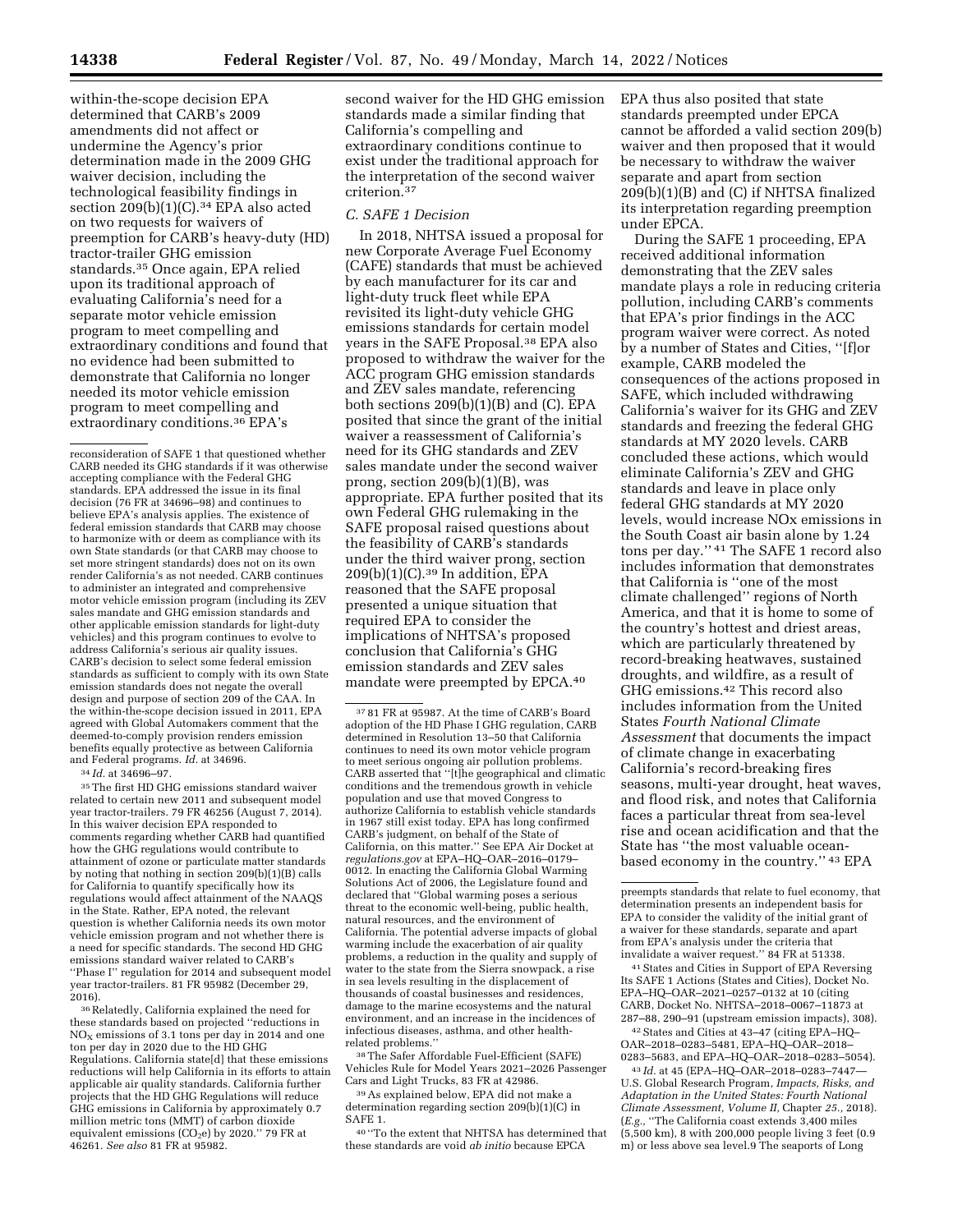received information during the SAFE 1 public comment period regarding the criteria emission benefits of CARB's ZEV sales mandate and GHG emission standards.44

On September 27, 2019, EPA and NHTSA published the final SAFE 1 action that promulgated preemption regulations which supported NHTSA's conclusion that EPCA preempted California's GHG standards and ZEV sales mandate. In the same action, EPA withdrew the waiver of preemption for California to enforce the ACC program GHG and ZEV sales mandate on two grounds.45

First, in SAFE 1 the Agency posited that standards preempted under EPCA could not be afforded a valid waiver of preemption under section 209(b). EPA explained that Agency pronouncements in the ACC program waiver decision on the historical practice of disregarding the preemptive effect of EPCA in the context of evaluating California's waiver applications were ''inappropriately broad, to the extent it suggested that EPA is categorically forbidden from ever determining that a waiver is inappropriate due to consideration of anything other than the 'criteria' or 'prongs' at section 209(b)(1)(B)(A)– (C).'' 46 EPA further explained that those pronouncements were made in waiver

44 During the current reconsideration proceeding, EPA received additional comment regarding the criteria pollution benefits of California's GHG and ZEV standards. The States and Cities at 10–11. Likewise, CARB notes this connection in comments on the SAFE proposal. Multi-State SAFE Comments, EPA–HQ–OAR–2018–0283–5481 at 24. The States and Cities provided supplemental information in response to the Notice of Reconsideration by submitting California's latest analyses of the criteria pollutant benefits of its GHG standards. For example, CARB estimated those benefits for calendar years by which the South Coast air basin must meet increasingly stringent NAAQS for ozone: 2023, 2031, and 2037. States and Cities app. A at 2–4, app. C at 8–9.

45 84 FR at 51328–29. Parties subsequently brought litigation against EPA on its SAFE 1 decision. *See generally Union of Concerned Scientists, et al.* v. *NHTSA, et al.,* No. 19–1230 (D.C. Cir. filed Oct. 28, 2019) (on February 8, 2021, the D.C. Circuit granted the Agencies' motion to hold the case in abeyance in light of the reconsideration of the SAFE 1 action). EPA also received three petitions for reconsideration of this waiver withdrawal.

proceedings where the Agency was acting solely on its own in contrast to a joint action with NHTSA such as SAFE 1. Additionally, EPA expressed its intention not to consider factors other than statutory criteria set out in section 209(b)(1)(A)–(C) in future waiver proceedings, explaining that addressing the preemptive effect of EPCA and its implications for EPA's waiver for California's GHG standards and ZEV sales mandate was uniquely called for in SAFE 1 because EPA and NHTSA were coordinating regulatory actions in a single notice.47

Second, EPA withdrew the waiver for the GHG standards and ZEV sales mandate under the second waiver prong, section 209(b)(1)(B), on two alternative grounds. Specifically, EPA determined first that California does not need the GHG standards ''to meet compelling and extraordinary conditions,'' under section 209(b)(1)(B), and second, even if California does have compelling and extraordinary conditions in the context of global climate change, California does not ''need'' the specific GHG standards under section 209(b)(1)(B) because they will not meaningfully address global air pollution problems of the type associated with GHG emissions.48 EPA also reasoned that because CARB had characterized the ZEV sales mandate as a compliance mechanism for GHG standards, both were ''closely interrelated'' given the overlapping compliance regimes for the ACC program, and as a result the ZEV sales mandate was inextricably interconnected with CARB's GHG standards.49 In support of its overall determination that the ZEV sales mandate was not needed to meet compelling and extraordinary conditions, EPA relied on a single statement in the ACC program waiver support document where CARB did not attribute criteria emission reductions to the ZEV sales mandate, but rather noted its LEV III criteria pollutant fleet standard was responsible for those emission reductions.50 Relying on this reasoning, EPA also withdrew the waiver for the ZEV sales mandate under the second waiver prong finding that California had no ''need'' for its own ZEV sales mandate.

In withdrawing the waiver, EPA relied on an alternative view of the scope of the Agency's analysis of California waiver requests and posited that reading ''such State standards'' as

requiring EPA to only and always consider California's entire motor vehicle program would limit the application of this waiver prong in a way that EPA did not believe Congress intended.51 EPA further noted that the Supreme Court had found that CAA provisions may apply differently to GHGs than they do to traditional pollutants in *UARG* v. *EPA,* 134 S. Ct. 2427 (2014) (partially reversing the GHG ''Tailoring'' Rule on grounds that the CAA section 202(a) endangerment finding for GHG emissions from motor vehicles did not compel regulation of all sources of GHG emissions under the Prevention of Significant Deterioration and Title V permit programs). EPA then interpreted section 209(b)(1)(B) as requiring a particularized, local nexus between (1) pollutant emissions from sources, (2) air pollution, and (3) resulting impact on health and welfare.52 Interpreting section  $209(b)(1)(C)$  to be limited to the specific standards under the waiver, EPA stated that ''such State standards'' in sections 209(b)(1)(B) and (C) should be read consistently with each other, which EPA asserted was a departure from the traditional approach where this phrase in section 209(b)(1)(B) is read as referring back to ''in the aggregate'' in section 209(b)(1).<sup>53</sup>

In the SAFE proposal, as an additional basis for the waiver withdrawal, EPA proposed to find that CARB's ZEV sales mandate and GHG

 $^{53}\,Id.$  at 51344–45.EPA notes that this SAFE 1 position was taken despite the Agency previously stating in the ACC program waiver that ''Similarly, although the Dealers might suggest that EPA only be obligated to determine whether each of CARB's ACC regulatory components, in isolation, is consistent with section 202(a) we believe the better approach is to determine the technological feasibility of each standard in the context of the entire regulatory program for the particular industry category. In this case, we believe CARB has in fact recognized the interrelated, integrated approach the industry must take in order to address the regulatory components of the ACC program. As noted above, the House Committee Report explained as part of the 1977 amendments to the Clean Air Act that California was to be afforded flexibility to adopt a complete program of motor vehicle emission controls (emphasis added). As such, EPA believes that Congress intended EPA to afford California the broadest possible discretion in selecting the best means to protect the health of its citizens and the public welfare.32 EPA believes this intent extends to CARB's flexibility in designing its motor vehicle emission program and evaluating the aggregate effect of regulations within the program.'' 78 FR at 2217.

Beach and Oakland, several international airports, many homes, and high-value infrastructure lie along the coast. In addition, much of the Sacramento–San Joaquin River Delta is near sea level. California has the most valuable ocean-based economy in the country, employing over half a million people and generating \$20 billion in wages and \$42 billion in economic production in 2014.10 Coastal wetlands buffer against storms, protect water quality, provide habitat for plants and wildlife, and supply nutrients to fisheries. Sea level rise, storm surges, ocean warming, and ocean acidification are altering the coastal shoreline and ecosystems.''

<sup>46</sup> 84 FR at 51338.

<sup>47</sup> *Id.* 

<sup>48</sup> *Id.* at 51341–42.

<sup>49</sup> *Id.* at 51337.

<sup>50</sup> *Id.* at 51330.

<sup>51</sup> In other words, EPA asserted that once it determines that California needed its very first set of submitted standards to meet extraordinary and compelling conditions, EPA would never have the discretion to determine that California did not need any subsequent standards for which it sought a successive waiver. EPA based its reading also on an assertion of ambiguity in the meaning of ''such State standards'' in section 209(b)(1)(B).

<sup>52</sup> *Id.* at 51339–40.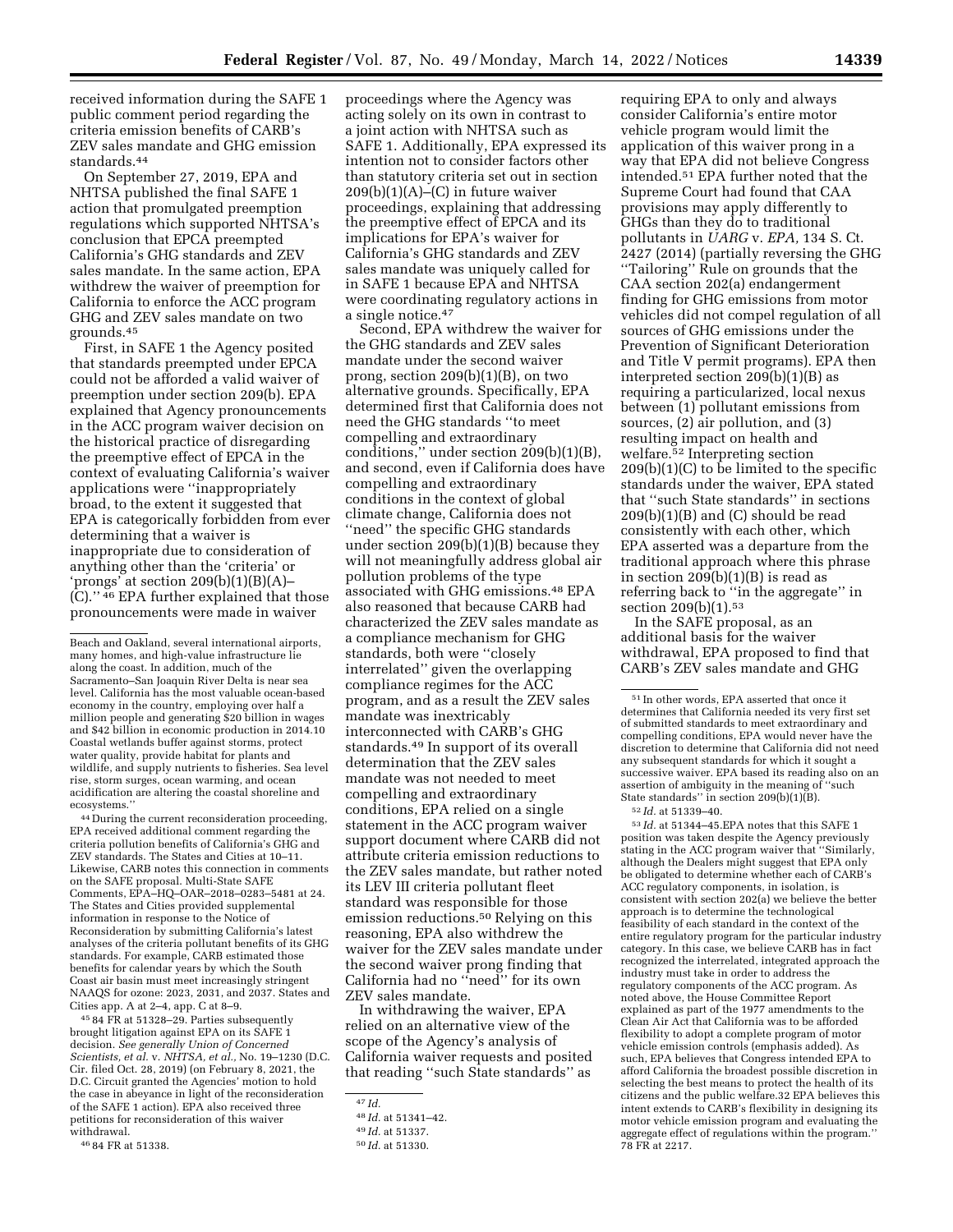standards are not consistent with section 202(a) of the CAA under the third waiver prong, section  $209(b)(1)(C).$ <sup>54</sup> However, in the final SAFE 1 action, EPA and NHTSA explained they were not finalizing the proposed assessment regarding the technological feasibility of the Federal GHG and CAFE standards for MY 2021 through 2025 in SAFE 1, and thus EPA did not finalize any determination with respect to section  $209(b)(1)(C).$ <sup>55</sup>

In justifying the withdrawal action in SAFE 1, EPA opined that the text, structure, and context of section 209(b) supported EPA's authority to reconsider prior waiver grants. Specifically, EPA asserted that the Agency's authority to reconsider the grant of ACC program waiver was implicit in section 209(b) given that revocation of a waiver is implied in the authority to grant a waiver. The Agency noted that further support for the authority to reconsider could be found in a single sentence in the 1967 legislative history of provisions now codified in sections 209(a) and (b) and the judicial principle that agencies possess inherent authority to reconsider their decisions. According to the Senate report from the 1967 CAA amendments, the Administrator has ''the right . . . to withdraw the waiver at any time [if] after notice and an opportunity for public hearing he finds that the State of California no longer complies with the conditions of the waiver.'' 56 EPA also noted that, subject to certain limitations, administrative agencies possess inherent authority to reconsider their decisions in response to changed circumstances: ''It is well settled that EPA has inherent authority to reconsider, revise, or repeal past decisions to the extent permitted by law so long as the Agency provides a reasoned explanation."<sup>57</sup> This authority exists in part because EPA's interpretations of the statutes it administers ''are not carved in stone.'' 58

Finally, in SAFE 1, EPA provided an interpretive view of section 177 as not authorizing other states to adopt California's GHG standards for which EPA had granted a waiver of preemption under section 209(b). Although section 177 does not require states that adopt California's emission standards to

submit such regulations for EPA review and provides no statutory role for EPA in states' decision to adopt California's standards, EPA chose to nevertheless provide an interpretation that this provision is available only to states with approved nonattainment plans. EPA stated that nonattainment designations exist only as to criteria pollutants and GHGs are not criteria pollutants; therefore, states could not adopt GHG standards under section 177. Notably, California in previous waiver requests addressed the criteria pollutant benefits of GHG emissions reductions, specifically related to ground level ozone.

#### *D. Petitions for Reconsideration*

After issuing SAFE 1, EPA received three petitions for reconsideration urging the Agency to reconsider the waiver withdrawal of the ACC program's GHG standards and ZEV sales mandate and to rescind part or all of the SAFE 1 action.59 The first Petition for Clarification/Reconsideration was submitted by the State of California and a number of States and Cities on October 9, 2019 (California Petition for Clarification).60 These Petitioners sought both clarification and reconsideration of the scope of SAFE 1. Citing somewhat contradictory statements in the action, they claimed that SAFE 1 created confusion regarding which model years of the ACC program were affected by the waiver withdrawal.61 They based their request for reconsideration of the withdrawal on the grounds that the SAFE 1 action relied on analyses and justifications not presented at proposal and, thus, was beyond the scope of the proposal.

A second Petition for Reconsideration was submitted by several nongovernmental organizations on

61The California Petition for Clarification notes that, ''[i]n the Final Actions, EPA makes statements that are creating confusion, and, indeed, appear contradictory, concerning the temporal scope of its action(s)—specifically, which model years are covered by the purported withdrawal of California's waiver for its GHG and ZEV standards. In some places, EPA's statements indicate that it has limited its action(s) to the model years for which it proposed to withdraw and for which it now claims to have authority to withdraw—namely model years 2021 through 2025. In other places, however, EPA's statements suggest action(s) with a broader scope one that would include earlier model years.'' *Id.* at 2. In SAFE 1, EPA withdrew the waiver for California's GHG and ZEV standards for model years 2017–2025 on the basis of EPCA preemption and for model years 2021–2025 on the basis of the second waiver prong.

November 25, 2019 (NGOs' Petition).62 These Petitioners claimed that EPA's reconsideration of the ACC program waiver was not a proper exercise of agency authority because the Agency failed to consider comments submitted after the formal comment period which they charged as inadequate—and because the EPA's rationale was a pretextual cover for the Administration's political animosity towards California and the oil industry's influence. The late comments summarized in the Petition address SAFE 1's EPCA preemption and second waiver prong arguments. On EPCA preemption, the summarized comments asserted that EPCA does not preempt GHG standards because GHG emission standards are not the ''functional equivalent'' of fuel economy standards, as SAFE 1 claimed. On the second waiver prong, the summarized comments asserted both that GHG and ZEV standards do have criteria pollutant benefits, and that the threat of climate change is compelling and extraordinary and will have California-specific impacts. In addition to objections to SAFE 1's EPCA preemption and second waiver prong arguments, the summarized comments asserted that ZEV standards play a key role in SIPs, which were disrupted by SAFE 1. This disruption, Petitioners claimed, violated ''conformity'' rules prohibiting federal actions from undermining state's air quality plans.63

A third Petition for Reconsideration was submitted by several states and cities on November 26, 2019 (States and Cities' Petition).64 These Petitioners sought reconsideration of the withdrawal on the grounds that EPA failed to provide an opportunity to comment on various rationales and determinations, in particular on its authority to revoke argument, flawed reinterpretation and application of the second waiver prong, its flawed new

63These ''late comments'' can be found in the ''Appendix of Exhibits'' attached to the Petition for Reconsideration. These comments are considered part of EPA's record for purposes of the reconsideration of SAFE 1.

64See EPA–HQ–OAR–2021–0257–0029. This Petition was joined by the States of California, Colorado, Connecticut, Delaware, Hawaii, Illinois, Maine, Maryland, Minnesota, Nevada, New Jersey, New Mexico, New York, North Carolina, Oregon, Rhode Island, Vermont, Washington, Wisconsin, Michigan, the Commonwealths of Massachusetts, Pennsylvania, and Virginia, the District of Columbia, and the Cities of Los Angeles, New York, San Francisco, and San Jose.

<sup>54</sup> 83 FR at 43240.

<sup>55</sup> 84 FR at 51350. EPA explained that it may make a determination in connection with a future final action with regard to Federal standards. EPA's subsequent regulation to issue Federal standards did not address this issue. 85 FR 24174.

<sup>56</sup> 84 FR at 51332 (citing S. Rep. No. 90–403, at 34 (1967)).

<sup>57</sup> *Id.* at 51333.

<sup>58</sup>*Chevron U.S.A. Inc.* v. *NRDC, Inc.,* 467 U.S. 837, 863 (1984).

<sup>59</sup>The California Petition for Clarification only sought reconsideration of SAFE 1 to the extent it withdrew the ACC program waiver for model years outside those proposed. The other two petitions sought reconsideration of the full SAFE 1 action. 60EPA–OAR–2021–0257–0015.

<sup>62</sup>EPA–HQ–OAR–2021–0257–0014. This Petition was joined by The Center for Biological Diversity, Chesapeake Bay Foundation, Environment America, Environmental Defense Fund, Environmental Law & Policy Center, Natural Resources Defense Council, Public Citizen, Inc., Sierra Club, and the Union of Concerned Scientists.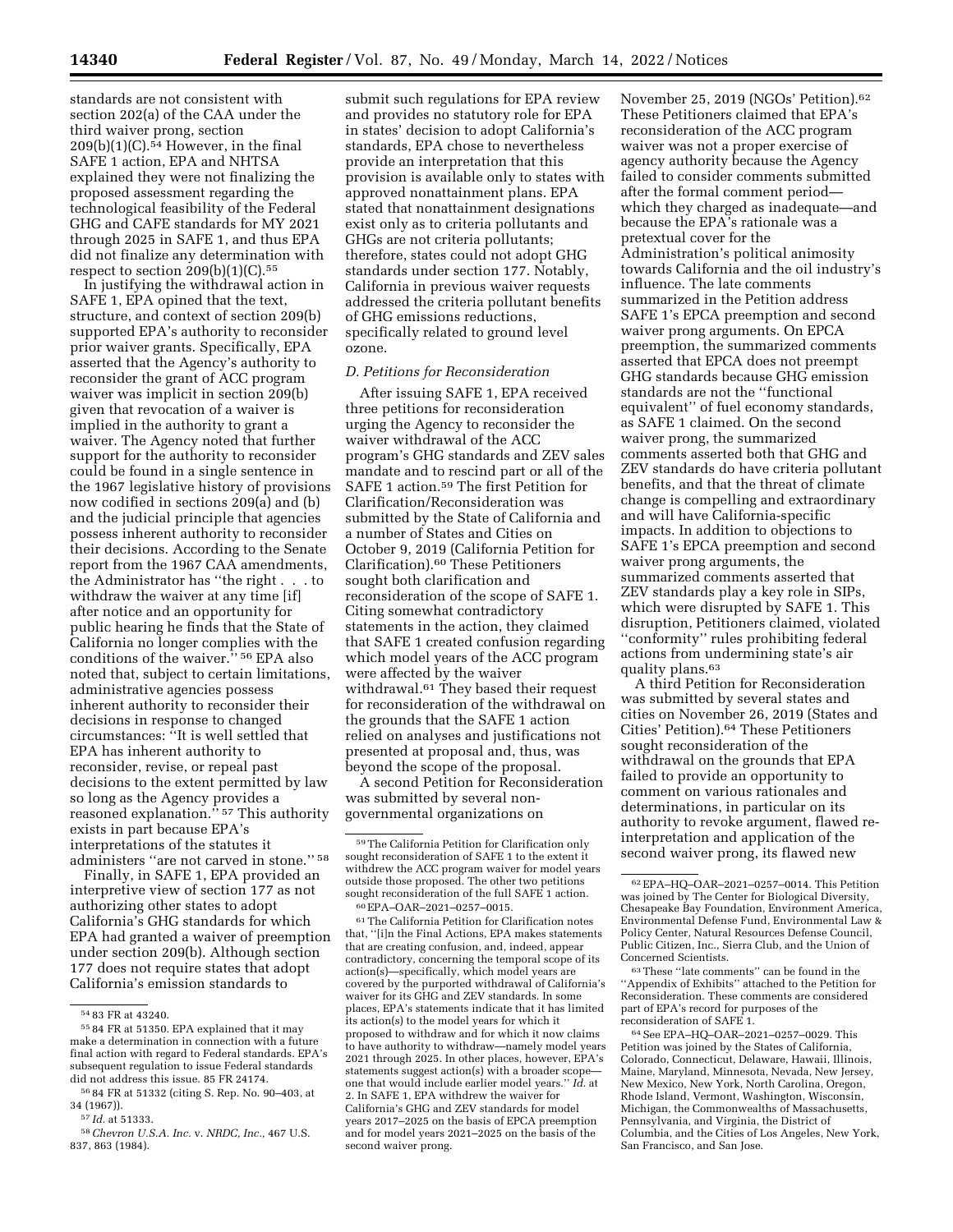rationale for considering factors outside section 209(b) (namely, EPCA preemption), and its determination that states cannot adopt California's GHG standards under section 177. For example, these Petitioners claimed they did not have an adequate opportunity to comment on EPA's use of equal sovereignty or the endangerment finding as rationales for its new ''particularized nexus'' interpretation of the second waiver prong. These Petitioners also claimed that EPA's statements concerning the burden of proof applicable to a waiver revocation were either unclear or inaccurate, particularly whether the Agency bears the burden of proof in withdrawing a previously granted waiver and, if not, how and why this burden of proof is different from the burden of proof for denying a waiver request.65 Finally, these Petitioners asserted that the Agency failed to consider comments, submitted after the formal comment period, that challenged EPA's interpretation of the second waiver prong, including new evidence of California's need for its GHG emission standards and ZEV sales mandate, and alleged that EPA's rationale was pretextual and based on the Administration's political animosity towards California and on the oil industry's influence.

EPA notified the petitioners in the above-noted Petitions for Reconsideration that the Agency would be considering issues raised in their petitions as part of the proceeding to reconsider SAFE 1. This action addresses these petitions in the broader context of EPA's adjudicatory reconsideration of SAFE 1 commenced in response to a number of significant issues with SAFE 1.

### **III. Principles Governing This Review**

The CAA has been a paradigmatic example of cooperative federalism, under which ''States and the Federal Government [are] partners in the struggle against air pollution.'' 66 In Title II, Congress authorized EPA to promulgate emission standards for mobile sources and generally preempted states from adopting their own standards.67 At the same time, Congress

created an important exception for the State of California.

### *A. Scope of Preemption and Waiver Criteria Under the Clean Air Act*

The legal framework for this decision stems from the waiver provision first adopted by Congress in 1967, and subsequent amendments. In Title II of the CAA, Congress established only two programs for control of emissions from new motor vehicles—EPA emission standards adopted under the CAA and California emission standards adopted under its state law. Congress accomplished this by preempting all state and local governments from adopting or enforcing emission standards for new motor vehicles, while at the same time providing that California could receive a waiver of preemption for its emission standards and enforcement procedures in keeping with its prior experience regulating motor vehicles and its serious air quality problems. Accordingly, section 209(a) preempts states or political subdivisions from adopting or attempting to enforce any standard relating to the control of emissions from new motor vehicles.68 Under the terms of section 209(b)(1), after notice and opportunity for public hearing, EPA must waive the application of section 209(a) to California unless the Administrator finds at least one of three criteria to deny a waiver in section  $209(b)(1)(A)$ –(C) has been met.<sup>69</sup> EPA may thus deny a waiver only if it makes at least one of these three findings based on evidence in the record, including

69 42 U.S.C. 7543(b)(1):

(1) The Administrator shall, after notice and opportunity for public hearing, waive application of this section to any State which has adopted standards (other than crankcase emission standards) for the control of emissions from new motor vehicles or new motor vehicle engines prior to March 30, 1966, if the State determines that the State standards will be, in the aggregate, at least as protective of public health and welfare as applicable Federal standards. No such waiver shall be granted if the Administrator finds that—

(A) the determination of the State is arbitrary and capricious,

(B) such State does not need such State standards to meet compelling and extraordinary conditions, or

(C) such State standards and accompanying enforcement procedures are not consistent with section 7521(a) of this title.

arguments that opponents of the waiver have provided. This framework struck an important balance that protected manufacturers from multiple and different state emission standards and preserved a pivotal role for California in the control of emissions from new motor vehicles. Congress intentionally structured this waiver provision to restrict and limit EPA's ability to deny a waiver and did this to ensure that California had broad discretion in selecting the means it determined best to protect the health and welfare of its citizens in recognition of both the harsh reality of California's air pollution and to allow California to serve as a pioneer and a laboratory for the nation in setting new motor vehicle emission standards and developing control technology.70 Accordingly, section 209(b) specifies that EPA must grant California a waiver if California determines that its standards are, in the aggregate, at least as protective of the public health and welfare as applicable Federal standards.

EPA has consistently interpreted the waiver provision as placing the burden on the opponents of a waiver and EPA to demonstrate that one of the criteria for a denial has been met. In this context, since 1970, EPA has recognized its limited discretion in reviewing California waiver requests. For over fifty years, therefore, EPA's role upon receiving a request for waiver of preemption from California has been limited and remains only to determine whether it is appropriate to make any of the three findings specified by the CAA. If the Agency cannot make at least one of the three findings, then the waiver must be granted. The three waiver criteria are also properly seen as criteria for a denial. This reversal of the normal statutory structure embodies and is consistent with the congressional intent of providing deference to California to maintain its own new motor vehicle emission program.

The 1970 CAA Amendments strengthened EPA's authority to regulate vehicular ''emission[s] of any air pollutant,'' while reaffirming the corresponding breadth of California's entitlement to regulate those emissions (amending CAA section 202 and recodifying the waiver provision as section 209(b), respectively). Congress also established the NAAQS program,

<sup>65</sup>The applicable burden of proof for a waiver withdrawal is discussed in Section III of this decision.

<sup>66</sup> *General Motors Corp.* v. *United States,* 496 U.S. 530, 532 (1990).

<sup>67</sup> ''The regulatory difference [between Titles I and II] is explained in part by the difficulty of subjecting motor vehicles, which readily move across state boundaries, to control by individual states.'' *Engine Mfrs. Ass'n* v. *EPA,* 88 F.3d 1075, 1079 (D.C. Cir. 1996). Congress also asserted federal control in this area to avoid ''the specter of an anarchic patchwork of federal and state regulatory

programs'' nationwide. *See Motor & Equip. Mfrs. Ass'n, Inc.* v. *EPA,* 627 F.2d 1095, 1109 (D.C. Cir.

<sup>&</sup>lt;sup>68</sup>42 U.S.C. 7543(a)–(a) Prohibition No State or any political subdivision thereof shall adopt or attempt to enforce any standard relating to the control of emissions from new motor vehicles or new motor vehicle engines subject to this part. No State shall require certification, inspection, or any other approval relating to the control of emissions from any new motor vehicle or new motor vehicle engine as condition precedent to the initial retail sale, titling (if any), or registration of such motor vehicle, motor vehicle engine, or equipment.

<sup>70</sup>*See, e.g.,* S. Rep. No. 403, 90th Cong., 1st Sess. 33 (1967) (The waiver of preemption is for California's ''unique problems and pioneering efforts.''); 113 Cong. Rec. 30950, 32478 (''[T]he State will act as a testing agent for various types of controls and the country as a whole will be the beneficiary of this research.'') (Statement of Sen. Murphy); *MEMA I,* 627 F.2d 1095, 1111 (D.C. Cir. 1979).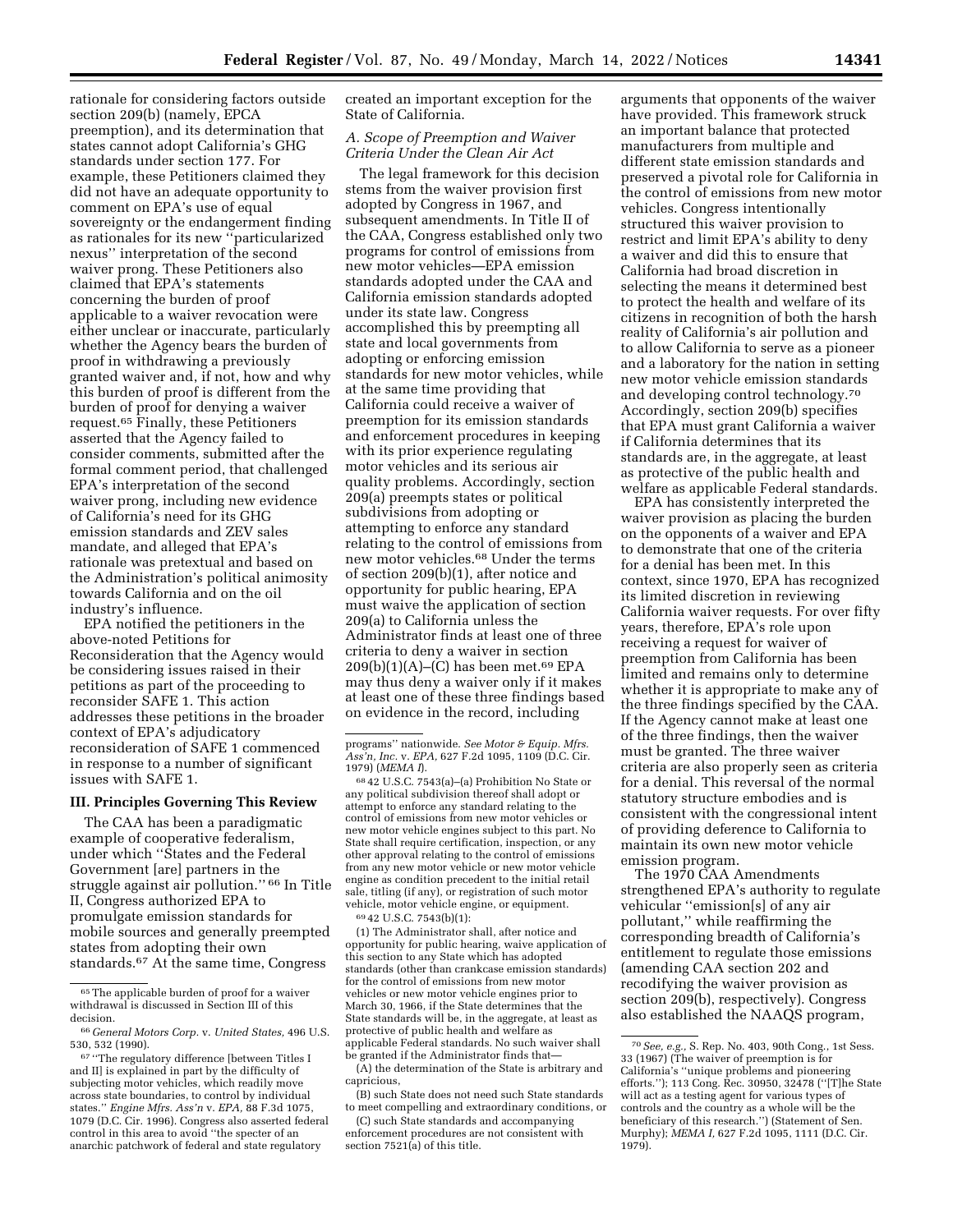under which EPA issues air quality criteria and sets standards for so-called ''criteria'' pollutants, and states with regions that have not ''attained'' those federal standards must submit SIPs indicating how they plan to attain the NAAQS (which is often a multi-year, comprehensive plan). With the CAA Amendments of 1977, Congress allowed California to consider the protectiveness of its standards ''in the aggregate,'' rather than requiring that each standard proposed by the State be as or more stringent than its federal counterpart.71 Congress also approved EPA's interpretation of the waiver provision as providing appropriate deference to California's policy goals and consistent with Congress's intent ''to permit California to proceed with its own regulatory program'' for new motor vehicle emissions.72

In previous waiver decisions, EPA has noted that the statute specifies particular and limited grounds for rejecting a waiver and has therefore limited its review to those grounds. EPA has also noted that the structure Congress established for reviewing California's decision-making is deliberately narrow, which further supports this approach. This has led EPA to reject arguments that are not specified in the statute as grounds for denying a waiver:

The law makes it clear that the waiver requests cannot be denied unless the specific findings designated in the statute can properly be made. The issue of whether a proposed California requirement is likely to result in only marginal improvement in air quality not commensurate with its cost or is otherwise an arguably unwise exercise of regulatory power is not legally pertinent to my decision under section 209, so long as the California requirement is consistent with section 202(a) and is more stringent than applicable Federal requirements in the sense that it may result in some further reduction in air pollution in California. Thus, my consideration of all the evidence submitted concerning a waiver decision is circumscribed by its relevance to those questions that I may consider under section 209(b).73

Given the text, legislative history, and judicial precedent, EPA has consistently interpreted section 209(b) as requiring it to grant a waiver unless opponents of a waiver can demonstrate that one of the criteria for a denial has been met.74

The 1977 CAA Amendments additionally demonstrated the significance of California's standards to the Nation as a whole with Congress' adoption of a new section 177. Section 177 permits other states addressing their own air pollution problems to adopt and enforce California new motor vehicle standards ''for which a waiver has been granted if certain criteria are met.'' 75 Also known as the ''opt-in'' provision, section 177 of the Act, 42 U.S.C. 7507, provides:

Notwithstanding section 7543(a) of this title, any State which has plan provisions approved under this part may adopt and enforce for any model year standards relating to control of emissions from new motor vehicles or new motor vehicle engines and take such other actions as are referred to in section 7543(a) of this title respecting such vehicles if—

(1) such standards are identical to the California standards for which a waiver has been granted for such model year, and

(2) California and such State adopt such standards at least two years before commencement of such model year (as determined by regulations of the Administrator).

Nothing in this section or in Subchapter II of this chapter shall be construed as authorizing any such State to prohibit or limit, directly or indirectly, the manufacture or sale of a new motor vehicle or motor vehicle engine that is certified in California as meeting California standards, or to take any action of any kind to create, or have the effect of creating, a motor vehicle or motor vehicle engine different that a motor vehicle or engine certified in California under

75This provision was intended to continue the balance, carefully drawn in 1967, between states' need to meet increasingly stringent federal air pollution limits and the burden of compliance on auto-manufacturers. *See, e.g.,* H.R. Rep. No. 294, 95th Cong., 1st Sess. 309–10 (1977) (''[S]ection 221 of the bill broadens State authority, so that a State other than California . . . is authorized to adopt and enforce new motor vehicle emission standards which are identical to California's standards. Here again, however, strict limits are applied . . . . This new State authority should not place an undue burden on vehicle manufacturers . . . .''); *Motor Vehicle Mfrs. Ass'n* v. *NYS Dep't of Env't Conservation,* 17 F.3d 521, 527 (2d Cir. 1994) (''Many states, including New York, are in danger of not meeting increasingly stringent federal air pollution limits . . . . It was in an effort to assist those states struggling to meet federal pollution standards that Congress, as noted earlier, directed in 1977 that other states could promulgate regulations requiring vehicles sold in their state to be in compliance with California's emission standards or to ''piggyback'' onto California's preemption exemption. This opt-in authority, set forth in § 177 of the Act, 42 U.S.C. 7507, is carefully circumscribed to avoid placing an undue burden on the automobile manufacturing industry.'').

California standards (a ''third vehicle'') or otherwise create such a ''third vehicle.''

Any state with qualifying SIP provisions may exercise this option and become a ''Section 177 State,'' without first seeking the approval from EPA.76 Thus, over time, Congress has recognized the important state role, for example, by making it easier (by allowing California to consider its standards ''in the aggregate'') and by expanding the opportunity (via section 177) for states to adopt standards different from EPA's standards.<sup>77</sup>

#### *B. Deference to California*

EPA has consistently noted that the text, structure, and history of the California waiver provision clearly indicate both congressional intent and appropriate EPA practice of leaving the decision on ''ambiguous and controversial matters of public policy'' to California's judgment. In waiver decisions, EPA has thus recognized that congressional intent in creating a limited review of California waiver requests based on the section 209(b)(1) criteria was to ensure that the federal government did not second-guess the wisdom of state policy. In an early waiver decision EPA highlighted this deference:

It is worth noting \* \* \* I would feel constrained to approve a California approach to the problem which I might also feel unable to adopt at the federal level in my own capacity as a regulator. The whole approach of the Clean Air Act is to force the development of new types of emission

76 In 1990 Congress amended the CAA by adding section 209(e) to section 209. Section 209(e) sets forth the terms of CAA preemption for nonroad engines and vehicles and the ability of States to adopt California emissions standards for such vehicles and engines if certain criteria are met. 42 U.S.C.  $7543(e)(2)(B)$  ("Any State other than California which has plan provisions approved under part D of subchapter I may adopt and enforce, after notice to the Administrator, for any period, standards relating to control of emissions from nonroad vehicles or engines . . . if (i) such standards and implementation and enforcement are identical, for the period concerned, to the California standards . . . .''). Courts have interpreted these amendments as reinforcing the important role Congress assigned to California. *See Engine Mfrs. Ass'n* v. *EPA,* 88 F.3d 1075, 1090 (''Given the indications before Congress that California's regulatory proposals for nonroad sources were ahead of the EPA's development of its own proposals and the Congressional history of permitting California to enjoy coordinated regulatory authority over mobile sources with the EPA, the decision to identify California as the lead state is comprehensible. California has served for almost 30 years as a 'laboratory' for motor vehicle regulation.''); *MEMA I,* 627 F.2d 1095, 1110 (D.C. Cir. 1979) (''Its severe air pollution problems, diverse industrial and agricultural base, and variety of climatic and geographical conditions suit it well for a similar role with respect to nonroad sources.'').

77 40 FR at 23104; *see also* LEV I waiver at 58 FR 4166, Decision Document at 64.

<sup>71</sup> 42 U.S.C. 7543(b)(1).

<sup>72</sup>H.R. Rep. No. 95–294, at 301 (1977).

<sup>73</sup> 78 FR at 2115 (footnote omitted).

<sup>74</sup> *MEMA I,* 627 F.2d at 1120–21 (''The language of the statute and its legislative history indicate that California's regulations, and California's determination that they comply with the statute, when presented to the Administrator are presumed to satisfy the waiver requirements and that the

burden of proving otherwise is on whoever attacks them.''); *Motor & Equip. Mfrs. Ass'n, Inc.* v. *Nichols,*  142 F.3d 449, 462 (D.C. Cir. 1998) (*MEMA II*) (''[S]ection 209(b) sets forth the only waiver standards with which California must comply. . . . If EPA concludes that California's standards pass this test, it is obligated to approve California's waiver application.'').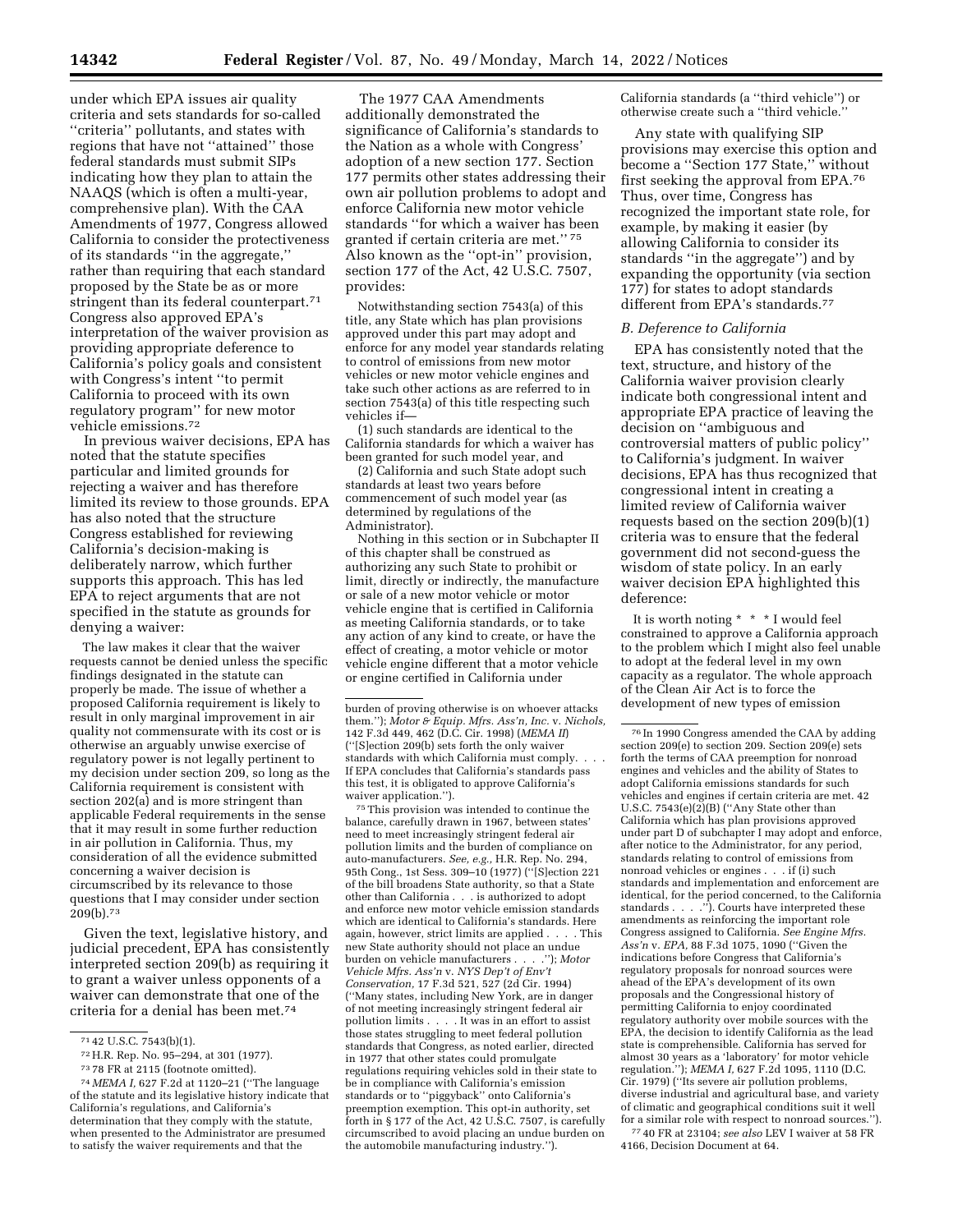control technology where that is needed by compelling the industry to ''catch up'' to some degree with newly promulgated standards. Such an approach \* \* \* may be attended with costs, in the shape of reduced product offering, or price or fuel economy penalties, and by risks that a wider number of vehicle classes may not be able to complete their development work in time. Since a balancing of these risks and costs against the potential benefits from reduced emissions is a central policy decision for any regulatory agency under the statutory scheme outlined above, I believe I am required to give very substantial deference to California's judgments on this score.78

As noted above, Congress amended the CAA in 1977. Within these amendments, Congress had the opportunity to reexamine the waiver provision and elected to expand California's flexibility to adopt a complete program of motor vehicle emission controls. The House Committee Report explained that ''[t]he amendment is intended to ratify and strengthen the California waiver provision and to affirm the underlying intent of that provision, *i.e.,* to afford California the broadest possible discretion in selecting the best means to protect the health of its citizens and the public welfare.'' 79

SAFE 1 was a departure from congressional intent and EPA's typical practice of deference to California on matters of state public policy regarding how best to address its serious air quality problems. In SAFE 1, EPA adopted a new interpretation of section 209(b)(1)(B) more than five years after the initial grant of the ACC program waiver and applied it to CARB's GHG standards and ZEV sales mandate. Specifically, EPA premised its finding on a consideration of California's ''need'' for the specific standards, instead of the ''need'' for a separate motor vehicle emission program to meet compelling and extraordinary conditions, stating that ''such State standards'' in section 209(b)(1)(B) was ambiguous with respect to the scope of the Agency's analysis. EPA further determined that California did not need the ZEV sales mandate to meet compelling and extraordinary conditions by relying on a single statement in the ACC program waiver support document taken out of context, where it noted that the ZEV sales

mandate had no criteria emissions benefits in terms of vehicle emissions and its LEV III criteria pollutant fleet standard was responsible for those emission reductions. In response to the SAFE 1 proposal, California had provided further context and additional data on net upstream emissions benefits of the ZEV sales mandate, but EPA did not consider them in arriving at the findings and conclusions in SAFE 1. The final decision in SAFE 1 was not based on the third waiver prong.80 EPA also explained in SAFE 1 that the task of interpreting section 209(b)(1)(B) required no deference to California.81

#### *C. Standard and Burden of Proof*

In *Motor and Equipment Manufacturers' Association* v. *EPA,* 627 F.2d 1095 (D.C. Cir. 1979) (*MEMA I*), the U.S. Court of Appeals for the District of Columbia stated, with regard to the standard and burden of proof, that the Administrator's role in a section 209 proceeding is to ''consider all evidence that passes the threshold test of materiality and . . . thereafter assess such material evidence against a standard of proof to determine whether the parties favoring a denial of the waiver have shown that the factual circumstances exist in which Congress intended a denial of the waiver." 82 The court in *MEMA I* considered the standards of proof under section 209 for the two findings necessary to grant a waiver for an ''accompanying enforcement procedure'' (as opposed to the standards themselves): (1) Protectiveness in the aggregate and (2) consistency with CAA section 202(a) findings. The court instructed that ''the standard of proof must take account of the nature of the risk of error involved in any given decision, and it therefore varies with the finding involved. We need not decide how this standard operates in every waiver decision.'' 83 The court upheld the Administrator's position that to deny a waiver, there must be clear and compelling evidence to show that the proposed procedures undermine the protectiveness of California's standards. The court noted that this standard of proof also accords with the congressional intent to provide California with the broadest possible discretion in setting regulations it finds protective of the public health and

welfare.84 With respect to the consistency finding, the court did not articulate a standard of proof applicable to all proceedings but found that the opponents of the waiver were unable to meet their burden of proof even if the standard were a mere preponderance of the evidence.

Although *MEMA I* did not explicitly consider the standards of proof under section 209 concerning a waiver request for ''standards,'' as compared to accompanying enforcement procedures, there is nothing in the opinion to suggest that the court's analysis would not apply with equal force to such determinations. EPA's past waiver decisions have consistently made clear that: ''[E]ven in the two areas concededly reserved for Federal judgment by this legislation—the existence of compelling and extraordinary conditions and whether the standards are technologically feasible—Congress intended that the standard of EPA review of the State decision to be a narrow one.'' 85 Although EPA evaluates whether there are compelling and extraordinary conditions in California, the Agency nevertheless accords deference to California on its choices for how best to address such conditions in light of the legislative history of section 209(b).

As noted earlier, the burden of proof in a waiver proceeding is on EPA and the opponents of the waiver. This is clear from the statutory language stating that EPA ''shall . . . waive'' preemption unless one of three statutory factors is met. This reading was upheld by the D.C. Circuit in *MEMA I,* which concluded that this obligation rests firmly with opponents of the waiver in a section 209 proceeding, holding that: ''[t]he language of the statute and its legislative history indicate that California's regulations, and California's determinations that they must comply with the statute, when presented to the Administrator are presumed to satisfy the waiver requirements and that the burden of proving otherwise is on whoever attacks them. California must present its regulations and findings at

<sup>78</sup> 40 FR at 23104.

<sup>79</sup> *MEMA I,* 627 F.2d at 1110 (citing H.R. Rep. No. 294, 95th Cong., 1st Sess. 301–02 (1977)). Congress amended section 209(b)(1)(A) regarding California's determination that its standards are as at least as protective as applicable Federal standards so that such determination may be done ''in the aggregate'' looking at the summation of the standards within the vehicle program.

 $^{\rm 80}$  84 FR at 51322–33. EPA notes that when reviewing California's standards under the third waiver prong, the Agency may grant a waiver to California for standards that EPA may choose not to adopt at the federal level due to different considerations. *See* 78 FR at 2133.

<sup>81</sup> 84 FR at 51339–40.

<sup>82</sup> *MEMA I,* 627 F.2d at 1122.

<sup>83</sup> *Id.* 

<sup>84</sup> *Id.* 

<sup>85</sup>*See, e.g.,* 40 FR at 23102–03. *See also MEMA I,* 627 F.2d at 1109 (''Congress had an opportunity to restrict the waiver provision in making the 1977 amendments, and it instead elected to expand California's flexibility to adopt a complete program of motor vehicle emissions control. Under the 1977 amendments, California need only determine that its standards will be 'in the aggregate, at least as protective of public health and welfare than applicable Federal standards,' rather than the ''more stringent'' standard contained in the 1967 Act.'') (citing H.R. Rep. No. 294, 95th Cong., 1st Sess. 301– 02 (1977), U.S. Code Cong. & Admin. News 1977, p. 1380).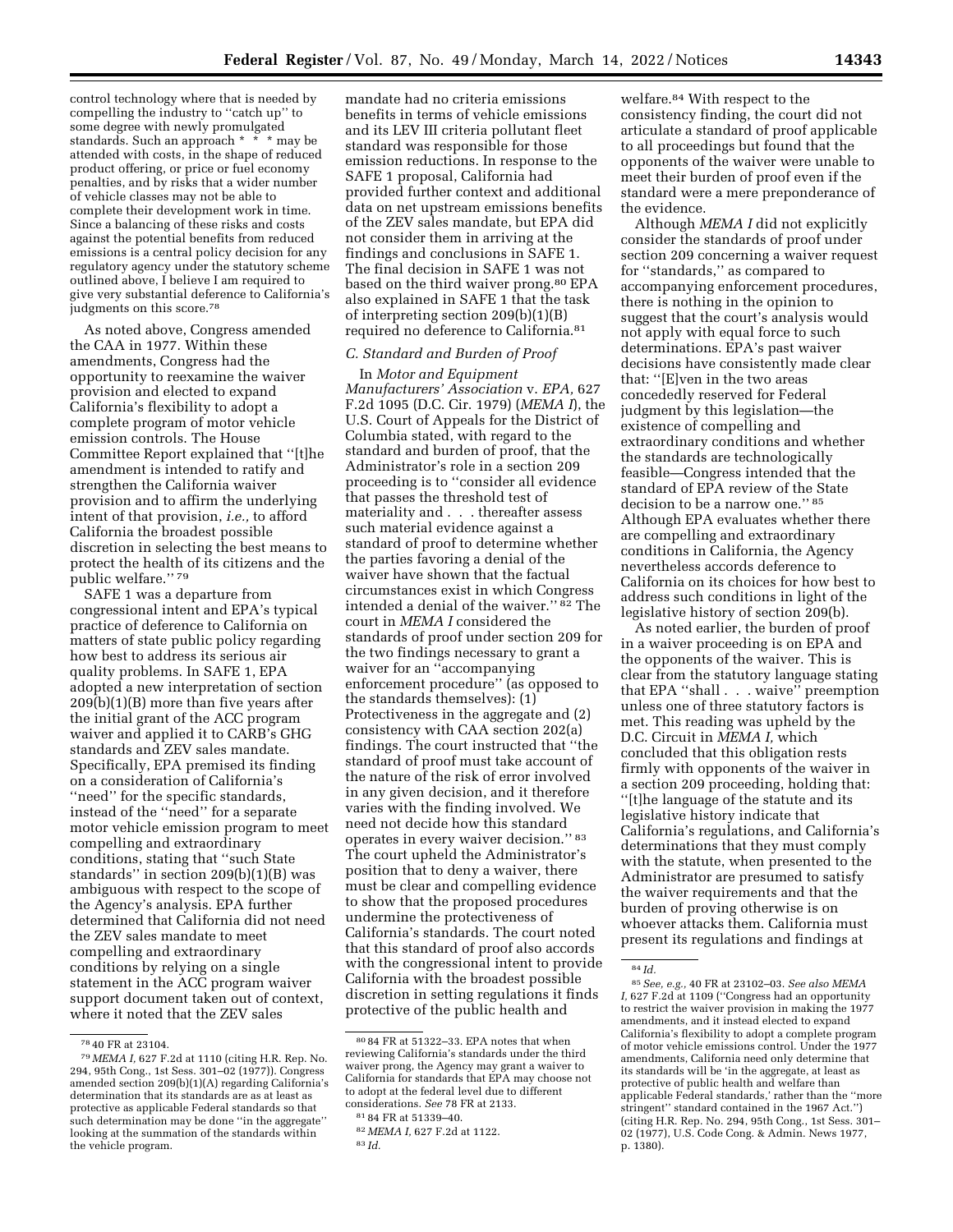the hearing and thereafter the parties opposing the waiver request bear the burden of persuading the Administrator that the waiver request should be denied.'' 86

The Administrator's burden, on the other hand, is to make a reasonable evaluation of the information in the record in coming to the waiver decision. As the court in *MEMA I* stated, ''Here, too, if the Administrator ignores evidence demonstrating that the waiver should not be granted, or if he seeks to overcome that evidence with unsupported assumptions of his own, he runs the risk of having his waiver decision set aside as 'arbitrary and capricious.'" 87 Therefore, the Administrator's burden is to act "reasonably."<sup>88</sup>

In this instance, EPA has withdrawn a previously granted waiver and is now reconsidering whether that withdrawal was an appropriate exercise of authority, whether the reinterpretation of the second waiver prong was appropriate, and whether EPA's evaluation and findings of fact under the second waiver prong meet the applicable burden of proof in the context of deference to California's policy choices. EPA believes that the same burden that is applicable to those opposed to an initial waiver request from CARB (this applies to any party including the Administrator as explained in *MEMA I*) is also applicable to EPA's actions in SAFE 1 (*e.g.,* the burden of proof of whether California does not need its standards to meet compelling and extraordinary conditions rests on those opposing a waiver for California).89

89 In EPA's 2009 evaluation of the 2008 GHG waiver denial the Agency applied a similar test. *See*  74 FR at 32745 (''After a thorough evaluation of the record, I am withdrawing EPA's March 6, 2008 Denial and have determined that the most appropriate action in response to California's greenhouse gas waiver request is to grant that request. I have determined that the waiver opponents have not met their burden of proof in order for me to deny the waiver under any of the three criteria in section 209(b)(1).''). In the context of 2009 GHG waiver that reconsidered the Agency's 2008 GHG waiver denial, EPA determined it was appropriate to apply the same burden of proof during the reconsideration as would apply at the time of the initial waiver evaluation. EPA received comment suggesting that the entire burden of proof shifts to California in order for the prior 2008 denial to be reversed. EPA, in response, stated that ''. . . regardless of the previous waiver denial, once California makes its protectiveness determination the burden of proof falls on the opponents of the waiver . . . . This is consistent with the legislative history, which indicates that Congress intended a narrow review by EPA and to preserve the broadest possible discretion for California.'' *Id.* at 32749. EPA acknowledges that in SAFE 1 the Agency not

### **IV. EPA Did Not Appropriately Exercise Its Limited Authority To Reconsider the ACC Program Waiver in SAFE 1**

The first question this final action tackles is whether the agency properly exercised its reconsideration authority to withdraw its previously-granted waiver in SAFE 1. EPA concludes that it did not, and on that independent basis rescinds SAFE 1's waiver withdrawal.

Section 209 does not provide EPA with express authority to reconsider and withdraw a waiver previously granted to California. EPA's authority thus stems from its inherent reconsideration authority. For several reasons, in the context of reconsidering a waiver grant, that authority may only be exercised sparingly. First, EPA believes its inherent authority to reconsider a waiver decision is constrained by the three waiver criteria that must be considered before granting or denying a waiver request under section 209(b). A contrary approach, which treats reconsiderations as more broadly appropriate, would undermine Congress' intent that California be able to exercise its policy judgments and develop motor vehicle controls programs to address California's air pollution problems, and make advances which could be built on by EPA or adopted by other states. Second, EPA believes it may only reconsider a previously granted waiver to address a clerical or factual error or mistake, or where information shows that factual circumstances or conditions related to the waiver criteria evaluated when the waiver was granted have changed so significantly that the propriety of the waiver grant is called into doubt. Even when EPA is acting within the appropriate bounds of its authority to reconsider, during that reconsideration EPA should exercise its limited

authority within a reasonable timeframe and be mindful of reliance interests.

The Agency's reconsideration in SAFE 1 was not an appropriate exercise of authority; there was no clerical error or factual error in the ACC program waiver, and SAFE 1 did not point to any factual circumstances or conditions related to the three waiver prongs that had changed so significantly that the propriety of the waiver grant is called into doubt. Rather, the 2019 waiver withdrawal was based on a change in EPA's statutory interpretation, an incomplete and inaccurate assessment of the record, and another agency's action beyond the confines of section 209(b). EPA erred in reconsidering a previously granted waiver on these bases. Moreover, in considering the passage of time between the initial waiver and the SAFE 1 action, and the development of reliance interests based on the waiver, EPA finds those factors do not support the reconsideration of the ACC program waiver that occurred in SAFE 1. Accordingly, as explained in detail below, EPA is rescinding SAFE 1's withdrawal of its 2013 ACC program waiver because it was an inappropriate exercise of reconsideration authority.

## *A. Comments Received*

EPA received several comments in the reconsideration proceeding on the Agency's authority to reconsider waivers. Comments on explicit authority focused on whether any language in section 209(b)(1), on its face, permits EPA to reconsider a previously granted waiver. Some of these commenters also distinguished between the denial of the 2008 waiver and the reconsideration and grant of the GHG waiver in 2009, and EPA's grant of the ACC program waiver in 2013 and the reconsideration and withdrawal of the ACC program waiver in 2019.

EPA received comments in support of and against the view that EPA has inherent authority to reconsider waivers. As support for EPA's implied authority to reconsider, one commenter cited relevant language from the Senate Committee Report from 1967 that stated, ''implicit in [§ 209] is the right of [EPA] to withdraw the waiver [if] at any time after notice and an opportunity for public hearing he finds that the State of California no longer complies with the conditions of that waiver.'' 90 According to the commenter because ''the waiver authorizes *future* regulation, which always remains open to change,'' EPA must have the authority to reconsider a

<sup>86</sup> *MEMA I,* 627 F.2d at 1121.

<sup>87</sup> *Id.* at 1126.

<sup>88</sup> *Id.* 

only adopted an interpretation of the second waiver prong which was similar to the previously rejected interpretation, but that in doing so also questioned its previous position that the burden of proof in evaluating the need for standards at issue resides with those that oppose the waiver, including EPA. *See* 84 FR at 51344 n.268. In this action, however, EPA now finds that the historical deference provided to California regarding its policy choices on how best to address its serious air quality conditions also requires that the burden of proof should reside in those seeking to demonstrate that standards are not needed under the second waiver prong regardless of whether the rationale is characterized as a new interpretation or not. The language of section 209(b)(1) requires California to make a protectiveness finding under the first waiver prong. Moreover, nothing in section 209(b) could be read as support for drawing a distinction between the burden of proof when the Agency considers an initial waiver request and one where the Agency reconsiders a waiver decision based on a new interpretation of the statutory criteria. That burden properly resides with opponents of the waiver.

<sup>90</sup>Urban Air Initiative (Urban Air), Docket No. EPA–HQ–OAR–2021–0257–0223 at 22 (quoting S. Rep. 90–403, at 34 (1967)).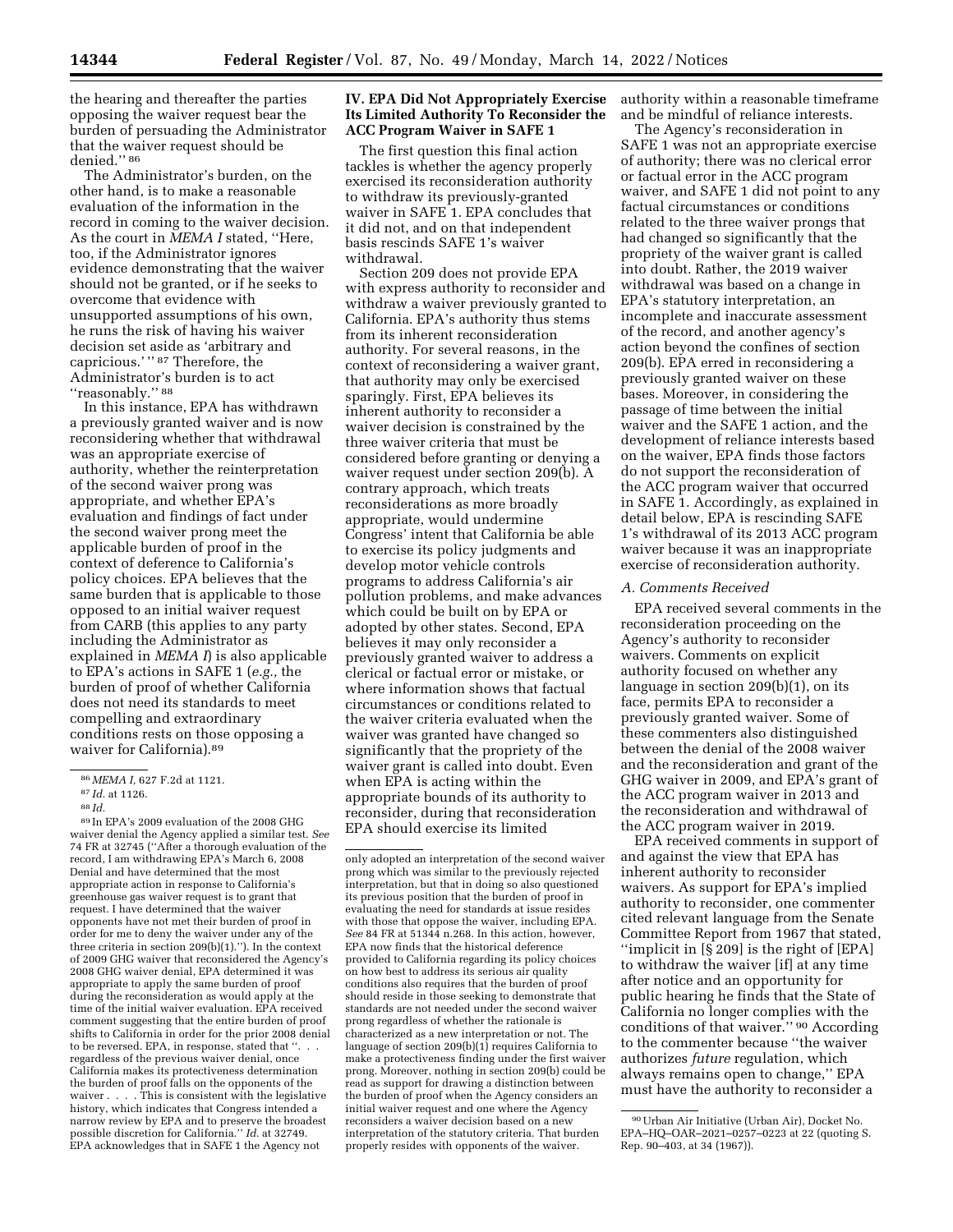waiver. Otherwise, EPA would be unable to monitor CARB's continued compliance with the waiver conditions in light of updated information.91 The same commenter also argued that an agency generally retains the authority to reconsider and correct any earlier decision unless Congress acts to displace the authority with a process to rectify the Agency's mistakes and that explicit statutory authority to withdraw a waiver is therefore not necessary, because ''the power to reconsider is inherent in the power to decide.'' 92 The commenter claimed that, under *Chevron,* "[a]n agency has a 'continuing' statutory obligation to consider the 'wisdom of its policy.' '' 93

In contrast, several commenters maintained that section 209(b) strongly indicates that EPA's authority to withdraw a previously issued waiver is, at most, limited. Several commenters argued that, absent language in a statute, administrative agencies lack inherent authority to reconsider adjudicatory decisions.94 These commenters noted that courts highly scrutinize administrative revocations and are ''unwilling[ ] to wrest a standardless and open-ended revocation authority from a silent statute.'' 95 Instead, these commenters argued, EPA may act only with the authorities conferred upon it by Congress, and thus the Agency may only act if the CAA explicitly or

92Urban Air at 20 (citing *Ivy Sports Med., LLC* v. *Burwell,* 767 F.3d 81, 86, 93 (D.C. Cir. 2014)). This commenter also notes that, in EPA's 2009 action to reconsider its prior denial of a GHG waiver in 2008, CARB submitted a letter to EPA stating that ''California believes EPA has inherent authority to reconsider the denial and should do so in order to restore the interpretations and applications of the Clean Air Act to continue California's longstanding leadership role in setting emission standards.'' *Id.*  93 *Id.* at 21.

94 Institute for Policy Integrity Amicus Brief at 4 (''Lacking textual support, EPA invokes so-called 'inherent authority'—'more accurate[ly] label[ed] . . . 'statutorily implicit' authority,' *HTH Corp.* v. *NLRB,* 823 F.3d 668, 679 (D.C. Cir. 2016)—to justify its action. 84 FR at 51,331. But this Court is 'unwilling[ ] to wrest a standardless and openended revocation authority from a silent statute, *Am. Methyl,* 749 F.2d 826, 837 (D.C. Cir. 1984), and EPA fails to justify the implicit authority it claims.''); Twelve Public Interest Organizations app 1 at 32 (citing *Am. Methyl* for ''rejecting 'implied power' as 'contrary to the intention of Congress and the design of' the Act and quoting *HTH Corp.'*s statement that agencies, as creatures of statute, lack inherent authority); States and Cities at 16 (also citing *Am. Methyl*).

95 Institute for Policy Integrity at 1 (citing *Am. Methyl*).

implicitly grants it power to do so.<sup>96</sup> According to these commenters, section 209(b) is silent on waiver withdrawal, its text indicates that EPA may only consider 209(b)'s three factors before either granting or denying a waiver, and its purpose and structure affords broad deference to California's standards. ''Taken together, these factors indicate that EPA may not withdraw a previously-issued waiver based solely upon a reconsideration of its initial judgment.'' 97 Commenters suggested that Congress, by listing the three waiver criteria and directing that EPA evaluate such criteria prior to granting the waiver, only authorized EPA to perform the evaluation once and that it 'cannot later second-guess the wisdom of legal and policy judgments made as part of that evaluation." <sup>98</sup> Similarly, commenters noted that section 209 does not textually ''provide'' EPA any authority nor specify any process by which EPA might revoke the rights given by an earlier-granted waiver.99 In response to SAFE 1's claim of inherent

<sup>98</sup> Id. at 7. See also Twelve Public Interest Organizations app. 1 at 28–29 (''Section 209(b)(1)'s precise terms mandate that EPA ''shall'' grant California a waiver unless EPA finds one of the three specified bases for denial. This language charges EPA ''with undertaking a single review in which [the Administrator] applies the deferential standards set forth in Section 209(b) to California and either grants or denies a waiver.'' *Ford Motor Co.* v. *EPA,* 606 F.2d 1293, 1302 (D.C. Cir. 1979). It evinces no intent to provide EPA with the different and greater authority to withdraw a previously granted waiver, thereby arresting the State's ongoing implementation of its own laws.'')

99*See* South Coast Air Quality Management District (SCAQMD), Docket No. EPA–HQ–OAR– 2021–0257–0228 at 3. This commenter argued that section 116 of the CAA (which explicitly references section 209) provides that there needs to be a textual basis for any exercise of authority to deny California the right (which it achieved via the 2013 waiver) to enforce its emission standards. Thus, the commenter continued, because there is no language in section 209 that gives any authority nor specifies any process for EPA to revoke the rights/waiver previously granted then EPA may not do so by the terms of section 116.

reconsideration authority and the other commenters' reliance on the relevant excerpt from the 1967 Senate Report, these commenters argued that this ''single sentence . . . does not establish any withdrawal authority,'' either generally or for the SAFE 1 withdrawal specifically.100 That statement, commenters argued, ''predate[s] the creation of the NAAQS program and Congress's invitations to development of numerous state reliance interests.'' 101 Moreover, according to these commenters, the statement only discusses authority in the case that ''California no longer complies with the conditions of the waiver,'' which commenters believe means California's ''compliance with waiver conditions and, specifically, its cooperation with EPA concerning enforcement and certification procedures,'' not ''redefined waiver criteria.'' 102

In response to the argument made by EPA in SAFE 1 that, given the ''considerable degree of future prediction'' required by the third waiver prong, ''where circumstances arise that suggest that such predictions may have been inaccurate, it necessarily follows that EPA has authority to revisit those predictions,'' 103 some commenters claimed that California's standards do not become inconsistent with federal standards simply because they become more stringent than federal standards (in other words, a weakening of the federal standards does not necessarily create an inconsistency). The commenters noted also that EPA did not in fact revise its section 202(a) standards between issuing and withdrawing the waiver at issue, nor did EPA in fact make any final findings under the third waiver prong.104

Many commenters stated that in order to exercise any implied or inherent authority, an agency must provide a ''detailed justification'' when departing from a policy that has ''engendered serious reliance interests'' and should not ''rest on mere 'policy changes' ''

102Twelve Public Interest Organizations app. 1 at 34. *See also* States and Cities at 16 (arguing that, although EPA proposed to withdraw the waiver on multiple grounds, such as the third waiver prong, ''EPA's final action was based entirely on its own changed policy positions, namely its interpretation of Section 209(b)(1) to create a categorical bar against state regulation of vehicular GHG emissions and its decision to rely on another agency's newly articulated views of a different statute [EPCA].'').

103 84 FR at 51332.

104 Institute for Policy Integrity at 2.

 $^{91}\,Id.$  at 21 (''A determination that California's state standards are technologically feasible and appropriate requires complex technical projections at the frontiers of science, which must be continually updated 'if the actual future course of technology diverges from expectation.' '' (quoting *NRDC Inc.* v. *EPA,* 655 F.2d 318, 329 (D.C. Cir. 1981))).

<sup>96</sup>States and Cities at 15 (citing *HTH Corp.* v. *NLRB,* 823 F.3d 668, 679 (D.C. Cir. 2016)); Twelve Public Interest Organizations, Docket No. EPA–HQ– OAR–2021–0257–0277 app. 1 at 28 (''The Clean Air Act preserves state authority to regulate emissions unless expressly 'provided' otherwise. 42 U.S.C. 7416. In statutes like this where preemption is the exception, only Congress's 'precise terms' can produce preemption. *CTS Corp.* v. *Waldburger,* 573 U.S. 1, 12–13 (2014).''); National Coalition for Advanced Transportation (NCAT), Docket No. EPA–HQ–OAR–2021–0257–0131 at 7–8 ; Institute for Policy Integrity at New York University School of Law (Institute for Policy Integrity), Docket No. EPA–HQ–OAR–2021–0257–0115 at 2, citing its Final Brief of the Institute for Policy Integrity at New York University School of Law as Amicus Curiae in Support of Petitioners (Institute for Policy Integrity Amicus Brief) at 4, *Union of Concerned Scientists, et al.* v. *NHTSA, et al.,* No. 19–1230 (D.C. Cir. filed Oct. 28, 2019), reprinted in the Institute's comments on the 2021 Notice of Reconsideration.  $^{97}$  Institute for Policy Integrity at 2, citing its Amicus Brief at 6–11.

<sup>100</sup>States and Cities at 16. *See also* Twelve Public Interest Organizations app. 1 at 33–34.

<sup>101</sup>States and Cities at 16; *See also* Twelve Public Interest Organizations app. 1 at 33–34.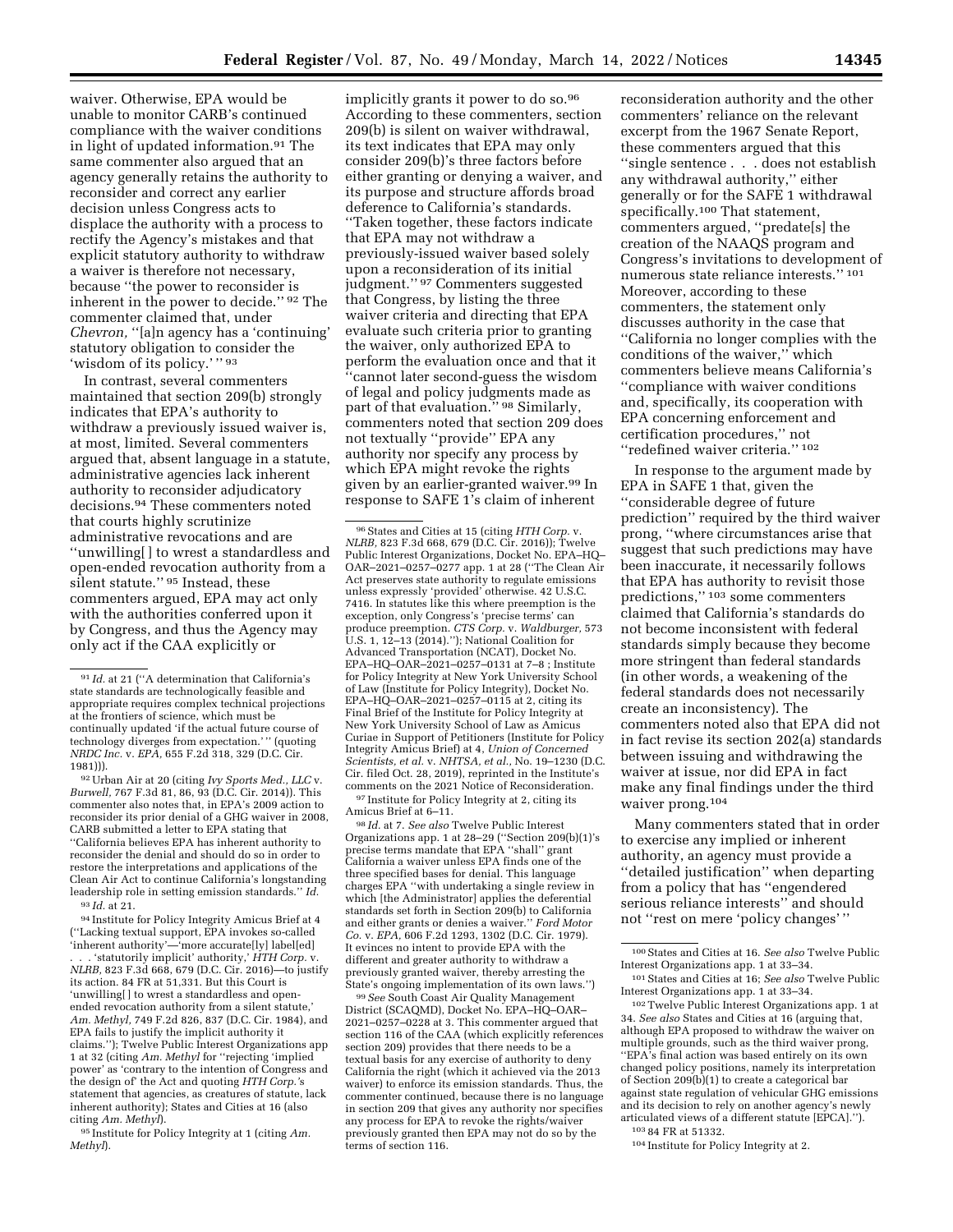alone.105 Thus, supporters and opponents of SAFE 1 also provided comments on whether, assuming EPA did have authority to reconsider the ACC program waiver—either because of language in the CAA or because of its inherent authority to reevaluate decisions because of changed conditions—it was appropriate to exercise that authority in SAFE 1. Some commenters summarized precedent as requiring that the Agency consider reliance interests that have attached to its original decision, that reversals of informal adjudications occur within a reasonable time after the original decision, and that the reversal is not for the sole purpose of applying some change in administrative policy.106 Opponents and supporters of SAFE 1 did, however, disagree on the significance of each of these factors.<sup>107</sup>

Commenters who argued that reliance interests were relevant to EPA's authority to reconsider also offered evidence of reliance interests that had accrued over the five years the ACC program waiver had been in effect, with several commenters providing specific details regarding their reliance on the GHG and ZEV standards. As commenters noted, California's standards are incorporated into plans and regulations aimed at achieving state and federal air pollution goals. These plans can be complex and cannot ''change on a dime.'' 108 According to one commenter ''[w]ithout the full Waiver, past decision-making was blighted and planned-for reductions to meet Air District goals need to be reassessed. The emission reductions are

107Urban Air at 21 (arguing that agencies need only provide a ''detailed justification'' to overcome reliance interests); Competitive Enterprise Institute (CEI), Docket No. EPA–HQ–OAR–2021–0257–0398 (correction to an earlier comment by the same commenter, which can be found at Docket No. EPA–HQ–OAR–2021–0257–0140) at 9 (''As for reliance interests, all costly wasteful, or otherwise defective government programs create reliance interests. Usurpations of power do as well. If the creation of reliance interests is enough to legitimize bad or unlawful policies, anything goes.''). *Compare to* States and Cities at 17–18 (citing their comments on SAFE 1 at 130–31 and citing *Ctr. for Sustainable Econ.* v. *Jewell,* 779 F.3d 588, 595 (D.C. Cir. 2015)) (describing reliance interests as ''weighty,'' stating that ''[t]he Clean Air Act and long-standing Executive branch policy both place substantial importance on States' interests in implementing the plans and laws they have determined best meet the needs of their States''—plans and laws such as SIPs, which can and do include California standards).

108Twelve Public Interest Organizations app. 1 at 29.

key to combatting climate change, curbing ozone formation, preventing additional wildlife impacts, and attaining California [air quality goals] and [NAAQS].'' 109 Revoking a waiver and disrupting existing air quality plans, they argue, also has ''far-reaching ripple effects'' because ''businesses operating in California base their own long-term plans on the State's policies'' and, if California cannot reduce emissions from the automobile sector, it will have to ''consider requiring further reductions from other sectors of the economy.'' 110 Additionally, they said that by the time of the SAFE proposal, twelve states had already adopted at least one or both of the California standards under section 177.111 Several of these states submitted comments attesting to their need for these standards to achieve both greenhouse gas and criteria emission reductions.112 Like the reliance interests of Californian air districts, several of these section 177

111 States and Cities at 17. With these state adoptions, auto-manufacturers would then need to meet program requirements in these states.

112*See, e.g.,* Delaware Department of Natural Resources and Environmental Control (Delaware), Docket No. EPA–HQ–OAR–2021–0257–0109 at 1 (''The GHG program allowed by the waiver is vitally important, as it enables long-term plans and yields critical emission reductions that will contribute significantly to Delaware's ability to attain and maintain the health-based National Ambient Air Quality Standards (NAAQS) for criteria pollutants.''); Connecticut Department of Transportation and Connecticut Department of Energy and Environmental Protection (Connecticut), Docket No. EPA–HQ–OAR–2021– 0257–0104 at 2 (''These programs enable long-term planning and yield critical emission reductions that are critical to meeting Connecticut's climate goals as well as our statutory obligations to reach attainment with the ozone NAAQS.''); Minnesota Pollution Control Agency and Minnesota Department of Transportation (Minnesota), Docket No. EPA–HQ–OAR–2021–0257–0113 at 2 (''The MPCA is in the process of adopting the LEV and ZEV standards in Minnesota as allowed under section 177 of the CAA. These rules are vitally important in helping our state achieve our GHG emission reduction goals and reduce other harmful air pollutants. . . .''); Maine Department of Environmental Protection (Maine), Docket No. EPA–HQ–OAR–2021–0257–0130 at 1, 3 (''While the LEV program was initially created to help attain and maintain the health-based [NAAQS] for criteria pollutants, the California GHG and ZEV standards will contribute significantly to states' abilities to meet their emission reduction goals. . . . [T]he transportation sector is the largest source of ozone forming pollution in Maine . . . and California's ability to set ZEV standards under the [CAA] is an essential tool for addressing both criteria pollutants and GHGs.''); Virginia Department of Environmental Quality (Virginia), Docket No. EPA– HQ–OAR–2021–0257–0112 at 2 (''These standards provide important and necessary reductions in both GHG and criteria pollutant emissions needed to meet state and local air quality goals and address federal CAA requirements.'')

states and other opponents of SAFE 1 claim that ''reliance interests in State Implementation Plans are particularly acute'' because ''they set expectations for extended periods of time and for many sectors of the economy, making it challenging (if not impossible) to change them quickly.'' 113 These commenters note that ''planning failures can carry significant consequences, including the imposition of federal plans that limit local flexibility and control, as well as penalties such as loss of highway funds.'' 114 Some automakers and industry groups also discussed their reliance interests.115 For example, the National Coalition for Advanced

114Twelve Public Interest Organizations app. 1 at 30–31 (citing 42 U.S.C. 7410(c)(1) (establishing triggers for imposition of federal plan), 7509 (outlining sanctions for state planning failures)).

115*See* Ford Motor Company (Ford), Docket No. EPA–HQ–OAR–2021–0257–0028 at 1 (''Ford supports EPA's rescission of its SAFE I action, which withdrew California's waiver for zero emission vehicle (ZEV) mandate and greenhouse gas (GHG) emission standards within California's Advanced Clean Car (ACC) program. Ford does not believe this previous action was appropriate. Ford firmly supports recognition of California's authority to implement ZEV and GHG standards in support of its air quality targets pursuant to its 2012 waiver application. We have relied on California's actions pursuant to the waiver and California's related pronouncements in negotiating and agreeing to the California Framework Agreement, and in the development of our own product and compliance plans. Ultimately, Ford considered EPA's and NHTSA's rationales and California's statements regarding SAFE I and took action in the best interests of the company and of the environment.''). *See also* Tesla, Docket No. EPA–HQ–OAR–2021– 0257–0136 at 4 (''Because of the sizeable investments required to develop alternative fuel and advanced technology vehicles, regulatory stability is vital for ensuring the level of manufacturer and investor confidence necessary to facilitate innovation.'') and at n.5 (quoting comments from several automakers and auto industry groups about reliance interests on the waiver from the MTE). *See also* Toyota, Docket No. EPA–HQ–OAR–2021–0381 (''Should EPA reinstate California's waiver, we request it be reinstated as it was originally granted, including the ''deemed-tocomply'' provision that was so important in establishing One National Program (ONP) over a decade ago. . . . Reinstatement of California's waiver for model years 2021 and 2022 poses significant lead time challenges considering that 2021 model year is well underway, and 2022 model year vehicles are generally already designed, sourced, certified to various regulatory requirements, and ready to begin production. Some manufacturers may have already begun production of 2022 model year vehicles. As a result, a reinstatement of California's waiver by EPA should apply prospectively to model years 2023 and later.'').

<sup>105</sup>States and Cities at 21–22 (quoting *FCC* v. *Fox,* 

<sup>556</sup> U.S. 502, 515 (2009)). 106 *Id.*at 17 (citing *Am. Methyl,* 749 F.2d at 835; *Chapman* v. *El Paso Nat. Gas Co.,* 204 F.2d 46, 53– 54 (D.C. Cir. 1953); *DHS* v. *Regents of the Univ. of California,* 140 S. Ct. 1891, 1914 (2020); *United States* v. *Seatrain Lines Inc.,* 329 U.S. 424, 429 (1947)).

<sup>109</sup>Bay Area Air Quality Management District (BAAQMD), Docket No. EPA–HQ–OAR–2021– 0257–0278 at 2.

<sup>110</sup>Twelve Public Interest Organizations app. 1 at 29.

<sup>113</sup>Twelve Public Interest Organizations app. 1 at 30; Delaware at 3 (explaining that, without the California standards, adopted into Delaware's SIP, the State will not be able to meet air quality goals). These reliance interests, one commenter argued, are another reason to doubt the implicit authority of EPA to reconsider an already granted waiver: ''It would be quite surprising, then, for EPA to have implicit authority to upend this multi-actor, multistep scheme by pulling the rug out from under it after the fact.'' States and Cities at 16 (citing *Am. Methyl,* 749 F.2d at 840).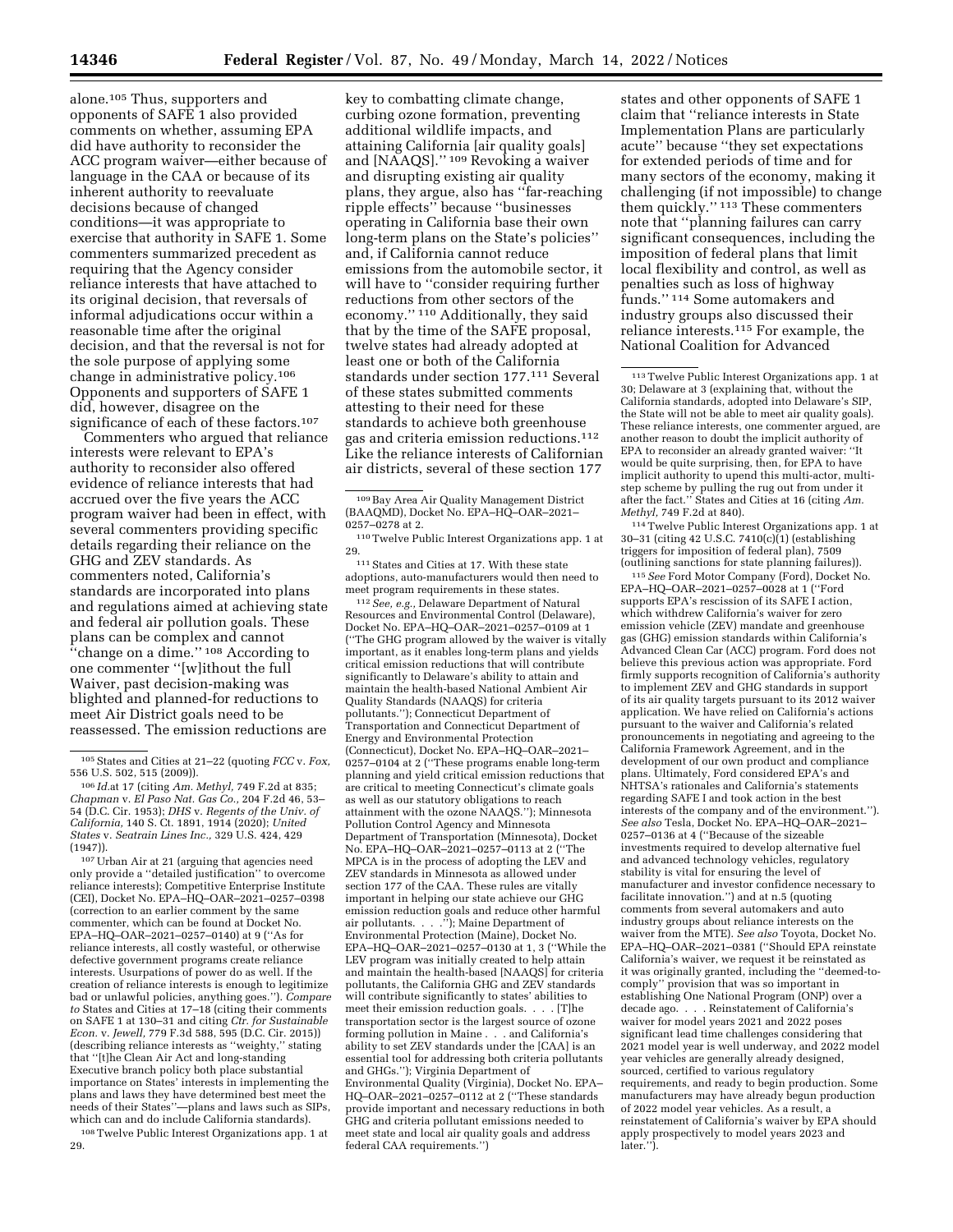Transportation, an industry coalition group, stated ''NCAT members have invested billions of dollars with the well-founded expectation that increased demand for electric vehicles would be propelled by California and the section 177 States' continued ability to drive technology innovation and emission reductions.'' 116 EPA also received comment from CARB, by and through the comments of the States and Cities, that provided data on manufacturer compliance.117

According to commenters, these reliance interests were compounded by the considerable passage of time between the granting of the ACC program waiver in 2013 and SAFE 1's withdrawal in 2019. Commenters also remarked that the more than five years that had passed was too long a delay and well beyond the ''weeks, not years'' sometimes referenced as guidance for reasonableness.<sup>118</sup> SAFE 1, they noted ''comes years after the waiver was granted, years after multiple sovereign States adopted California's standards, and years into long-term plans States developed in reliance on anticipated emission reductions from those standards—including, but not limited to, multiple EPA approved State Implementation Plans.'' 119

Other commenters argued that SAFE 1 did not upend reliance interests and was not untimely. They agreed with the SAFE 1 decision that the 2018 Mid-Term Evaluation (MTE), which was agreed to in 2013, prevented any reliance interests from accruing.120 Although this MTE was for the federal GHG standards for MYs 2022–2025, not the California GHG standards approved under the ACC program waiver, these commenters argued that the two were linked through the ''deemed to comply''

120America Fuel & Petrochemical Manufacturers, EPA–HQ–OAR–2021–0257–0139 (AFPM) at 26 (''And no reliance interests derive from this decision because one could not reasonably expect that the standards approved in that waiver would remain untouched. As part of the 2013 waiver decision, EPA and CARB committed to a 2018 midterm evaluation of the federal standards for MYs 2022–2025.''); Urban Air at 22; NADA at 6 (''as discussed at length repeatedly in EPA's 2013 CAA preemption waiver rule, a coordinated mid-term evaluation (MTE) involving EPA and NHTSA's MY 2022–2025 rules was expected to be conducted.'').

provision approved in the ACC program waiver, which allowed manufacturers to comply with the California standards by meeting the federal standards.121 They also noted that California separately agreed to a 2016 mid-term evaluation of its own state standards for the same model years.122 Therefore, they argued, because the initial grant of the waiver was contingent on two subsequent midterm evaluations, no one could have reasonably believed the ACC program waiver was "set in stone." Additionally, at least one commenter argued that California and other states' purported reliance interests were further undermined because they ''have known for years that NHTSA's longstanding position is that state carbon dioxide regulations and zero-emissions vehicle mandates are related to average fuel economy standards and therefore preempted by CAFE'' and ''could not have reasonably believed that EPA would continue to ignore NHTSA's view of the law in perpetuity.123

Some commenters also argued that even if reliance interests are relevant, automakers and industry groups have reliance interests of their own affected by CARB's 2018 deemed to comply amendments and the SAFE 1 action itself. One commenter wrote that ''CARB tossed automakers' reliance interests out the window when it refused to be bound by the results of the EPA and NHTSA's Mid-Term Evaluation (MTE) . . . and refused to honor its 'deemed to comply' pledge to automakers unless they complied with the standards set by the EPA in 2012 and 2017.'' 124 Another commenter noted that ''[w]hatever 'reliance interests' are disturbed when EPA reverses a waiver grant are no more real, and no more serious for the parties involved, than the reliance interests upended by reversal of a waiver denial."<sup>125</sup>

122AFPM at 26–27; Urban Air at 22; NADA at 6. 123Urban Air at 23.

125AFPM at 27. *See also* Urban Air at 20–21

(''And under the presumption that 'an agency retains authority to reconsider and correct an earlier

Some commenters also argued that SAFE 1 was timely, disputing opponents' claims that a ''reasonable'' amount of time is measured in ''weeks, not years.'' Commenters noted that ''courts have not reached consensus on the amount of time that is reasonable.'' 126 Moreover, one commenter argued that ''timeliness depends on reliance interests'' and, because those could not have accrued prior to the MTE, the time period at issue is only four months (between the conclusion of the MTE and the reconsideration of the ACC program waiver, starting in 2018).127 This ''short time,'' the commenter claimed, ''lies in the acceptable range given the intervening events.'' 128 Another commenter argued that, if ''time elapsed'' is a factor to be considered in the appropriateness of an action, it cuts in favor of SAFE 1, as thirty years passed between EPCA's enactment in 1975 and California's first request for a ''waiver implicitly authorizing the State to regulate fuel economy.'' 129 Even if the time period at issue was nearly six years between the grant of the ACC program and the final SAFE 1 action, that commenter wrote, such a length of time is not unreasonable, since ''[i]f six years locks a policy in place and puts it beyond revision or repeal by the next administration, elections no longer matter." 130

In addition to reliance interests and timeliness, some commenters claimed that EPA's authority to revoke, if it existed, requires the Agency to have a purpose other than ''applying some . . . change in administrative policy.'' 131 SAFE 1, they argued, did not meet this requirement. Instead, in SAFE 1, EPA ''chose to *sua sponte* reconsider its 2013 Waiver Grant for the sole purpose of applying new policy determinations,'' specifically ''NHTSA's views of EPCA preemption'' and ''new interpretations

127 *Id.* at 24. Another commenter disagreed with this accounting of time, stating that ''timeliness for reconsidering an adjudication is measured from the date of the agency's decision, not from the date of activity resulting from that decision. *E.g., Am. Methyl,* 749 F.2d at 835 (tethering timeliness to period for appeal of agency decision).'' Twelve Public Interest Organizations app. 1 at 38.

129CEI at 8 (calling ''time elapsed'' a ''frivolous objection.'').

131States and Cities at 17 (quoting *Chapman* v. *El Paso Nat. Gas Co.,* 204 F.2d 46, 53–54 (D.C. Cir. 1953)).

<sup>&</sup>lt;sup>116</sup> NCAT at 13; Rivian as a member of NCAT<br>(Rivian), Docket No. EPA–HQ–OAR–2021–0135.  $117$  States and Cities at 55–57, including app. D

and app. E.<br><sup>118</sup> *Id.* at 17 (citing *Mazaleski v. Treusdell,* 562<br>F.2d 701, 720 (D.C. Cir. 1977)). Twelve Public Interest Organizations app. 1 at 73. In addition, this commenter notes that the time period for seeking judicial review of the ACC program waiver had run long ago and that no one had sought that review (citing *Am. Methyl Corp.,* 749 F.2d at 835); NCAT at 14–15.

<sup>119</sup>Twelve Public Interest Organizations app. 1 at 58.

<sup>121</sup>AFPM at 26 (''Because California's deemed-tocomply provision linked those standards to compliance with its own state program, any change in federal standards from the mid-term review would have required an equal overhaul of California's emissions program for those future MYs.''); Urban Air at 22–23 (''The 2018-reevaluation is relevant because California's deemedto-comply provision allowed a manufacturer to satisfy state GHG standards simply by complying with federal standards.''); NADA at 6 (''[A]s noted above, CA's GHG mandates included both a ''deemto-comply'' rule enabling vehicle manufacturers to meet those mandates by complying with applicable federal rules, and a commitment on the part of the state to conduct a mid-term evaluation of its own GHG standards.'').

<sup>124</sup>CEI at 9.

decision,' the grant of a waiver is as liable to change as the denial of a waiver. No greater reliance interests attach to the grant of a waiver authorizing regulation than to the denial of a waiver preventing regulation, so reliance interests provide no support for California's ratchet argument.'').

<sup>126</sup>Urban Air at 23–24.

<sup>128</sup>Urban Air at 23–24.

<sup>130</sup> *Id.*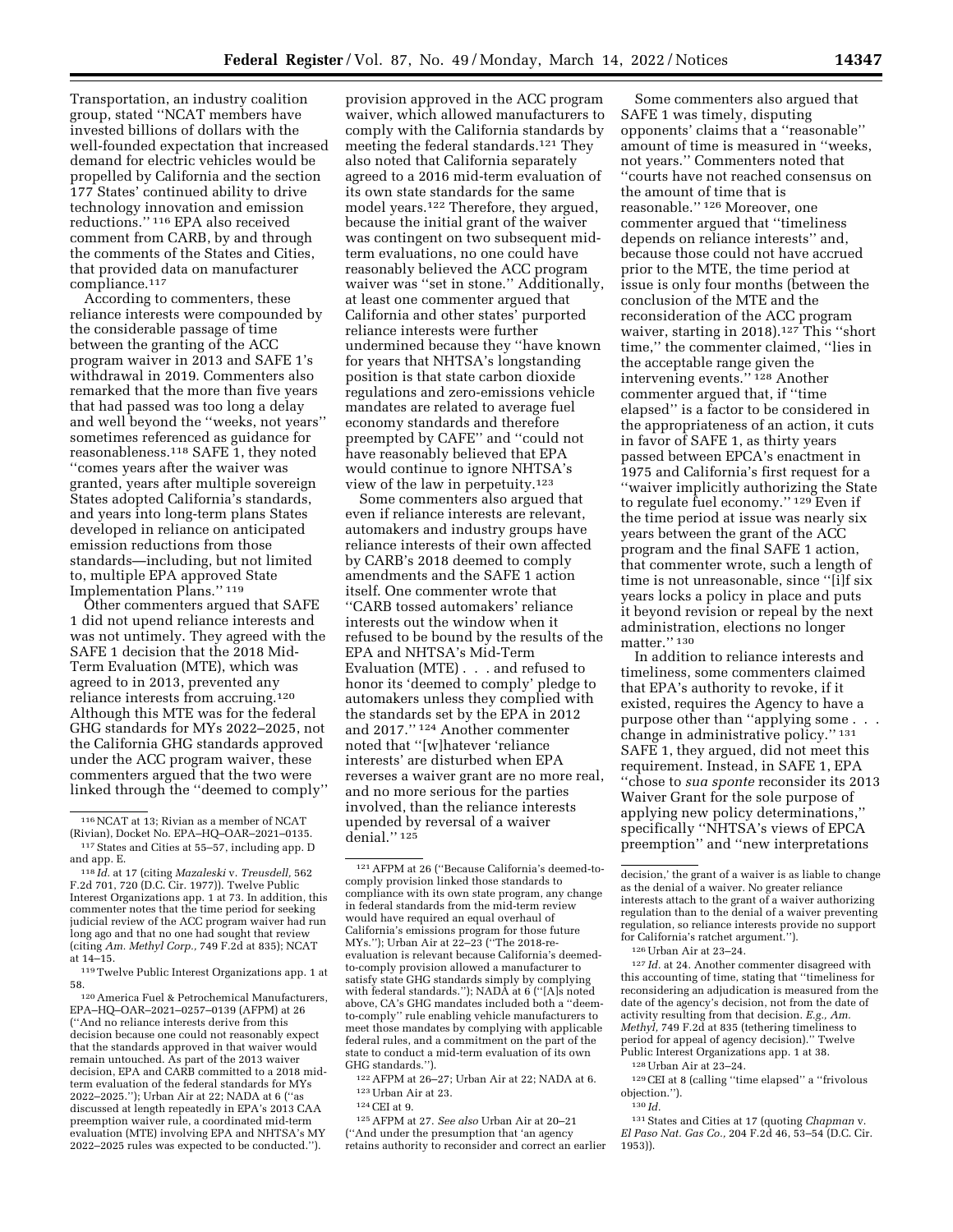$[of section 209(b)(1)(B)]$  that served only to categorically bar state standards that reduce vehicular GHG emissions.'' 132 Still, another commenter disagreed, arguing that EPA's reconsideration was an appropriate reevaluation of the legal interpretation and facts upon which the initial waiver determination was based because—''reconsideration determinations do not become 'policy' decisions simply because they address substantive errors." 133

EPA also received comment on whether EPA's actions were inappropriate because the Agency failed to satisfy the ''requirements of reasoned decision-making.'' Some commenters noted that EPA had taken the position in SAFE 1 that ''reducing criteria pollution is of overriding importance'' yet failed to ''consider[ ] the criteriapollution and SIP consequences of its Waiver Withdrawal and Section 177 Determination.'' 134 Similarly, EPA received comments claiming that the decision to apply a new approach to the ACC program waiver section 209(b)(1)(B) was both unnecessary and unjustified because, as EPA acknowledged in SAFE 1, the Agency has consistently posited that section 209(b)(1)(B) calls for determining whether the State needs its own regulatory program, separate from that of the federal government, not whether the State needs each specific standard or package of standards for which it seeks a waiver.135 One of these commenters pointed out that EPA also acknowledged that the phrase ''such State standards'' could reasonably remain the programlevel interpretation (EPA's traditional interpretation) yet the Agency chose to adopt a new interpretation and apply it to the more than five-year old ACC program waiver, impacting expectations and reliance interests.

The Agency also received comments on whether NHTSA's finding of preemption under EPCA in the joint action granted EPA authority to reconsider the ACC program waiver. Commenters argued that NHTSA is charged with interpreting and

implementing EPCA and that its finding ''that Congress prohibited California's standards'' in the same action cannot be ignored.136 Still other commenters pointed to the language of section 209(b)(1) itself, where only three criteria are provided by which EPA can deny a waiver. As such, they argued, EPA cannot have broad, implicit authority to revoke a waiver on entirely different grounds than by which it may deny a waiver.137 The commenters also argued that the joint context of the action did not grant the Agency special authority to reconsider, explaining that ''[w]hat Congress directed EPA to consider when it wrote Section 209(b)(1) does not change depending on whether EPA acts alone or with another agency.'' 138 Some commenters also pointedly noted that SAFE 1's distinction between singleagency and joint actions is arbitrary and capricious and therefore not a valid basis for reconsideration because EPA stated it ''does not intend in future waiver proceedings concerning submissions of California programs in other subject areas to consider factors outside the statutory criteria in section  $209(b)(1)(A)$ –(C),"<sup>139</sup> and because NHTSA and EPA now consider SAFE 1 as ''two severable actions.'' 140

### *B. Analysis: EPA Inappropriately Exercised Its Limited Authority To Reconsider*

EPA finds it does have authority to reconsider waivers, although its reconsideration of previously-granted waivers is limited and circumscribed. In the context of adjudicatory decisions (as contrasted to rulemakings), administrative law principles and case law support limited reconsideration authority for waiver proceedings. For example, in *Ivy Sports Med., LLC* v. *Burwell,* 767 F.3d 81, 86, 93 (D.C. Cir. 2014), the D.C. Circuit noted that where a statute ''does not contain an express provision granting [the agency] authority to reconsider,'' ''administrative agencies are assumed to possess at least some inherent authority to revisit prior decisions, at least if done in a timely fashion,'' noting the baseline limitations of such inherent authority. And in *Chapman* v. *El Paso Nat. Gas Co.,* 204 F.2d 46, 53–54 (D.C. Cir. 1953), the D.C. Circuit made clear that once concluded, an adjudicatory decision

granting a right ''may not be repudiated for the sole purpose of applying some quirk or change in administrative policy.'' 141 These precedents suggest that, while agencies do generally possess some inherent authority to reconsider previous adjudicatory decisions, that authority is limited in scope.

Section 209 does not provide EPA with express authority to reconsider and withdraw a waiver previously granted to California. EPA's authority thus stems from its inherent reconsideration authority. The 1967 legislative history provides some indication of congressional intent to preserve some implied authority for EPA to reconsider previous waiver decisions, but also to place limitations on it. This legislative history explains: "[i]mplicit in this provision is the right of the [Administrator] to withdraw the waiver at any time [if] after notice and an opportunity for public hearing he finds that the State of California no longer complies with the conditions of the waiver.'' 142 Thus, from the earliest days of the program it has been understood that any withdrawal of a waiver should be tied to the statutory criteria and California's compliance with them. This legislative history must be taken into account along with Congress's intent expressed in the 1977 legislative history, which, as discussed previously, sought to ensure deference to California and to strengthen that state's role in driving emissions-reducing technological innovation. Congress was also mindful to ensure the ability of other states to adopt California's standards.143 Ultimately, EPA concludes it has authority to reconsider previously-granted waivers, but that this authority may only be exercised sparingly. As discussed below, there are several considerations that support narrow authority to reconsider waiver grants.

First and most important, EPA believes its inherent authority to reconsider a waiver decision is

<sup>132</sup> *Id.* at 8, 19 (''No statute compelled EPA to reconsider the 2013 waiver at all, let alone to apply new policies to that long-settled decision rather than to new waiver requests.''); Twelve Public Interest Organizations app. 1 at 35 (''EPA relied exclusively on its purported discretion to reinterpret Section 209(b)(1)(B) of the Clean Air Act . *. .* and its purported discretion to consider factors not enumerated in Section 209(b)(1).''). *See also*  SCAQMD at 3 (''Because the 2013 waiver decision was not pending judicial review in 2019 and was a long-closed matter, the EPA could not rightfully reopen its adjudication.'').

<sup>133</sup>Urban Air at 24 (citing *Civil Aeronautics Bd.*  v. *Delta Air Lines,* 367 US 316, 321 (1961)). 134States and Cities at 8–9, 12.

<sup>135</sup> *Id.* at 22.

<sup>136</sup>*See, e.g.,* CEI at 11.

<sup>137</sup>States and Cities at 16–17.

<sup>138</sup> *Id.* at 20. *See also* Twelve Public Interest Organizations app. 1 64–65.

<sup>139</sup>Northeast States for Coordinated Air Use Management (NESCAUM), Docket No. EPA–HQ– OAR–2021–0257–0126 at 3; Twelve Public Interest Organizations app. 1 64–65; States and Cities at 20. 140SCAQMD at 7 (citing 86 FR at 22439 n.40).

<sup>141</sup>*See also Am. Methyl,* 749 F.2d 826, 835 (D.C. Cir. 1984) (''We have held that agencies have an inherent power to correct their mistakes by reconsidering their decisions within the period available for taking an appeal.''); *Mazaleski* v. *Treusdell,* 562 F.2d 701, 720 (D.C. Cir. 1977) (''We have many times held that an agency has the inherent power to reconsider and change a decision if it does so within a reasonable period of time.'') (quoting *Gratehouse* v. *United States,* 512 F.2d 1104, 1109 (Ct. Cl. 1975)); *Albertson* v. *FCC,* 182 F.2d 397, 399 (D.C. Cir. 1950) (''in the absence of any specific limitation,'' reconsideration available ''within the period for taking an appeal''). *See generally* Daniel Bress, Note, Administrative Reconsideration, 91 VA. L. REV. 1737 (2005).

<sup>142</sup>S. Rep. No. 90–403, at 34 (1967).

<sup>143</sup>*See supra* Section III.B.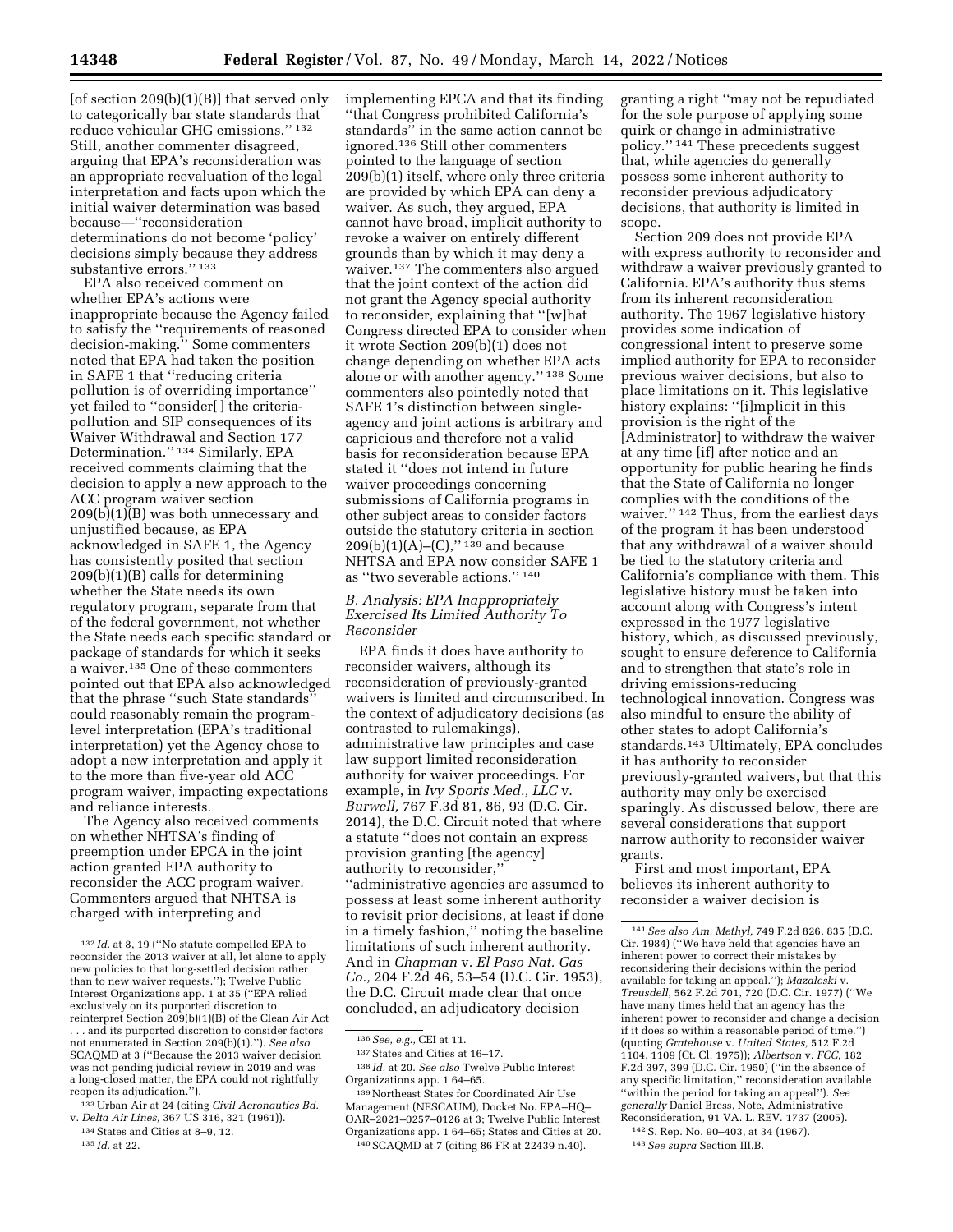constrained by the three waiver criteria that must be considered before granting or denying a waiver request under section 209(b). It would be inappropriate and inconsistent with congressional intent for EPA to reconsider and withdraw a waiver on a ground outside the limited scope of those which Congress specified for EPA to consider when reviewing a waiver in the first place.144 In the few instances where the Agency reconsidered prior waiver decisions prior to SAFE 1, EPA focused its review on the section 209(b) statutory waiver criteria.<sup>145</sup>

A circumscribed approach to reconsideration of waivers is consistent with the deference to California's policy judgment that Congress built into the waiver process.146 Congress explicitly required that EPA ''shall'' grant the waiver unless one of three limited criteria are met. The use of the word "shall" (versus "may") was heavily debated by the enacting Congress, with the successful proponents of ''shall'' explaining that such language would ''guarantee'' that California could regulate with the burden placed on EPA to demonstrate why California should not be allowed to go beyond federal limitations.147 Congress's legislative enactments since its creation of the waiver program—including adding section 177 to allow other states to adopt California's standards in 1977 and section 209(e)(2)(A) to create parallel deference for nonroad engines and vehicles in 1990—reinforce the important role it envisioned for, and deference it afforded to, California.148

In SAFE 1, EPA argued instead that deference to California was not merited where the Agency was interpreting its ''own statute.'' 149 But in Title II of the Clean Air Act, Congress envisioned two standards—California and Federal.150

146*See MEMA I,* 627 F.2d at 1124–25 (describing Congress's intent to defer to California's judgments regarding its motor vehicle program).

147H.R. Rep. No 90–728 (''Are we now to tell California that we don't quite trust her to run her own program, that big government should do it instead?'

148 40 FR 23104; 58 FR 4166.

149 84 FR at 51344 n.268.

150Motor vehicles are ''either 'federal cars' designed to meet the EPA's standards or 'California cars' designed to meet California's standards.'' *Engine Mfrs. Ass'n* v. *EPA,* 88 F.3d 1075, 1079–80,

Congress recognized California's early attempts to address motor vehicle emissions intended to address its extraordinary environmental conditions as well as being a laboratory for motor vehicle emissions control.151 Congress called for EPA deference to California in implementing section 209(b) by not only limiting EPA review of California waiver requests to three specific criteria but also instructing that EPA is ''to afford California the broadest possible discretion in selecting the best means to protect the health of its citizens and the public welfare.'' 152 Similarly, ''[t]he Administrator, . . . is not to overturn California's judgment lightly. Nor is he to substitute his judgment for that of the State.'' 153 Additionally, the D.C. Circuit has explained that ''Congress consciously chose to permit California to blaze its own trail with a minimum of federal oversight'' and ''[t]he statute does not provide for any probing substantive review of the California standards by federal officials.'' 154 Further, ''[t]here is no indication in either the statute or the legislative history that . . . the Administrator is supposed to determine whether California's standards are in fact sagacious and beneficial.'' 155 Thus, early in the waiver program's history, EPA explained the deference that Congress intended for the Agency's review of waiver requests by noting that it would feel constrained to approve a California approach to a problem that the EPA Administrator might not feel able to adopt at the federal level as a regulator. EPA explained that the balancing of risks and costs against potential benefits from reduced emissions is a central policy decision for any regulatory agency and substantial deference should be provided to California's judgement on such matters.156

In addition, limiting reconsideration of waivers undergirds Congress' intent that California would be a laboratory for the country driving emissions-reducing

151*See, e.g.,* S. Rep. No. 403, 90th Cong., 1st Sess. 33 (1967) (The waiver of preemption is for California's ''unique problems and pioneering efforts.''); 113 Cong. Rec. 30950, 32478 (''[T]he State will act as a testing agent for various types of controls and the country as a whole will be the beneficiary of this research.'') (Statement of Sen. Murphy).

152H.R. Rep. No. 95–294, at 301–02 (1977). 153H.R. Rep. No. 95–294, at 302 (1977), reprinted

in 1977 U.S.C.C.A.N. at 1381)). 154 *Ford Motor Co.* v. *EPA,* 606 F.3d 1293, 1297,

1300 (D.C. Cir. 1979).

technological innovation when it created the program in the first place. As the D.C. Circuit explained in *MEMA I:* ''The history of congressional consideration of the California waiver provision, from its original enactment up through 1977, indicates that Congress intended the State to continue and expand its pioneering efforts at adopting and enforcing motor vehicle emission standards different from and in large measure more advanced than the corresponding federal program; in short, to act as a kind of laboratory for innovation.'' 157 Indeed, broad authority to reconsider waiver grants could undermine the very structure that Congress built in Title II. Specifically, while EPA does not consider section 177 when reviewing waiver requests under section 209, Congress built a structure wherein EPA must grant California a waiver under section 209 unless one of the three statutory criteria are met, and then other states may adopt California's standards under section 177 as part of their overall air quality programs. Limited inherent authority to reconsider previously-granted waivers as described in this action is important to the success of Congress's structure.

Finally, even the sentence in the legislative history that suggests EPA has inherent reconsideration authority in the first place, and which SAFE 1 relied on for its assertion of inherent reconsideration authority, lends weight to the view that this authority is limited. According to the Senate report from the 1967 CAA amendments, the Administrator has ''the right . . . to withdraw the waiver at any time [if] after notice and an opportunity for public hearing he finds that the State of California no longer complies with the conditions of the waiver.'' 158 That specific circumstance—where California does not comply with the conditions of a waiver—should not be expanded to include a gaping hole for discretionary administrative policy changes.

Given all of the above considerations, several principles emerge. EPA's authority to reconsider a grant of a waiver, which is an adjudicatory action by the Administrator, is not openended. Any reconsideration is constrained to the criteria that Congress set out in section 209(b). Even within those statutory criteria, considering all of the factors that weigh in favor of a narrow interpretation of the Agency's authority and the importance of not disrupting Congress's scheme, EPA believes reconsideration is limited to situations where the Agency has made

<sup>144</sup>*See MEMA I,* 627 F.2d at 1115 (noting that section 209(b) creates ''a narrowly circumscribed proceeding requiring no broad policy judgments'').

<sup>145</sup>EPA initiated reconsideration of certain motorcycle standards, under the third waiver prong, section 209(b)(1)(C), in order to ''vacate that portion of the waiver previously granted under section 209(b).'' 47 FR 7306, 7309 (February 18, 1982). EPA affirmed the grant of the waiver in the absence of ''findings necessary to revoke California's waiver of Federal preemption for its motorcycle fill-pipe and fuel tank opening regulations.'' *Id.* at 7310.

<sup>1088 (</sup>D.C. Cir. 1996) (''Rather than being faced with 51 different standards, as they had feared, or with only one, as they had sought, manufacturers must cope with two regulatory standards.'').

<sup>155</sup> *Id.* at 1302.

<sup>156</sup> 40 FR at 23104.

<sup>157</sup> *MEMA I,* 627 F.2d at 110–11.

<sup>158</sup>S. Rep. No. 90–403, at 34 (1967).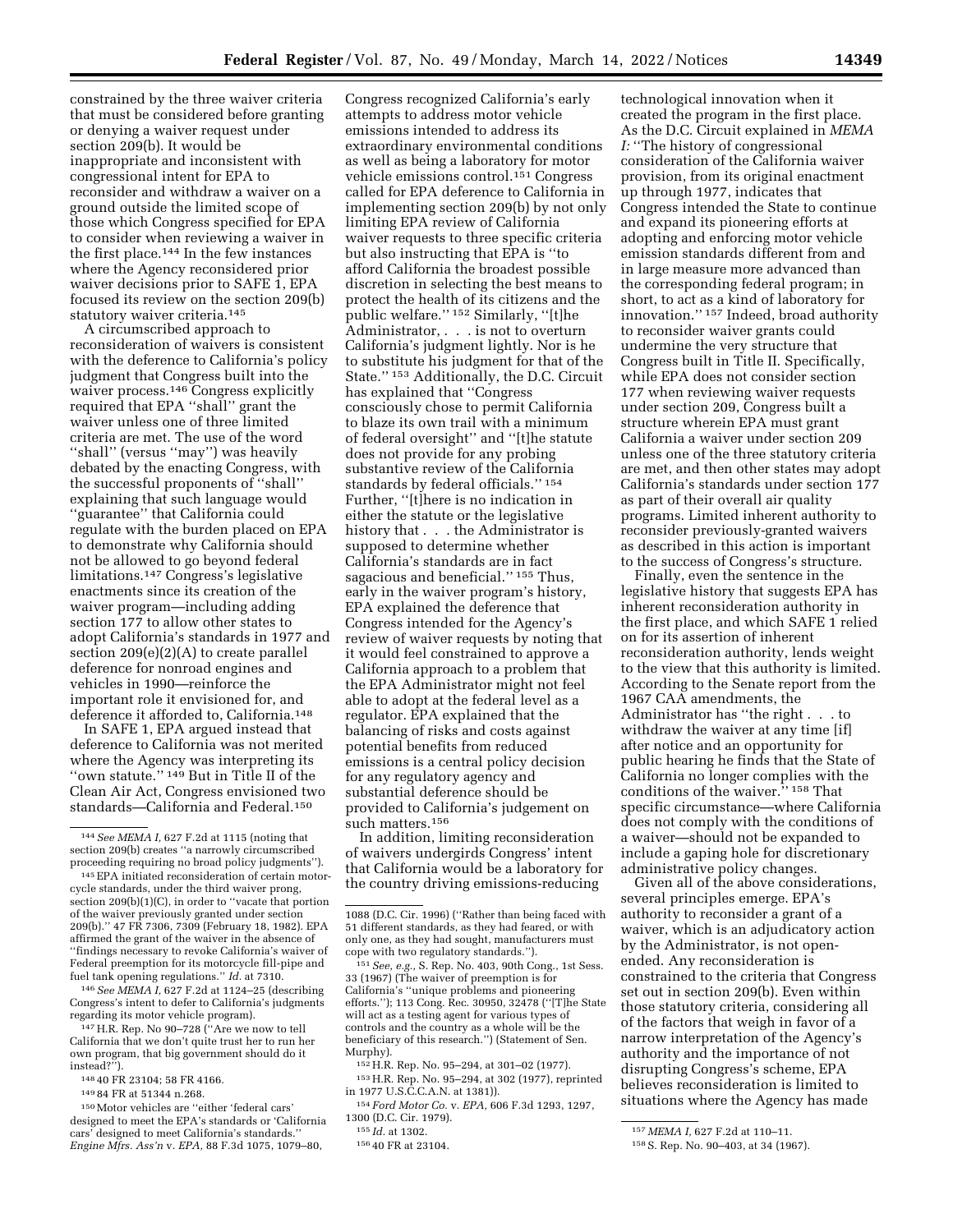a clerical or factual error or mistake, or where information shows that factual circumstances or conditions related to the waiver criteria evaluated when the waiver was granted have changed so significantly that the propriety of the waiver grant is called into doubt.

Even if the bases for EPA's reconsideration did satisfy one of the foregoing conditions such that reconsideration may be appropriate, during that reconsideration EPA believes it should consider the passage of time and reliance interests. In the context of CAA waiver grants in general, and the 2013 ACC program waiver grant in particular, California is relying on its standards to meet short- and long-term emission reduction goals.159 In addition, by the time the SAFE proposal was published, twelve states had already adopted at least one or both of the GHG and ZEV standards.160 Several of these states incorporated these adopted standards into their SIPs.161 Several automakers and industry groups have also indicated reliance on these standards.162

Reconsideration thus must carefully consider the factors noted and should not be undertaken where immense degrees of uncertainty are introduced in settled expectations of California, other states, and regulated industry or to allow for the continual questioning of EPA's decisions, thus impairing needed finality. Such reconsideration could frustrate congressional intent in designing the waiver program and ultimately discourage reliance by the recipient of EPA's waiver decision (CARB), states that may have adopted CARB's regulations under the terms of section 177 (and are permitted to enforce the regulations once EPA grants

162*E.g.,* Ford at 1; Tesla at n.5, 4; Rivian (as a member of NCAT) at 13–14.

a waiver to California) as well as the regulated industry.

We now turn to whether the reconsideration in SAFE 1 was a proper exercise of EPA's inherent reconsideration authority. As an initial matter, SAFE 1 did not assert that any clerical or factual error or mistake was made in the 2013 ACC program waiver. Nor did SAFE 1 point to any evidence showing that factual circumstances or conditions related to the waiver criteria evaluated when the waiver was granted have changed so significantly that the propriety of the waiver grant is called into doubt. For example, SAFE 1 did not assert that California was not complying with the terms of the waiver. Instead, SAFE 1's reconsideration was premised on retroactive application of discretionary policy changes. Therefore, EPA believes it did not appropriately exercise its inherent authority in SAFE 1 to reconsider the prior ACC program waiver. Upon reconsideration, and as further shown in Sections V and VI, EPA now believes that SAFE 1 amounted to an improper exercise of the Agency's limited inherent authority to reconsider.163

SAFE 1 gave two primary reasons for withdrawing the 2013 ACC program waiver. Neither was an appropriate basis for reconsideration. First, SAFE 1 premised the revocation on its interpretation of the second waiver prong, section 209(b)(1)(B), that called for the Agency's scrutiny of specific standards under the waiver rather than California's program as a whole. As explained in detail in Section V of this final action, that statutory interpretation is flawed, and EPA does not believe a new statutory interpretation should be

the basis of reconsidering the grant of a waiver.

SAFE 1 premised the withdrawal of the ACC program waiver under section 209(b)(1)(B) on the perceived lack of record support on the causal link between GHG emission standards and air quality conditions in California.164 Yet, the underlying record from the ACC program waiver, and the record of SAFE 1, have shown that CARB's ZEV sales mandate and GHG emission standards are designed to address California's serious air quality problems, including both its NAAQS pollutants and a variety of climate impacts from GHG emissions. As discussed in greater detail in Section V, EPA has since at least 2009 recognized that greenhouse gas pollution exacerbates criteria pollution, and climate change impacts on California's air quality conditions (*e.g.,*  heat exacerbation of ozone).165 The ACC program was especially designed to

165The first HD GHG emissions standard waiver related to certain new 2011 and subsequent model year tractor-trailers. 79 FR 46256 (August 7, 2014). CARB projected, for example, ''reductions in NO<sub>x</sub><br>emissions of 3.1 tons per day in 2014 and one ton per day in 2020'' in California. *Id.* at 46261. The second HD GHG emissions standard waiver related to CARB's ''Phase I'' regulation for 2014 and subsequent model year tractor-trailers. 81 FR 95982 (December 29, 2016).

CARB also noted the scientific findings since EPA's 2009 GHG waiver including the report titled ''Our Changing Climate 2012 Vulnerability &Adaptation to the Increasing Risks from Climate Change in California.'' The summary report highlights new insights for the energy, water, agriculture, public health, coastal, transportation, and ecological resource sectors that are vital to California residents and businesses. The study also predicts that peak concentrations of dangerous airborne particles will increase in the San Joaquin Valley because of climate change on wind patterns. This study provides further evidence of what is known as the ''climate penalty,'' where rising temperatures increase ground-level ozone and health-damaging particles, despite the reductions achieved by successful programs targeting smogforming emissions from cars, trucks, and industrial sources. *Id.* at 8–9. *See also* ''The Impacts of Climate Change on Human Health in the United States: A Scientific Assessment'' Chapter 3 Air Quality Impacts—Key Finding (''Climate change will make it harder for any given regulatory approach to reduce ground-level ozone pollution in the future as meteorological conditions become increasingly conducive to forming ozone over most of the United States. Unless offset by additional emissions reductions, these climate-driven increases in ozone will cause premature deaths, hospital visits, lost school days, and acute respiratory symptoms.'') at *[https://](https://health2016.globalchange.gov/air-quality-impacts) [health2016.globalchange.gov/air-quality-impacts;](https://health2016.globalchange.gov/air-quality-impacts)*  Chapter 13: Air Quality, Fourth National Climate Assessment at *[https://nca2018.globalchange.gov/](https://nca2018.globalchange.gov/chapter/13/)  [chapter/13/.](https://nca2018.globalchange.gov/chapter/13/)* 

<sup>159</sup>States and Cities at 17–18.

<sup>160</sup> *Id.* at 17.

<sup>161</sup> *Id.* at 10; Wisconsin Department of Natural Resources (Wisconsin), Docket No. EPA–HQ–OAR– 2021–0257–0095 at 1 (''These standards provide important and necessary reductions in both GHG and criteria pollutant emissions needed to meet state and local air quality goals and address federal CAA requirements.''); Connecticut at 2 (''These programs enable long-term planning and yield critical emission reductions that are critical to meeting Connecticut's climate goals as well as our statutory obligations to reach attainment with the ozone NAAQs.''); Delaware 2 (''Delaware adopted the California LEV regulation and incorporated the LEV and GHG standards into the State Implementation Plan. . . . Delaware will not meet air quality goals without more protective vehicle emission standards.''); Maine at 1 (''[T]he LEV program was initially created to help attain and maintain the health-based National Ambient Air Quality Standards (NAAQS) . . . The California ZEV and GHG programs enable long-term planning for both the states and the regulated community and have been drivers of technological change across the industry.'').

<sup>163</sup>EPA acknowledges that, in the SAFE 1 proceedings, it had noted that at the time of proposal that CARB had given notice that it was considering amending its ''deemed to comply'' provision and that by the time of SAFE 1, California had entered into agreements with several automobile manufacturers to accept less stringent standards than the California program or the Federal standards as promulgated in 2012. As noted in SAFE 1, EPA believed that neither of these matters were necessary for EPA's action in SAFE 1, but that they provided further support for the action. 84 FR at 51334 n.230. By this action, EPA finds that neither of these matters amounted to a change in circumstances or conditions associated with the three waiver criteria and EPA's evaluation of the criteria in the ACC program waiver. EPA did not predicate its ACC program waiver on CARB's deemed-to-comply provision or any changes to the deemed-to-comply provision. (EPA does not take a position as to whether that provision has changed in its purpose as a result of CARB's 2018 amendment). Further, to the extent CARB utilized a deemed-to-comply provision or uses nonregulatory mechanisms to achieve its air quality objectives, this had no bearing on EPA's assessment of whether CARB has a need for its standards under the second waiver prong at the time of SAFE 1 or now.

<sup>164</sup> ''California's *approach* in its ACC program waiver request differed from the state's approach in its waiver request for MY 2011 and subsequent heavy-duty tractor-trailer GHG standards, where California quantified  $NO<sub>x</sub>$  emissions reductions attributed to GHG standards and explained that they would contribute to PM and ozone NAAQS attainment.'' 84 FR at 51337 n.252 (citing 79 FR at 46256, 46257 n.15, 46261, 46262 n.75).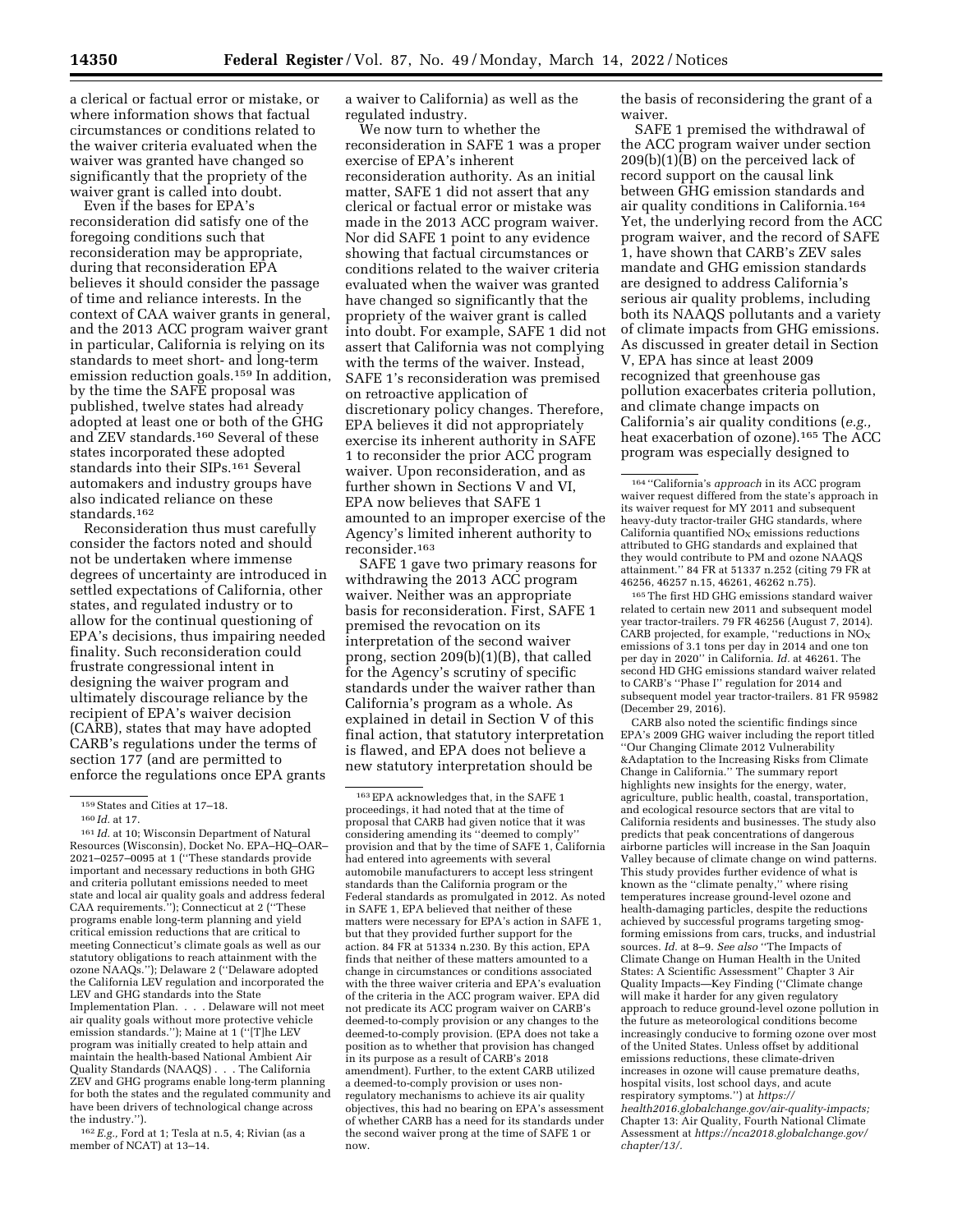address both criteria and GHG pollution, including the effects of GHG pollution on criteria pollution in California.166 As also further discussed in Section V, in SAFE 1 the Agency dismissed the criteria pollutant benefits of California's ZEV sales mandate requirements based on a snippet from the 2012 waiver request, taken out of context.167 This was also remarkable considering EPA's prior waivers for ZEV sales mandate requirements that demonstrated criteria pollutant emissions reduction benefits.168 The record also includes information that demonstrates that a withdrawal of the waiver for the GHG emission standards and ZEV sales mandate (and leaving the Federal GHG standards at the 2020 levels as proposed in SAFE) would increase NOx emissions in the South Coast air basin alone by 1.24 tons per day.169 In sum, EPA opted to elide the available ample technical support from the ACC program waiver proceedings. EPA's factual predicates in SAFE 1 that there was no criteria pollutant benefit of the GHG standards and ZEV sales mandate—for reconsideration based on the second waiver prong were simply inaccurate and inappropriate. Reconsideration was thus improper on this basis because there were no factual errors in the ACC program waiver and EPA should not be exercising authority to reconsider prior valid waivers that present no factual errors based on different statutory interpretations.

Second, SAFE 1 premised its revocation on NHTSA's finding of preemption under EPCA. This, too, was an inappropriate ground for reconsideration. As earlier noted, EPA believes its inherent authority to reconsider a waiver decision is constrained by the three waiver criteria that must be considered before granting or denying a waiver request under section 209(b). Preemption under EPCA is not one of these criteria and was not considered in CARB's ACC program

167 84 FR at 51337 (quoting CARB's statement that ''[t]here is no criteria emissions benefit from including the ZEV proposal in terms of vehicle (tank-to-wheel or TTW) emissions.''). As explained in more detail below, this statement merely reflected how CARB attributed pollution reductions between its different standards and compliance mandates, not the reality of how those standards and mandates actually drive pollution reductions.

168 58 FR 4156. 71 FR 78190 (December 28, 2006); 75 FR 11878 (March 12, 2010) and 76 FR 61095 (October 3, 2011).

169States and Cities at 10.

waiver request or in EPA's granting of that waiver. In fact, in its waiver grant, the Agency expressly found that consideration of preemption under EPCA would be inappropriate and unnecessary. In SAFE 1, the Agency did not premise its consideration of preemption under EPCA on any of the three statutory criteria. Therefore, EPA believes that SAFE 1 was not a proper exercise of the authority to reconsider on this basis, and any subsequent action in SAFE 1 to withdraw the ACC program waiver was inappropriate.

Although SAFE 1 was an inappropriate exercise of inherent authority given that the Agency did not correct a factual error and there was no change in factual circumstances so significant that the propriety of the waiver would be called into doubt, it is nevertheless relevant to note that SAFE 1 did not give appropriate consideration to the passage of time and the reliance interests that had developed between the granting and the revocation of the ACC program waiver. Several automakers and industry groups have also indicated reliance on these standards, as previously discussed.170 California and section 177 states were, by the time of the reconsideration, into the long-term plans they had developed relying on the ACC program waiver standards.171 California and other states

170*E.g.,* Ford at 1; Tesla at n.5, 4; Rivian (as a member of NCAT) at 13–14. EPA notes that it received limited comment on whether reliance interests had formed since the issuance of SAFE 1 but nothing to demonstrate error in the findings regarding section 209(b)(1)(C) made within the ACC program waiver. *See* Toyota, Docket No. EPA–HQ– OAR–2021–0381 (''Reinstatement of California's waiver for model years 2021 and 2022 poses significant lead time challenges considering that 2021 model year is well underway, and 2022 model year vehicles are generally already designed, sourced, certified to various regulatory requirements, and ready to begin production.''). Further, as discussed elsewhere, the short passage of time since the promulgation of SAFE 1 and ongoing litigation over that action has, as automakers have noted in that briefing, prevented automakers from relying on the waiver revocation. *See also* Twelve Public Interest Organizations at 11 (noting filings by automakers suggesting lack of reliance on the waiver withdrawal).

 $^{\rm 171}E.g.,$  States and Cities at 17 (the length between the waiver grant and reconsideration was too long ''by any measure.''); Twelve Public Interest Organizations at app. 36. EPA acknowledges the commenter who argued that ''timeliness depends on reliance interests'' and, because the standards were not final before the MTE, the time period at issue is the four months between the MTE and the SAFE 1 proposal. Urban Air at 24. EPA also received comment that disagreed with this accounting of time stating that timeliness for reconsidering an adjudication is measured from the date of the agency's decision, not from the date of activity resulting from that decision. *E.g., Am. Methyl,* 749 F.2d at 835 (tethering timeliness to period for appeal of agency decision).'' Twelve Public Interest Organizations app. 1 at 38. EPA believes it is not necessary to resolve the

rely on waivers that EPA has approved to meet short- and long-term emission reduction goals.172 In addition, by the time the SAFE proposal was published, twelve states had already adopted at least one or both of the GHG and ZEV standards.173 Several of these states incorporated these adopted standards into their SIPs.174

SAFE 1 barely mentioned these reliance interests, explaining only that the Agency ''will consider whether and how to address SIP implications of this action, to the extent that they exist, in separate actions; EPA believes that it is not necessary to resolve those implications in the course of this action.'' 175 EPA now believes that,

permissible amount of time, or the existence or lack of a bright line, that may pass before reconsideration of its prior adjudication is no longer appropriate. However, EPA did not ''condition'' its ACC program waiver on any subsequent actions, including the MTE, which explicitly applied to the federal standards. *See* 78 FR at 2137. EPA expects its waiver adjudications to be final and that appropriate reliance may flow to affected parties. Moreover, in this instance EPA did not make any final determination regarding the third waiver prong at section  $209(b)(1)(C)$ . EPA notes that it has administered the California waiver program for a number of decades and acknowledges that emission standards continue to evolve at the California and the federal levels. This evolution in the standards has rested on regulatory certainty and the enforceability of CARB's emission standards once a waiver has been issued by EPA under section 209(b) of the CAA. As for the inclusion of the deemed-tocomply provision in the California standards, California provided documentation demonstrating that the deemed-to-comply provision was reliant upon the federal standards having a certain level of stringency, a fact that EPA had recognized. *See*  States and Cities at 18–19 n. 14, 57–60. EPA found that the California standards were feasible even without the deemed-to-comply provision, 78 FR at 2138, making it irrelevant to the waiver grant. California's own actions with respect to its standards, such as its independent review of the ACC program, cannot disturb California's or other state's reliance on the federal waiver.

172States and Cities at 17–18.

174 *Id.* at 10; Wisconsin Department of Natural Resources (Wisconsin), Docket No. EPA–HQ–OAR– 2021–0257–0095 at 1 (''These standards provide important and necessary reductions in both GHG and criteria pollutant emissions needed to meet state and local air quality goals and address federal CAA requirements.''); Connecticut at 2 (''These programs enable long-term planning and yield critical emission reductions that are critical to meeting Connecticut's climate goals as well as our statutory obligations to reach attainment with the ozone NAAQs.''); Delaware 2 (''Delaware adopted the California LEV regulation and incorporated the LEV and GHG standards into the State Implementation Plan. . . . Delaware will not meet air quality goals without more protective vehicle emission standards.''); Maine at 1 (''[T]he LEV program was initially created to help attain and maintain the health-based National Ambient Air Quality Standards (NAAQS) . . . The California ZEV and GHG programs enable long-term planning for both the states and the regulated community and have been drivers of technological change across the industry.'').

175 *Id.* at 51324 n.167.

<sup>166</sup> 2012 Waiver Request at 1, 9–11, 15–17 (''[A]s detailed below, the ACC program will result in reductions of both criteria pollutants and GHG emissions that, in the aggregate, are more protective than the federal standards that exist.''). 78 FR at 2122 ([T]he ACC program will result in reductions of both criteria pollutants and GHG emissions.'').

<sup>173</sup> *Id.* at 17.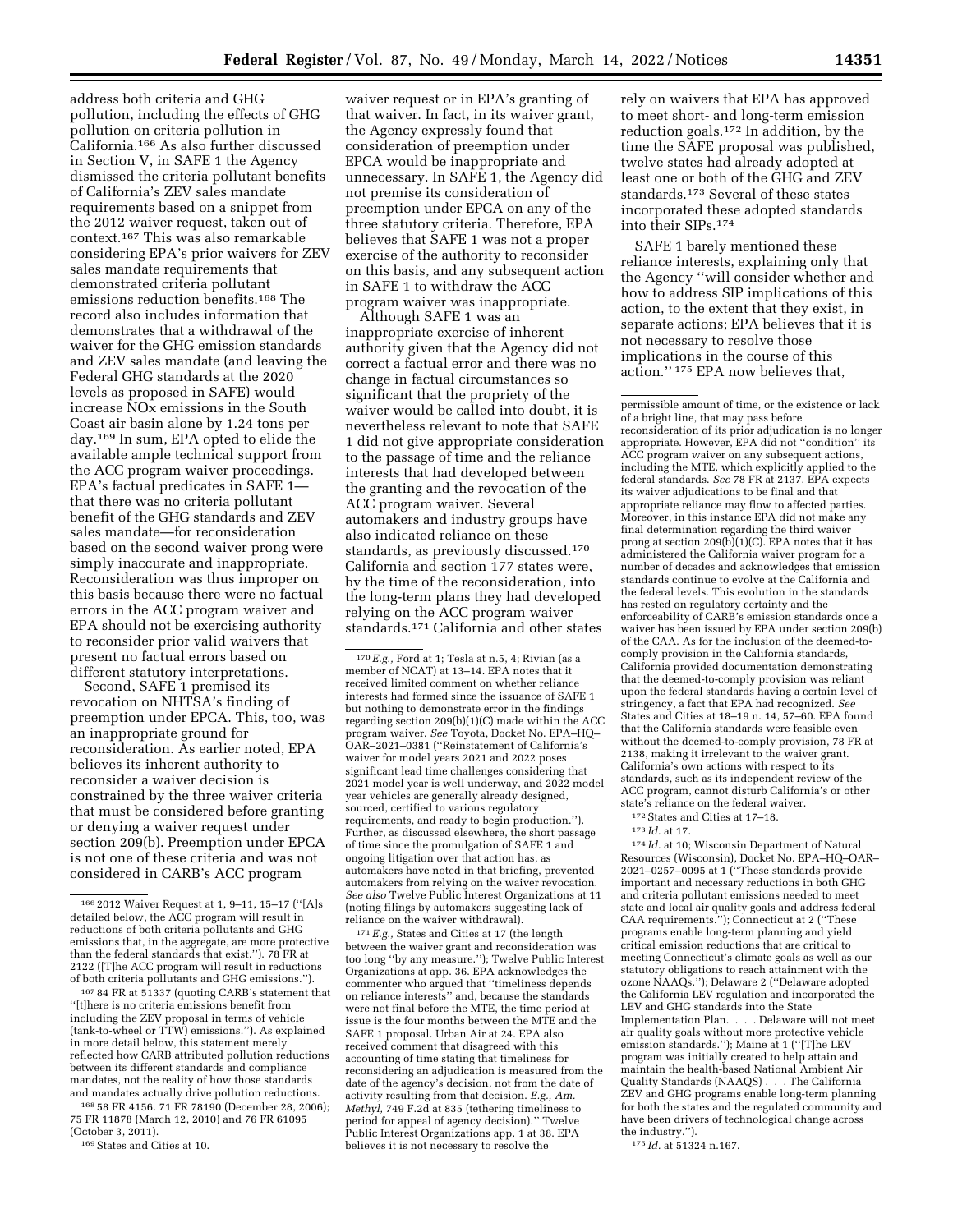when exercising its inherent authority to reconsider the 2013 waiver decision, it was inappropriate to ignore these possible reliance interests and to ''resolve'' any potential implications at a later time. In the SAFE 1 context, while it was not necessary to resolve the status of every SIP, it was inappropriate to not even consider the reliance interests raised by the adoption of California standards by section 177 states (including, but not limited to, their adoption into SIPs). EPA has consistently recognized the importance of long-term planning in the attainment and maintenance of NAAQS.176 Given the long-term nature of these plans, it is ''challenging (if not impossible) to change them quickly,'' and any changes in one part of a SIP can affect multiple sectors of the economy.177

As noted above, EPA also received other comments regarding reliance interests, including those noting that the midterm evaluation (MTE) was an indication that the technological feasibility of the GHG emission standards was not a settled matter and hence no certainty or reliance could accrue. EPA, however, did not ''condition'' its ACC program waiver on any subsequent actions, including the

177 Twelve Public Interest Organizations app. 1 at 29, 30. Several states also commented, during this reconsideration, that they rely on the California GHG standards and ZEV sales mandate to reach their own state emission reduction goals. *E.g.,*  Connecticut at 2 (''Reducing GHG emissions from the transportation sector is required to achieve Connecticut's economy-wide targets of at least 45 percent below 2001 levels by 2030 and 80 percent below 2001 levels by 2050, as required by the 2008 Global Warming Solutions Act (GWSA) and the 2018 Act Concerning Climate Change Planning and Resiliency.''); Minnesota at 2 (''[California's standards] are vitally important in helping our state achieve our GHG emission reduction goals and reduce other harmful air pollutants, especially in communities of color and lower-income communities, which are disproportionately impacted by vehicle pollution. The MPCA found that these rules are needed to address GHG emissions in our state and take steps towards achieving Minnesota's statutory Next Generation Energy Act GHG reduction goals. On May 7, 2021, an independent Administrative Law Judge affirmed the MPCA findings.''); Maine at 1 n.3 (''Maine statute at 38 M.R.S 576–A establishes tiered GHG emission reduction requirements culminating in gross annual reductions of at least 80% from 1990 baseline levels.'').

MTE.178 EPA expects its waiver adjudications to be final and that appropriate reliance may flow to affected parties. Moreover, in this instance EPA did not make any final determination regarding the third waiver prong at section 209(b)(1)(C). EPA notes that it has administered the California waiver program for a number of decades and acknowledges that emission standards continue to evolve at the California and the federal levels. This evolution in the standards has rested on regulatory certainty and the enforceability of CARB's emission standards once a waiver has been issued by EPA under section 209(b) of the CAA.

EPA's historic practice of properly affording broad discretion to California has meant that in almost fifty years of administering the California waiver program the Agency had never withdrawn any waiver prior to SAFE 1. And while SAFE 1 cited prior reconsideration actions as support for the Agency's authority to reconsider prior waiver decisions, as previously noted, EPA has historically limited reconsideration of prior waived standards to statutory criteria and most important, none of these prior reconsideration actions resulted in a revocation.179 As further shown in Sections V and VI, SAFE 1 was the result of a ''probing substantive review of the California standards,'' with the Agency substituting its own judgment for California's contrary to both congressional exhortation of deference to California and the Agency's review practice.

This present reconsideration is an appropriate exercise of the Agency's reconsideration authority. It is not at all clear that the reasons for limiting reconsideration of waiver grants apply to the same degree to reconsideration of waiver denials and withdrawals. However, EPA need not resolve the question in this action, because this action falls well within the bounds of even the limited authority this action concludes the Agency possesses for reconsideration of waiver grants. First, this action corrects factual errors made in the SAFE 1 waiver withdrawal. Specifically, even under SAFE 1's flawed interpretation of section 209(b)(1)(B), SAFE 1 ignored facts demonstrating that California does need the specific standards at issue to meet compelling and extraordinary

conditions. Second, in this reconsideration EPA properly constrains its analysis to whether SAFE 1 made one of the three statutory findings necessary to deny a waiver. Third, this reconsideration is timely with respect to the finalization of SAFE 1 and limited, if any, reliance interests have developed as a result of SAFE 1 (which has been subject to judicial review since its promulgation).

#### *C. Conclusion*

In SAFE 1, EPA inappropriately exercised its limited inherent authority to reconsider the ACC program waiver for several reasons. EPA believes its exercise of reconsideration authority to reinterpret the language of section 209(b)(1)(B) was not taken to correct any factual or clerical error or based upon factual circumstances or conditions related to the waiver criteria evaluated when the waiver was granted that have changed so significantly that the propriety of the waiver grant is called into doubt. Rather, as discussed in detail in Section V, it was based upon a flawed statutory interpretation and a misapplication of the facts under that interpretation. Likewise, EPA's decision to reconsider the ACC program waiver based on NHTSA's rulemaking within SAFE 1, which raised issues beyond the statutory waiver criteria, was inappropriate. For these reasons EPA now believes it is appropriate to rescind its actions within SAFE 1.

### **V. The SAFE 1 Interpretation of Section 209(b)(1)(B) was Inappropriate and, in any Event, California met its Requirements**

Even if SAFE 1's reconsideration of the 2013 program waiver grant was appropriate, EPA concludes for two independent reasons that its waiver withdrawal in SAFE 1 based upon its new statutory interpretation was flawed. First, EPA concludes that the SAFE 1 interpretation of the second waiver prong was not an appropriate reading of that second waiver prong, section 209(b)(1)(B). It bears noting that the traditional interpretation is, at least, the better interpretation. Informed by but separate from the factual analysis discussed next, the Agency finds that the new interpretation set out in SAFE 1 was inconsistent with congressional intent and contrary to the purpose of section 209(b). Under the traditional interpretation of the second waiver prong, California's need for its own motor vehicle program, including its GHG emission standards and ZEV sales mandate, to meet compelling and extraordinary conditions is clear and the

<sup>176</sup>EPA is responsible for approving SIPs and SIP amendments, which span years. *See, e.g.,* 82 FR 42233 (September 7, 2017) (approval of Maine's SIP revision including updates to be consistent with California's updated LEV program); 80 FR 13768 (March 17, 2015) (approval of Connecticut's SIP revision, including the adoption of elements of California's LEV program). For example, states with areas that achieve attainment for any air pollutant must submit for EPA approval a revised SIP that sets out the State's plan for maintaining attainment for at least ten years after the redesignation. At the end of that ten-year period, the State must submit another ten-year maintenance plan to EPA for approval. 42 U.S.C. 7505a.

<sup>178</sup>*See* 78 FR at 2137. 179*See, e.g.,* 43 FR at 7310 (affirming the grant of the waiver in the absence of ''findings necessary to revoke California's waiver of Federal preemption for its motorcycle fill-pipe and fuel tank opening regulations.'').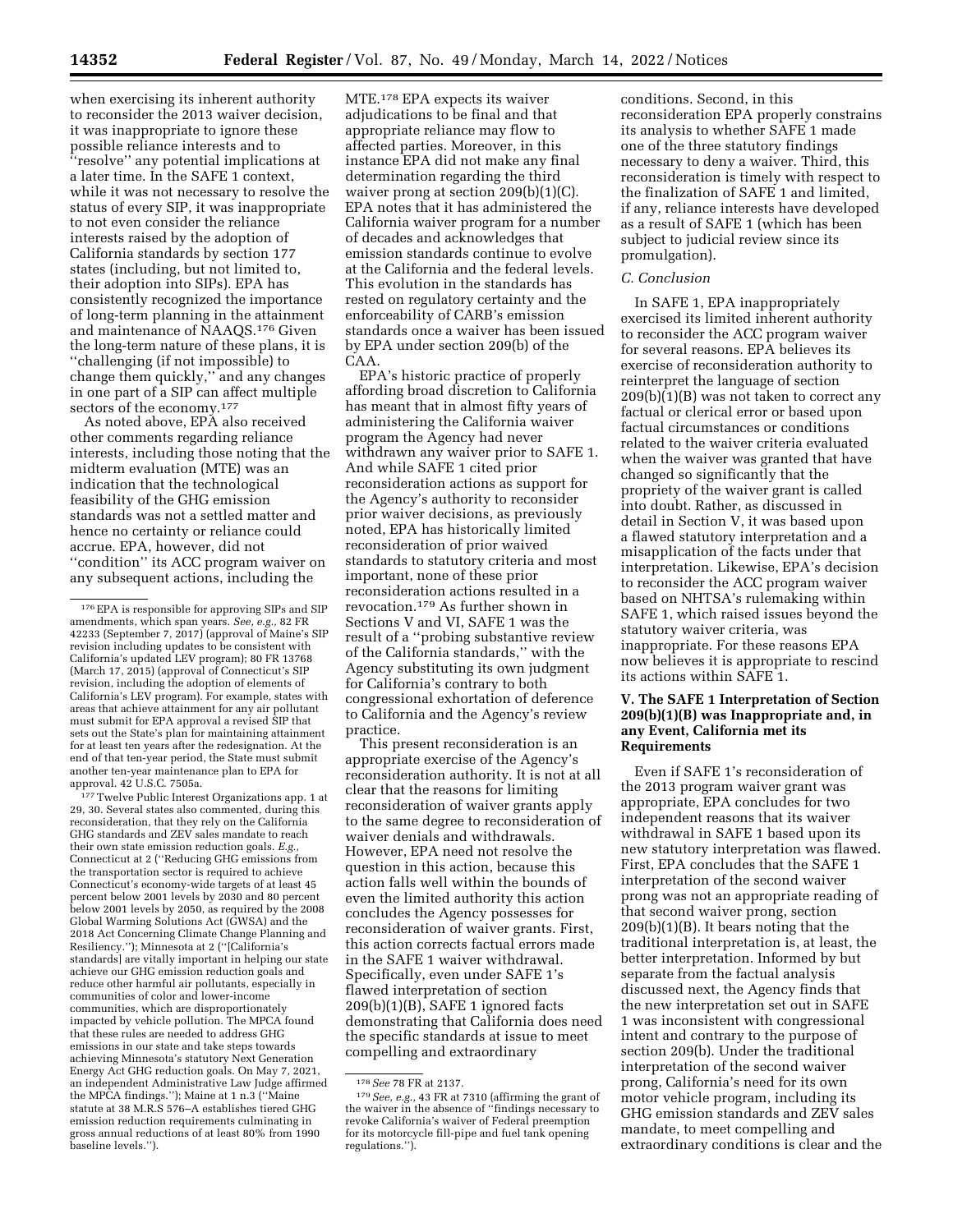waiver should not have been withdrawn.

Second, even if the interpretation in SAFE 1 were appropriate, EPA concludes that SAFE 1 incorrectly found that California did not have a need for its specific standards. EPA has evaluated California's need for both requirements by applying both the traditional and the SAFE 1 interpretations of section 209(b)(1)(B). In doing so, EPA reviewed the record from the ACC program waiver proceedings, including CARB's ACC program waiver request and supporting documents, as well as the comments received as part of the SAFE 1 proceeding and the comments received under the present reconsideration of SAFE 1.180 The record review focused on salient pronouncements and findings in the ACC program waiver decision, such as the relationship of both criteria and GHG pollutants and the impacts of climate change on California's serious air quality conditions. For example, the effects of climate change and the heat exacerbation of tropospheric ozone is well established. California's ACC program is established, in part, to address this. California's program, including its GHG emission standards, is also designed to address upstream criteria emission pollutants. The review did so primarily because SAFE 1 premised the withdrawal of the GHG standards at issue on the lack of a causal link between GHG standards and air quality conditions in California. The review included EPA's prior findings regarding heat exacerbation of ozone, a serious air quality issue recognized by EPA as presenting compelling and extraordinary conditions under the second waiver prong.

On completion of this review, EPA finds no basis for discounting the ample record support on California's need for both the GHG standards and the ZEV sales mandate to address compelling and extraordinary conditions in California when using both the

traditional and SAFE 1 interpretation to the second waiver prong. Additionally, because of the way CARB's motor vehicle emission standards operate in tandem and are designed to reduce both criteria and GHG pollution and the ways in which GHG pollution exacerbates California's serious air quality problems, including the heat exacerbation of ozone, the Agency in SAFE 1 should not have evaluated California's specific ''need'' for GHG standards. In sum, in reconsidering SAFE 1, and after having now reviewed and evaluated the complete factual record, EPA reaffirms that California needs the GHG standards and ZEV sales mandate at issue to ''meet compelling and extraordinary conditions.''

#### *A. Historical Practice*

Under section 209(b)(1)(B), EPA shall not grant a waiver if California ''does not need such State standards to meet compelling and extraordinary conditions.'' For nearly the entire history of the waiver program, EPA has read the phrase ''such State standards'' in section 209(b)(1)(B) as referring back to standards ''in the aggregate,'' in the root paragraph of section 209(b)(1), which calls for California to make a protectiveness finding for its standards. EPA has interpreted the phrase ''in the aggregate'' as referring to California's program as a whole, rather than each State standard, and as such not calling for the Agency's standard-by-standard analysis of California's waiver request.181 EPA has thus reasoned that both statutory provisions must be read together so that the Agency reviews the same standards that California considers in making its protectiveness determination and to afford California discretion.182 The D.C. Circuit has also stated that ''[t]he expansive statutory language gives California (and in turn EPA) a good deal of flexibility in assessing California's regulatory needs. We therefore find no basis to disturb

182 74 FR at 32751 n. 44;.32761 n.104. EPA cited *Entergy Corp.* v. *Riverkeeper, Inc.,* 129 S. Ct. 1498 (2009) (''That view governs if it is a reasonable interpretation of the statute—not necessarily the only possible interpretation, nor even the interpretation deemed most reasonable by the courts''), and *Chevron U.S.A. Inc.* v. *Natural Resources Defense Council, Inc.,* 467 U.S. 837, 843– 844 (1984).) (''It seems to us, therefore, that the phrase ''best available,''' even with the added specification ''for minimizing adverse environmental impact,''' does not unambiguously preclude cost-benefit analysis.''). *See also* 78 FR at 2126–2127 n. 78.

EPA's reasonable interpretation of the second criterion."<sup>183</sup>

In addressing the Agency's reading of section 209(b)(1)(B), for example, in the 1983 LEV waiver request EPA explained that:

This approach to the ''need'' criterion is also consistent with the fact that because California standards must be as protective as Federal standards in the aggregate, it is permissible for a particular California standard or standards to be less protective than the corresponding Federal standard. For example, for many years, California chose to allow a carbon monoxide standard for passenger cars that was less stringent than the corresponding Federal standard as a ''trade-off'' for California's stringent nitrogen oxide standard. Under a standard of review like that proposed by MVMA/AIAM, EPA could not approve a waiver request for only a less stringent California standard because such a standard, in isolation, necessarily could be found to be contributing to rather than helping, California's air pollution problems.184

In 1994, EPA again had cause to explain the Agency's reading of section  $209(b)(1)(B)$  in the context of California's particulate matter standards waiver request:

[T]o find that the 'compelling and extraordinary conditions' test should apply to each pollutant would conflict with the amendment to section 209 in 1977 allowing California to select standards 'in the aggregate' at least as protective as federal standards. In enacting that change, Congress explicitly recognized that California's mix of standards could 'include some less stringent than the corresponding federal standards.' See H.R. Rep. No. 294, 95th Cong., 1st Sess. 302 (1977). Congress could not have given this flexibility to California and simultaneously assigned to the state the

184 58 FR 4166, LEV Waiver Decision Document at 50–51.

<sup>180</sup>EPA notes that it reviewed the factual record within the ACC program waiver proceeding and finds there was no factual error in its evaluation of whether CARB's standards satisfied the second waiver prong. EPA also notes, merely as confirming the finding it made at the time of the ACC program waiver but not for purposes of making a new factual finding from that made at the time of the ACC program waiver decision, that the record and information contained in the SAFE 1 proceeding as well as the record and information contained in the Agency's reconsideration of SAFE 1 (including late comments submitted during the SAFE 1 proceeding and, in some cases, resubmitted during the Agency's reconsideration of SAFE 1) at each point in time clearly demonstrates the need of California's standards (whether evaluated as a program or as specific standards) to meet compelling and extraordinary conditions within California.

<sup>181</sup> ''The interpretation that my inquiry under (b)(1)(B) goes to California's need for its own mobile source program is borne out not only by the legislative history, but by the plain meaning of the statue as well.'' 49 FR at 18890.

<sup>183</sup>*Am. Trucking Ass'n* v. *EPA,* 600 F.3d 624, 627 (D.C. Cir. 2010) *(ATA* v. *EPA). See also Dalton Trucking* v. *EPA,* No. 13–74019 (9th Cir. 2021) (''The EPA was not arbitrary and capricious in declining to find that 'California does not need such California standards to meet compelling and extraordinary conditions,' § 7543(e)(2)(A)(ii), under the alternative version of the needs test, which requires 'a review of whether the Fleet Requirements are per se needed to meet compelling and extraordinary conditions,' 78 FR at 58,103. The EPA considered 'the relevant factors,' *Motor Vehicle Mfrs. Ass'n of U.S.* v. *State Farm Mut. Auto. Ins. Co., Inc.,* 463 U.S. 29, 42–43 (1983), including statewide air quality, 78 FR 58,104, the state's compliance with federal National Ambient Air Quality standards for ozone and  $PM<sub>2.5</sub>$  on a statewide basis, *id.* at 58,103–04, the statewide public health benefits, *id.* at 58,104, and the utility of the Fleet Requirements in assisting California to meet its goals, *id.* at 58,110. Contrary to Dalton's argument, the EPA did not limit its review to two of California's fourteen air quality regions. The EPA examined the relevant data provided by CARB, and it articulated a 'satisfactory explanation for its action including a rational connection between the facts found and the choice made.' *See Motor Vehicle Mfrs. Ass'n of U.S., Inc.,* 463 U.S. at 43, 103 S.Ct. 2856 (cleaned up).'').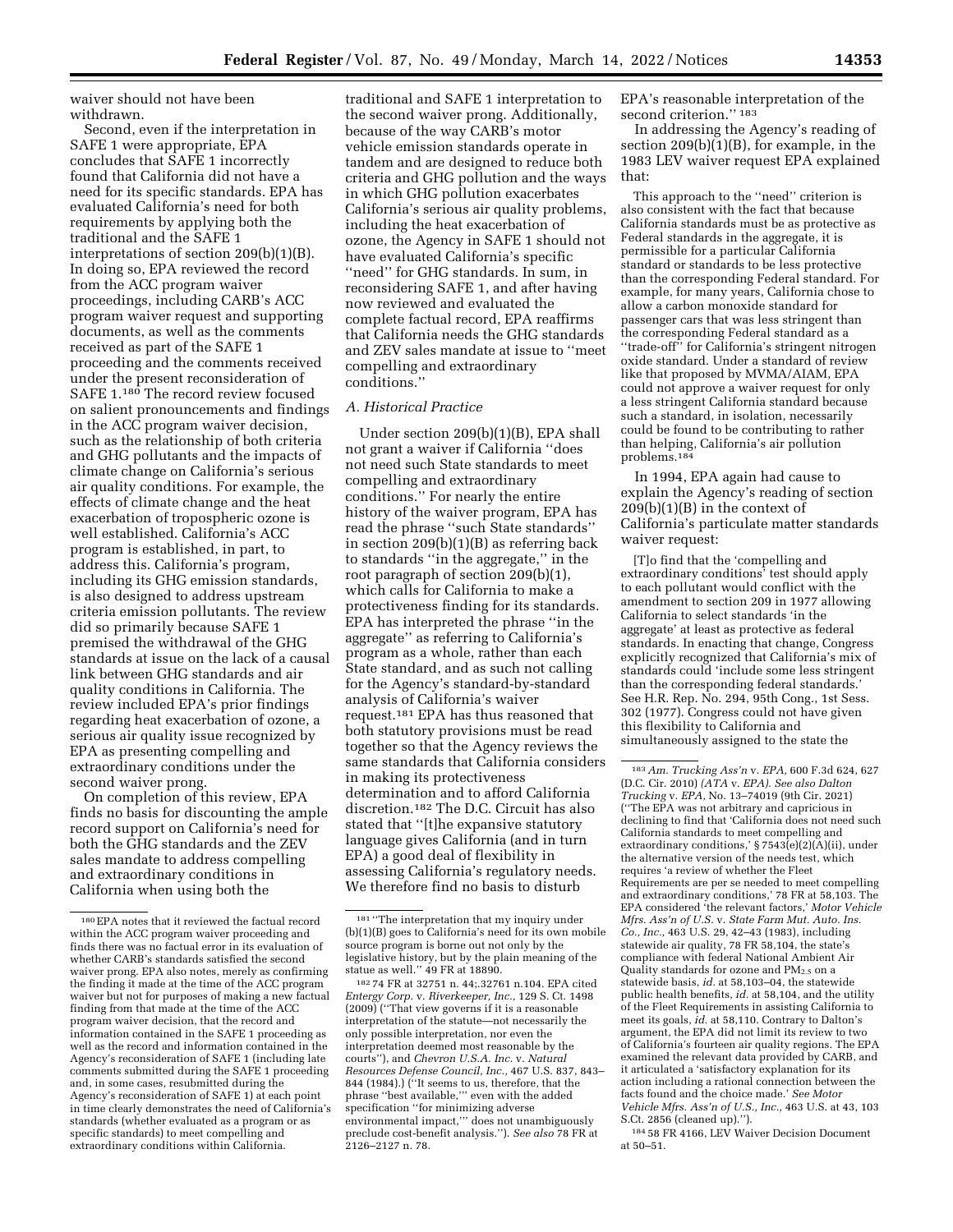seemingly impossible task of establishing that 'extraordinary and compelling conditions' exist for each standard.<sup>185</sup>

Congress has also not disturbed this reading of section 209(b)(1)(B) as calling for EPA review of California's whole program. With two noted exceptions described below, EPA has consistently interpreted this provision as requiring the Agency to consider whether California needs a separate motor vehicle emission program as compared to the specific standards in the waiver request at issue to meet compelling and extraordinary conditions.

Congress intended to allow California to address its extraordinary environmental conditions and foster its role as a laboratory for motor vehicle emissions control. The Agency's longstanding practice therefore has been to evaluate CARB's waiver requests with the broadest possible discretion to allow California to select the means it determines best to protect the health and welfare of its citizens in recognition of both the harsh reality of California's air pollution and to serve as a pioneer and a laboratory for the nation in setting new motor vehicle emission standards and developing control technology.186 EPA notes that ''the statute does not provide for any probing substantive review of the California standards by federal officials.'' 187

As a general matter, EPA has applied the traditional interpretation in the same way for all air pollutants, criteria and GHG pollutants alike.188 As discussed in Section II, there have only been two exceptions to this practice: one in 2008 and one in 2019. In 2008, EPA for the first time analyzed California's waiver request under an alternative approach and denied CARB's waiver request. EPA concluded that section 209(b) was intended to allow California to promulgate state standards applicable to emissions from new motor vehicles to address air pollution problems that are local or regional, but that section  $209(b)(1)(B)$  was not intended to allow California to promulgate state standards for emissions from new motor vehicles designed to address global climate change problems. Or, in the alternative,

EPA concluded that effects of climate change in California were not compelling and extraordinary compared to the effects in the rest of the country.189 EPA rejected this view a little over a year later in 2009 by applying the traditional interpretation in granting California's waiver request for the same GHG standard, finding no support in the statute or congressional intent for the alternative application of the statute.  $\rm ^{190}$ 

In evaluating the ACC program waiver in 2013, EPA applied the traditional interpretation to the ACC program waiver request and found that the Agency could not deny the waiver request under the second waiver prong.191 Further, without adopting the alternative interpretation that had been applied in the 2008 GHG waiver denial, EPA assessed California's need for the GHG standards at issue and found that the Agency could not deny the ACC program waiver request, even applying the alternative interpretation. EPA noted that to the extent that it was appropriate to examine the CARB's need for the GHG standards at issue to meet compelling and extraordinary conditions, the Agency had discussed at length in the 2009 GHG waiver decision that California has compelling and extraordinary conditions directly related to regulations of GHGs.192 Similarly,

<sup>189</sup> 73 FR at 12160–64. 190 74 FR at 32744, 32746, 32763 (''The text of section 209(b) and the legislative history, when viewed together, lead me to reject the interpretation adopted in the March 6, 2008 Denial, and to apply the traditional interpretation to the evaluation of California's greenhouse gas standards for motor vehicles. If California needs a separate motor vehicle program to address the kinds of compelling and extraordinary conditions discussed in the traditional interpretation, then Congress intended that California could have such a program. Congress also intentionally provided California the broadest possible discretion in adopting the kind of standards in its motor vehicle program that California determines are appropriate to address air pollution problems and protect the health and welfare of its citizens. The better interpretation of the text and legislative history of this provision is that Congress did not use this criterion to limit California's discretion to a certain category of air pollution problems, to the exclusion of others. EPA concluded that even under this alternative approach California GHG standards were intended at least in part to address a local or regional problem because of the 'logical link between the local air pollution problem of ozone and GHG.''').

191 78 FR at 2129 (''CARB has repeatedly demonstrated the need for its motor vehicle program to address compelling and extraordinary conditions in California. As discussed above, the term compelling and extraordinary conditions 'does not refer to the levels of pollution directly.' Instead, the term refers primarily to the factors that tend to produce higher levels of pollution—geographical and climatic conditions (like thermal inversions) that, when combined with large numbers and high concentrations of automobiles, create serious air pollution problems. California still faces such conditions.'').

192 *Id.* at 2129–30.

EPA explained that to the extent it was appropriate to examine California's need for the ZEV sales mandate, these requirements would enable California to meet both air quality and climate goals into the future.193 Additionally, EPA recognized CARB's coordinated strategies reflected in the technologies envisioned to meet the ACC program requirements and in turn addressing both criteria pollutants and GHGs and the magnitude of the technology and energy transformation needed to meet such goals.194

 $^{\rm 193}$   $\it Id.$  at 2129 (''[A]s EPA discussed at length in its 2009 GHG waiver decision, California does have compelling and extraordinary conditions directly related to regulations of GHG. EPA's prior GHG waiver contained extensive discussion regarding the impacts of climate change in California. In addition, CARB has submitted additional evidence in comment on the ACC waiver request that evidences sufficiently different circumstances in California. CARB notes that ''Record-setting fires, deadly heat waves, destructive storm surges, loss of winter snowpack—California has experienced all of these in the past decade and will experience more in the coming decades. California's climate—much of what makes the state so unique and prosperous is already changing, and those changes will only accelerate and intensify in the future. Extreme weather will be increasingly common as a result of climate change. In California, extreme events such as floods, heat waves, droughts and severe storms will increase in frequency and intensity. Many of these extreme events have the potential to dramatically affect human health and well-being, critical infrastructure and natural systems.'' (footnotes omitted)).

194 *Id.* at 2130–31 (''As CARB notes in its waiver request, the goal of the CARB Board in directing CARB staff to redesign the ZEV regulation was to focus primarily on zero emission drive—that is BEV, FCV, and PHEVs in order to move advanced, low GHG vehicles from demonstration phase to commercialization. CARB also analyzed pathways to meeting California's long term 2050 GHG reduction targets in the light-duty vehicle sector and determined that ZEVs would need to reach nearly 100 percent of new vehicle sales between 2040 and 2050. CARB also notes that the ''critical nature of the LEV III regulation is also highlighted in the recent effort to take a coordinated look at strategies to meet California's multiple air quality and climate goals well into the future. This coordinated planning effort, Vision for Clean Air: A Framework for Air Quality and Climate Planning (Vision for Clean Air) demonstrates the magnitude of the technology and energy transformation needed from the transportation sector and associated energy production to meet federal standards and the goals set forth by California's climate change requirements. . . . The Vision for Clean Air effort illustrates that in addition to the cleanup of passenger vehicles (at issue here) as soon as possible as required in the LEV III regulation, transition to zero- and near-zero emission technologies in all on- and off-road engine categories is necessary to achieve the coordinated goals. Therefore, EPA believes that CARB's 2018 and later MY ZEV standards represent a reasonable pathway to reach these longer term goals. Under EPA's traditional practice of affording CARB the broadest discretion possible, and deferring to CARB on its policy choices, we believe there is a rational connection between California ZEV standards and its attainment of long term air quality goals. Whether or not the ZEV standards achieve additional reductions by themselves above and beyond the LEV III GHG and criteria pollutant standards, the LEV III program overall does achieve

<sup>185</sup> 49 FR at 18887, 18890.

<sup>186</sup>*See, e.g.,* S. Rep. No. 403, 90th Cong., 1st Sess. 33 (1967) (The waiver of preemption is for California's ''unique problems and pioneering efforts.''); 113 Cong. Rec. 30950, 32478 (''[T]he State will act as a testing agent for various types of controls and the country as a whole will be the beneficiary of this research.'') (Statement of Sen. Murphy).

<sup>187</sup> *Ford Motor Co.,* v. *EPA,* 606 F.2d 1293, 1300 (D.C. Cir. 1979).

<sup>188</sup> 74 FR at 32763–65; 76 FR 34693; 79 FR 46256; 81 FR 95982.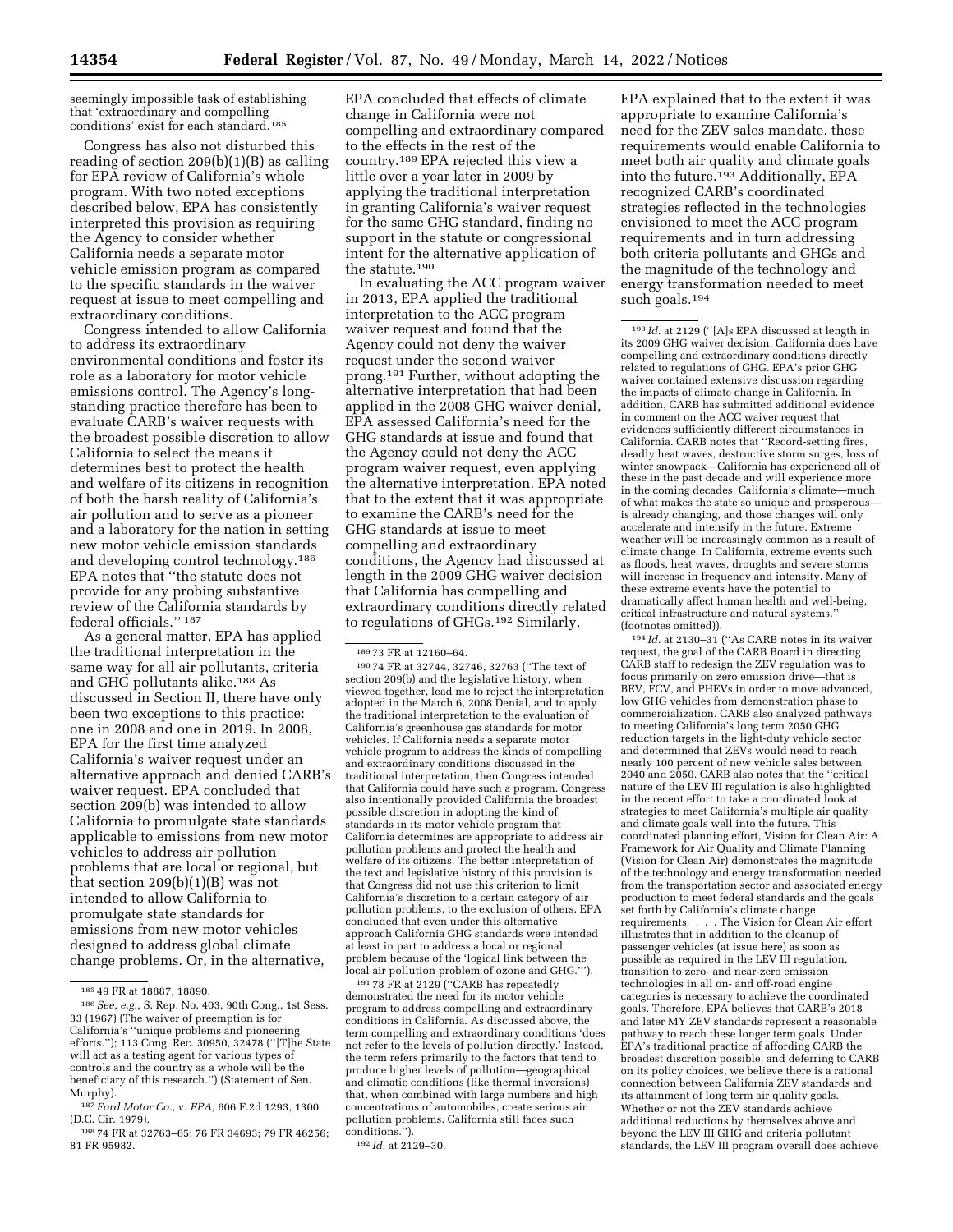The only other exception to the application of the traditional interpretation was in SAFE 1, when EPA again used a standard-specific level of review and focused on California's need for GHG standards at issue under the waiver. There, EPA posited that section 209(b)(1)(B) called for a ''particularized nexus'' for California's motor vehicle standards: ''Congress enacted the waiver authority for California under section 209(b) against the backdrop of traditional, criteria pollutant environmental problems, under which all three links in this chain bear a particularized nexus to specific local California features: (1) Criteria pollutants are emitted from the tailpipes of the California motor vehicle fleet; (2) those emissions of criteria pollutants contribute to air pollution by concentrating locally in elevated ambient levels, which concentration, in turn; (3) results in health and welfare effects (*e.g.,* from ozone) that are extraordinarily aggravated in California as compared to other parts of the country, with this extraordinary situation being attributable to a confluence of California's peculiar characteristics, *e.g.,* population density, transportation patterns, wind and ocean currents, temperature inversions, and topography.'' 195 As support for the nexus test, EPA, for the first time in waiver decisions, relied on section 202(a) and its own terms of authority to inform interpretation of the second waiver prong.196 In addition, EPA relied on legislative history to interpret ''compelling and extraordinary'' conditions as a reference to ''peculiar local conditions'' and ''unique problems'' in California.197

197 *Id.* at 51342 (quoting S. Rep. No. 403, 90th Cong. 1st Sess., at 32 (1967)) (''Congress discussed 'the unique problems faced in California as a result of its climate and topography.' H.R. Rep. No. 728, 90th Cong. 1st Sess., at 21 (1967). *See also*  Statement of Cong. Holifield (CA), 113 Cong. Rec. 30942–43 (1967). Congress also noted the large effect of local vehicle pollution on such local problems. *See, e.g.,* Statement of Cong. Bell (CA) 113 Cong. Rec. 30946. As explained at proposal, Congress focus was on California's ozone problem, which is especially affected by local conditions and local pollution. *See* Statement of Cong. Smith (CA) 113 Cong. Rec. 30940–41 (1967); Statement of Cong. Holifield (CA), *id.,* at 30942. *See also, MEMA I,* 627 F.2d 1095, 1109 (D.C. Cir. 1979) (noting the discussion of California's 'peculiar local conditions' in the legislative history). In sum and as explained at proposal, conditions that are similar on a global scale are not 'extraordinary,' especially where 'extraordinary' conditions are a predicate for a local deviation from national standards, under section 209(b). 83 FR 43247.'').

Accordingly, EPA reasoned that California must demonstrate ''compelling and extraordinary circumstances sufficiently different from the nation as a whole to justify standards on automobile emissions which may, from time to time, need to be more stringent than national standards.'' 198

In SAFE 1, EPA then posited that the nexus test should be applied to California's GHG standards specifically, rather than California's program ''as a whole'' under the traditional ''aggregate'' approach, ''to ensure that such standard is linked to local conditions that giv[e] rise to the air pollution problem, that the air pollution problem is serious and of a local nature, and that the State standards at issue will meaningfully redress that local problem.'' 199 As support for the GHGspecific scrutiny, EPA reasoned that ''[t]he Supreme Court's opinion in *UARG* v. *EPA,* 134 S. Ct. 2427 (2014), instructs that Clean Air Act provisions cannot necessarily rationally be applied identically to GHG as they are to traditional pollutants.'' 200

Applying the nexus test, EPA concluded that California did not need its GHG standards to meet ''compelling and extraordinary conditions'' because they were missing a particularized nexus to specific local features. EPA in the alternative posited that ''even if California does have compelling and extraordinary conditions in the context of global climate change, California does not 'need' these standards under section 209(b)(1)(B) because they will not meaningfully address global air pollution problem of the sort associated with GHG emissions.'' 201 EPA also dismissed the 2009 GHG waiver conclusion on deleterious effects of GHG emissions on ozone (*e.g.,* how increases in ambient temperature are conducive to ground-level ozone formation), stating that such a relationship ''does not satisfy this requirement for a particularized nexus, because to allow such attenuated effects to fill in the gaps would eliminate the function of requiring such a nexus in the first place.'' 202

## *B. Notice of Reconsideration of SAFE 1 and Request for Comment*

In the Notice of Reconsideration of SAFE 1, EPA noted its interest in any new or additional information or comments regarding whether it

appropriately interpreted and applied section 209(b)(1)(B) in SAFE 1. The Agency noted that EPA's finding in SAFE 1, that such standards were only designed to address climate change and a global air pollution problem, led EPA to a new interpretation of section 209(b)(1)(B). EPA solicited views on whether it was permissible to construe section  $209(b)(1)(B)$  as calling for a consideration of California's need for a separate motor vehicle program where criteria pollutants are at issue as well as California's specific standards where GHG standards are at issue.

The Notice of Reconsideration also set forth that EPA's decision to withdraw the ACC program waiver as it relates to California's ZEV sales mandate was based on the same new interpretation and application of the second waiver prong and rested heavily on the conclusion that California only adopted the ZEV sales mandate requirement for purposes of achieving GHG emission reductions. EPA recognized that this conclusion in turn rested solely on a specific reading of a single sentence in CARB's ACC program waiver request.203 EPA requested comment on these specific conclusions and readings as well as whether the withdrawal of the ACC program waiver, within the context of California's environmental conditions and as applied to the GHG standards and ZEV sales mandate requirement, was permissible and appropriate.

#### *C. Comments Received*

EPA received multiple comments on its decision to evaluate California's need for its GHG standards separate from its need for a separate motor vehicle emission program as a whole. Some commenters agreed that EPA could evaluate waiver requests for the specific GHG standards under the waiver along the lines of the Agency's pronouncements in SAFE 1. Additionally, commenters pointed to the method of EPA's review in SAFE 1—evaluating the standards individually, as they are received, rather than in the aggregate—as evidence of the flaw in the traditional interpretation.204 Some commenters also echoed SAFE 1's concern that ''once EPA had determined that California needed its very first set of submitted standards to meet extraordinary and compelling conditions, EPA would never have the

such reductions, and EPA defers to California's policy choice of the appropriate technology path to pursue to achieve these emissions reductions.'' (footnote omitted)).

<sup>195</sup> 84 FR at 51339.

<sup>196</sup> *Id.* at 51339–40.

<sup>198</sup> *Id.* 

<sup>199</sup> *Id.* at 51345.

<sup>200</sup> *Id.* at 51340.

<sup>201</sup> *Id.* at 51349.

<sup>202</sup> *Id.* 

<sup>203</sup> *Id.* at 51330 (''Regarding the ACC program ZEV mandate requirements, CARB's waiver request noted that there was no criteria emissions benefit in terms of vehicle (tank-to-wheel—TTW) emissions because its LEV III criteria pollutant fleet standard was responsible for those emission reductions.''). 204CEI at 13–14.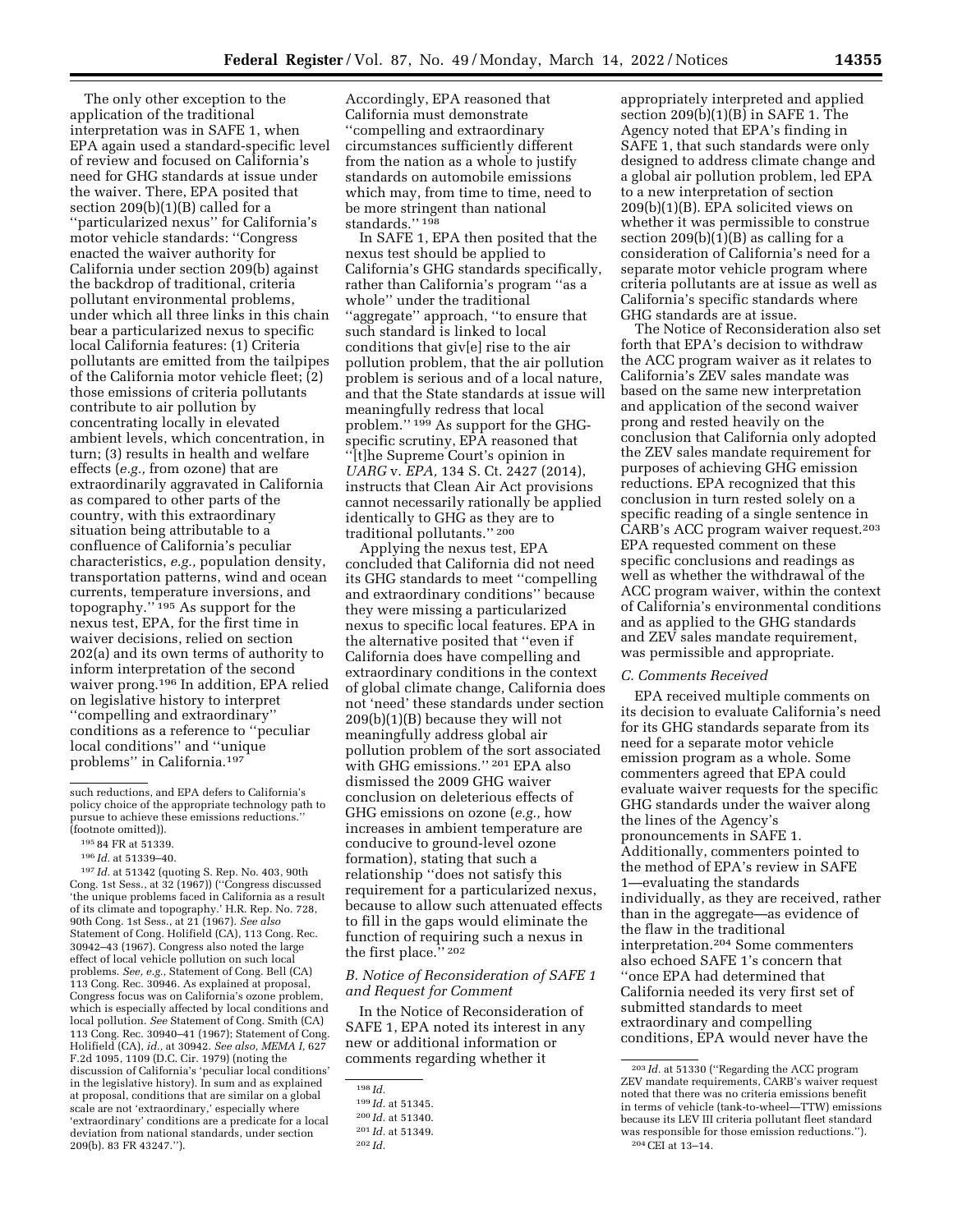discretion to determine that California did not need any subsequent standards.'' 205

Under this analysis of the specific standards at issue under the waiver, these commenters continued, California could not demonstrate that its GHG and ZEV standards were, on their own, compelling and extraordinary. These commenters agreed with SAFE 1's ''particularized nexus'' interpretation of ''compelling and extraordinary,'' arguing that the words required unique consequences in order to give adequate meaning to the words themselves and in order to overcome equal sovereignty implications.206 Using this interpretation, these commenters concluded that, because ''GHG concentrations are essentially uniform throughout the globe, and are not affected by California's topography and meteorology,'' and because the entire nation would be affected by climate change, neither the effects of the regulations on climate change, nor the impacts of climate change on California could be considered ''compelling and extraordinary.'' 207 Some commenters also argued that these standards were unnecessary given California's ''deemed to comply'' provision, which would theoretically allow all automobile manufacturers to comply with California's standards by meeting the less stringent Federal GHG standards.208

In contrast, other commenters asked that EPA reverse its SAFE 1 section 209(b)(1)(B) determination by reverting to EPA's long-standing ''program-level'' approach to the ''need'' inquiry, where ''EPA considers California's need for its own mobile-source-emissions program as a whole, not whether California needs a particular standard for which it has requested a waiver.'' 209 These

205 84 FR at 51341. *See, e.g.,* NADA at 5; Urban Air at 25, 29–33; AFPM at 22–23.

206AFPM at 12; Urban Air at 4.

207CEI at 14–16 (''The resulting ''global pool'' of GHG emissions is not any more concentrated in California than anywhere else . . . [E]ven if one assumes ''compelling and extraordinary conditions'' can refer to climate change impacts, such as heat waves, drought, and coastal flooding, California's vulnerability is not ''sufficiently different'' from the rest of the nation to merit waiving federal preemption of state emission standards. Thus, California is not ''extraordinary'' in regard to either the ''causes'' of the ''effects'' of global climate change.''); NADA at 5 (''while vehicle GHG emissions also were, by definition, local, their impact on serious local air quality concerns could not be shown.''); AFPM at 11–14 (''Neither the causes nor effects of GHG emissions are compelling and extraordinary conditions, as they are global rather than local conditions, and California's GHG standards and ZEV mandate will not meaningfully address the causes or effects of these GHG emissions.'').

208NADA at 4–5; Urban Air at 33.

209States and Cities at 22 n.16.

commenters noted the long tradition of interpreting California's need in the aggregate, an interpretation that SAFE 1 acknowledged was reasonable.210 This interpretation, they argued, best aligned with the text, legislative history, and purpose of the waiver program.211 For example, some commenters argued that, because feasibility was evaluated under an aggregate approach, it would be unreasonable for California's need for the program to be evaluated under a more restrictive approach.<sup>212</sup> These commenters also argued that Congress had expressed approval of this aggregate approach, citing legislative history from  $1977$  and  $1990<sup>213</sup>$  This approach, they continued, aligns with the Waiver Program's broad deference to California to create an entire regulatory program, which is comprised of regulations that interact with and affect each other.<sup>214</sup> One commenter also responded directly to the question EPA posed in its Notice of Reconsideration, whether it was ''permissible for EPA to construe section 209(b)(1)(B) as calling for consideration of California's need for a separate motor vehicle program where criteria pollutants are at issue and consideration of California's individual standards where GHG standards are at issue.'' 215 According to the commenter, ''The Supreme Court has rejected this 'novel interpretive approach' of assigning different meanings to the same statutory text in the same provision, depending on the application, because it 'would render every statute a chameleon.' " 216

 $^{\,210}\,\mathrm{Twelve}$  Public Interest Organizations at  $7$ (''The Trump EPA in turn acknowledged that this longstanding interpretation of Section 209(b)(1)(B) was a reasonable one, 84 FR at  $51,341$ ....

211States and Cities at 22 (citing 84 FR at 51341); Tesla at 11 (''The plural reference to 'such State standards' requires that the standards be considered in the aggregate as a group. This language stands in stark contrast to alternate phrasing that was available to Congress and that would have permitted a non-aggregate determination, such as: 'such State does not need a State standard to meet compelling and extraordinary conditions.' Indeed, alternative language referencing individual standards is present in subsection (b)(2), which references 'each State standard.' '').

212States and Cities at 25–26; Twelve Public Interest Organizations at 8 (''An aggregate approach to the consistency inquiry also makes sense under Section 209(b)(1)(C) because technological feasibility is effectively evaluated on a program basis. The feasibility of a new standard cannot be evaluated on its own if there are interactions with pre-existing standards. Such interactions between standards are what prompted Congress to add the ''in the aggregate'' phrase to section 209 in the first place.'').

213States and Cities at 26–27; Ozone Transport Commission (OTC), Docket No. EPA–HQ–OAR– 2021–0257–0283 at 4.

214States and Cities at 27–28.

216States and Cities at 24 (quoting *Clark* v. *Martinez,* 543 U.S. 371, 382 (2005) and citing *U.S.*  v. *Santos,* 553 U.S. 507, 522 (2008); *U.S. Dep't of* 

These commenters also asked EPA to revert to the traditional interpretation of ''compelling and extraordinary'' instead of SAFE 1's ''particularized nexus'' formulation. Commenters noted the SAFE 1 requirement appears nowhere in the text of the statute.<sup>217</sup> Because of this absence, they continued, EPA's references to the legislative history from 1967 have no ''tether'' to the statutory text and cannot justify the nexus requirement.218 Further, commenters argued that EPA's reliance on the equal sovereignty doctrine improperly informed how EPA should interpret the phrase ''compelling and extraordinary conditions'' in the second waiver prong, and therefore requiring such conditions to be sufficiently different or unique among states, was inappropriate.<sup>219</sup> Commenters argued that the equal sovereignty doctrine was inapplicable to the second waiver prong. They explained that the Supreme Court has only applied the ''rarely invoked'' doctrine of equal sovereignty in the ''rare instance where Congress undertook 'a drastic departure from basic principles of federalism' by authorizing 'federal intrusion into sensitive areas of state and local policymaking.' '' 220 Congress's exercise of its Commerce Clause power in regulating air pollution from new motor vehicles, commenters continued, is not such an ''intrusion.'' Moreover, they wrote, applying the equal sovereignty doctrine in this instance would actually ''diminish most States' sovereignty'' because it would ''reduce the regulatory options available to California and to other [section 177] States.'' This diminished sovereignty, they argued, would not ''enhance[e] the sovereignty of any State'' or ''alleviate'' any unjustified burden because ''Section 209(b)(1) imposes no such burden.'' 221

217States and Cities at 34 (noting the lack of the words ''nexus,'' ''particularized,'' ''peculiar,'' and "local" anywhere in sections  $209(b)$  or  $202(a)(1)$ ).

219 *Id.* at 41–43; Twelve Public Interest Organizations at 4–6.

v. *Holder,* 570 U.S. 529, 535, 545 (2013)).

221 *Id.* at 43; Twelve Public Interest Organizations at 5 (''Clean Air Act Section 209(b) places no extraordinary burden or disadvantage on one or more States. Rather, the statute benefits California by allowing the exercise of its police power authority to address its particular pollution control needs'').

<sup>215</sup> 86 FR at 22429.

*the Treasury* v. *FLRA,* 739 F.3d 13,21 (D.C. Cir. 2014)). The commenter notes that in the SAFE 1 brief, EPA claimed that its new approach to section 209(b)(1)(B) would apply ''for all types of air pollutants'' but EPA could point to nowhere in SAFE 1 decision where this was said. *Id.* at 25. And "only two sentences later," EPA acknowledged that its review under this second prong would change ''depending upon which 'air quality concerns' were implicated.'' *Id.* 

<sup>218</sup> *Id.* at 35.

<sup>220</sup>States and Cities at 42 (quoting *Shelby Cnty.*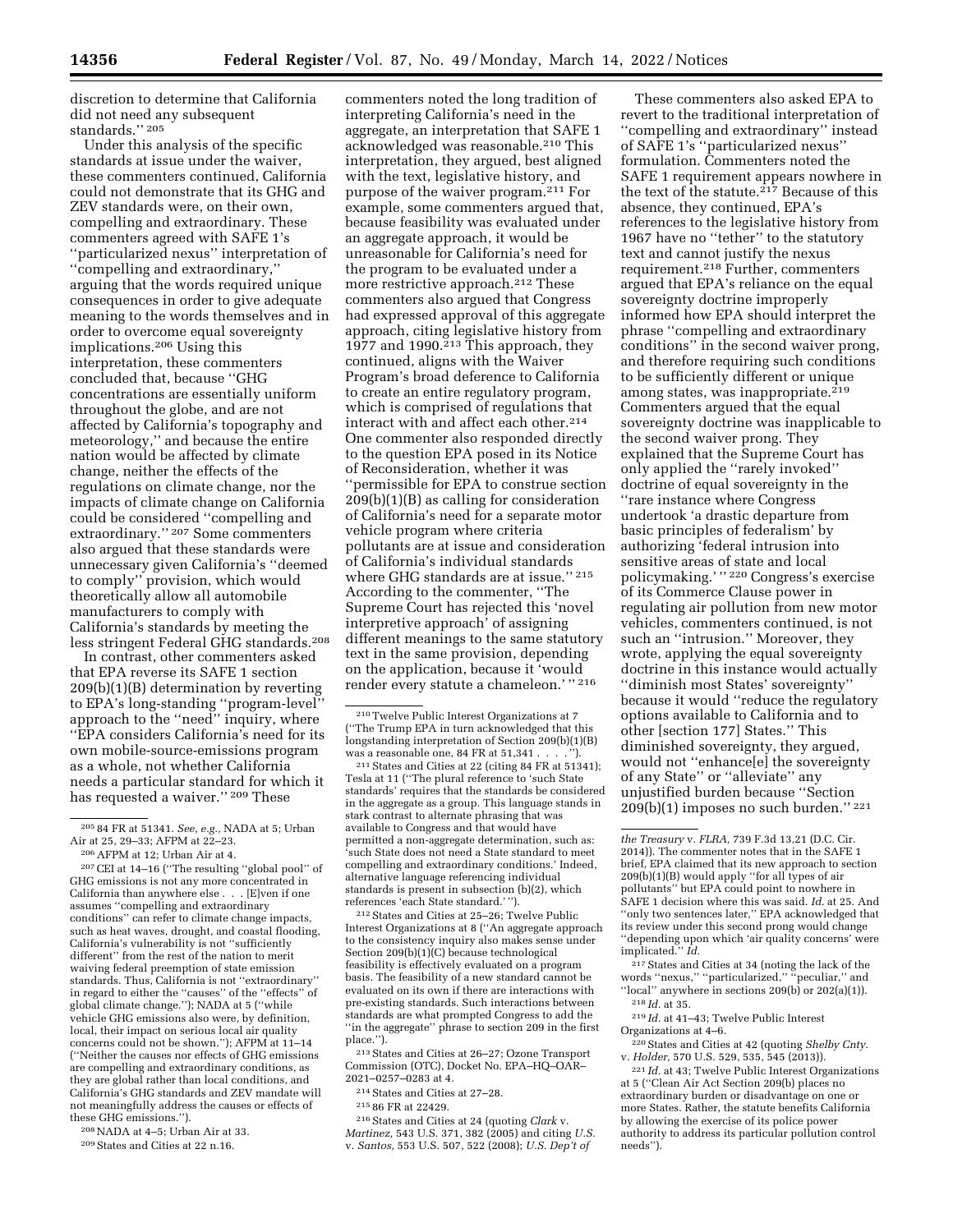Similarly, commenters rebutted SAFE 1's use of words like ''peculiar'' and ''unique'' to further define ''compelling and extraordinary.'' These words, they noted, appear nowhere in the text of section 209(b)(1)(B) and do not align with the plain meaning of the word "extraordinary."<sup>222</sup> Further, they argued, this narrow interpretation ''would render the waiver provision unworkable'' as, ''for any given air pollutant, it is possible to identify other areas of the country that suffer from a similar pollution problem."<sup>223</sup> In fact, they continued, this argument was rejected in the 1967 legislative history and in 1984, ''when EPA thoroughly rebutted the assertion that California could not receive a waiver if individual pollutant levels were 'no worse than some other areas of the country.'" 224 Moreover, they argued, the existence of section 177 necessarily acknowledges that other states may have the same or similar air pollution problems as California.225

Other commenters argued that California needed GHG standards to address ''compelling and extraordinary'' conditions in California even under the SAFE 1 interpretation of the second waiver prong. These commenters argued that GHG and ZEV standards produce both GHG and criteria pollution benefits, pointing to language in the ACC program waiver that acknowledged these dual benefits and to subsequent SIP approvals that incorporated the California standards in order to achieve criteria emission reductions.226 In

224 *Id.* (quoting 49 FR at 18887, 18891) (stating that EPA explained that ''there is no indication in the language of section 209 or the legislative history that California's pollution problem must be the worst in the country, for a waiver to be granted.'')).

225Twelve Public Interest Organizations app. 1 at 49; States and Cities at 38–39.

226States and Cities at 9–14, 30–31; Center for Biological Diversity, Docket No. EPA–HQ–OAR– 2021–0257–0358 at 2 (''The Trump EPA improperly separated California's need for greenhouse gas regulations from its need for criteria pollutant standards. In reality, these two goals are tightly linked, and both are critical to the Clean Air Act's goals of safeguarding public health and welfare.''); San Joaquin Valley Air Pollution Control District (SJVAPCD), Docket No. EPA–HQ–OAR–2021–0257– 0105 at 3 (''The District's *2016 Plan for the 2009 9-Hour Ozone Standard* adopted June 16, 2016, and *2018 Plan for the 1997, 2006, and 2012 PM 2.5 Standards,* adopted November 15, 2018, both rely on emission reductions from California's Advanced

particular, commenters explained that the 2012 California waiver request established that the ZEV standard would reduce criteria pollution both ''by reducing emissions associated with the production, transportation, and distribution of gasoline'' and ''by driving the commercialization of zeroemission-vehicle technologies necessary to reduce future emissions and achieve California's long-term air quality goals.'' 227 As for the GHG standards, commenters noted that, as acknowledged in the ACC program waiver, ''global warming exacerbates criteria pollution and makes it harder to meet air pollution standards.'' 228 Thus, they argue, ''EPA expressly and improperly limited its Determination to consideration of the 'application of section 209(b)(1)(B) to California's need *for a GHG climate program.*'' 229 Given EPA's consistent acceptance that ''California's criteria pollution 'conditions' are 'extraordinary and

Clean Cars regulation and other mobile source measures to support the Valley's attainment of the federal health-based NAAQS.''); NCAT at 11 (''In addition, California's ZEV standards are intended to and do achieve significant incremental reductions of NOx and other non-GHG emissions.''); Tesla at 10–11 (''In comments submitted to the EPA in 2009 regarding a preemption waiver, [California] explained that it 'specifically designed its GHG standards for criteria pollutants.' It also emphasized that it has 'frequently referenced the science to support GHG standards as a necessary method for controlling ozone and particulate matter pollution' and has 'consistently recognized that the State's ability to reduce nonattainment days for ozone and wildfire-caused particulate matter depends on its ability to reduce GHG emissions. . . . EPA also has repeatedly expressed its own understanding that GHG standards should be viewed as a strategy to help control criteria pollutants to address National Ambient Air Quality Standards nonattainment.'''); Twelve Public Interest Organizations at 5 (''For example, atmospheric heating due to global warming can increase the production of groundlevel ozone in California, which suffers from extraordinary amounts of locally reacting nitrogen oxides and volatile organic compounds.'').

227Center for Biological Diversity at 2–3. In contrast, some commenters, echoing SAFE 1, argued that these upstream emission benefits should not be considered in determining the criteria pollutant benefits of these standards. CEI at 16 (''Although NHTSA and EPA are required to consider all relevant factors when determining CAFE and tailpipe CO2 standards, it is inappropriate to elevate stationary source criteria pollutant emissions into a make-or-break factor in waivers for mobile source programs. The Clean Air Act already provides the EPA with ample authorities to regulate stationary sources, including the NAAQS program, New Source Performance Standards program, Prevention of Significant Deterioration of Air Quality program, Acid Rain program, and Regional Haze program. If Congress wanted NHTSA's CAFE program and EPA's mobile source program to prioritize reductions of indirect stationary source emissions, it could easily have said so. The indirect effects on stationary source emissions are not even mentioned.'').

228Center for Biological Diversity at 3. 229States and Cities at 28 (citing 84 FR at 51339 (emphasis added)) (limiting section 209(b)(1)(B) consideration to ''the case of GHG emissions.'').

compelling' and that the record demonstrates that California's GHG and ZEV standards reduce criteria emissions in California,'' EPA should ''reverse its SAFE 1 section 209(b)(1)(B) determination and the waiver withdrawal that rested on it—regardless of whether EPA reverts to its traditional, program-level approach.'' 230

Regardless of the emissions benefits of the standards, some commenters argued that California's plan to address both long-term and short-term climate and criteria pollutant reduction goals is entitled to deference. Thus, even if ''the mandate truly added nothing to the emission benefits of California's standards for vehicular emissions of criteria and greenhouse gas pollutants,'' commenters claimed, ''the mandate would simply constitute the State's choice of means for automakers to comply with its standards.'' 231 These commenters further argued that section 209(b)(1)(B) ''does not authorize EPA to inquire into whether the means to comply with California emission standards, as opposed to the actual standards themselves, are needed to meet compelling and extraordinary conditions.'' 232 Commenters also claimed that EPA's argument, that California cannot need the GHG and ZEV standards because those standards alone would not ''meaningfully address global air pollution problems'' posed by climate change, ''lacks merit'' and ''is illogical.'' 233 Such an approach, they

. . . ., EPA could not limit its consideration to what the standards were intended to achieve when they were originally designed or presented. . . . . CARB (and others) asserted clearly in SAFE 1 comments that both the GHG and ZEV standards produce criteria pollution benefits upon which California and other States rely to improve air quality.'' *Id.* at 29–30.

231Twelve Public Interest Organizations at 9–10. 232 *Id.* (citing *MEMA I,* 627 F.2d 1095, 1111–14  $(D.C. Cir. 1979).$ 

233States and Cities at 40, 49–50; NCAT at 11 (''EPA's argument that California does not 'need' vehicle standards that reduce GHG emissions because such standards alone cannot meaningfully reduce the impacts of climate change in California lacks merit. 84 FR at 51,346–47. EPA's approach in SAFE 1 read requirements into the statute that Congress did not choose to impose: That a single standard be sufficient to resolve an environmental problem caused by multiple and diverse sources. Instead, need should be defined by reference to the underlying problem, and California's standards are Continued

<sup>222</sup>States and Cities at 38–39 (explaining that the existence of those words in the legislative history ''simply highlight that Congress did *not* codify [them] in Section 209(b)(1)(B)" and that plain meaning of ''extraordinary'' is ''out of the ordinary''); Twelve Public Interest Organizations app. 1 at 49 (''Congress understood, even in 1967, that '[o]ther regions of the Nation may develop air pollution situations related to automobile emissions which will require standards different from those applicable nationally.' S. Rep. No. 90–403, at 33.'').  $223$  Tesla at 9.

<sup>230</sup>States and Cities at 29. The commenter notes that EPA never considered whether California needed those criteria emission reductions from its ZEV and GHG standards because it refused to consider those criteria reductions at all: ''EPA attempted to justify disregarding record evidence and its own prior findings concerning the criteria emission benefits of these California standards by mischaracterizing CARB's 2012 waiver request. . . . But, having chosen to *sua sponte* reopen the question whether California continues to need standards it has been implementing for six years,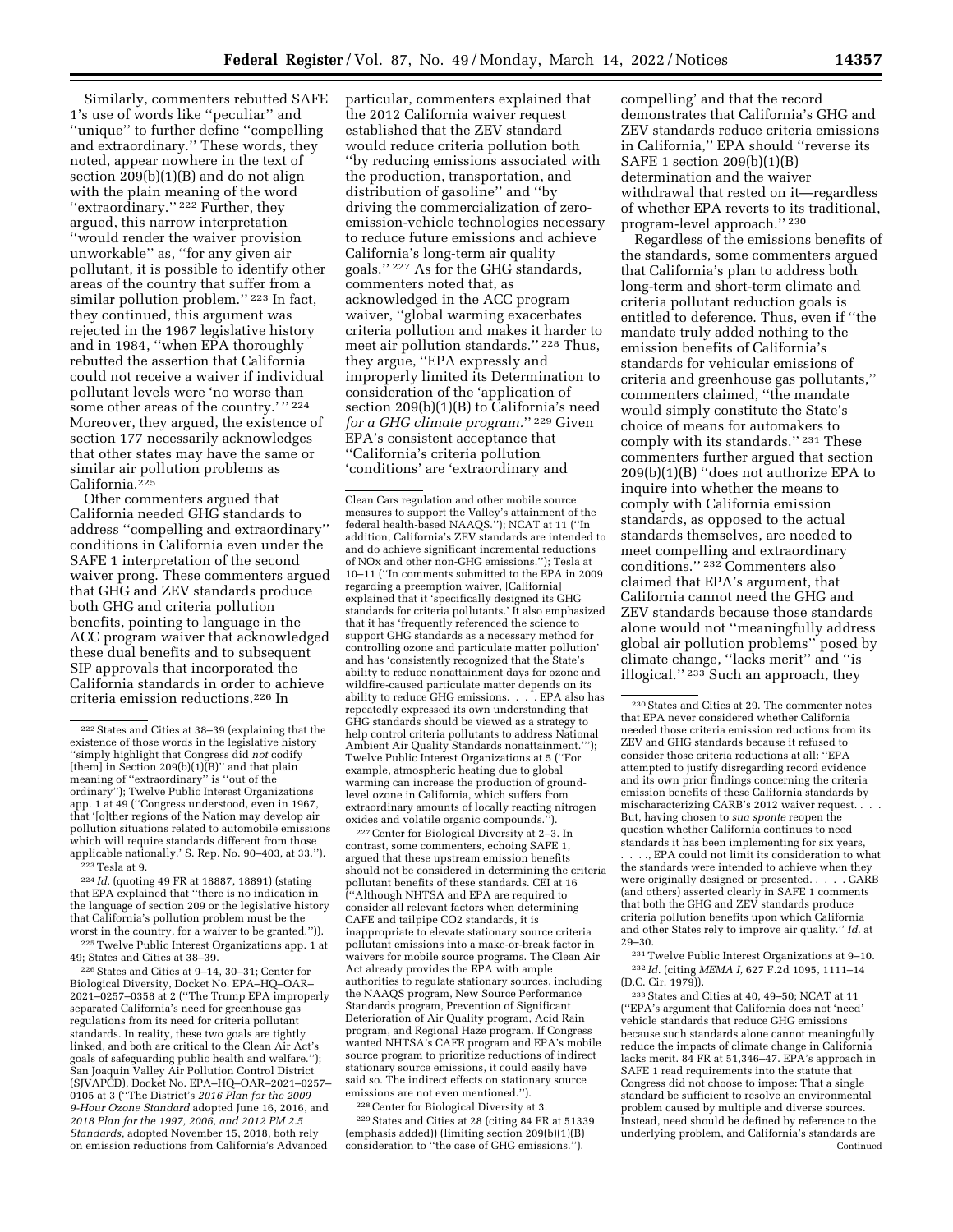explained ''amounts to a conclusion that *D. Analysis: California Needs the ACC*  California is forbidden from acting precisely because climate change is a global threat—when in fact the global aspect of this problem demonstrates the need for California to take action,'' a conclusion, they noted, that was rejected by the Supreme Court in *Massachusetts* v. *EPA.*234 Even if there was some merit to the argument, one commenter argued, SAFE 1's assertion that the regulations ''would have only a *de minimis* effect on climate change understates the impact that collective action by California and the Section 177 states can have on GHG emissions.'' 235 The commenter noted that ''[w]ith a total population of over 140 million people, these 19 jurisdictions collectively account for more than 42 percent of the U.S. population . . . and more than 40 percent of the U.S. new car market.'' 236

Finally, these commenters also argued that climate change and its impacts are, themselves, ''extraordinary and compelling'' conditions. They provided evidence of increased weather events, agricultural effects, and wildfires, amongst other impacts of climate change, which have already begun to severely affect California.237

234Tesla at 8–9 (''Indeed, the Supreme Court rejected this logic in *Massachusetts* v. *EPA,* 549 U.S. 497 (2007), explaining: ''Because of the enormity of the potential consequences associated with man-made climate change, the fact that the effectiveness of a remedy might be delayed during the (relatively short) time it takes for a new motorvehicle fleet to replace an older one is essentially irrelevant.''); States and Cities at 41.

235NESCAUM at 7.

236 *Id.* 

237States and Cities at 43–48; Twelve Public Interest Organizations at 5; Center for Biological Diversity at 3; Tesla at 8–9. States and Cities at 43– 48; Twelve Public Interest Organizations at 5–6; Center for Biological Diversity at 3 (''California *also*  experiences uniquely dangerous effects from increases in greenhouse gases. For example, the California legislature has found that global warming will cause adverse health impacts from increased air pollution and a projected doubling of catastrophic wildfires. Many of the state's most extreme weather events have occurred in the last decade, including a severe drought from 2012– 2016, an almost non-existent Sierra Nevada winter snowpack in 2014–2015, three of the five deadliest wildfires in state history, and back-to-back years of the warmest average temperatures on record. These ongoing disasters demonstrate California's status as 'one of the most 'climate-challenged' regions of North America.' '').

# *Program GHG Standards and ZEV Sales Mandate To Address Compelling and Extraordinary Conditions Under Section 209(b)(1)(B)*

In this action, EPA first finds that the Agency should not have reinterpreted section 209(b)(1)(B) in evaluating California's ''need'' for GHG standards and ZEV sales mandate requirements at issue. The analysis below walks through the statutory language and history associated with this provision. As part of this discussion, the relationship of this provision and California's authority and deference is highlighted. The two interpretations of the waiver prong are then reviewed, presenting the Agency's rationale for its findings of the inappropriate SAFE 1 interpretation and support for its conclusion about the better interpretation. Second, as shown below, the factual record before the Agency at the time of SAFE 1 supports the GHG standards and ZEV sales mandate requirements at issue under either the traditional or SAFE 1 interpretation of section 209(b)(1)(B).

1. EPA Is Withdrawing the SAFE 1 Section 209(b)(1)(B) Interpretation

Except for two short-lived exceptions in the context of the 2008 waiver denial and SAFE 1, EPA has consistently recognized that reading the ''needs'' test of the second waiver prong as calling for a standard-specific evaluation would be inconsistent with congressional intent given the text of section 209(b)(1) legislative history, as well as the way the different standards in the ACC program work together to reduce criteria and GHG pollution and spur innovation. As further explained below, all of these aspects lend support to the Agency practice of not subjecting California's waiver requests to review of the specific standards under the second waiver prong, and we agree that the traditional interpretation of section 209(b) is, at least, the better interpretation.

Under section 209(b)(1)(B), EPA must grant a waiver request unless the Agency finds that California ''does not need such State standards to meet compelling and extraordinary conditions.'' EPA has historically read the phrase ''such State standards'' in section 209(b)(1)(B) as referring back to standards ''in the aggregate'' in section 209(b)(1), which addresses the protectiveness finding that California must make for its waiver requests. In addition, as EPA has explained in the past, reading the provision otherwise would conflict with Congress's 1977 amendment to the waiver provision to allow California's standards to be ''at

least as protective'' as the federal standards ''in the aggregate.'' This amendment must mean that some of California's standards may be weaker than federal standards counterbalanced by others that are stronger. If, however, a waiver can only be granted if each standard on its own meets a compelling need, then California could never have a standard that is weaker than the federal standard, rendering Congress's 1977 amendment inoperative. Congress would not have created the option for California's individual standards to be at least as protective ''in the aggregate'' and then taken that option away in the second waiver prong's ''compelling need'' inquiry.

In addition, EPA has reasoned that giving effect to section 209(b)(1) means that both subparagraph (b)(1)(B) and paragraph (b)(1) must be read together such that the Agency reviews the same standards that California considers in making its protectiveness determination. ''§ 209 (formerly § 208) was amended to require the U.S. Environmental Protection Agency (EPA) to consider California's standards as a package, so that California could seek a waiver of preemption if its standards 'in the aggregate' protected public health at least as well as federal standards.'' 238

EPA has thus explained the reasoning for the reading of ''such State standards'' for instance, as follows:

[I]f Congress had intended a review of the need for each individual standard under (b)(1)(B), it is unlikely that it would have used the phrase ''. . . does not need such state standards,'' which apparently refers back to the phrase ''State standards . . . in the aggregate,'' as used in the first sentence of section 209(b)(1), rather than to the particular standard being considered. The use of the plural, *i.e.*, "standards," further confirms that Congress did not intend EPA to review the need for each individual standard in isolation.239

EPA has also explained that ''to find that the 'compelling and extraordinary conditions' test should apply to each pollutant would conflict with the amendment to section 209 made in 1977 allowing California to select standards 'in the aggregate' at least as protective as federal standards. In enacting that change, Congress explicitly recognized that California's mix of standards could include some less stringent than the corresponding federal standards.'' 240 This is in accord with *MEMA I,* where the D.C. Circuit explained that:

The intent of the 1977 amendment was to accommodate California's particular concern

one important element of the broader response.''); Tesla at 8–9 (citing *Massachusetts* v. *EPA,* 549 U.S. 497, 525–26 (2007)) ('' 'Nor is it dispositive that developing countries such as China and India are poised to increase greenhouse gas emissions substantially over the next century: A reduction in domestic emissions would slow the pace of global emissions increases, no matter what happens elsewhere.' '').

<sup>238</sup> *Motor Vehicle Mfrs. Ass'n* v. *NYS Dep't of* 

*Env't Conservation, 17 F.3d 521, 525 (2d Cir. 1994).*<br><sup>239</sup> 49 FR at 18890.

<sup>240</sup> *Id.* at 18890 n.24.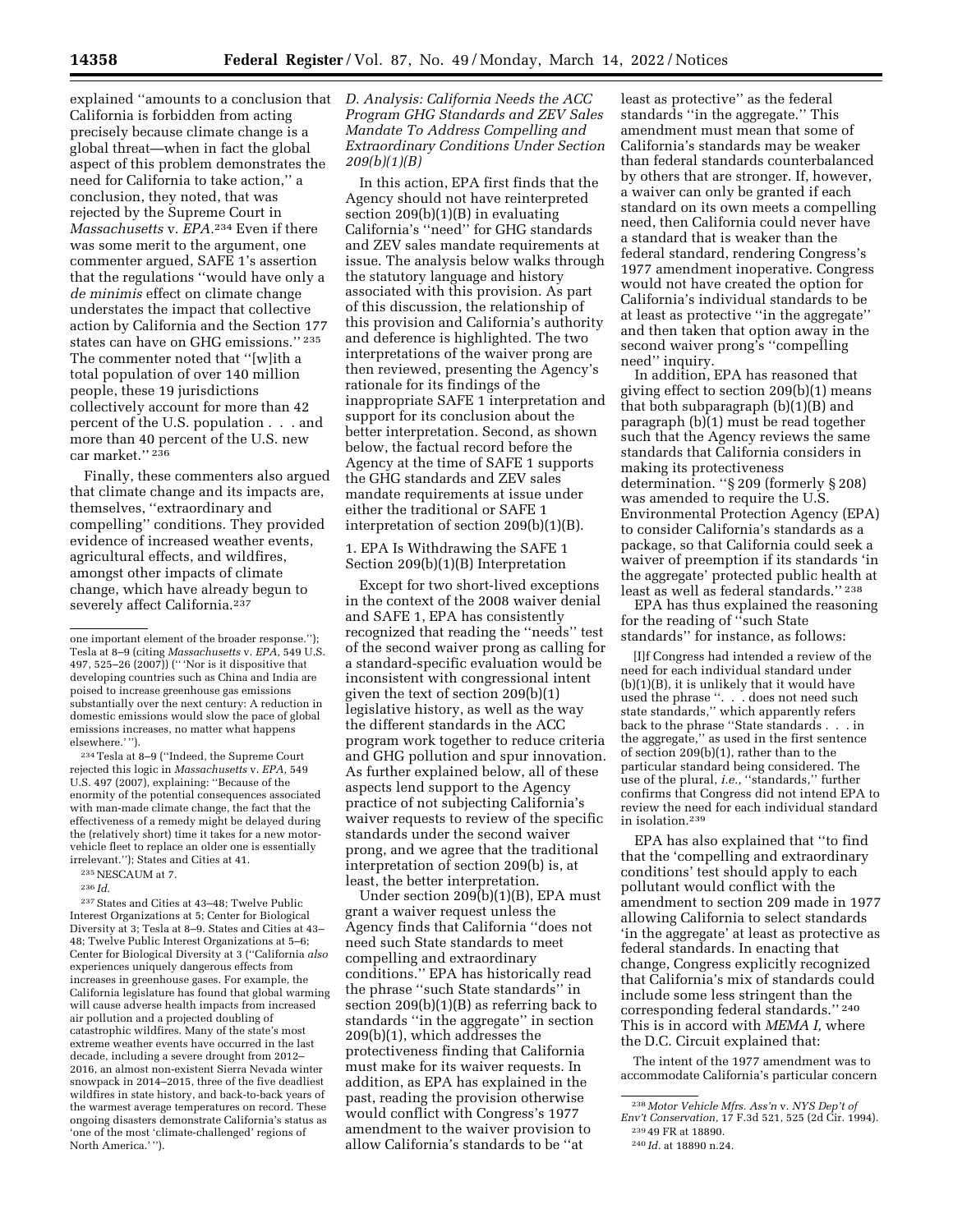with oxides of nitrogen, which the State regards as a more serious threat to public health and welfare than carbon monoxide. California was eager to establish oxides of nitrogen standards considerably higher than applicable federal standards, but technological developments posed the possibility that emission control devices could not be constructed to meet both the high California oxides of nitrogen standard and the high federal carbon monoxide standard.<sup>241</sup>

EPA has further explained that the crucial consequence of the 1977 Amendment was to require waiver grants for California's specific standards that are part of the State's overall approach to reducing vehicle emissions to address air pollution even if those specific standards might not be needed to address compelling and extraordinary conditions.242 For instance, EPA has previously granted a waiver for what was then described as ''harmless emissions constituents such as methane'' while reminding objectors of ''EPA's practice to leave the decisions on controversial matters of public policy, such as whether to regulate methane emissions, to California.'' 243 Similarly, in the 1984 p.m. standards waiver decision, EPA also discussed California's ''need'' for its own standards at length in response to comments that California must have worse air quality problems than the rest of the country to qualify for a waiver.244 There, EPA explained that California need not ''have a 'unique' particulate problem, *i.e.,* one that is demonstrably worse than in the rest of the country [because], there is no indication in the language of section 209 or the legislative history that California's pollution problem must be the worst in the country, for a waiver to be granted.'' 245 Indeed, the word ''unique'' is not contained in the statutory provision. EPA further explained that ''even if it were true that California's total suspended particulate problem is, as certain manufacturers argue, no worse than some other areas of the country, this does not mean that diesel

243 43 FR at 25735.

244 It bears note that these are the same kinds of comments that EPA received in the context of the ACC program waiver proceedings on California's need for GHG standards.

245 49 FR at 18891.

particulates do not pose a special problem in California.'' 246

As explained at length earlier, EPA believes Congress intended the Agency to grant substantial deference to California on its choice of standards that are appropriate to meet its needs. EPA has explained that ''Congress has made it abundantly clear that the manufacturers would face a heavy burden in attempting to show 'compelling and extraordinary conditions' no longer exist: The Administrator, thus, is not to overturn California's judgment lightly. Nor is he to substitute his judgment for that of the State. There must be ''clear and compelling evidence that the State acted unreasonably in evaluating the relative risks of various pollutants in light of the air quality, topography, photochemistry, and climate in that State, before EPA may deny a waiver.'' 247 Likewise, the House Committee Report explained for instance that ''[t]he [1977] amendment is intended to ratify and strengthen the California waiver provision and to affirm the underlying intent of that provision, *i.e.,* to afford California the *broadest possible discretion* in selecting the best means to protect the health of its citizens and the public welfare.'' 248 EPA's past practice prior to SAFE 1, except for one instance, was consistent with this deferential stance.

In enacting section 209(b)(1), Congress struck a deliberate balance first in 1967 when it acknowledged California's serious air quality problems as well as its role as a laboratory for emissions control technology for the country,249 and again, in the 1977 Amendments that allowed for California to seek and obtain waivers for standards that are less stringent than the federal standards (by amending section

## 246 *Id.*

247 *Id.* at 18890 n.25 (citing H.R. Rep. No. 95–294, 95th Cong., 1st Sess. 302 (1977)).

248 *MEMA I,* 627 F.2d at 1110 (citing H.R. Rep. No. 294, 95th Cong., 1st Sess. 301–02 (1977)) (emphasis added). Congress amended section 209(b)(1)(A) so that California's determination that its standards are as at least as protective as applicable Federal standards so that such determination may be done ''in the aggregate'' looking at the summation of the standards within the vehicle program.

249The CAA has been a paradigmatic example of cooperative federalism, under which ''States and the Federal Government [are] partners in the struggle against air pollution.'' *General Motors Corp.* v. *United States,* 496 U.S. 530, 532 (1990). Motor vehicles ''must be either 'federal cars' designed to meet the EPA's standards or 'California cars' designed to meet California's standards.'' *Engine Mfrs.,* 88 F.3d at 1079–80, 1088 (''Rather than being faced with 51 different standards, as they had feared, or with only one, as they had sought, manufacturers must cope with two regulatory standards.''). *See also MEMA II,* 142 F.3d at 463.

 $209(b)(1)(A)$  and also added section 177 to acknowledge that states may have air quality problems similar to California's by allowing states, subject to certain conditions, to adopt California's new motor vehicle standards once waived by EPA.250 These provisions struck a balance between having only one national standard and having 51 different state standards by settling on two standards—a federal one and a California one that other states may also adopt. Since 1967, in various amendments to section 209, Congress has also not disturbed this reading of section 209(b)(1)(B) as calling for the review of the standards as a whole program. Likewise, Congress has also not placed any additional constraints on California's ability to obtain waivers beyond those now contained in section 209(b)(1). The Agency has thus viewed the text, legislative history, and structure of section 209(b)(1) as support for the program-level review of waiver requests as well for the conclusion that California's air quality need not be worse than the rest of the country for EPA to grant a waiver of preemption. In addition, to the extent that SAFE 1 was intended to preclude California's regulation of all greenhouse gases from light-duty vehicles, the SAFE 1 interpretation creates a structural conflict within the relevant CAA provisions and could also create an inability for California to address GHG emissions and its contribution to the serious air quality problems within the State. There is a fundamental relationship between sections 209(a) and 209(b). Section 209(a) preempts states from adopting or enforcing new motor vehicle emission standards, and section 209(b) calls for EPA to waive that preemption for California vehicular emission standards unless EPA finds that one or more of the waiver criteria set out therein are not met. Nothing on the face of the CAA or applicable legislative history indicates that the scope of section 209(b)—the pollutants for which California may obtain a waiver—is more limited than the scope of section 209(a).251 The D.C. Circuit has

<sup>241</sup> *MEMA I,* 627 F.2d 1095, 1110 n.32 (D.C. Cir. 1979).

<sup>242</sup> 74 FR at 32761 (''Congress decided in 1977 to allow California to promulgate individual standards that are not as stringent as comparable federal standards, as long as the standards are 'in the aggregate, at least as protective of public health and welfare as applicable federal standards.'''); ''[T]he 1977 amendments significantly altered the California waiver provision.'' *Ford Motor Co.,* 606 F.2d 1293, 1302 (D.C. Cir. 1979).

 $^{250\;\mathrel{\textup{``}}}\!\mathrel{\S}$ 177 . . . permitted other states to 'piggyback' onto California 's standards, if the state's standards 'are identical to the California standards for which a waiver has been granted for such model year.''' *Motor Vehicle Mfrs. Ass'n* v. *New York State Dep't of Envtl. Conservation,* 17 F.3d 521, 525 (2d Cir. 1994).

 $^\mathrm{251}$  EPA believes that, to the extent the SAFE 1 interpretation has the practical effect of defining or implementing the scope of section 209(b) differently depending on the pollutants involved, the interpretation is contrary to legislative intent and the Agency's historic practice given the criteria emission benefits of CARB's GHG emission Continued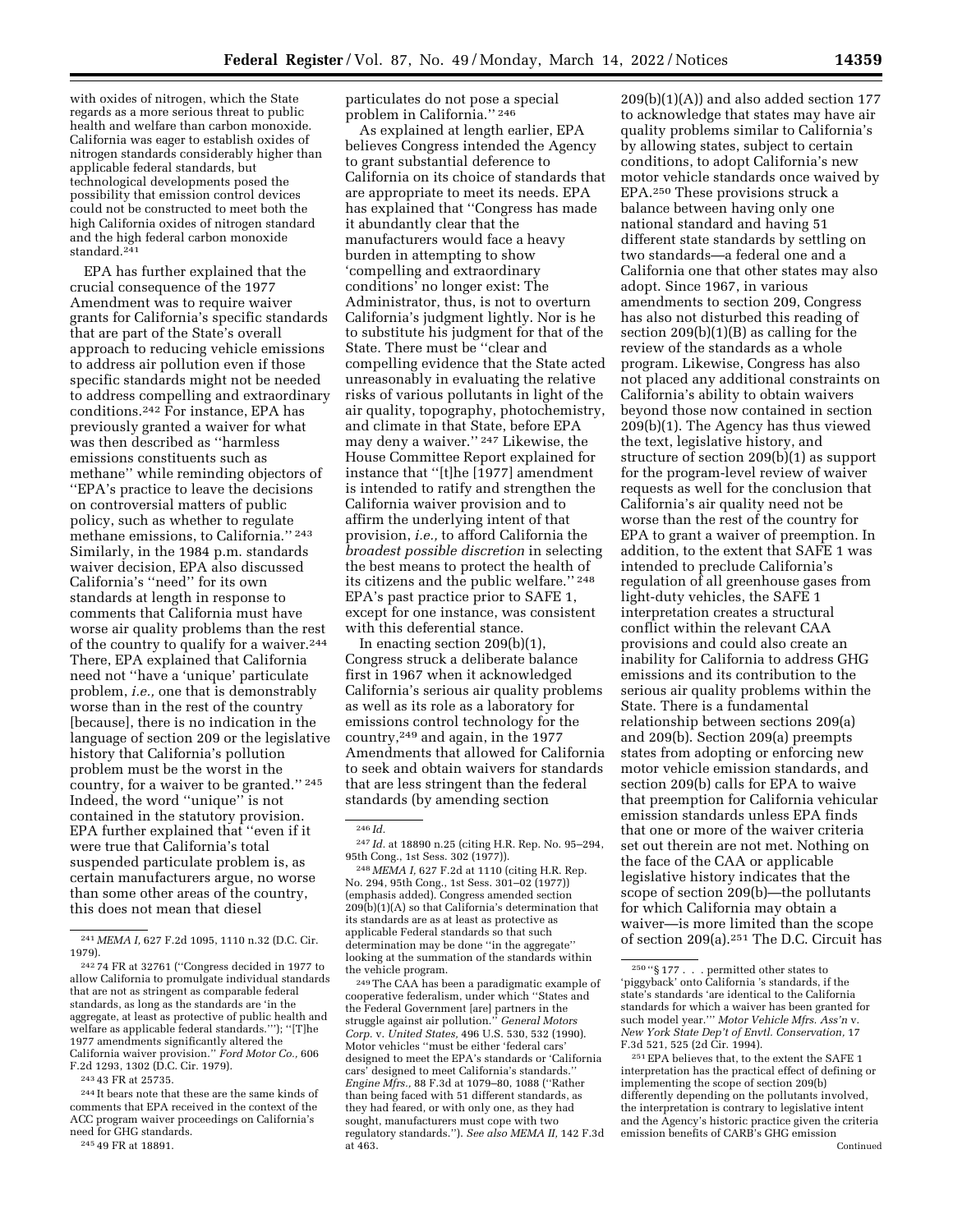already held as much as to section 209(a): ''whatever is preempted [by section 209(a)] is subject to waiver under subsection (b).'' 252 As demonstrated by EPA's review of the record in this decision, California's GHG emission standards at issue meet the SAFE 1 interpretation of the second waiver prong. Nevertheless, to the extent that SAFE 1 was intended to preclude all California regulation of greenhouse gases, EPA believes it improper to exclude entirely a pollutant from a waiver under section 209(b) that is otherwise preempted by section 209(a).

In addition, Congress has cited California's GHG standards and ZEV sales mandate in subsequent legislation. Federal procurement regulations direct the EPA to issue guidance identifying the makes and models numbers of vehicles that are low GHG emitting vehicles.253 In a clear reference to California's motor vehicle GHG standards, Congress has required EPA when identifying those vehicles to ''take into account the most stringent standards for vehicle greenhouse gas emissions applicable to and enforceable against motor vehicle manufacturers for vehicles sold anywhere in the United States.'' 254 And in its State Implementation Plan provision regarding fleet programs required for certain non-attainment areas relating to issuing credits for cleaner vehicles, Congress stated that the ''standards established by the Administrator under this paragraph . . . shall conform as closely as possible to standards which are established for the State of California for ULEV and ZEV vehicles in the same class.255 Congress would not likely have adopted California's standards into its own legislation if it believed those standards to be preempted.

EPA also disagrees with SAFE 1's related argument that the statutory criteria must be interpreted in the context of the constitutional doctrine of ''equal sovereignty.'' As explained in detail in Section VIII, waiver requests should be reviewed based solely on the criteria in section 209(b)(1) and the Agency should not consider constitutional issues in evaluating waiver requests.<sup>256</sup> The constitutionality of section 209 is not one of the three statutory criteria for reviewing waiver

253 42 U.S.C. 13212(f)(3).

255 42 U.S.C. 7586(f)(4).

requests. However, because the Agency asserted in SAFE 1 that the equal sovereignty doctrine formed a gloss on its statutory interpretation of the three criteria, EPA addresses that argument here briefly. In short, in SAFE 1, EPA stated that because section 209(b)(1) provides ''extraordinary treatment'' to California, the second waiver prong should be interpreted to require a ''statespecific'' and ''particularized'' pollution problem.257 But section 177's grant of authority to other states to adopt California's standards undermines the notion that the regulatory scheme treats California in an extraordinary manner. Indeed, if section 209(b) is interpreted to limit the types of air pollution that California may regulate, it would diminish the sovereignty of California and the states that adopt California's standards pursuant to section 177 without enhancing any other state's sovereignty. Nor does section 209(b) impose any burden on any state. For these reasons, EPA agrees with commenters who argued that the Supreme Court's decision in *Shelby County* is inapposite. In section 209(b), Congress did not authorize ''federal intrusion into sensitive areas of state and local policymaking.'' 258 Rather, it underscored a foundational principle of federalism—allowing California to be a laboratory for innovation. Nor is section 209(b) an ''extraordinary departure from the traditional course of relations between the States and the Federal Government.'' 259 To the contrary, it is just one of many laws Congress passes that treat States differently, and where, as discussed more fully below, Congress struck a reasonable balance between authorizing one standard and authorizing 51 standards in deciding to authorize two. SAFE 1's invocation of the rarely used equal sovereignty principle as an aid in interpreting the second waiver prong simply does not fit section 209.

SAFE 1 dismissed the Agency's traditional interpretation of the second waiver prong under which EPA reviews the same standards that California considers in making its protectiveness determination, asserting that the practical implications of reviewing standards in the ''aggregate'' compared to specific standards presented in a waiver request meant that the Agency would never have the discretion to determine that California did not need any subsequent standards. But nothing in section 209(b)(1)(B) can be read as

calling for scrutinizing the specific California standards under the waiver.260 Under section 209(b)(1)(B), EPA is to grant a waiver unless California does not need ''such State standards'' (plural). EPA interprets section 209(b)(1)(B) to refer back to the phrase ''in the aggregate'' in section 209(b)(1), which was added in the 1977 CAA Amendments when Congress removed the stringency requirements for waiver of California standards allowing instead for standards that are not as stringent as comparable federal standards, so long as the standards were ''in the aggregate, at least as protective of public health and welfare as applicable Federal standards.'' EPA believes that referring back to section 209(b)(1) is appropriate given that it precedes the language prior to section 209(b)(1)(B) and is in accord with the deference Congress intended by the 1977 Amendments.261 Conversely, EPA believes that under the SAFE 1 interpretation California would, of necessity, be required to make a protectiveness finding for each of the specific standards, and the Agency believes this would be an inappropriate outcome from SAFE 1. Under the 1977 Amendments, California can ''include some less stringent [standards] than the corresponding federal standards.'' 262 As previously explained, ''Congress could not have given this flexibility to California and simultaneously assigned to the state the seemingly impossible task of establishing that 'extraordinary and compelling conditions' exist for each standard." 263

SAFE 1 further argued that its interpretation read the use of ''such standards'' consistently between the second and third waiver prongs,

261EPA had applied the traditional interpretation of the second waiver prong prior to the 1977 Amendments.

262*See* H.R. Rep. No. 294, 95th Cong., 1st Sess. 302 (1977); ''In further amendments to the Act in 1977, § 209 (formerly § 208) was amended to require the U.S. Environmental Protection Agency (EPA) to consider California's standards as a package, so that California could seek a waiver from preemption if its standards 'in the aggregate' protected public health at least as well as federal standards.'' *Motor Vehicle Mfrs. Ass'n* v. *NYS Dep't of Env't Conservation,* 17 F.3d at 525.

standards and ZEV sales requirements as well as the impacts of climate change on California's local and regional air quality.

<sup>252</sup> *MEMA I,* 627 F.2d 1095, 1106–08 (D.C. Cir. 1979).

<sup>254</sup> *Id.* 

<sup>256</sup> 78 FR at 2145.

<sup>257</sup> 84 FR 51340, 51347.

<sup>258</sup>*Shelby County* v. *Holder,* 570 U.S. 529, 535, 545 (2013). 259 *Id.* 

<sup>260</sup> In the 2009 GHG waiver, and again in the 2013 ACC program waiver, EPA explained that the traditional approach does not make section  $209(b)(1)(B)$  a nullity, as EPA must still determine whether California does not need its motor vehicle program to meet compelling and extraordinary conditions as discussed in the legislative history. Conditions in California may one day improve such that it may no longer have a need for its motor vehicle program, or a program designed for a particular type of air pollution problem, if the underlying specific air pollutant is no longer at issue.

<sup>263</sup> 49 FR at 18890 n.24.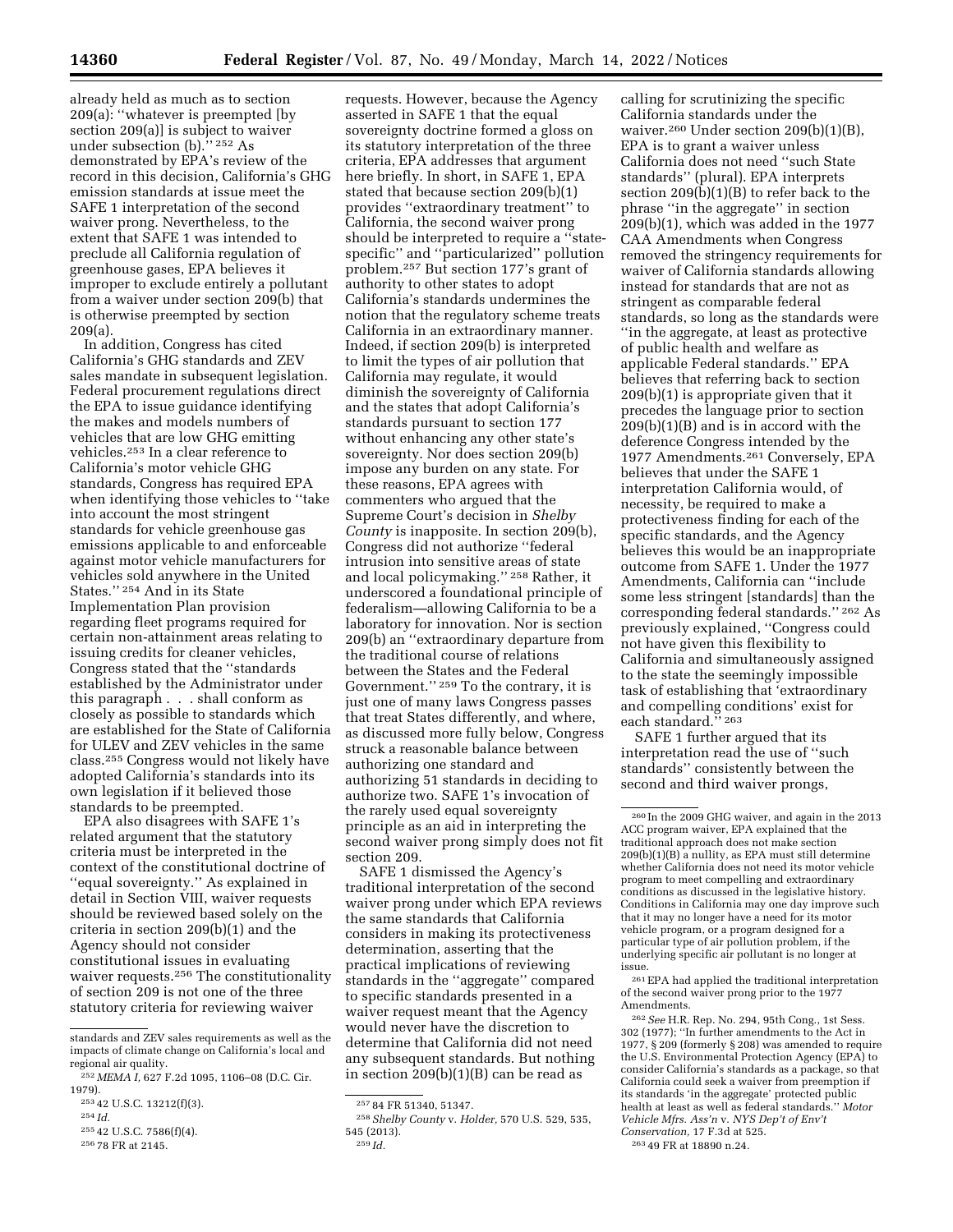sections  $209(b)(1)(B)$  and  $(C).^{264}$  It is true that section 209(b)(1)(C) employs the same phrase ''such State standards'' as employed in section 209(b)(1)(B), and it similarly uses that phrase to refer to standards in the aggregate. Indeed, section 209(b)(1)(C) involves an analysis of feasibility that can take more than the feasibility and impacts of the new standards into account. The feasibility assessment conducted for a new waiver request focuses on the standards in that request but builds on the previous feasibility assessments made for the standards already in the program and assesses any new feasibility risks created by the interaction between the standards in the petition and the existing standards.265

In sum, EPA now views as inconsistent with congressional intent the SAFE 1 interpretation, which was a flawed interpretation and also a significant departure from the traditional interpretation under which the Agency reviews California's need for the same standards as those that the State determines are ''in the aggregate'' as protective of public health and welfare, under section 209(b)(1).266 EPA

265For example, in the 2013 ACC waiver that contains CARB's LEV III criteria pollutant standards and GHG emission standards, as well as the ZEV sales mandate, EPA assessed information submitted by CARB regarding the technological feasibility, lead time available to meet the requirements, and the cost of compliance and the technical and resource challenges manufacturers face in complying with the requirements to simultaneously reduce criteria and GHG emissions. 78 FR at 2131.

266 84 FR at 51345. EPA notes that in SAFE 1 the following rationale was used to interpret both  $209(b)(1)(C)$  and then connect it with  $209(b)(1)(B)$ : ''[B]ecause both sections 209(b)(1)(B) and (C) employ the term 'such state standards,' it is appropriate for EPA to read the term consistently between prongs (B) and (C). Under section  $209(b)(1)(C)$ , EPA conducts review of standards California has submitted to EPA for the grant of a waiver to determine if they are consistent with section 202(a). It follows then that EPA must read 'such state standards' in section 209(b)(1)(B) as a reference to the same standards in subsection (C).'' Although the Agency has not pointed to  $209(b)(1)(C)$  as a basis of statutory construction to support the traditional interpretation of 209(b)(1)(B), EPA nevertheless believes it is supportive. EPA notes that the term ''such state standards'' in 209(b)(1)(C) allows the Agency, in appropriate circumstances, to review the consistency of CARB's suite of standards, for a particular vehicle category, with section 202(a). For example, EPA evaluated all of the standards (LEV III criteria pollutant, ZEV sales mandate, and GHG standards) of the ACC program in recognition of the aggregate costs and lead time associated with CARB's standards as well as technologies that may be employed to meet more than one standard. 78 FR 2131–45. EPA's assessment under  $209(b)(1)(C)$  is not in practice a standard-by-standard review. EPA believes it appropriate to read the entirety of 209 together, along with its purposes, in order to

believes the traditional interpretation is, at least, the better reading of the statute.

As previously explained, in reviewing waiver requests EPA has applied the traditional interpretation in the same way for all air pollutants, criteria and GHG pollutants alike.267 In SAFE 1, however, EPA reinterpreted section 209(b)(1)(B) and further set out a particularized nexus test and applied this test separately to GHG standards at issue. SAFE 1 then concluded that no nexus exists for GHG emissions in California.268 SAFE 1 further posited that California must demonstrate ''compelling and extraordinary circumstances sufficiently different from the nation as a whole to justify standards on automobile emissions which may, from time to time, need to be more stringent than national standards.'' 269 This has resulted in potentially different practical results depending on whether GHG standards or criteria emission pollutants are at issue, a distinction neither found in nor supported by the text of section 209(b)(1)(B) and legislative history. Specifically, SAFE 1 would have the ACC program MYs 2017–2025 criteria pollutants standards subject to review under the traditional interpretation while GHG standards at issue would be subject to review under the SAFE 1 particularized nexus test or individualized scrutiny.270 This uneven application is even more irreconcilable given that California's motor vehicle emission program includes two GHG standards for highway heavy-duty vehicles that EPA previously reviewed under the traditional approach.271 EPA

268SAFE 1 also relied on *UARG* v. *EPA,* 134 S. Ct. 2427 (2014), where the Supreme Court disagreed with the Agency's decision to regulate all sources of GHG under Titles I and V as the consequence of the Agency's section 202(a) endangerment finding for motor vehicle GHG emissions. In EPA's view upon reconsideration of SAFE 1, *UARG* is distinguishable because here the Agency is acting under a specific exemption to section 202(a) that allows for California to set its own standards for motor vehicle GHG standards under California state law, and thus, regulate major sources of GHG emissions within the State. California's authority to promulgate standards is neither contingent nor dependent on the Agency's section 202(a) endangerment finding for GHG. *See* 74 FR at 32778–80; 79 FR at 46262. Moreover, as discussed above, EPA's waiver authority under section 209(b) is coextensive with preemption under section 209(a). *See MEMA I,* 627 F.2d at 1107. UARG is inapplicable to the scope of preemption under section 209(a).

269 84 FR at 51341.

270 *Id.* at 51337.

271The first HD GHG emissions standard waiver related to certain new 2011 and subsequent model year tractor-trailers. 79 FR 46256 (August 7, 2014). acknowledges that ascribing different meanings to the same statutory text in the same provision here, depending on its application, ''would render every statute a chameleon."<sup>272</sup> Nothing in either section 209 or the relevant legislative history can be read as calling for a distinction between criteria pollutants and GHG standards and thus, the individualized scrutiny under the SAFE 1 particularized nexus test.273 Nothing in section 209(b) can be read as calling for EPA to waive preemption only if California seeks to enforce criteria pollutant standards. The Administrator is required to waive the preemption in section 209(a) unless California ''does not need *such State standards to meet compelling and extraordinary conditions.*'' 274 This is in stark contrast to, for example, section 211(c)(4)(C), which calls for a waiver of preemption only if a state demonstrates that a fuel program is ''necessary'' to achieve the NAAQS.275 Moreover, as previously noted, ''[I]f Congress had intended a review of the need for each individual standard under (b)(1)(B), it is unlikely that it would have used the phrase ''. . . does not need *such* state standards'' (emphasis in original), which apparently refers back to the phrase ''State standards . . . in the aggregate as used in the first sentence of section 209(b)(1), rather than the particular standard being considered.'' 276 EPA has also explained that an individualized review of standards would mean that Congress ''g[ave] flexibility to California and simultaneously assigned to the state the seemingly impossible tasks of establishing that 'extraordinary and compelling conditions' exist for each less stringent standard.'' 277

272*See* States and Cities at 24 (quoting *Clark* v. *Martinez,* 543 U.S. 371, 382 (2005) and citing *U.S.*  v. *Santos,* 553 U.S. 507, 522 (2008); *U.S. Dep't of the Treasury* v. *FLRA,* 739 F.3d 13, 21 (D.C. Cir. 2014)). The commenter notes that in the SAFE 1 brief, EPA claimed that its new approach to section 209(b)(1)(B) would apply ''for all types of air pollutants'' but EPA could point to nowhere in SAFE 1 decision where this was said. *Id.* at 25. And ''only two sentences later,'' EPA acknowledged that its review under this second prong would change ''depending upon which 'air quality concerns' were implicated.'' *Id.* 

273H.R. Rep. No. 294, 95th Cong., 1st Sess. 302 (1977); 49 FR at 18890 n.24.

274CAA section 209(b)(1)(B) (emphasis added).  $275$  Section  $211(c)(4)(C)$  allows EPA to waive preemption of a state fuel program respecting a fuel characteristic or component that EPA regulates through a demonstration that the state fuel program is necessary to achieve a NAAQS.

276 49 FR at 18890.

<sup>264</sup>Section 209(b)(1)(C) provides that no such waiver shall be granted if the Administrator finds that ''such State standards and accompanying enforcement procedures are not consistent with section  $7521(a)$  [202(a)] of this title.

properly interpret its components such as 209(b)(1)(B).

<sup>267</sup> 74 FR at 32763–65; 76 FR at 34693; 79 FR at 46256; 81 FR at 95982.

The second HD GHG emissions standard waiver related to CARB's ''Phase I'' regulation for 2014 and subsequent model year tractor-trailers. 81 FR 95982 (December 29, 2016).

<sup>277</sup> *Id.* at 18890 n.24.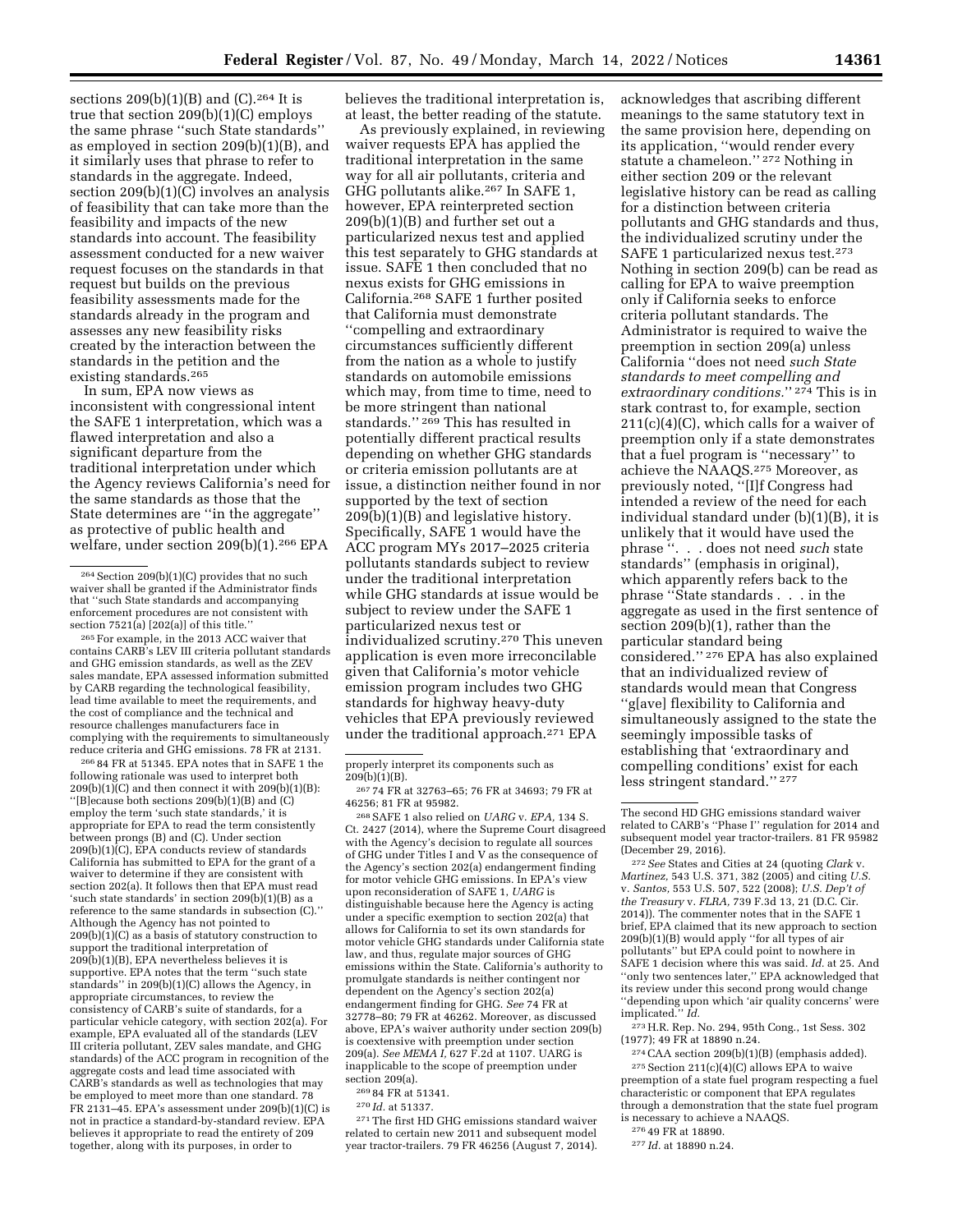Similarly, nothing in either section 209 or legislative history can be read as requiring EPA to grant GHG standards waiver requests only if California's GHG pollution problem is the worst in the country.278 ''There is no indication in either the statute or the legislative history that . . . the Administrator is supposed to determine whether California's standards are in fact sagacious and beneficial.'' 279 And most certainly, nothing in either section 209 or the legislative history can be read as calling for EPA to draw a comparison between California's GHG pollution problem and the rest of the country (or world) when reviewing California's need for GHG standards. Instead, the crucial consequence of the 1977 Amendment was to require waiver grants for California's specific standards that are part of the State's overall approach to reducing vehicle emissions to address air pollution even if those specific standards might not be needed to address compelling and extraordinary conditions.280 Thus, ''even if it were true that California's [GHG] problem is, . . . no worse than some other areas of the country, this does not mean that [GHG] do not pose a special problem in California.'' 281 Rather, ''EPA's practice [is] to leave the decisions on controversial matters of public policy, such as whether to regulate [GHG] emissions, to California.'' 282

In addition, in Title II, Congress established only two programs for control of emissions from new motor vehicles: EPA emission standards adopted under the Clean Air Act and California emission standards adopted under its state law. And states other than California may not ''tak[e] any action that has the effect of creating a car different from those produced to meet either federal or California emission standards, a so-called 'third vehicle.'" <sup>283</sup>

As previously explained, and noted in the Notice of Reconsideration, since the grant of the initial GHG waiver request in 2009, the Agency has applied the

283 *Motor Vehicle Mfrs. Ass'n* v. *NYS Dep't of Env't Conservation, 17 F.3d 521, 526, 528 (2d Cir. 1994).* 

traditional interpretation in granting two additional waivers for CARB's Heavy-Duty Vehicle GHG emission standards and these GHG standards are now part of California's motor vehicle program, but EPA did not address these waivers in SAFE 1.284 It also bears note that, given the limited analysis and application of the SAFE 1 interpretation of the second waiver prong, it is uncertain whether the traditional interpretation remains otherwise applicable to earlier model year GHG standards under prior waivers. Ambiguity also applies to SAFE 1's interpretation of this prong in respect to all criteria pollutant standards in the ACC program. While SAFE 1 stated it was only applicable to the GHG standards at issue, in at least one instance the Agency indicated that the SAFE 1 interpretation could also be applicable to future evaluation of waiver requests for criteria pollutant standards.285 This uncertainty between these statements in SAFE 1 further highlights the inappropriateness of the new interpretation of the second prong.

In sum, for the reasons noted above, EPA is withdrawing the SAFE 1 interpretation and reinstating certain aspects of the ACC program waiver that were earlier granted under the traditional interpretation and approach. EPA concludes it erred by not properly evaluating the statutory interpretation of section 209, the associated legislative history including the policy deference that should be afforded to California to address its serious air quality problems and to serve as a laboratory for the country, and because the ''need'' for a motor vehicle emission program and

 $28584$  FR at 51341 n.263. "EPA determines in this document that GHG emissions, with regard to the lack of a nexus between their State-specific sources and their State specific impacts, and California's GHG standard program, are sufficiently distinct from criteria pollutants and traditional, criteria pollutant standards, that it is appropriate for EPA to consider whether California needs its own GHG vehicle emissions program. *EPA does not determine in this document and does not need to determine today how this determination may affect subsequent reviews of waiver applications with regard to criteria pollutant control programs.*'' (Emphasis added). *See also id.* at 51344 n.268 (''EPA is adopting an interpretation of CAA section 209(b)(1)(B), specifically its provision that no waiver is appropriate if California does not need standards ''to meet compelling and extraordinary conditions,'' similar to the interpretation that it adopted in the 2008 waiver denial but abandoned in the 2009 and 2013 waiver grants, and applying that interpretation to determine to withdraw the January 2013 waiver for California's GHG and ZEV program for model years 2021 through 2025''), and at 51346 (''EPA therefore views this interpretation and application of CAA section  $209(b)(1)(B)$  set forth here as, at minimum, a reasonable one that gives appropriate meaning and effect to this provision.'').

related standards within the program are necessarily better viewed as a comprehensive and interrelated effort to address the range of air quality problems facing California.286 At the same time, EPA notes that the traditional interpretation is reasonable and consistent with the text, structure and congressional intent and purpose of section 209(b) and EPA is thus confirming that the traditional interpretation of section 209(b)(1)(B) was appropriate and is, at least, the better interpretation.287

2. California Needs the GHG Standards and ZEV Sales Mandate Even Under the SAFE 1 Interpretation

Even if the SAFE 1 interpretation of section 209(b)(1)(B) was appropriate, the record of both the ACC program waiver and SAFE 1 proceeding demonstrate that California has a need for the GHG standards and ZEV sales mandate at issue under the SAFE 1 interpretation as well. The opponents of the waiver (including EPA in SAFE 1) did not met their burden of proof to demonstrate that California does not need its GHG emission standards and ZEV sales mandate, whether individually or as part of California's motor vehicle emission program, to meet compelling and extraordinary conditions.288

287 ''The interpretation that my inquiry under (b)(1)(B) goes to California's need for its own mobile source program is borne out not only by the legislative history, but by the plain meaning of the statue as well.'' 49 FR at 18890.

288EPA notes that by this action it is rescinding the interpretation of section 209(b)(1)(B) as set forth in SAFE 1. Nevertheless, EPA believes it appropriate to address comments received that suggest the SAFE 1 interpretation was not only

<sup>278</sup> *Id.* at 18891.

<sup>279</sup> *Ford Motor Co.,* v. *EPA,* 606 F.2d 1293, 1302 (D.C. Cir. 1979).

<sup>280</sup> 74 FR at 32761 (''Congress decided in 1977 to allow California to promulgate individual standards that are not as stringent as comparable federal standards, as long as the standards are 'in the aggregate, at least as protective of public health and welfare as applicable federal standards.' ''); ''[T]he 1977 amendments significantly altered the California waiver provision.'' *Ford Motor Co.,* 606 F.2d 1293, 1302 (D.C. Cir. 1979).

<sup>281</sup> 49 FR at 18891.

<sup>282</sup> 43 FR at 25735.

<sup>284</sup> 79 FR 46256 (August 7, 2014); 81 FR 95982

<sup>286</sup>As noted previously, in the context of evaluating the ''need'' for California's motor vehicle emission standards the Agency is informed by the legislative history from 1967 and 1977, whereby California is properly viewed as a laboratory for the country and that its policy decisions on how best to address its serious air quality issues, and that deference on the question of ''need'' is in order. Therefore, EPA believes it misapplied the concept of deference in the context of the second waiver prong application in SAFE 1. *See e.g.,* 84 FR at 51344 n.268. While EPA believes it appropriate to not defer when it is interpreting its own statute, the Agency nevertheless determines that California's policy choices in term of its ''need'' in how best to address compelling and extraordinary conditions in California requires deference by the Agency. This is consistent with EPA's longstanding waiver practice and its integration of the legislative history behind section 209. In any event, EPA would reach the same conclusions regarding the second waiver prong even if it did not defer to California regarding the nature of its air quality problems. 86 FR at 74489 (''The 2009 Endangerment Finding further explained that compared with a future without climate change, climate change is expected to increase tropospheric ozone pollution over broad areas of the U.S., including in the largest metropolitan areas with the worst tropospheric ozone problems, and thereby increase the risk of adverse effects on public health (74 FR 66525).''). *See also* 86 FR at 74492.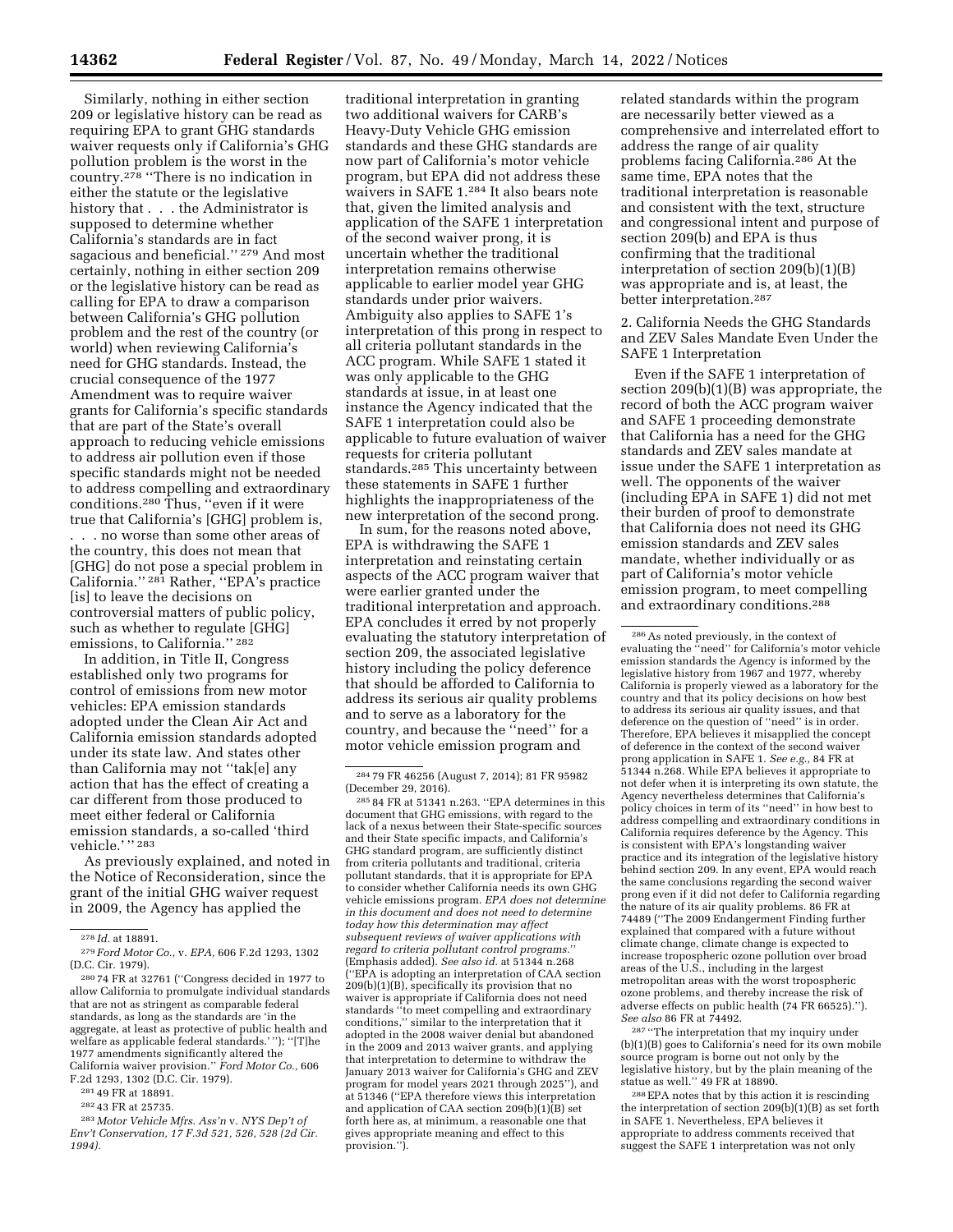As previously explained, the 1977 CAA Amendments allow California to promulgate standards that might not be considered needed to meet compelling and extraordinary circumstances but would nevertheless be part of California's overall approach of reducing vehicle emissions to address air pollution in California.289 Thus, CARB may now design motor vehicle emission standards, individually, that might sometimes not be as stringent as federal standards but collectively with other standards would be best suited for California air quality problems because under the 1977 Amendments, California can ''include some less stringent [standards] than the corresponding federal standards.'' 290 And EPA is ''required to give very substantial deference to California's judgments on this score.'' 291

Indeed, as EPA noted in the ACC program waiver, Congress intentionally provided California the broadest possible discretion in adopting the kind of standards in its motor vehicle program that California determines are appropriate to address air pollution problems that exist in California, whether or not those problems are only local or regional in nature, and to protect the health and welfare of its citizens:

Congress did not intend this criterion to limit California's discretion to a certain category of air pollution problems, to the exclusion of others. In this context it is important to note that air pollution problems, including local or regional air pollution problems, do not occur in isolation. Ozone and PM air pollution, traditionally seen as local or regional air pollution problems, occur in a context that to some extent can involve long range transport of this air pollution or its precursors. This long range or global aspect of ozone and PM can have an impact on local or regional levels, as part of the background in which the local or regional air pollution problem occurs.292

292 78 FR at 2128–29. *See* ''Our Changing Climate 2012 Vulnerability & Adaptation to the Increasing Risks from Climate Change in California.'' Publication # CEC–500–2012– 007. Posted: July 31, 2012; available at *[https://ucanr.edu/sites/Jackson](https://ucanr.edu/sites/Jackson_Lab/files/155618.pdf)*\_ *[Lab/files/155618.pdf](https://ucanr.edu/sites/Jackson_Lab/files/155618.pdf)* at 4 (''Higher temperatures also increase ground-level ozone levels. Furthermore, wildfires can increase particulate air pollution in the major air basins of California. Together, these consequences of climate change could offset air quality improvements that have successfully reduced dangerous ozone concentrations. Given this ''climate penalty,'' as it

In the context of implementing section 209(b)(1)(B) and assessing the ''need'' for California's standards even under the SAFE 1 interpretation, EPA sees no reason to distinguish between ''local or regional'' air pollutants versus other pollutants that may be more globally mixed. Rather, it is appropriate to acknowledge that all pollutants and their effects may play a role in creating air pollution problems in California and that EPA should provide deference to California in its comprehensive policy choices for addressing them. Again, even if a new interpretation of section 209(b)(1)(B) were appropriate in SAFE 1, and EPA believes it is not, it is important to note that historically, criteria pollutant reductions have been relevant to section 209(b)(1)(B). As previously noted, nothing in section 209(b) can be read as calling for EPA to waive preemption only if California seeks to enforce criteria pollutant standards. The Administrator is required to waive the preemption in section 209(a) unless California ''does not need *such State standards to meet compelling and extraordinary conditions.*'' 293 As also previously noted this is in stark contrast to, for example, section  $211(c)(4)(C)$ , which calls for a waiver of preemption only if a state demonstrates that a fuel program will result in criteria pollutant reductions that will enable achievement of applicable NAAQS.

The first section below focuses on criteria pollution reduction, which has long been relevant to section 209(b)(1)(B). EPA has never put in doubt that California's serious criteria air pollution problems (such as NAAQS nonattainment and the factors that give rise to those conditions, including the geographic and climate conditions in the State, the number of motor vehicles in California, and local and regional air quality) are ''compelling and extraordinary,'' or that California ''needs'' regulations that address such emissions in order to achieve every fraction of criteria pollutant emissions it can achieve.294 The factual record before the Agency in 2013 and again in 2019 includes ample documentation of criteria emission reductions from California's GHG standards and ZEV

sales mandate.295 Nothing in the record is sufficient to demonstrate that California does not need the ACC program (or the motor vehicle emission program) or, in the context of the SAFE 1 interpretation, the specific GHG emission standards and the ZEV sales mandate to meet compelling needs related to criteria pollution. These benefits have a clear connection to California's ''need'' for its specific GHG standards and ZEV sales mandate, at issue under the waiver. The second section below focuses on the GHG reduction benefits of California's GHG standards and ZEV sales mandate. EPA acknowledges that California is particularly impacted by climate change, including increasing risks from record-setting fires, heat waves, storm surges, sea-level rise, water supply shortages and extreme heat, and that climate-change impacts in California are therefore ''compelling and extraordinary conditions'' for which California needs the GHG standards and ZEV sales mandate.

a. GHG Standards and ZEV Sales Mandates Have Criteria Emission Benefits

As shown below, criteria pollutant reductions are demonstrably connected to California's ''need'' for its GHG standards and ZEV sales mandate at issue under the waiver.296 EPA first concluded that there is a ''logical link between the local air pollution problem

296 In response to comments arguing that upstream emission benefits should not be considered in determining the criteria pollutant benefits of CARB' standards or that it is inappropriate to elevate stationary source criteria pollutant emissions into a make-or-break factor in waivers for motor vehicle emission programs, EPA believes it appropriate to reiterate the air quality problems facing California, as evidenced by NAAQS attainment challenges. Waiver practice and applicable case law, as previously noted, afford California wide deference in its policy and regulatory approaches in addressing these challenges. Therefore, EPA believes that to the degree a nexus between CARB's standards and addressing its serious air quality problems is required, that it is reasonable to base the need on related criteria emission impacts. EPA notes that, in setting its federal light-duty vehicle GHG standards, it is afforded discretion under the CAA to consider upstream emission impacts and does include such consideration in its own rulemakings. 77 FR 62624, 62819 (October 15, 2012) (taking fuel related upstream GHG emissions into account in setting compliance values for vehicle GHG emissions standards).

correct, but that the factual record supported the SAFE 1 withdrawal of the ACC waiver based on this interpretation.

<sup>289</sup>*See Ford Motor Co.,* v. *EPA,* 606 F.2d 1293, 1296–97 (D.C. Cir. 1979); See H.R. Rep. No. 294, 95th Cong., 1st Sess. 302 (1977).

<sup>290</sup> 43 FR 25729, 25735 (June 14, 1978). See *Ford Motor Co.,* 606 F.2d at 1296–97.

<sup>291</sup> 40 FR at 23104. See also LEV I (58 FR 4166 (January 13, 1993)) Decision Document at 64.

is commonly called, air quality improvement efforts in many of California's air basins will need to be strengthened as temperatures increase in order to reach existing air quality goals.'').

<sup>293</sup>CAA section 209(b)(1)(B) (emphasis added). 294 In SAFE 1, EPA found that California's criteria pollution conditions remain ''compelling and extraordinary and that California needs standards to produce any and all reductions in criteria pollutant emissions.'' 84 FR at 51344, 51346.

<sup>295</sup>When California originally adopted a ZEV sales mandate into its regulations, a significant factor in support of its action was addressing criteria pollutant emissions. In SAFE 1 EPA acknowledged that California's ZEV mandate initially targeted only criteria pollution. 84 FR at 51329. EPA's 2013 waiver grant recognized that with California's ACC program California had shifted to relying on the ZEV requirements to reduce both criteria and GHG pollution. 78 FR at 2114.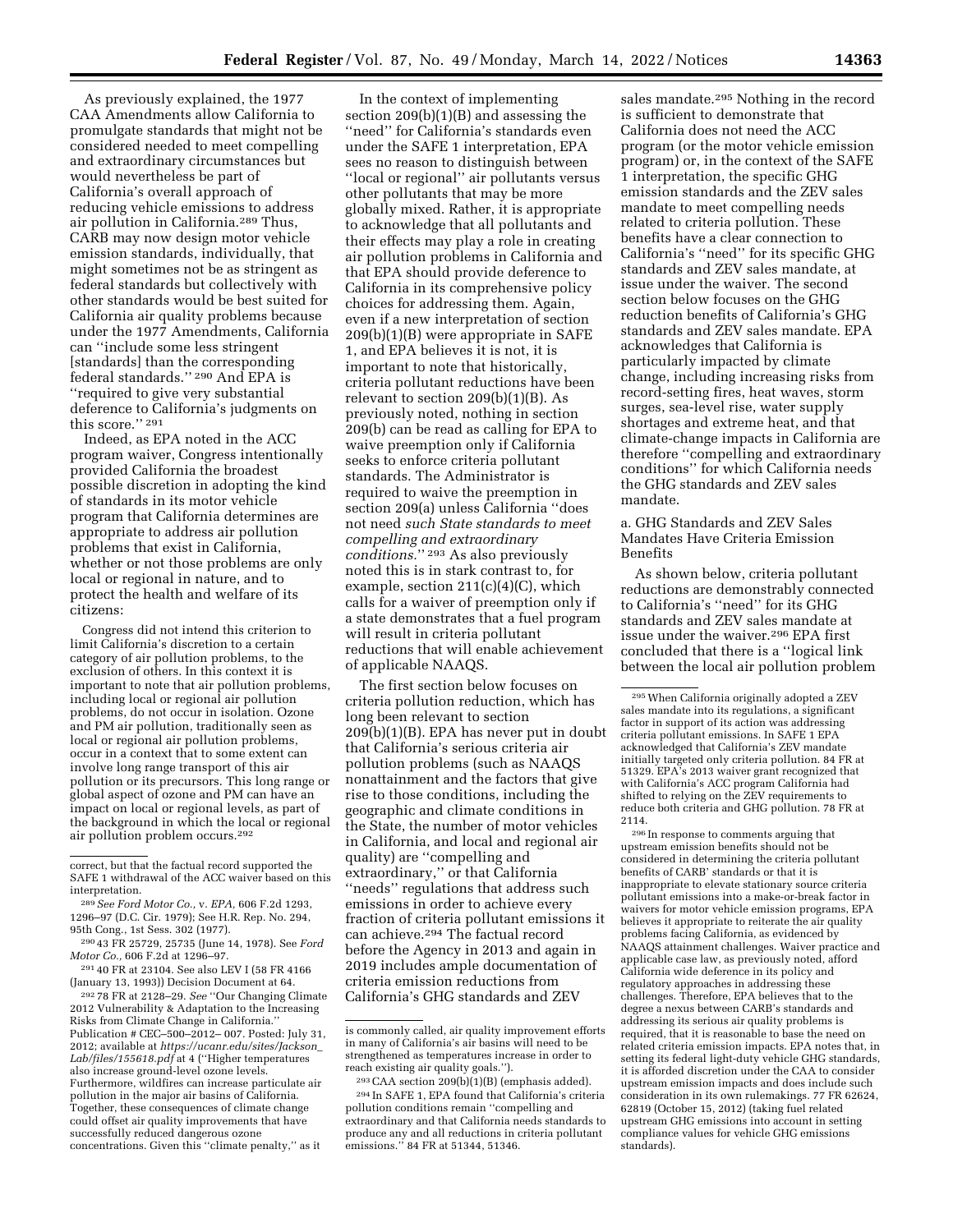of ozone and GHGs'' in the 2009 California GHG waiver by explaining, for instance, that ''the impacts of global climate change can nevertheless exacerbate this local air pollution problem.'' 297 Moreover, as previously explained, in two additional GHG waiver requests and associated EPA waiver decisions since the 2009 GHG waiver, EPA acknowledged that CARB had demonstrated the need for GHG standards to address criteria pollutant concentrations in California. In the 2014 HD GHG waiver request, CARB projected, for example, ''reductions in  $NO<sub>X</sub>$  emissions of 3.1 tons per day in 2014 and one ton per day in 2020'' in California.298

In SAFE 1, EPA distinguished prior GHG waivers from the ACC program GHG waiver solely on grounds of how CARB attributed the pollution benefits in its waiver request. EPA explained that CARB had linked those prior waived GHG standards to criteria pollutant benefits but had not done so in the ACC program waiver request: ''California's *approach* in its ACC program waiver request differed from the state's approach in its waiver request for MY 2011 and subsequent heavy-duty tractor-trailer GHG standards, where California quantified  $NO<sub>x</sub>$  emissions reductions attributed to GHG standards and explained that they would contribute to PM and ozone NAAQS attainment.'' 299 Moreover, how CARB attributes the pollution reductions for accounting purposes from its various standards does not reflect the reality of how the standards deliver

298 79 FR at 46261. See *also* 81 FR at 95985–86 n.27 (referencing Resolution 13–50's statements supporting California's continued need for its own motor vehicle program in order to meet serious ongoing pollution problems).

299 84 FR at 51337 n.252 (citing 79 FR at 46256, 46257 n.15, 46261, 46262 n.75).

emissions reductions and should not drive whether or not a waiver can be withdrawn. EPA believes, based on its historical deference to CARB in waiver proceedings, that CARB is entitled to this discretion.

EPA also believes that prior waiver decisions indicate that the ''approach'' taken by California in its waiver requests needs to be carefully assessed and understood by the Agency before discounting the benefits of its mobile source emission standards. The characterization of CARB's ''approach,'' as not calling out criteria emissions benefits (such as upstream criteria emission benefits) of GHG standards, was incorrect and should not have undermined EPA's findings and grant of the initial ACC program waiver request for the following reasons: (1) As previously noted, the ACC program standards are interrelated and all serve to reduce both criteria and GHG pollution; (2) CARB conducted a combined emissions analysis of the elements of the ACC program because the program was designed to work as an integrated whole; and (3) EPA has always considered California's standards as a whole or ''in the aggregate'' under the traditional interpretation of section 209(b)(1)(B).300 EPA noted the associated criteria pollutant and GHG emissions benefits for the whole ACC program: ''the ACC program will result in reductions of both criteria pollutants and GHG emissions that, in the aggregate, are more protective than the pre-existing federal standards.'' 301 EPA also made the requisite finding that California's protectiveness finding for the ACC program was not arbitrary and capricious, under section 209(b)(1)(A), by explaining that ''California's ZEV and GHG emission standards are an addition to its LEV program.'' 302

In SAFE 1, EPA further asserted that ''California's responses to the SAFE proposal do not rebut the Agency's views that the ZEV standards for MY 2021–2025 are inextricably interconnected with the design and purpose of California's overall GHG reduction strategy.'' 303 For the following reasons, however, EPA was also incorrect in the assessment of criteria emission benefits of CARB's ZEV sales mandate. EPA focused on only the following snippet from one salient paragraph in CARB's 2012

waiver request as support for the lack of criteria emissions benefits: ''There is no criteria emissions benefit from including the ZEV proposal in terms of vehicle (tank-to-wheel or TTW) emissions. The LEV III criteria pollutant fleet standard is responsible for those emission reductions in the fleet; the fleet would become cleaner regardless of the ZEV regulation because manufacturers would adjust their compliance response to the standard by making less polluting conventional vehicles.'' 304 But, as discussed above, that was merely an attribution of benefits and did not reflect the practical reality of how California's standards work. Moreover, the paragraph in its entirety goes on to explain that CARB's ZEV sales mandate would achieve criteria emission reductions: ''However, since upstream criteria and PM emissions are not captured in the LEV III criteria pollutant standard, net upstream emissions are reduced through the increased use of electricity and concomitant reductions in fuel production.'' 305

It bears note that this attribution of criteria pollutant reductions was similar to the one that CARB made almost a decade ago for the 2009 GHG waiver request.306 For example, CARB provided ''extensive evidence of its current and serious air quality problems and the increasingly stringent health-based air quality standards and federally required state planning efforts to meet those standards firmly.'' 307 The States and Cities also commented that ''the attribution CARB made as part of its waiver request was never intended to, and did not, establish the absence of any

305 2012 Waiver Request at 15–16. CARB also noted that criteria and PM emission benefits will vary by region throughout the State depending on the location of emission sources. Refinery emission reductions will occur primarily in the east Bay Area and South Coast region where existing refinery facilities operate. As refinery operations reduce production and emissions, the input and output activities, such as truck and ship deliveries, will also decline. This includes crude oil imported through the Los Angeles and Oakland ports, as well as pipeline and local gasoline truck distribution statewide. EPA again notes that in its light-duty vehicle GHG rulemaking in 2012 it also noted the upstream emission impacts. 77 FR at 62819.

306 ''The establishment of greenhouse gas emission standards will result in a reduction in upstream emissions (emission due to the production and transportation of the fuel used by the vehicle) of greenhouse gas, criteria and toxic pollutants due to reduced fuel usage.'' EPA–HQ– OAR–2006–0173–0010.107 at 8.

307CARB, EPA–HQ–OAR–2012–0562–0371. CARB estimated benefits of the ZEV and GHG standards for calendar years by which the South Coast air basin must meeting increasingly stringent NAAQS for ozone: 2023, 2031, and 2037. States and Cities app. A at 2–4, app. C at 8–9.

<sup>297</sup> 74 FR at 32763. According to California, ''California's high ozone levels–clearly a condition Congress considered–will be exacerbated by higher temperatures from global warming . . . [T]here is general consensus that temperature increases from climate change will exacerbate the historic climate, topography, and population factors conducive to smog formation in California, which were the driving forces behind Congress's inclusion of the waiver provision in the Clean Air Act.'' *Id.* (quoting comments submitted by CARB during the 2009 reconsideration). CARB also explained that ''the factors that cause ozone are primarily local in nature and [ ] ozone is a local or regional air pollution problem, the impacts of global climate change can nevertheless exacerbate this local air pollution problem. Whether or not local conditions are the primary cause of elevated concentrations of greenhouse gases and climate change, California has made a case that its greenhouse gas standards are linked to amelioration of California's smog problems . . . . There is a logical link between the local air pollution problem of ozone and California's desire to reduce GHGs as one way to address the adverse impact that climate change may have on local ozone conditions.'' *Id.* 

<sup>300</sup>ZEV ISOR, EPA–HQ–OAR–2012–0562–0008 at 72; CARB Supplemental Comments, EPA–HQ– OAR–2012–0562–0373 at 3.

<sup>301</sup> 74 FR at 2122.

<sup>302</sup> *Id.* at 2125.

<sup>303</sup> 84 FR at 51337.

<sup>304</sup> *Id.* at 51337, 51330, 51337, 51353–54, 51356, 51358.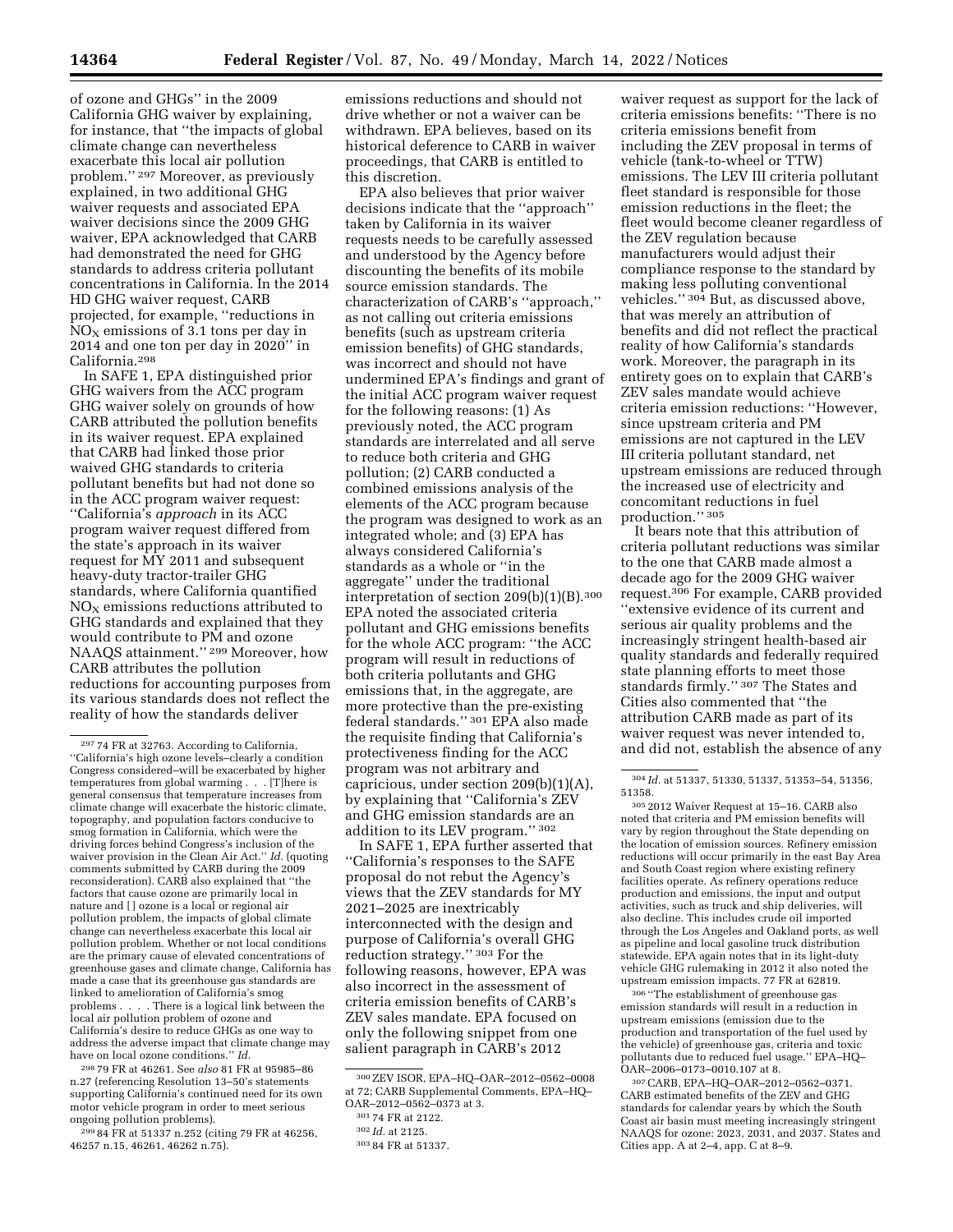vehicular emission benefits from the ZEV standard.'' EPA believes that CARB's statement was merely a ''simplification that distinguished the standards based on the *primary*  objectives of the two, complementary standards.'' 308 EPA agrees that the record from 2013, and 2019, demonstrates that CARB's attribution of short-term emissions benefits did not undercut the long-term vehicular emission benefits of the ZEV standards. Thus, regardless of how the emissions reductions are attributed, the GHG standards and ZEV sales mandate drive reductions in criteria pollution.

EPA has also consistently explained that ''consideration of all the evidence submitted concerning a waiver decision is circumscribed by its relevance to those questions . . . consider[ed] under section 209(b)." 309 And so, as earlier noted, any reconsideration of a prior waiver decision must comport with criteria in section 209(b)(1) as well as have record support. Moreover, in prior waiver requests for ZEV sales mandate requirements, CARB has discussed criteria pollutant emissions reductions because of the mandate for sale of vehicles that have zero emissions.310 CARB's 2012 waiver request also indicated the clear intent regarding the evolution of the ZEV program and California's decision to focus both on criteria pollutant and GHG reductions.311 EPA's reading of and reliance on the snippet from CARB's waiver request describing the ZEV sales mandate requirements in the ACC program was both incorrect and improper, as well as contrary to congressional intent and EPA's historic practice of affording broad discretion to California in selecting the best means for addressing the health and welfare of its citizens.

b. California Needs Its Standards To Address the Impacts of Climate Change in California

Under section 209(b)(1)(B), EPA is to grant a waiver request unless California

does not need the standards at issue to address ''compelling and extraordinary conditions.'' In applying the traditional approach, EPA has consistently reasoned that ''compelling and extraordinary conditions'' refers primarily to the factors that tend to produce higher levels of pollution in California—geographical and climatic conditions (like thermal inversions) that, when combined with large numbers and high concentrations of automobiles, create serious air pollution problems.312 These conditions continue to exist in California and CARB, since the initial 2009 GHG waiver, has consistently drawn attention to the existential crisis that California faces from climate change and maintained that air quality issues associated with GHG emissions have exacerbated this crisis and have yet to attenuate.313

EPA now recognizes that CARB, as part of its original waiver request and in comments in response to SAFE 1, submitted ample evidence of multiple ways California is particularly impacted by climate change, including increasing risks from record-setting fires, heat waves, storm surges, sea-level rise, water supply shortages and extreme heat; in other words that GHG emissions contribute to local air pollution, and that climate-change impacts in California are ''compelling and extraordinary conditions.'' For example, CARB noted that ''[r]ecord-setting fires, deadly heat waves, destructive storm surges, loss of winter snowpack— California has experienced all of these in the past decade and will experience more in the coming decades. California's climate—much of what makes the State so unique and prosperous—is already changing, and those changes will only accelerate and intensify in the future. Extreme weather will be increasingly common as a result of climate change. In California, extreme events such as floods, heat waves, droughts and severe storms will increase in frequency and intensity. Many of these extreme events have the potential to dramatically affect human health and well-being, critical infrastructure and natural systems.'' 314

Within the ACC waiver request, CARB provided a summary report on the third assessment from the California Climate Change Center (2012), which described dramatic sea level rises and increases in temperatures in California and associated impacts on local air quality and other conditions in California.315

To the extent that SAFE 1 relied on the premise that GHG emissions from motor vehicles located in California become globally-mixed as part of global climate change, and therefore do not pose a local air quality issue (placing aside the impacts of heat on ozone as

315 78 FR at 2129 (''To the extent that it is appropriate to examine the need for CARB's GHG standards to meet compelling and extraordinary conditions, as EPA discussed at length in its 2009 GHG waiver decision, California does have compelling and extraordinary conditions directly related to regulations of GHG. EPA's prior GHG waiver contained extensive discussion regarding the impacts of climate change in California. In addition, CARB has submitted additional evidence in comment on the ACC waiver request that evidences sufficiently different circumstances in California. CARB notes that 'Record-setting fires, deadly heat waves, destructive storm surges, loss of winter snowpack—California has experienced all of these in the past decade and will experience more in the coming decades. California's climate—much of what makes the state so unique and prosperous is already changing, and those changes will only accelerate and intensify in the future. Extreme weather will be increasingly common as a result of climate change. In California, extreme events such as floods, heat waves, droughts and severe storms will increase in frequency and intensity. Many of these extreme events have the potential to dramatically affect human health and well-being, critical infrastructure and natural systems.'') (''Our Changing Climate 2012 Vulnerability & Adaptation to the Increasing Risks from Climate Change in California. Publication # CEC-500-2012-007. Posted: July 31, 2012; available at *[http://](http://www.climatechange.ca.gov/adaptation/third-assessment) [www.climatechange.ca.gov/adaptation/third](http://www.climatechange.ca.gov/adaptation/third-assessment)[assessment](http://www.climatechange.ca.gov/adaptation/third-assessment)*''). EPA also noted that ''the better interpretation of the text and legislative history of this provision is that Congress did not intend this criterion to limit California's discretion to a certain category of air pollution problems, to the exclusion of others. In this context it is important to note that air pollution problems, including local or regional air pollution problems, do not occur in isolation. Ozone and PM air pollution, traditionally seen as local or regional air pollution problems, occur in a context that to some extent can involve long range transport of this air pollution or its precursors. This long-range or global aspect of ozone and PM can have an impact on local or regional levels, as part of the background in which the local or regional air pollution problem occurs.'' 78 FR at 2128.

<sup>308</sup>States and Cities at 31 (original emphasis). 309 74 FR at 32748. *See also* 78 FR at 2115.

<sup>310</sup> 71 FR 78190 (December 28, 2006); 75 FR 11878 (March 12, 2010) and 76 FR 61095 (October 3, 2011).

<sup>311</sup>*See* 2012 Waiver Request at 2. At the December 2009 hearing, the Board adopted Resolution 09–66, reaffirming its commitment to meeting California's long term air quality and climate change reduction goals through commercialization of ZEV technologies. The Board further directed staff to consider shifting the focus of the ZEV regulation to both GHG and criteria pollutant emission reductions, commercializing ZEVs and PHEVs in order to meet the 2050 goals, and to take into consideration the new LEV fleet standards and propose revisions to the ZEV regulation accordingly.

<sup>312</sup> 49 FR at 18890 (citing legislative history). 313 2012 Waiver Request at 1.

<sup>314</sup>CARB supplemental comment at EPA–HQ– OAR–2012–0562–0371. CARB notes that EPA's reasoning that the ''compelling and extraordinary conditions'' criteria should be viewed as a ''program as a whole'' was upheld as ''eminently reasonable'' in *ATA* v. *EPA,* 600 F.3d 624, 627–29 (D.C. Cir. 2010), and that the ACC program appropriately integrates the passenger vehicle program to address multiple pollutant types, which also reflects the intent of Congress in 1977 to broaden California's discretion to adjust its program as needed (*Ford Motor Co.* v. *EPA,* 606 F.2d at

<sup>1294).</sup> This comment extensively lays out the compelling and extraordinary conditions associated with California's air quality challenges and the need to reduce criteria emissions and greenhouse gas emissions associated with CARB's ZEV sale mandate and GHG standards. *Id.* at 5 (''The critical nature of the LEV III regulation is also highlighted in the recent effort to take a coordinated look at strategies to meet California's multiple air quality and climate goals well into the future. This coordinated planning effort, Vision for Clean Air: A Framework for Air Quality and Climate Planning (Vision for Clean Air) demonstrates the magnitude of the technology and energy transformation needed from the transportation sector and associated energy production to meet federal standards and the goals set forth by California's climate change requirements.'').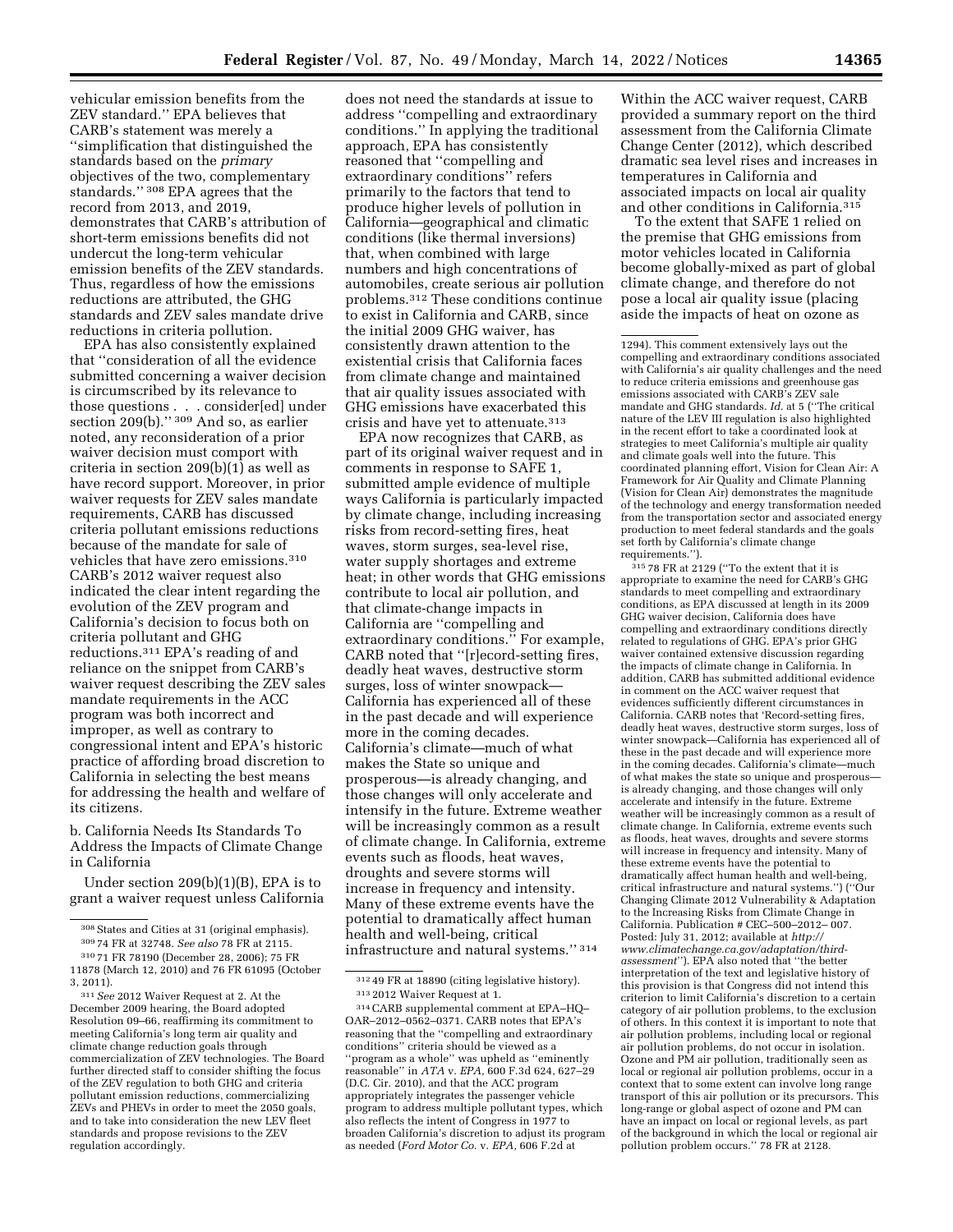well as air quality impacts from the dramatic increase in wildfires), EPA notes that in addition to the record from the ACC waiver proceeding noted above, the SAFE 1 record contains sufficient and unrefuted evidence that there can be locally elevated carbon dioxide concentrations resulting from nearby carbon dioxide emissions.316 This can have local impacts on, for instance, the extent of ocean acidification.317 Thus, like criteria pollution, emissions of GHGs can lead to locally elevated concentrations with local impacts, in addition to the longerterm global impacts resulting from global increases in GHG concentrations.

Finally, in demonstrating the need for GHG standards at issue, CARB attributed GHG emissions reductions to vehicles in California. For instance, ''CARB project[ed] that the standards will reduce car  $CO<sub>2</sub>$  emissions by approximately 4.9%/year, reduce truck  $CO<sub>2</sub>$  emissions by approximately 4.1%/ year (the truck  $CO<sub>2</sub>$  standard target curves move downward at

317See, for example, reports from California's Fourth Climate Change Assessment, ''California Mussels as Bio-indicators of Ocean Acidification,'' *available at [https://www.energy.ca.gov/sites/](https://www.energy.ca.gov/sites/default/files/2019-12/Oceans_CCCA4-CNRA-2018-003_ada.pdf) [default/files/2019-12/Oceans](https://www.energy.ca.gov/sites/default/files/2019-12/Oceans_CCCA4-CNRA-2018-003_ada.pdf)*\_*CCCA4-CNRA-2018- 003*\_*[ada.pdf](https://www.energy.ca.gov/sites/default/files/2019-12/Oceans_CCCA4-CNRA-2018-003_ada.pdf)* (''Because of the coupling between natural (upwelling-driven) and anthropogenic (CO2 emission-driven) processes, California waters are already experiencing declines in pH that are not expected in other areas of the world's oceans for decades (Feely et al. 2008; Chan et al. 2017). These perturbations to seawater chemistry join others associated with changing seawater temperatures (García-Reyes and Largier 2010) and reductions in ocean oxygenation (Bograd et al. 2008; Chan et al. 2008). Therefore, marine communities along the coast of California are increasingly subjected to a suite of concurrent environmental stressors. Substantial impetus exists to understand, quantify, and project biological and ecological consequences of these stressors, which current work suggests may be pervasive and diverse (Kroeker et al. 2010, 2013; Gaylord et al. 2015).''). Further, evidence in the record from a 2019 study demonstrated that locally enhanced carbon dioxide concentrations above Monterey Bay, California, fluctuate by time of day likely because of the magnitude of nearby urban carbon dioxide pollution and the effects of topography on offshore winds, and that this fluctuation increases the expected rate of acidification of the Bay. *See* Northcott, et al., *Impacts of urban carbon dioxide emissions on seaair flux and ocean acidification in nearshore waters,* PLoS ONE (2019). For decades, the monthly average carbon dioxide concentrations off California's coast have been consistently higher and more variable than those at Mauna Loa (which are commonly used as the global measurements). In fact, another more recent study shows that the waters of the California Current Ecosystem, off the coast of Southern California, have already acidified more than twice as much as the global average. *E.g.,*  Cal. Office of Environmental Health Hazard Assessment, *Atmospheric Greenhouse Gas Concentrations* (Feb. 11, 2019).

approximately 3.5%/year through the 2016–2021 period and about 5%/year from 2021–2025), and reduce combined light-duty  $CO<sub>2</sub>$  emissions by approximately 4.5%/year from 2016 through 2025.'' 318 CARB also projected that its GHG emissions standards for MYs 2017–2025 will reduce fleet average  $CO<sub>2</sub>$  levels by about 34 percent from MY 2016 levels of 251 g/mile down to about 166 g/mile, based on the projected mix of vehicles sold in California.'' 319 CARB further noted that there might be a GHG emission deficit if only the Federal GHG standards were implemented in California.320 The GHG emissions from California cars, therefore, are particularly relevant to both California's air pollution problems and GHG standards at issue.

In SAFE 1, EPA dismissed California's "need" for the GHG standards at issue because their impact on GHG emissions would be too small to ''meaningfully address global air pollution problems of the sort associated with GHG emissions'': ''[T]he most stringent regulatory alternative considered in the 2012 final rule and [Final Regulatory Impact Analysis] . . . , which would have required a seven percent average annual fleetwide increase in fuel economy for MYs 2017–2025 compared to MY 2016 standards, was forecast to decrease global temperatures by only 0.02 °C in 2100.'' 321 EPA also received similar comments in response to the Notice of Reconsideration. But since the inception of the waiver program, EPA has never applied a test to determine whether a California waiver request under 209(b)(1) would independently solve a pollution problem. EPA has never applied a *de minimis* exemption authority to California waiver request under section 209(b)(1).322 EPA believes there is no basis for exercise of such a test under section 209(b), considering that CARB continues to maintain that emissions reductions in California are essential for meeting the NAAQS.323 EPA has reiterated that ''California's policy judgment that an incremental, directional improvement will occur and is worth pursuing is entitled, in EPA's

322*See, e.g.,* 74 FR at 32766 (''As noted by the Supreme Court in *Massachusetts* v. *EPA,* while it is true that regulating motor vehicle GHG emissions will not by itself reverse global warming, a reduction in domestic automobile emissions would slow the pace of global emissions increase no matter what happens with regard to other emissions.'').

323*See Alabama Power Co.* v. *Costle,* 636 F.2d 323, 360–66, n.89 (D.C. Cir. 1979).

judgment, to great deference.'' 324 As the Supreme Court has recognized, ''[a]gencies, like legislatures, do not generally resolve massive problems in one fell regulatory swoop. . . They instead whittle away at them over time, refining their preferred approach as circumstances change and as they develop a more nuanced understanding of how best to proceed.'' 325 And so, in the ACC program waiver decision, EPA also explained that ''[t]he issue of whether a proposed California requirement is likely to result in only marginal improvement in air quality not commensurate with its cost or is otherwise an arguably unwise exercise of regulatory power is not legally pertinent to my decision under section 209.'' 326

Further, nothing in either section 209 or the legislative history could be read as requiring EPA to grant GHG standards waiver requests only if California's GHG pollution problem is the worst in the country.327 CARB further demonstrated a ''need'' for its GHG standards by projecting GHG emissions reductions deficits from implementation of only the Federal GHG program in California. ''[I]f a National Program standard was theoretically applied only to California new vehicle sales alone, it might create a GHG deficit of roughly two million tons compared to the California standards.'' 328

3. California's ZEV Sales Mandate as Motor Vehicle Control Technology Development

Congress also envisioned that California's other role under section 209(b) would be an innovative laboratory for motor vehicle emission

325 *Massachusetts* v. *EPA,* 549 U.S. 497, 524

- 326 78 FR at 2134.
- 327 49 FR at 18891.

328 78 FR at 2122 (citing EPA–HQ–OAR–2012– 0562–0374 at 3). CARB also noted that ''to the extent a manufacturer chooses not to exercise their National Program compliance option in California this would actually provide additional GHG benefits in California, so compliance in California can never yield fewer cumulative greenhouse gas reductions from the industry wide fleet certified in California.'' *Id.* at 2122 n.61.

<sup>316</sup>CARB comment at EPA–HQ–OAR–2018– 0283–5054 at 305–06 (California's Fourth Climate Assessment; *[https://www.energy.ca.gov/sites/](https://www.energy.ca.gov/sites/default/files/2019-12/Governance_External_Ekstrom_ada.pdf) [default/files/2019-12/Governance](https://www.energy.ca.gov/sites/default/files/2019-12/Governance_External_Ekstrom_ada.pdf)*\_*External*\_ *[Ekstrom](https://www.energy.ca.gov/sites/default/files/2019-12/Governance_External_Ekstrom_ada.pdf)*\_*ada.pdf*).

<sup>318</sup> 78 FR at 2139.

<sup>319</sup> *Id.* at 2135.

<sup>320</sup> *Id.* at 2122.

<sup>321</sup> 84 FR at 51349.

<sup>324</sup> 74 FR at 32766 (''Under this approach, there is no need to delve into the extent to which the GHG standards at issue here would address climate change or ozone problems. That is an issue appropriately left to California's judgment. Given the comments submitted, however, EPA has also considered an alternative interpretation, which would evaluate whether the program or standards has a rational relationship to contributing to amelioration of the air pollution problems in California. Even under this approach, EPA's inquiry would end there. California's policy judgment that an incremental, directional improvement will occur and is worth pursuing is entitled, in EPA's judgment, to great deference.'').

<sup>(2007).</sup>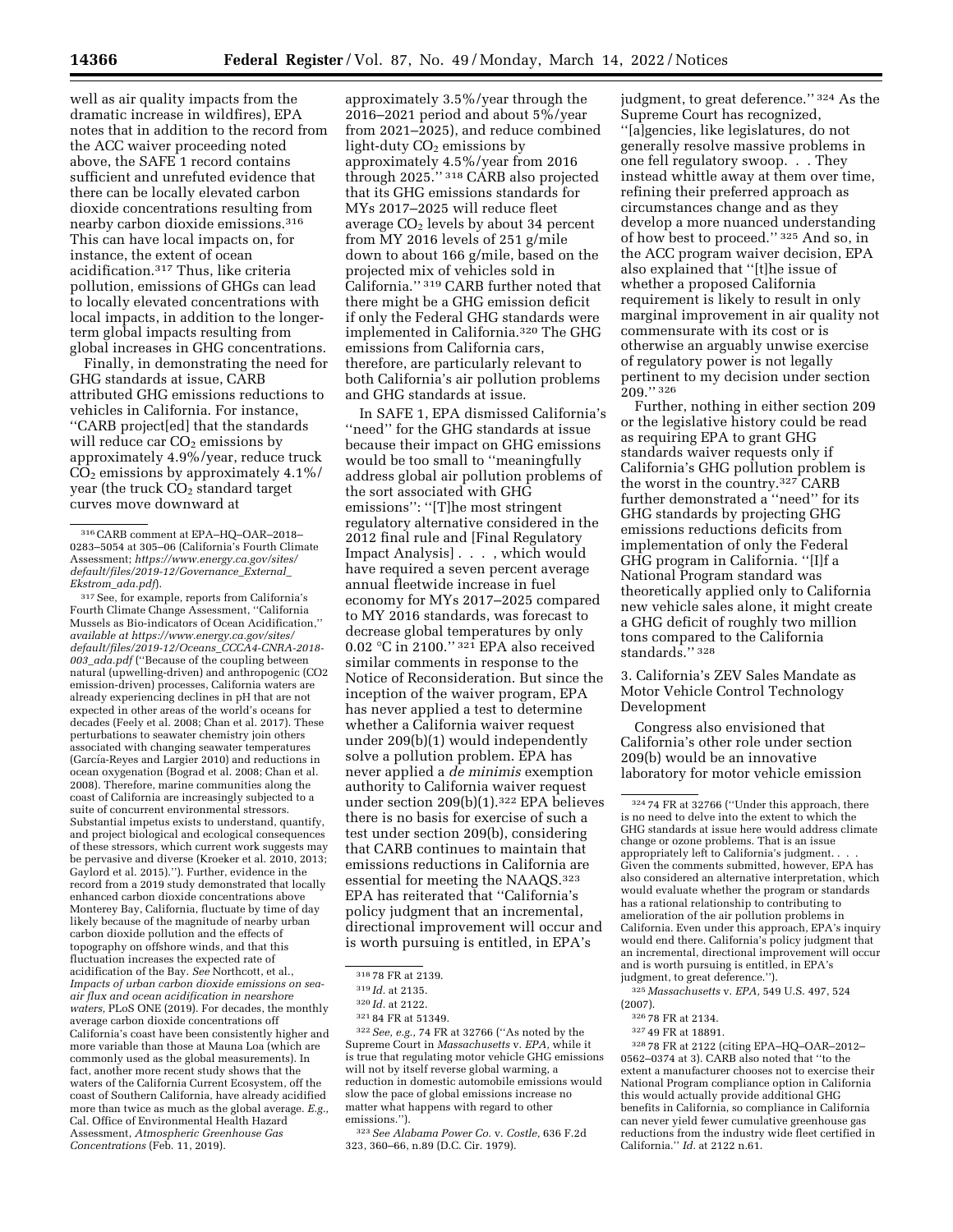standards and control technology. California is to serve as ''a kind of laboratory for innovation'' 329 and to ''blaze its own trail with a minimum of federal oversight.330 California's ''unique [air pollution] problems and [its] pioneering efforts justif[ied] a waiver of the preemption section." 331 Congress stressed that California should serve the Nation as a ''testing area'' for more protective standards."<sup>332</sup> In the 2009 GHG waiver, for example, EPA explained that ''the basic nature of the compromise established by Congress [is that] California could act as the laboratory for the nation with respect to motor vehicle emission control, and manufacturers would continue to face just two sets of emissions standards— California's and EPA's.'' 333 California's ZEV sales mandates have so far supported development of technologies such as battery electric and fuel cell vehicles that embody the pioneering efforts Congress envisaged. EPA acknowledged this important role in the ACC program waiver by explaining that California needs the ZEV sales mandate requirement to ensure the development and commercialization of technology required for the future, deeper vehicular emission reductions California will have to attain to meet its NAAQS obligations as well as achieve other long-term emission goals of new vehicle sales between 2040 and 2050.334 In SAFE 1, however, EPA did not consider this additional role carved out in section 209(b)(1) for California as a proven ground for motor vehicle control emissions technology.335

In sum, while nothing in section 209 or the legislative history limits EPA's waiver authority to standards that reduce criteria pollution,<sup>336</sup> analyses in this section again recognize the way the different requirements in the ACC program work together to reduce criteria

333 74 FR at 32763.

and GHG pollution and spur technological innovation. These analyses conclude that GHG pollution exacerbates tropospheric ozone pollution, worsening California's air quality problems, and the manner in which GHG and criteria pollutant standards work together to reduce both forms of pollution. Ample record support exists on California's need for both GHG standards and ZEV sales mandate at issue to address compelling and extraordinary conditions in California. As noted above, in SAFE 1 EPA, however, relied on an excerpt of the ACC program waiver record to determine the lack of criteria emission benefits of GHG emission standards and ZEV sales mandate at issue. In doing so, EPA did not evaluate the complete record from the ACC waiver proceeding and the nature of California's air quality problem, including the relationship of climate change to California's ability to achieve the ozone NAAQS in the assessment of California's need for these requirements.337

As noted above, in SAFE 1, EPA established a new test under section 209, requiring a particularized, local nexus between (1) pollutant emissions from sources, (2) air pollution, and (3) resulting impact on health and welfare, a test that would exclude GHG pollution from the scope of the waiver.<sup>338</sup> But this test is found nowhere in the text of section 209— the statute does not contain this requirement, or even use these terms.

EPA's review of the complete record confirms the Agency's conclusions in the ACC program waiver that California needs the GHG standards at issue to meet a compelling and extraordinary conditions regardless of whether the Agency focuses on criteria or greenhouse gas pollution reduction.

This review also indicates that opponents of the waiver (including EPA in SAFE 1) did not meet the burden of proof necessary to demonstrate that California did not have a need for the GHG standards, including under the nexus test applied in SAFE 1. It also bears note that EPA's longstanding practice, based on the statutory text, legislative history, and precedent calls for deference to California in its approach to addressing the interconnected nature of air pollution within the state and is not limited to criteria pollutant problems. Critically, EPA is not to engage in ''probing substantive review'' of waiver requests,339 but rather ''afford California the broadest possible discretion in selecting the best means to protect the health of its citizens and the public welfare.'' 340

### *E. Conclusion*

Considering the text, legislative history, and precedent that support the Agency's historical practice of interpreting section 209(b)(1)(B) as calling for a program-level evaluation of waiver requests, as well as the uncertainty in settled expectations created by the SAFE 1 interpretation, EPA rescinds its actions in SAFE 1 regarding both the interpretation of section 209(b)(1)(B) and the findings regarding California's need for the GHG standards and ZEV sales mandate. EPA believes that the burden of proof had not been met in SAFE 1, based on the complete factual record, to demonstrate that California did not have a need for the GHG standards and ZEV sales mandate under the SAFE 1 interpretation of the second waiver prong nor had the burden been met to support a finding that the ample evidence in the record at the time of the ACC waiver decision did not demonstrate that California had a need for its standards to meet compelling and extraordinary conditions. As noted above, the result of the recission of the SAFE 1 action is the reinstatement of the ACC program waiver. EPA confirms the traditional interpretation of section 209(b)(1)(B) was appropriate and continues to be, at least, a better interpretation regardless of the recission of the SAFE 1 interpretation of this criterion.341

<sup>329</sup> *MEMA I,* 627 F.2d 1095, 1111 (D.C. Cir. 1979). 330 *Ford Motor Co.,* v. *EPA,* 606 F.2d 1293, 1297 (D.C. Cir. 1979).

<sup>331</sup>S. Rep. No. 90–403, at 33 (1967).

<sup>332</sup> *Id.* 

<sup>334</sup> 78 FR at 2123, 2130–31.

<sup>335</sup> 84 FR at 51343 (''[I]n a statute designed to address public health and welfare, it certainly cannot mean standards that allow a state to be ''a laboratory for innovation'' in the abstract, without any connection to a need to address pollution problems.'').

<sup>336</sup>The Agency again notes that, unlike provisions of the CAA such as section 211(c)(4)(C) which allows EPA to waive preemption of a state fuel program respecting a fuel characteristic or component that EPA regulates through a demonstration that the state fuel program is necessary to achieve a NAAQS, section 209(b) makes no mention of NAAQS pollutants or otherwise indicates that air pollutants should be treated differently.

<sup>337</sup>For example, CARB's ISOR for its ZEV standards identifies at Table 6.2 the well to wheel emission benefits of the ZEV program compared to the LEV III program. ZEV ISOR, EPA–HQ–OAR– 2012–0562–0008 at 78. *See also* 2012 Waiver Request at 16. CARB noted in its comments on the SAFE proposal that ''Rising temperatures exacerbate California's ozone problem by increasing ground-level ozone concentrations.'' CARB, EPA– HQ–OAR–2018–0283–5054 at 371–72 (citing the 2012 Waiver Request). In addition, ''Several studies indicate that a warming climate is expected to exacerbate surface ozone in California's two major air basins: South Coast Air Basin and San Joaquin Valley. *Id.* at 372 (citing Jacob & Winner. *Effect of Climate Change on Air Quality,* 43:1 ATMOS. ENVIRON. 51 (Jan. 2009); Wu, et al., *Effects of 2000–2050 Global Change on Ozone Air Quality in the United States,* 113, D06302, J. GEOPHYS. RES.- ATMOS. (Mar. 19, 2008), *available at [https://](https://doi.org/10.1029/2007JD008917) [doi.org/10.1029/2007JD008917;](https://doi.org/10.1029/2007JD008917)* Rasmussen, et al., *The Ozone-climate Penalty: Past, Present, and Future,* 47:24 ENVTL. SCI. & TECH. 14258 (Dec. 17, 2013), *available at [https://www.ncbi.nlm.nih.gov/](https://www.ncbi.nlm.nih.gov/pmc/articles/PMC3990462/)  [pmc/articles/PMC3990462/](https://www.ncbi.nlm.nih.gov/pmc/articles/PMC3990462/)*). 338 84 FR at 51339–40.

<sup>339</sup> *Ford Motor Co.* v. *EPA,* 606 F.2d 1293, 1300 (D.C. Cir. 1979).

<sup>340</sup> *MEMA II,* 142 F.3d 449, 453 (D.C. Cir. 1998). 341*See* 84 FR at 51344 n.269.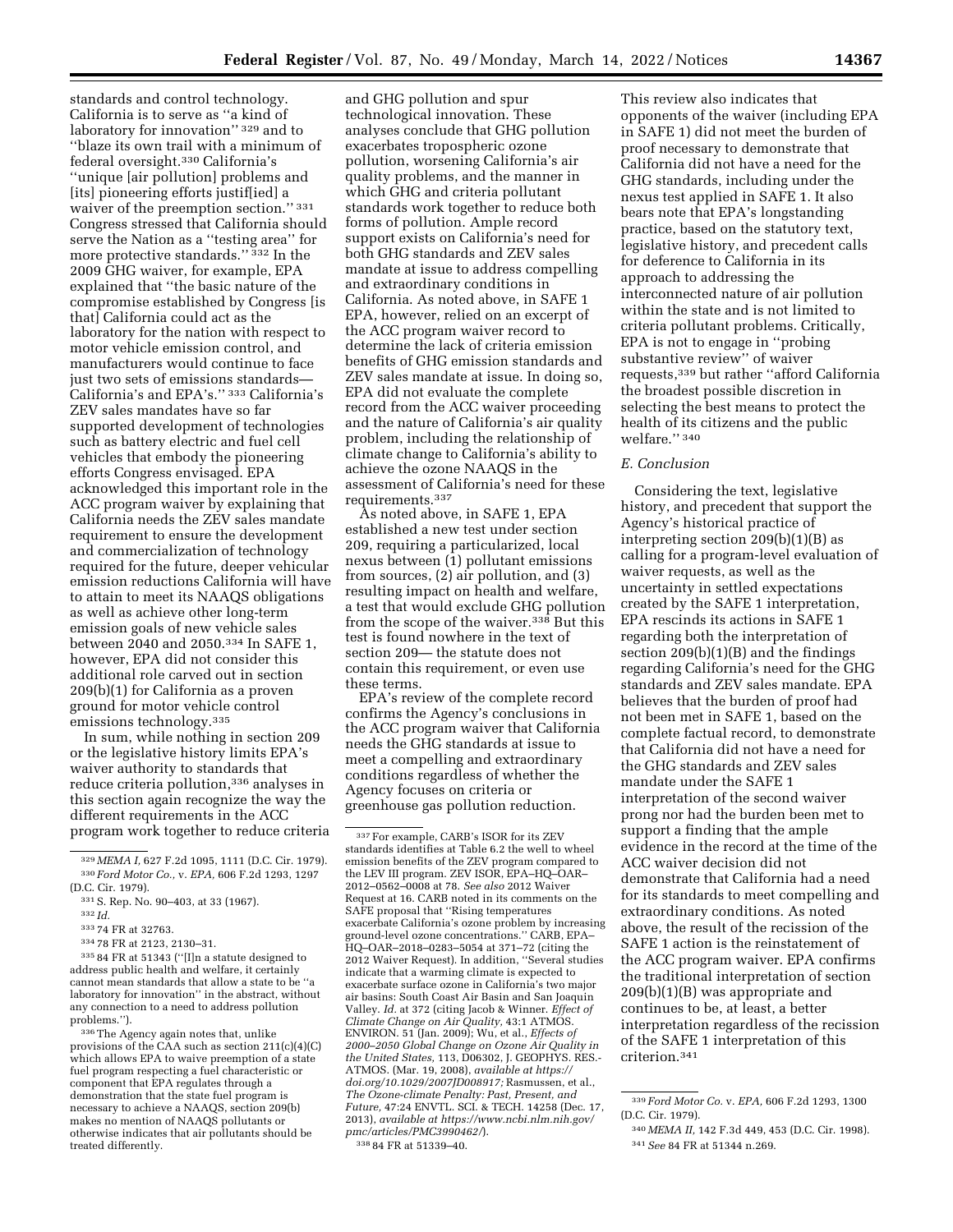## **VI. EPA Inappropriately Considered Preemption Under the Energy Policy and Conservation Act (EPCA) in Its Waiver Decision**

SAFE 1's other justification for withdrawing the ACC program waiver was that California's GHG standards and ZEV sales mandate were preempted under EPCA. As explained in detail in Section IV, EPA believes this basis for reconsideration was outside the appropriate bounds of EPA's authority to reconsider previously granted waivers. In particular, if EPA could reconsider and withdraw a waiver based on a factor not contained in the specified criteria for denial in section 209(b)(1), EPA could circumvent the specified criteria for denial via reconsideration of previously granted waiver.

Even if it were appropriate for EPA to reconsider a previously granted waiver based on non-statutory factors, in this action, EPA concludes that it was inappropriate to rely on preemption under EPCA as a basis for withdrawing certain aspects of the ACC program waiver. In SAFE 1, a joint action between NHTSA and EPA, NHTSA concluded that state or local regulations of tailpipe carbon dioxide emissions are ''related to fuel economy standards'' and are therefore preempted under EPCA.342 As a direct result of NHTSA's codified text and pronouncements on preemption set forth in SAFE 1, EPA withdrew the ACC program waiver for California's GHG standards and ZEV sales mandate on grounds that they were preempted under EPCA. In SAFE 1, EPA believed it was appropriate to consider the effect of NHTSA's actions, including the view that California cannot enforce standards that are void *ab initio,* and thus EPA stated that ''to the extent that administrative action is necessary on EPA's part to reflect that state of affairs, EPA hereby withdraws that prior grant of a waiver on this basis.'' 343 NHTSA has since issued a

343 84 FR at 51338.

new final rule that formally repeals the codified text and pronouncements regarding preemption under EPCA found in SAFE 1. Upon reconsideration, EPA now believes that, given NHTSA's repeal of its regulation and pronouncements in SAFE 1, preemption under EPCA cannot serve as a basis for the withdrawal of the ACC program waiver as it did in SAFE 1—if it could ever legitimately serve as such basis. EPA thus believes it is appropriate to rescind the portion of the waiver withdrawal that was based on preemption under EPCA.

In addition, given the unique consideration of preemption under EPCA in SAFE 1 and its effect on an otherwise validly issued waiver under the CAA, EPA believes it is helpful to provide additional information regarding the Agency's historical practice and views to demonstrate why consideration of preemption under EPCA was inappropriate. Consideration of preemption under EPCA is beyond the statutorily prescribed criteria for EPA in section 209(b)(1). Preemption under EPCA was not a factor that California addressed under the applicable waiver criteria in its initial request nor was it a factor that EPA considered in granting the ACC program waiver. Until SAFE 1, the Agency consistently refrained from reviewing waiver requests against factors beyond the statutorily listed criteria under section 209(b)(1). Thus, EPA also believes that in the reconsideration of a waiver where EPA had previously declined to consider preemption under EPCA, SAFE 1 was contrary to congressional intent and the Agency's historic practice of hewing to section 209(b)(1) statutory criteria in reviewing waiver requests. Given this backdrop, EPA believes that the joint rulemaking context of SAFE 1 was an improper basis to deviate from EPA's long held belief to not consider factors outside the scope of section 209(b)(1), especially given that the Agency indicated it would only be a singular occurrence. EPA continues to view the text and congressional intent of the statute, as well as subsequent case law, as best supporting a limited scope of review for waiver requests under section 209(b)(1)—irrespective of whether a waiver proceeding is undertaken either solely by EPA or in unison with another agency. Therefore, based on EPA's historical practice of not considering factors outside of the section 209(b)(1) criteria and because EPA believes the ''joint-action'' premise was improper, the Agency is rescinding its withdrawal

of the ACC program waiver based on preemption under EPCA.

*A. Historical Practice and Legislative History* 

Historically, in reviewing California's waiver requests, EPA has refrained from the consideration of factors beyond those criteria set out in section 209(b)(1).344 EPA has generally explained that the text, structure, and purpose of the California waiver provision indicate congressional intent for EPA to provide significant deference to California's judgment, especially on ''ambiguous and controversial matters of public policy.'' 345 In section 209(a), Congress generally preempted state standards relating to the control of emissions from new motor vehicles and engines, but, in section 209(b), Congress carved out an exception for California, directing EPA to grant California a waiver of section 209(a) unless the Agency can make a finding under section 209(b). Congress recognized that California's ''compelling and extraordinary circumstances,'' and its historical practice of regulating in the area, were sufficient ''to justify standards on automobile emissions which may, from time to time, need be more stringent than national standards."<sup>346</sup> In creating the waiver program, Congress intended not only for California to be able to meet its own emission reduction needs, but also for California to act as ''a kind of laboratory for innovation'' for motor vehicle standards and control technology.'' 347

345 78 FR at 2112, 2115; 40 FR at 23103–04; 58 FR 4166.

346H.R. Rep. No. 90–728, 90th Cong., 1st Sess. 21 (1967); S. Rep. No. 403, 90th Cong., 1st Sess. 33 (1967) (''The waiver of preemption is for California's 'unique problems and pioneering efforts.' '').

347 *MEMA I,* 627 F.2d 1095, 1111 (D.C. Cir. 1979); 113 Cong. Rec. 30950, 32478 (Statement of Sen. Murphy) (''The United States as a whole will benefit by allowing California to continue setting its own more advanced standards for control of motor vehicle emissions. . . [The] State will act as a testing agent for various types of controls and the country as a whole will be the beneficiary of this research.'').

<sup>342</sup> 49 U.S.C. 32919(a) (''When an average fuel economy standard prescribed under this chapter is in effect, a State or a political subdivision of a State may not adopt or enforce a law or regulation related to fuel economy standards or average fuel economy standards for automobiles covered by an average fuel economy standard under this chapter.''). NHTSA noted that a law or regulation having the direct or substantial effect of regulating or prohibiting tailpipe carbon dioxide emissions from automobiles or automobile fuel economy is a law or regulation related to fuel economy standards and expressly preempted under 49 U.S.C. 32919(a). 84 FR at 51317–18. NHTSA's rule was codified at 49 CFR 531.7 (''Preemption'') and 533.7 (''Preemption''), as well as each Appendix B in 49 CFR part 531 (''APPENDIX B TO PART 531— PREEMPTION'') and Part 533 (''APPENDIX B TO PART 533—PREEMPTION'').

<sup>344</sup>*See, e.g.,* 43 FR at 32184 (rejecting objections to the procedures at state level, objections that section 207(c)(3)(A) establishes field protection, and constitutional objections all as beyond the ''narrow'' scope of the Administrator's review); 74 FR at 32783 (rejecting comments asking for the consideration of EPCA because it is not one of the three statutorily prescribed criteria); 78 FR at 2145 (again rejecting comments asking for the consideration of EPCA because it is outside the statutory criteria); 79 FR at 46265 (rejecting the argument that the HD GHG Regulations ''impermissibly regulate fuel economy'' because, like the commerce clause and Federal Aviation Administration Authorization Act of 1994 (FAAAA) issues, this issue is ''outside the proper scope of review since it is not among the criteria listed under section 209(b).'').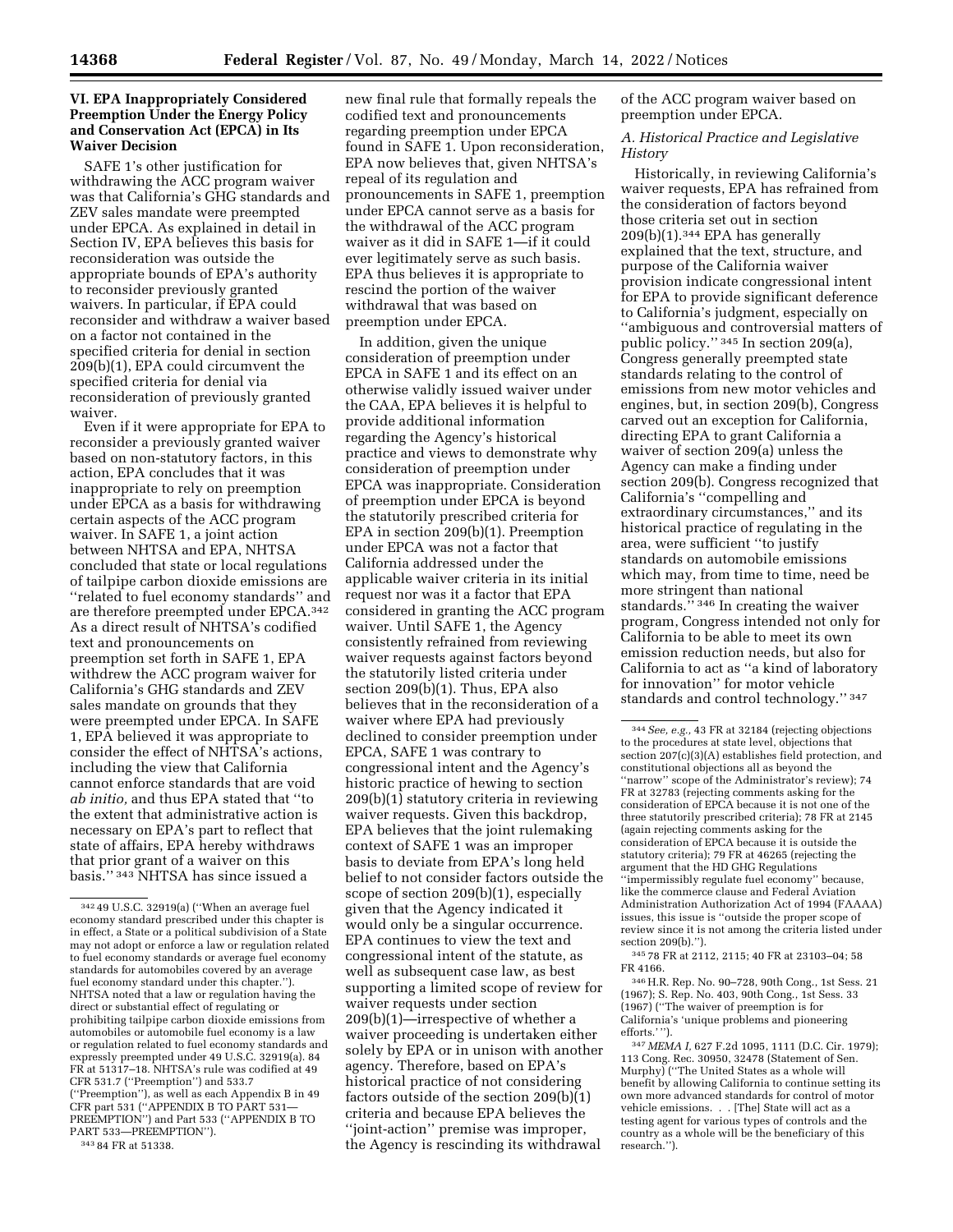Thus ''Congress consciously chose to permit California to blaze its own trail with a minimum of federal oversight.'' 348

Legislative history makes clear that the Administrator must ''presume'' that the California standards ''satisfy the waiver requirements'' and that the burden of proving otherwise rests on the Administrator or other parties favoring denial of the waiver.349 Further, according to the House Committee Report for the 1977 amendments that strengthened California's waiver provisions, EPA is ''to afford California the broadest possible discretion in selecting the best means to protect the health of its citizens and the public welfare.'' 350 According to the House Report, ''The Administrator, thus, is not to overturn California's judgment lightly. Nor is he to substitute his judgment for that of the State. There must be ''clear and compelling evidence that the State acted unreasonably in evaluating the relative risks of various pollutants in light of the air quality, topography, photochemistry, and climate in that State, before EPA may deny a waiver.'' 351 EPA's historic practice of considering only listed criteria is thus in keeping with the highly deferential review of waiver requests that Congress intended in carving out the exception from preemption of new motor vehicle and engine standards in section 209(a).352

Courts have generally agreed with the Agency's consideration of only listed CAA criteria in reviewing waiver requests, also pointing to the statute's lack of any indication of the ability to consider non-statutory criteria as well as the waiver program's significant deference to California. The D.C. Circuit has stated that, under the text of the statute, the section 209(b) criteria are ''the only waiver standards with which California must comply'' and that, therefore, ''[i]f EPA concludes that California's standards [meet section 209(b)], it is obligated to approve California's waiver application.'' 353 The D.C. Circuit has repeatedly described EPA's waiver approval role as ''limited'' and ''narrow.'' In *MEMA I,* for example, the court explained that ''the Administrator has consistently held

350 *MEMA II,* 142 F.3d 449, 453 (D.C. Cir. 1998) (quoting H.R. Rep. No. 95–294, at 301–02 (1977)). 351H.R. Rep. No. 95–294, at 302 (1977), reprinted

in 1977 U.S.C.C.A.N. at 1381.

352*See, e.g.,* 74 FR at 32783; 78 FR at 2145. 353 *MEMA II,* 142 F.3d at 463.

since first vested with the waiver authority, [that] his inquiry under section 209 is modest in scope. He has no 'broad and impressive' authority to modify California regulations.'' 354 The court further noted that ''there is no such thing as a 'general duty' on an administrative agency to make decisions based on factors other than those Congress expressly or impliedly intended the agency to consider.'' 355 Similarly, the court has stated that ''[t]he statute does not provide for any probing substantive review of the California standards by federal officials'' and that ''EPA's only role is to review California's proposed rules under a narrowly defined set of statutory criteria.'' 356 Thus, the court has consistently rejected arguments requiring EPA to consider factors outside of the statutory criteria. In *MEMA I,* the court rejected a constitutional objection to a waiver, explaining that, because ''the Administrator operates in a narrowly circumscribed proceeding requiring no broad policy judgments on constitutionally sensitive matters,'' ''[n]othing in section 209 requires him to consider the constitutional ramifications of the regulations for which California requests a waiver . . . although nothing in section 209 categorically forbids'' it.357 In the same case, the court also rejected an antitrust objection as outside the scope of the Administrator's review.358 The court again upheld EPA's decision to not consider constitutional objections in *American Trucking Association (ATA)*  v. *EPA,* stating, ''We agree with EPA that ATA is seeking 'improperly to engraft a type of constitutional Commerce Clause analysis onto EPA's [s]ection 7543(e) waiver decisions that is neither present in nor authorized by the statute.'' 359

It is against this backdrop that EPA has reviewed waiver requests by evaluating them solely under the criteria of section 209(b). For instance, prior to SAFE 1, EPA had solicited comment, in the context of the 2008 and 2009 GHG notices for comment on CARB's first waiver request for GHG emission

356 *Ford Motor Co.* v. *EPA,* 606 F.2d 1293, 1300 (D.C. Cir. 1979), and *ATA* v. *EPA,* 600 F.3d 624, 628 (2010), respectively.

357 *MEMA I,* 627 F.2d at 1115 (declining to consider whether California standards are constitutional).

358 *Id.* at 1117 (''[N]othing in section 209 or elsewhere in the Clean Air Act can fairly be read to imply a duty on the Administrator to deny a waiver on the basis of the antitrust implications of California regulations.'').

359*ATA* v. *EPA,* 600 F.3d at 628.

standards, as to whether the EPCA fuel economy preemption provisions were relevant to EPA's consideration of CARB's authority to implement its motor vehicle GHG regulations.360 In both instances, EPA declined to consider preemption under EPCA.361 In the 2009 waiver, EPA explained that ''section 209(b) of the Clean Air Act limits our authority to deny California's requests for waivers to the three criteria therein.'' 362 EPA further pointed to its historic practice of ''refrain[ing] from denying California's requests for waivers based on any other criteria,'' which had been reviewed and upheld by the Court of Appeals for the District of Columbia Circuit.363 In the 2013 review of the ACC program waiver request, the Agency again declined to consider factors outside the statutory criteria, explaining that ''EPA may only deny waiver requests based on the criteria in section 209(b), and inconsistency with EPCA is not one of those criteria.'' 364 A year later, EPA yet again declined to consider constitutionality claims, preemption under EPCA, and the implications of the Federal Aviation Administration Authorization Act of 1994 (FAAAA).365 EPA explained that section 209(b) limits the Agency's authority to deny California's requests for waivers to the three criteria therein and that the Agency has consistently refrained from denying California's requests for waivers based on any other criteria.366

In SAFE 1, EPA changed course, reasoning instead that the Agency pronouncement in the ACC program waiver decision on factors EPA could consider in denying a waiver request ''was inappropriately broad, to the extent it suggested that EPA is categorically forbidden from ever determining that a waiver is inappropriate due to consideration of anything other than the 'criteria' or 'prongs' at section  $209(b)(1)(B)(A)$ –

365HD GHG Regulations for certain model year sleeper-cab tractors and dry-van and refrigeratedvan trailers. 79 FR at 46256, 46264.

366 *Id.* In rejecting the commerce clause objection, the decision cited *MEMA I'*s statement that ''[t]he waiver proceeding produces a forum ill-suited to the resolution of constitutional claims.'' *Id.* (citing *MEMA I,* 627 F.2d at 1114–20). Thus, the decision concluded, ''Constitutional challenges to the HD GHG Regulations [were] more appropriately addressed by a legal challenge directly against the state.'' *Id.* 

<sup>348</sup> *Ford Motor Co.* v. *EPA,* 606 F.2d 1293, 1297 (D.C. Cir. 1979).

<sup>349</sup> *MEMA I,* 627 F.2d at 1121–22 (citing, for example, S. Rep. No. 403, 90th Cong., 1st Sess. 33 (1967)).

<sup>354</sup> *MEMA 1,* 627 F.2d at 1119 (internal citations omitted).

<sup>355</sup> *Id.* at 1116–17.

<sup>360</sup> 73 FR at 12159.

<sup>361</sup> *Id.;* 74 FR at 32783.

<sup>362</sup> 74 FR at 32783.

<sup>363</sup> *Id.* (citing *MEMA I,* 627 F.2d at 1111, 1114– 20, and *MEMA II,* 142 F.3d 449, 466–67 (D.C. Cir. 1998)).

<sup>364</sup> 78 FR at 2145.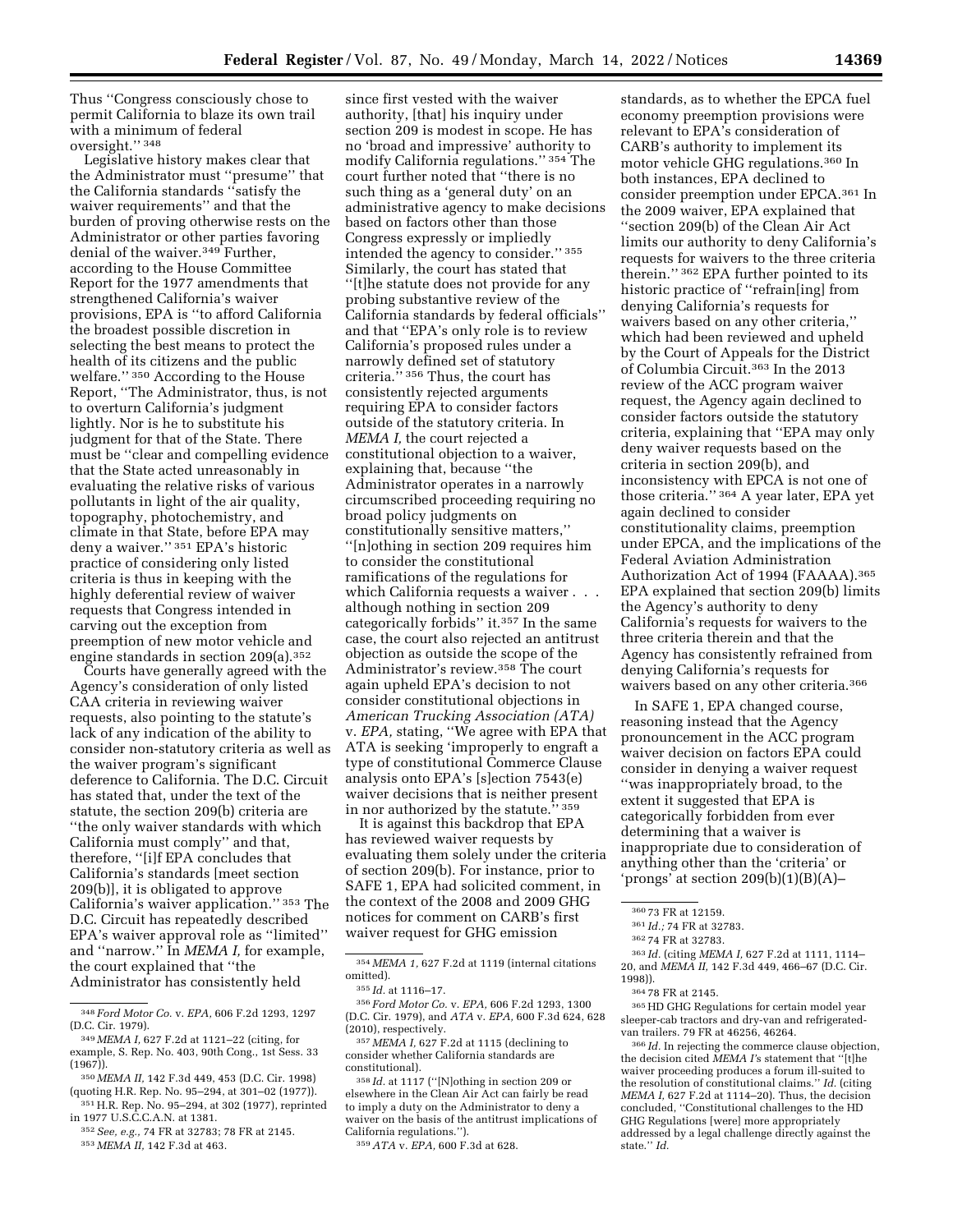(C).'' 367 EPA explained that this statement and EPA's historical practice of not considering preemption under EPCA ''were made in the context of EPA acting on its own to administer section 209(b) in considering such applications.'' 368 Further, EPA distinguished these previous singleagency actions from its SAFE 1 joint action context by explaining that ignoring NHTSA's determination of preemption in the same action, ''would place the United States Government in the untenable position of arguing that one federal agency can resurrect a State provision that, as another federal agency has concluded and codified, Congress has expressly preempted and therefore rendered void *ab initio.*'' 369 At the same time, EPA expressed intentions not to consider factors outside the statutory criteria in future waiver proceedings.370 EPA then concluded that NHTSA's determination of preemption in the same action ''renders EPA's prior grant of a waiver for those aspects of California's regulations that EPCA preempts invalid, null, and void'' because ''California cannot enforce standards that are void *ab initio.*'' 371

### *B. Notice of Reconsideration of SAFE 1 and Request for Comment*

In its April 28, 2021, Notice of Reconsideration, EPA acknowledged that SAFE 1's consideration of NHTSA's finding of preemption under EPCA deviated from its historic practice of ''declin[ing] to look beyond the waiver criteria in section 209(b) when deciding the merits of a waiver request from CARB.'' 372 EPA sought comment on whether ''EPA properly considered and withdrew portions of the ACC program waiver pertaining to GHG standards and the ZEV sales mandate based on NHTSA's EPCA preemption action, including whether EPA had the authority to withdraw an existing waiver based on a new action beyond the scope of section 209.'' 373 Given EPA's reliance on NHTSA's preemption findings as a basis of waiver withdrawal in SAFE 1, EPA also sought comment on how the repeal of SAFE 1, should NHTSA take final action to do so, would

372 86 FR at 22429.

373 *Id.* 

affect its own reconsideration of SAFE 1.

#### *C. Comments Received*

EPA received comments in support of and against the consideration of preemption under EPCA in reviewing requests for waivers by California. Multiple comments related to the Agency's use of the joint action with NHTSA as a justification for deviating from the Agency's practice of reviewing waiver requests under the specific statutory criteria. Some commenters agreed that the context of a joint action necessitated consideration of preemption under EPCA because NHTSA was the agency charged with interpreting and implementing EPCA and so EPA must consider its findings in the same action.374 One commenter also argued that the joint rulemaking of SAFE 1 would be consistent with pronouncements in *Massachusetts* v. *EPA* (2007) on the agencies' respective statutory obligations and the need to avoid inconsistency and so, ''[o]nce NHTSA proposed to finalize a determination that EPCA preempts California's GHG motor vehicle standards, it would be unreasonable for the EPA to refuse to take NHTSA's action into account.'' 375

Other commenters argued that the context of the rulemaking, whether joint or not, was irrelevant. One commenter stated emphatically that ''what Congress directed EPA to consider when it wrote Section 209(b)(1) does not change depending on whether EPA acts alone or with another agency.'' 376 Some commenters also argued that the context of the rulemaking was a particularly insufficient justification for revoking the waiver given language in SAFE 1 that allowed for inconsistent consideration of EPCA preemption. Several commenters noted that EPA constrained the future applicability of SAFE 1 by explaining that the Agency would not consider factors outside statutory criteria in future waiver reviews in other subject areas.377 Another commenter also noted that ''the action purported to be 'joint,' and yet as now acknowledged, SAFE Part 1 'is properly considered as two severable actions, a rulemaking by NHTSA and a final informal adjudication by EPA.' '' 378 These inconsistencies, they argued, made SAFE 1's distinction between singleagency and joint actions arbitrary and capricious.

Commenters also argued for and against consideration of factors outside the statutory criteria—including, but not limited to, preemption under EPCA regardless of the kind of agency action, although EPA did not make this argument in SAFE 1. Commenters argued that EPA's authority to look outside the statutory criteria at EPCA was at least permissive, if not mandatory. According to one commenter, ''EPA exaggerates the Court's position'' in *MEMA I* in its Reconsideration notice: ''[T]he court did not say that the EPA is *forbidden* to take constitutional ramifications into consideration, only that it is *not required* to do so.'' 379 Another commenter agreed that *MEMA I* and *MEMA II* ''do not preclude EPA from considering'' preemption under EPCA but then went further, saying that ''EPA is *required* to consider EPCA preemption.'' 380 The commenter argued that *MEMA I* rejected petitioners' constitutional objections to a waiver under an institutional competence line of reasoning, concluding that ''[t]he waiver proceeding produces a forum illsuited to the resolution of constitutional claims.'' 381 In contrast, they continued, the waiver proceeding is an appropriate forum for determining whether emission standards ''relate to'' fuel economy because this issue is ''within the agency's competence, as this relationship is mathematical and based in science rather than understandings of Constitutional law and precedent.'' 382 However, the other commenter, who agreed that EPA is not ''forbidden'' from considering preemption under EPCA, also noted that EPA ''has no special competence to interpret EPCA.'' 383

Several commenters also argued that EPA could not reinstate the waiver because NHTSA concluded that EPCA preempts the standards, such standards were void *ab initio,* and therefore ''the state mandates referenced in CA's petition for reconsideration are not even eligible to be considered for a CAA waiver of preemption.'' 384 To ignore

<sup>367</sup>A complete discussion of preemption under EPCA in SAFE 1 can be found at 84 FR at 51337– 38.

<sup>368</sup> *Id.* 

<sup>369</sup> *Id.* Citing *Massachusetts* v. *EPA,* the Agency also asserted that the consideration of EPCA was supported by the Supreme Court's holding because it ensured consistency between NHTSA and EPA's programs. *Id.* 

<sup>370</sup> 84 FR at 51338.

<sup>371</sup> *Id.* 

<sup>374</sup>*See, e.g.,* CEI at 11–12; AFPM at 2, 6.

<sup>375</sup>CEI at 11.

<sup>376</sup>States and Cities at 20. *See also* Twelve Public Interest Organizations app. 1 64–65.

<sup>377</sup>NESCAUM at 3; Twelve Public Interest Organizations at app. 1 64–65; States and Cities at 20.

<sup>378</sup>SCAQMD at 7 (quoting 86 FR at 22439, n.40).

<sup>379</sup>CEI at 10 (original emphasis).

<sup>380</sup>AFPM at 5–6.

<sup>381</sup> *Id.* at 6 (quoting *MEMA I,* 627 F.2d 1095,

<sup>1114–15 (</sup>DC Cir. 1979)).

<sup>382</sup> *Id.* 

<sup>383</sup>CEI at 11.

<sup>384</sup>NADA at 3–4; *See also* AFPM at 3 (''Since California's GHG tailpipe standards and ZEV mandate are related to fuel economy, they are not lawfully adopted and void *ab initio*—and there is nothing for EPA to reinstate.''); Urban Air at 47–48; CEI at 2 (''But EPCA preemption is the proverbial elephant in the room. If SAFE 1's EPCA preemption argument is correct, the EPA could not grant a valid CAA preemption waiver for California's tailpipe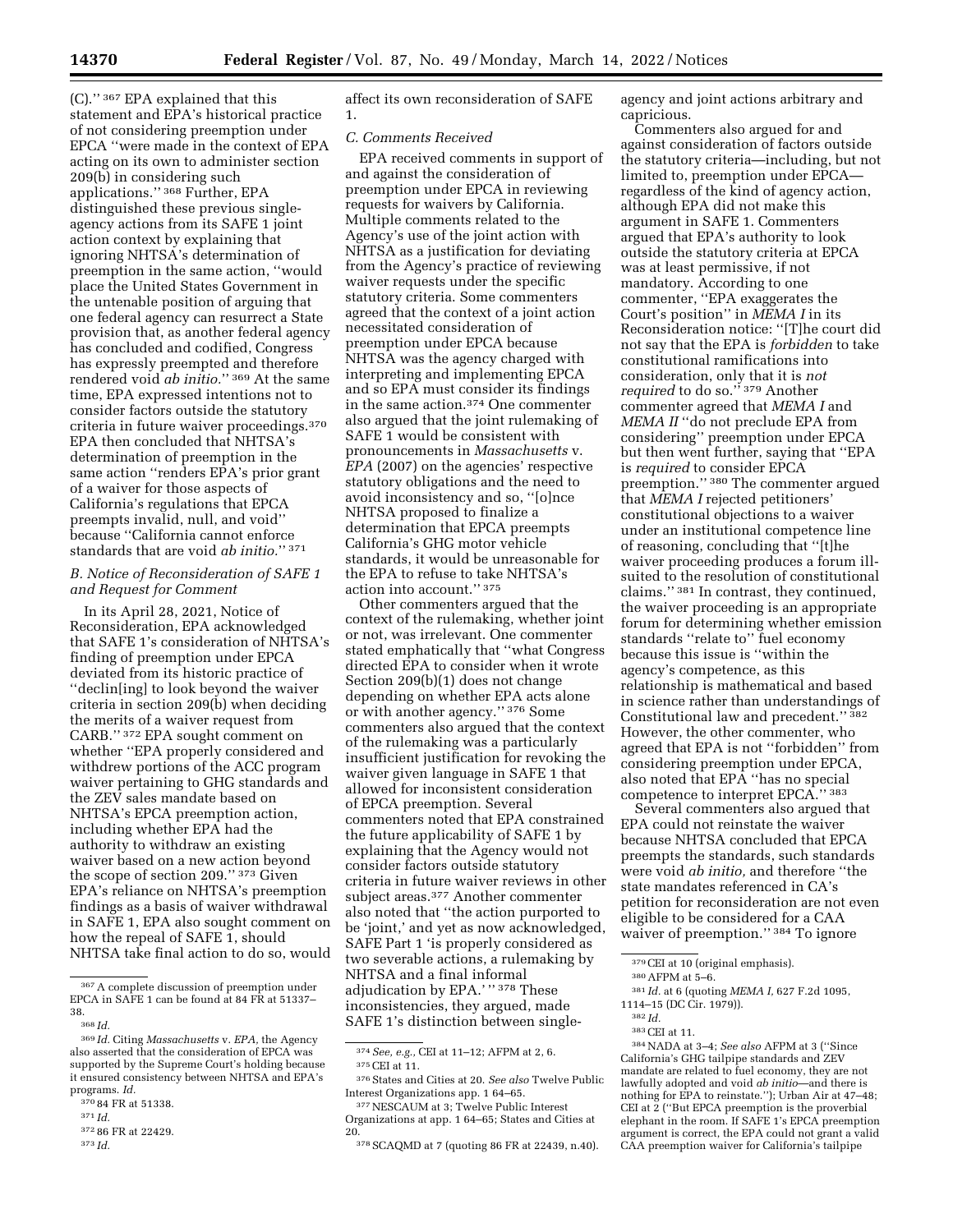this, they claimed, would violate the Supremacy Clause of the Constitution. EPA, therefore, must look outside the statutory criteria to consider preemption under EPCA because it cannot ''reasonably claim that the lawfulness and constitutionality of state actions over which it has supervision are issues outside the scope of its responsibility[.]'' 385

In contrast, other commenters pointed to EPA's historical practice of evaluating waiver requests under the section 209 statutory criteria, the text of the statute, and the policy implications of looking outside the statutory criteria, to support a return to EPA's traditional narrow approach. Most commenters argued that EPA's traditional interpretation was consistent with the text of section 209(b), which has no reference to preemption under EPCA or any other factors outside the three statutory criteria.386 Not only does EPA have ''no grounds to read EPCA preemption considerations into the statute,'' 387 these commenters argued, but to consider non-statutory criteria would actually be ''arbitrary and capricious'' 388 and contrary to ''precedent respecting separation of powers and federalism principles.'' 389 Yet another commenter stated that the narrow interpretation ''provides a safeguard from the capricious injection of outside-the-scope argumentation'' because ''[w]hen the adjudication is permitted to stray from the statutory criteria, prospects for a fair hearing can be derailed, and the EPA Administrator may be more prone to overstep and

traditional understanding of its limited role is entirely consistent with the text of Section 209(b)(1) and precedent interpreting it.''); NCAT at 12 (''As EPA has stated in several prior waiver decisions, there is no reference in Section 209(b) to EPCA preemption nor anything that could be construed to address this issue. Section 209(b) is unambiguous in this regard, and EPA has no grounds to read EPCA preemption considerations into the statute.''). 387NCAT at 12.

388NESCAUM at 7 (''As the D.C. Circuit has explained in the context of Section 209(b), 'there is no such thing as a general duty' on an administrative agency to make decisions based on factors other than those Congress expressly or impliedly intended the agency to consider.' It is a basic principle of administrative law that an agency action is 'arbitrary and capricious if the agency has relied on factors which Congress has not intended it to consider.' '').

389States and Cities at 20 (''It is likewise entirely consistent with precedent respecting separation of powers and federalism principles and holding that 'a federal agency may pre-empt state law only when and if it is acting within the scope of its congressionally delegated authority.' *Louisiana Pub. Serv. Comm'n* v. *FCC,* 476 U.S. 355, 374 (1986).'').

exert policy preferences that are impermissible.'' 390

Additionally, in their petitions for reconsideration of SAFE 1, several states and cities asserted that EPA unlawfully changed course in SAFE 1 by considering (and relying on) the purported preemptive effect of EPCA, which is outside the confines of section 209(b) and argued that this rationale for withdrawing the waiver was flawed.<sup>391</sup>

### *D. Analysis: EPA Is Rescinding Its SAFE 1 Actions Related to Preemption Under EPCA*

Since SAFE 1, NHTSA has formally withdrawn its conclusions (and associated regulatory text) that state or local regulations of tailpipe carbon dioxide emissions are related to fuel economy standards and therefore preempted under EPCA.392 Thus the predicate for EPA's decision to withdraw the ACC waiver on that basis no longer exists. Furthermore, given the context of EPA's reconsideration of the ACC program waiver at the time of SAFE 1, the Agency believes it was inappropriate to reconsider the validity of the waiver against criteria such as preemption under EPCA. In this action, based on the two independent grounds noted above, the Agency is rescinding the portion of SAFE 1 that withdrew the ACC program waiver based on preemption under EPCA.

1. NHTSA Has Since Repealed Its Findings of Preemption Made in SAFE 1

In the Notice of Reconsideration, EPA sought comment on the Agency's reliance on NHTSA's preemption findings as a basis for its withdrawal of the ACC program waiver in SAFE 1. EPA also sought comment on how the repeal of SAFE 1, should NHTSA take final action to do so, would affect its own reconsideration of SAFE 1.393 NHTSA has since withdrawn its findings of preemption and the preemption basis of withdrawal is no longer applicable. Specifically, NHTSA has issued a new final rule that formally repeals the codified text and additional pronouncements regarding preemption under EPCA found in SAFE 1.394 In

394 86 FR 74236. NHTSA notes in this rulemaking that ''the Agency is repealing all regulatory text and appendices promulgated in the SAFE I Rule. In doing so, the Agency underscores that any positions announced in preambulatory statements of prior NHTSA rulemakings, including in the SAFE I Rule, which purported to define the scope of preemption under the Energy Policy and Conservation Act (EPCA), do not reflect the Agency's reconsidered

SAFE 1, EPA stated that it was appropriate to consider the effect of NHTSA's actions, including the view that California cannot enforce standards that are void *ab initio* and thus EPA stated that ''to the extent that administrative action is necessary on EPA's part to reflect that state of affairs, EPA hereby withdraws that prior grant of a waiver on this basis.'' 395 Since this condition no longer exists, EPA believes it is appropriate to rescind the waiver withdrawal that was based on preemption under EPCA. EPA believes that, to the extent it was ever appropriate for the Agency to base its action on NHTSA's finding of preemption under EPCA in SAFE 1, the repeal of the preemption rule makes it likewise appropriate to rescind the Agency's action in SAFE 1. This would also act to minimize regulatory uncertainty as to do otherwise would create further confusion that resulted from the joint action in SAFE 1 and would not appropriately reflect the current state of affairs under the circumstances of a unique federal regulation that had otherwise motivated EPA's actions in SAFE 1. NHTSA's recent action also supports EPA's belief that its practice of limiting its review of section 209(b) criteria, as explained below, remains appropriate in the context of preemption under EPCA.

2. EPA Improperly Deviated From Its Historical Practice of Limiting Its Review to Section 209(b) Criteria

Section 209(b)(1) of the Act limits the Agency's authority to deny California's requests for waivers to the three criteria contained therein and the Agency has consistently refrained from reviewing California's requests for waivers based on any other criteria. EPA acknowledges that California adopts its standards as a matter of law under its state police powers, that the Agency's task in reviewing waiver requests is limited to evaluating California's request according to the criteria in section 209(b), and that it is appropriate to defer to litigation brought by third parties in other courts, such as state or federal district court, for the resolution of any constitutionality claims and assertions of inconsistency with other statutes.

CO2 standards and ZEV mandates, because EPCA had already turned those policies into legal phantoms—mere proposals without legal force or effect.''). 385CEI at 11. 386*See, e.g.,* States and Cities at 20 (''EPA's

<sup>390</sup>SCAQMD at 7.

<sup>391</sup> 86 FR at 22428.

<sup>392</sup> 86 FR 74236.

<sup>393</sup> 86 FR at 22429.

understanding of its proper role in matters of EPCA preemption.

<sup>395</sup>EPA distinguished these previous singleagency actions from its joint action context by explaining that ignoring NHTSA's determination of preemption in the same action, ''would place the United States Government in the untenable position of arguing that one federal agency can resurrect a State provision that, as another federal agency has concluded and codified, Congress has expressly preempted and therefore rendered void *ab initio.*'' 84 FR at 51338.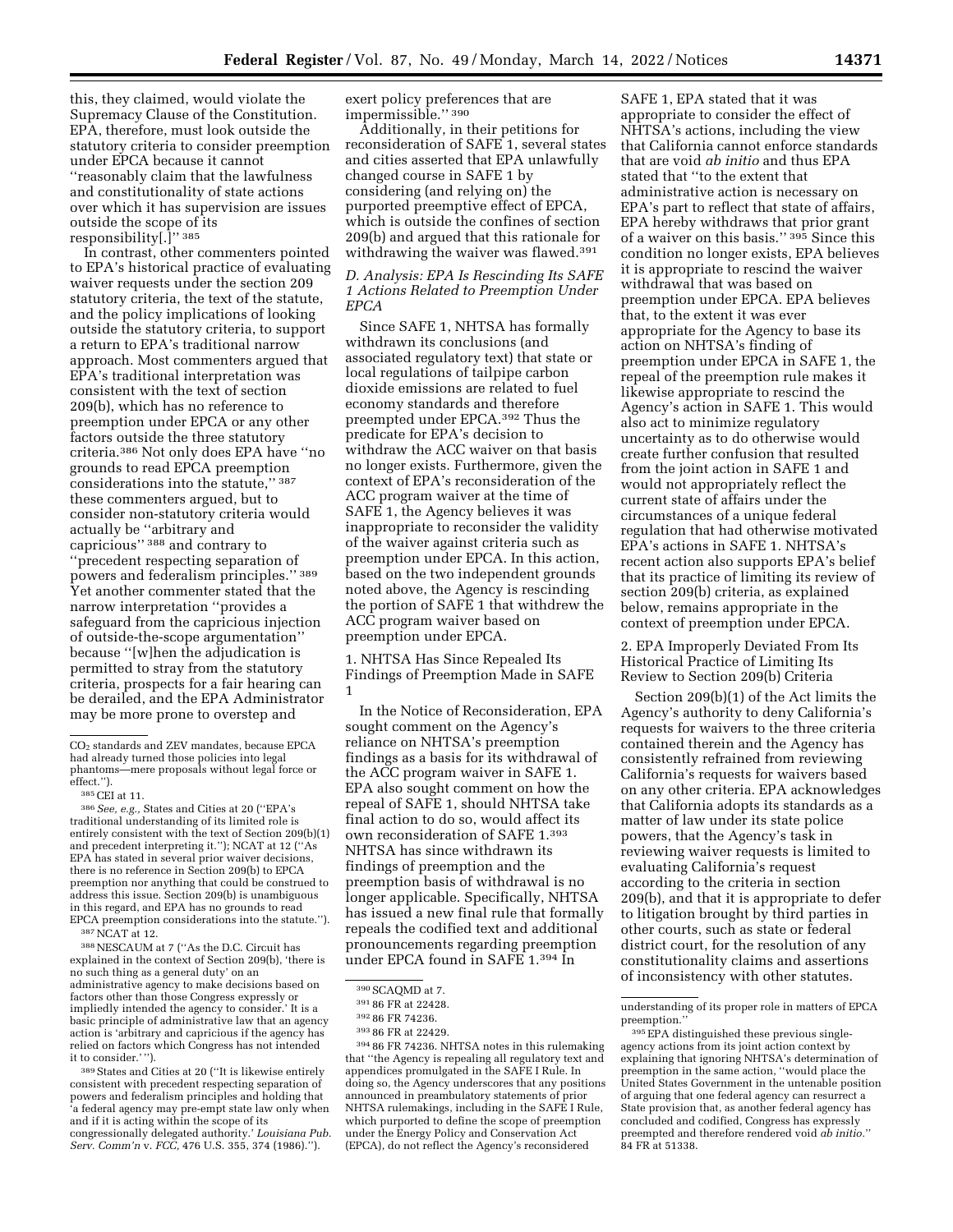Considering the lack of statutory and precedential support as shown below, even if EPA were to have discretion to consider criteria outside section 209(b), EPA now views the joint-action context of SAFE 1 as an insufficient justification for deviating from its statutory authority and the Agency's historical practice and therefore the Agency rescinds its actions regarding preemption under EPCA in SAFE 1.

Withdrawal of the waiver was premised on NHTSA's preemption regulations in what EPA explained was a joint rulemaking action. But nothing in section 209(b) can be read as calling for consideration of preemption under EPCA in evaluating waiver requests regardless of whether EPA engaged in joint rulemaking with another agency or acted alone. Specifically, under section 209(b), EPA must grant California a waiver of the preemption contained in section 209(a) unless the Administrator makes a finding under any one of the listed criteria: ''The Administrator shall . . . waive application of the preemption in section 209(a) if the Administrator finds any of the following: '(A) [California's] determination [that its standards in the aggregate will be at least as protective] is arbitrary and capricious, (B) [California] does not need such State standards to meet compelling and extraordinary conditions, or (C) such State standards and accompanying enforcement procedures are not consistent with section [202(a)].'" 396 Evaluation of preemption under EPCA is not a listed criterion.

Nor did SAFE 1 premise preemption under EPCA on any of the three statutory criteria. In the ACC program waiver request, CARB made a protectiveness finding that, as a quantitative matter, its standards, in the aggregate, were as protective as the Federal standards and did not address preemption under EPCA.397 In fact, while California might opt to respond to comments on preemption under EPCA, California would not be expected to take it into account in any protectiveness finding made for a waiver request. It bears note that California's practice is not unusual because there are other factors and provisions of the CAA that California does not account for in making its protectiveness finding under section  $209(b)(1).$ <sup>398</sup> In granting the ACC program waiver request, EPA found that California's protectiveness finding was

neither arbitrary nor capricious.399 EPA also responded to comments on the consideration of preemption under EPCA in granting the waiver but dismissed such objections as outside the scope of its review.400 Historically, EPA draws a comparison between the numerical stringency of California and federal standards in making the requisite finding as to whether California's protectiveness determination is arbitrary and capricious.401 Thus, neither California's initial request, nor EPA's waiver grant, considered preemption under EPCA and as previously explained in the ACC program waiver, EPA declined to consider preemption under EPCA viewing it as outside the scope of Agency review.

SAFE 1 made clear that consideration of and reliance on preemption under EPCA was the consequence of regulations promulgated by NHTSA. As SAFE 1 also acknowledged, however, EPA does not ''administer'' EPCA; that task falls to NHTSA.402 Instead, ''[i]f EPA concludes that California's standards [meet section 209(b)], it is obligated to approve California's waiver application.'' 403 EPA therefore disagrees with the comment that *Massachusetts*  provides the Agency special duty to consider preemption under EPCA in a joint rulemaking action in reviewing waiver requests. In *Massachusetts,* the Supreme Court recognized the potential overlap between NHTSA's and EPA's statutory obligations and concluded that ''there is no reason to think the two agencies cannot both administer their obligations yet avoid inconsistency.'' 404As one commenter noted, EPA and NHTSA have previously engaged in joint actions that addressed fuel economy and GHG emissions. In those actions, NHTSA's role has been to set national fuel economy standards and EPA's role has been to set national GHG

<sup>399</sup> 78 FR at 2125.<br><sup>400</sup> *Id.* at 2145.<br><sup>401</sup> Section 209(b)(2) provides that if each State [California] standard is at least as stringent as comparable applicable Federal standards then such standard shall be deemed to be as protective of public health and welfare as such federal standards for purposes of section 209(b)(1)(A). EPA acknowledges that in 1977 Congress amended the waiver provision to allow for California to address its unique combination of air quality problems and that California only be required to demonstrate stringency in the aggregate and that therefore some pollutant standards may not be as stringent.

402 84 FR at 51338 (''EPA agrees with commenters that EPA is not the agency that Congress has tasked with administering and interpreting EPCA. This is especially so because '[t]he waiver proceeding produces a forum ill-suited to the resolution of constitutional claims.' *MEMA I,* 627 F.2d at 1115.'').

403 *MEMA II,* 142 F.3d at 463.

complementary, but distinct. The Court acknowledged the independence of these roles in *Massachusetts:* ''EPA has been charged with protecting the public's 'health' and 'welfare,' 42 U.S.C. 7521(a)(1), a statutory obligation wholly independent of DOT's mandate to promote energy efficiency. See Energy Policy and Conservation Act, § 2(5), 89 Stat. 874, 42 U.S.C. 6201(5).'' 406

standards.405 These roles are

Regarding the Agency's simultaneous pronouncement that reliance on preemption under EPCA would be a singular exercise that would not be repeated, statutory support or past precedent for this singular consideration was also lacking.407 In fact, this singular exercise would allow for EPA to evaluate the same waiver request differently and depending on EPA's own choice—the choice to act with another agency or not—rather than on the merits of the waiver request itself within specified criteria in section 209(b). Again, the result of this unique application of EPA's authority is unsupported under section 209(b)(1).

As previously noted, EPCA is generally administered by NHTSA and consideration of preemption under EPCA in reviewing waiver requests would for instance call for EPA to resolve the much debated and differing views as to what is a ''law or regulation related to fuel economy,'' as contemplated by 39 U.S.C. 32919(a).408 Relevant judicial precedent would also appear to call into question whether California's GHG standards and ZEV sales mandates are indeed preempted under EPCA.409 But as previously explained, EPA does not implement EPCA, and the Agency's review of waiver requests is highly deferential.

EPA also disagrees with comments that the Agency must generally consider factors outside the criteria listed in section 209(b), including preemption under EPCA, regardless of the joint- or single-agency nature of the action. EPA

407 ''EPA does not intend in future waiver proceedings concerning submissions of California programs in other subject areas to consider factors outside the statutory criteria in section 209(b)(1)(A)–(C).'' 84 FR at 51338.

408EPA takes no position on any role NHTSA might play under 42 U.S.C. 32919(a) and acknowledges that NHTSA discusses this in its recent final rulemaking. *See generally* 86 FR 74236.

409*See, e.g., Cent. Valley Chrysler-Jeep, Inc.* v. *Goldstene,* 529 F. Supp. 2d 1151, 1153–54 (E.D. Cal. 2007), *as corrected* Mar. 26, 2008; *Green Mountain Chrysler Plymouth Dodge Jeep* v. *Crombie,* 508 F. Supp. 2d 295, 300–01 (D. Vt. 2007).

<sup>396</sup>CAA section 209(b)(1)(A)–(C).

<sup>397</sup> 2012 Waiver Request at 15–17.

<sup>398</sup>For example, ''California is not required to comply with section 207 to get a waiver.'' *MEMA II,* 142 F.3d 449, 467 (D.C. Cir. 1989).

<sup>405</sup> In its most recent rulemaking addressing GHG emissions from light-duty vehicles, EPA extensively coordinated with NHTSA on details of the program but did not conduct it as a joint rulemaking. *See*  86 FR 74434, 74436 (December 30, 2021).

<sup>406</sup> *Massachusetts,* 549 U.S. at 497, 532.

<sup>404</sup> *Massachusetts* v. *EPA,* 549 U.S. 497, 532 (2007).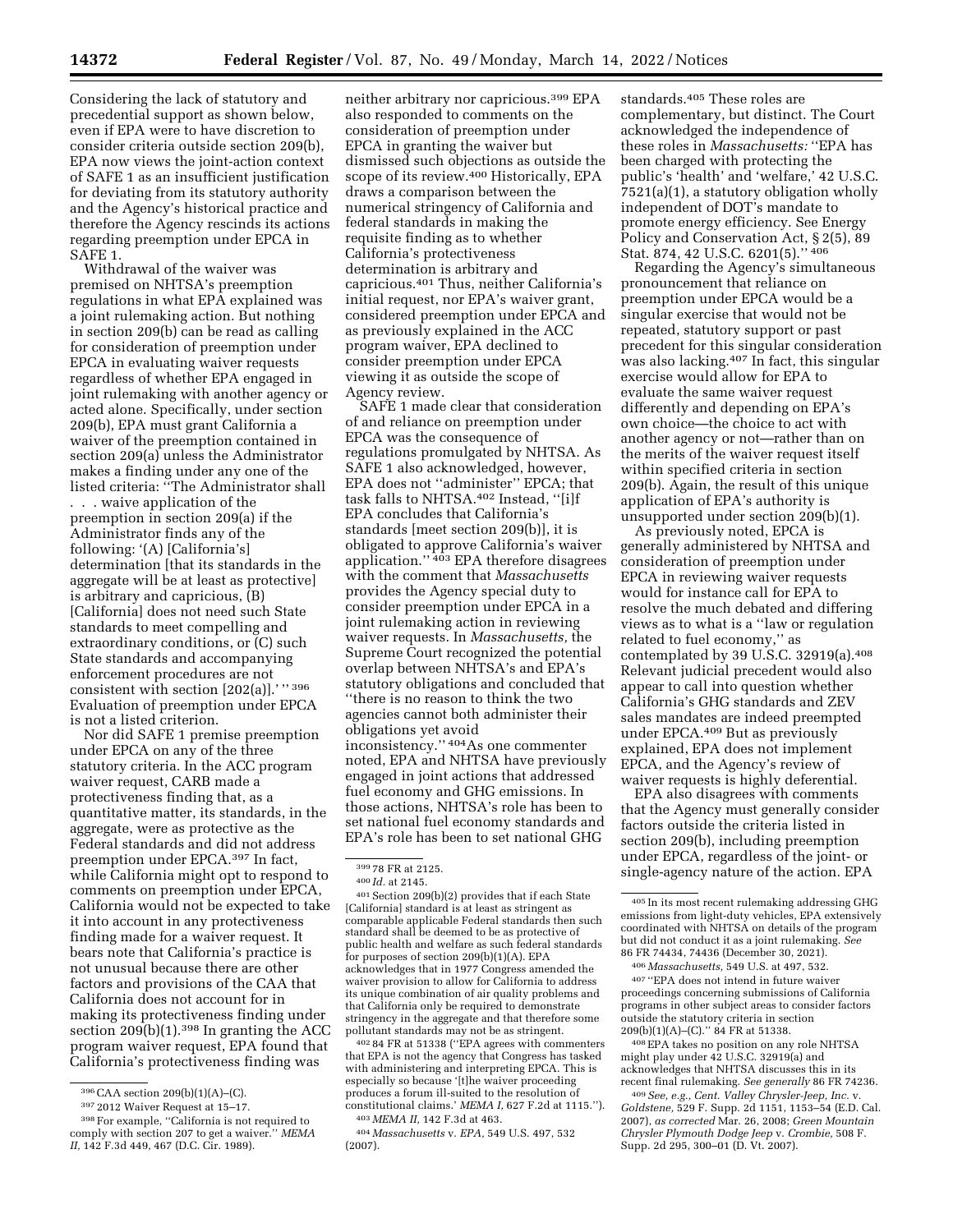has never claimed that it has such broad authority to consider factors outside section 209(b) and the decades of waiver practice, as well as judicial precedent, are indicative of the Agency's narrow scope of review for California waiver requests: ''[T]he Administrator has consistently held since first vested with the waiver authority, [that] his inquiry under section 209 is modest in scope. He has no 'broad and impressive' authority to modify California regulations.'' 410 Instead, EPA has consistently declined to consider factors outside the three statutory criteria listed in section 209(b).411 This limited scope of review has been repeatedly upheld by the courts. For example, in *MEMA I,* the D.C. Circuit stated that ''there is no such thing as a ''general duty'' on an administrative agency to make decisions based on factors other than those Congress expressly or impliedly intended the agency to consider.'' 412 In *MEMA II,* the D.C. Circuit again rejected consideration of a factor outside the 209(b) statutory criteria because doing so would restrict California's ability to ''exercise broad discretion.'' 413

Commenters also claim that ignoring NHTSA's finding of preemption would violate the Supremacy Clause of the Constitution because the necessary consequence of NHTSA's conclusion in SAFE 1 is that certain standards were void *ab initio* as preempted under EPCA and as such that ''the state mandates referenced in [California's] petition for reconsideration are not even eligible to be considered for a CAA waiver of preemption.'' 414 EPA disagrees. As the D.C. Circuit has held, ''[t]hat [the Administrator] like every other administrative officer owes allegiance to the Constitution does not mean that he is required to issue rulings of constitutional dimension.'' 415 Thus, ''[n]othing in section 209 requires [the Administrator] to consider the constitutional ramifications of the

regulations for which California requests a waiver.'' 416

Moreover, consideration of factors beyond those set out in section 209(b)(1) would subject California and vehicle and engine manufacturers to changes in regulatory schemes by other federal agencies not acting under the authority of the CAA.417 SAFE 1 and subsequent events perfectly encapsulate this problem. For instance, NHTSA has since finalized the repeal of the regulatory provisions and pronouncements it made in SAFE 1 that were the underpinnings for EPA withdrawing certain aspects of the ACC program waiver and with that action the Agency's basis for revocation of the waiver under EPCA has now evanesced.418 Additionally, this is affirmation of EPA's long held view that waiver proceedings are not the appropriate venue for resolving these issues, and the joint-rulemaking context is not and should never have been justification for deviating from statutory authority and the Agency's historical practice.

It also bears note that consideration of factors beyond the criteria contained in section 209(b) would not be limited to preemption under EPCA. Commenters suggested, for instance, that EPA would not be able to ''ignore the First Amendment," in the hypothetical situation where California impos[ed] standards on some manufacturers in retaliation for their voiced opposition to California's authority as well as criminality such as ''bribery and extortion had been instrumental in assembling the legislative majorities.'' 419 In short, under the commenter's view, factors for consideration in waiver proceedings would be innumerable. And yet these factors bear little or no relation to specific criteria in section 209(b) that would otherwise warrant the denial of a waiver request. The D.C. Circuit has already, several times, held that EPA is not required to consider factors outside of and unconnected to these statutory criteria, especially constitutional objections. In fact, regarding the commenter's example, the court has already specifically rejected consideration of the First Amendment

in waiver evaluations. In *MEMA I,* the court considered and upheld EPA's decision declining to consider a First Amendment objection to a waiver as beyond the scope of agency review.420 Courts have also rejected objections based on the applicability of CAA section 207 to California waiver requests 421 and the Commerce Clause.422 EPA is therefore not persuaded by these arguments. Additionally, courts have long held that administrative proceedings for California waiver requests are ill-suited for consideration of constitutional issues. Nothing precludes commenters from challenging California's standards themselves—whether under EPCA, another statute, or the Constitution—in other, better-suited fora. According to the D.C. Circuit, for instance, [w]hile nothing in section 209 categorically forbids the Administrator from listening to constitutionality-based challenges, petitioners are assured through a petition of review . . . that their contentions will get a hearing.'' 423 The D.C. Circuit has also repeatedly stated that challenges which go to the legality of California's standards themselves, are better addressed directly by either courts or Congress.424 Challenges based on preemption under EPCA similarly go to the legality of California's standards themselves and are thus more appropriate in court or addressed to Congress.

#### *E. Conclusion*

Because the landscape of federal law has changed since SAFE 1 due to NHTSA's repeal of its regulatory text, appendix, and pronouncements regarding EPCA preemption in SAFE 1, EPA believes that it is appropriate to rescind its waiver withdrawal actions in SAFE 1 that were predicated on the federal law context created by NHTSA's SAFE 1 action. On separate grounds, EPA also believes that, based on the foregoing, EPA should not have deviated from its practice of limiting its waiver review to the criteria in section

<sup>410</sup> *MEMA I,* 627 F.2d 1095, 1119 (D.C. Cir. 1979). 411*See, e.g.,* 43 FR at 32184 (rejecting objections to the procedures at state level, objections that section 207(c)(3)(A) establishes field protection, and constitutional objections all as beyond the 'narrow" scope of the Administrator's review); 74 FR at 32783 (declining to consider EPCA preemption, stating that ''section 209(b) of the Clean Air Act limits our authority to deny California's requests for waivers to the three criteria therein.''); 79 FR at 46264 (reiterating that EPA can only deny a waiver request based on the 209(b) statutory criteria, dismissing comments on preemption under EPCA, as well as the Constitution and the implications of the FAAAA).

<sup>412</sup> 627 F.2d at 1116.

<sup>413</sup> 142 F.3d at 464.

<sup>414</sup>NADA at 3.

<sup>415</sup> *MEMA I,* 627 F.2d at 1114–15.

<sup>416</sup> *Id.* at 1115. 417 ''The manufacture of automobiles is a complex matter, requiring decisions to be made far in advance of their actual execution. The ability of those engaged in the manufacture of automobiles to obtain clear and consistent answers concerning emission controls and standards is of considerable importance so as to permit economies in production.'' S. Rep. No. 403, 90th Cong., at 730 1st Sess. (1967).

<sup>418</sup>*See* 86 FR 74236.

<sup>419</sup>CEI at 11.

<sup>420</sup> *MEMA I,* 627 F.2d 1095, 1115 (D.C. Cir. 1979). 421 *MEMA II,* 142 F.3d 449, 467 (D.C. Cir. 1998).

<sup>422</sup>*ATA* v. *EPA,* 600 F.3d 624, 628 (D.C. Cir. 2010) (''EPA's only role is to review California's proposed rules under a narrowly defined set of statutory criteria.''); *OOIDA* v. *EPA,* 622 Fed. Appx. 4, 5 (D.C. Cir. 2015) (rejecting a challenge for lack of jurisdiction because challengers objected to California's regulations themselves, not EPA's approval of them in a waiver under 209(b)). 423 *MEMA I,* 627 F.2d at 1115.

<sup>424</sup> *Id.*at 1105. In *ATA* v. *EPA,*the D.C. Circuit rejected a constitutional challenge to a California waiver, concluding that Congress made the decision to give California ''the primary role in regulating certain mobile pollution sources'' so the challenger's argument was best directed to Congress. 600 F.3d 624, 628 (D.C. Cir. 2010).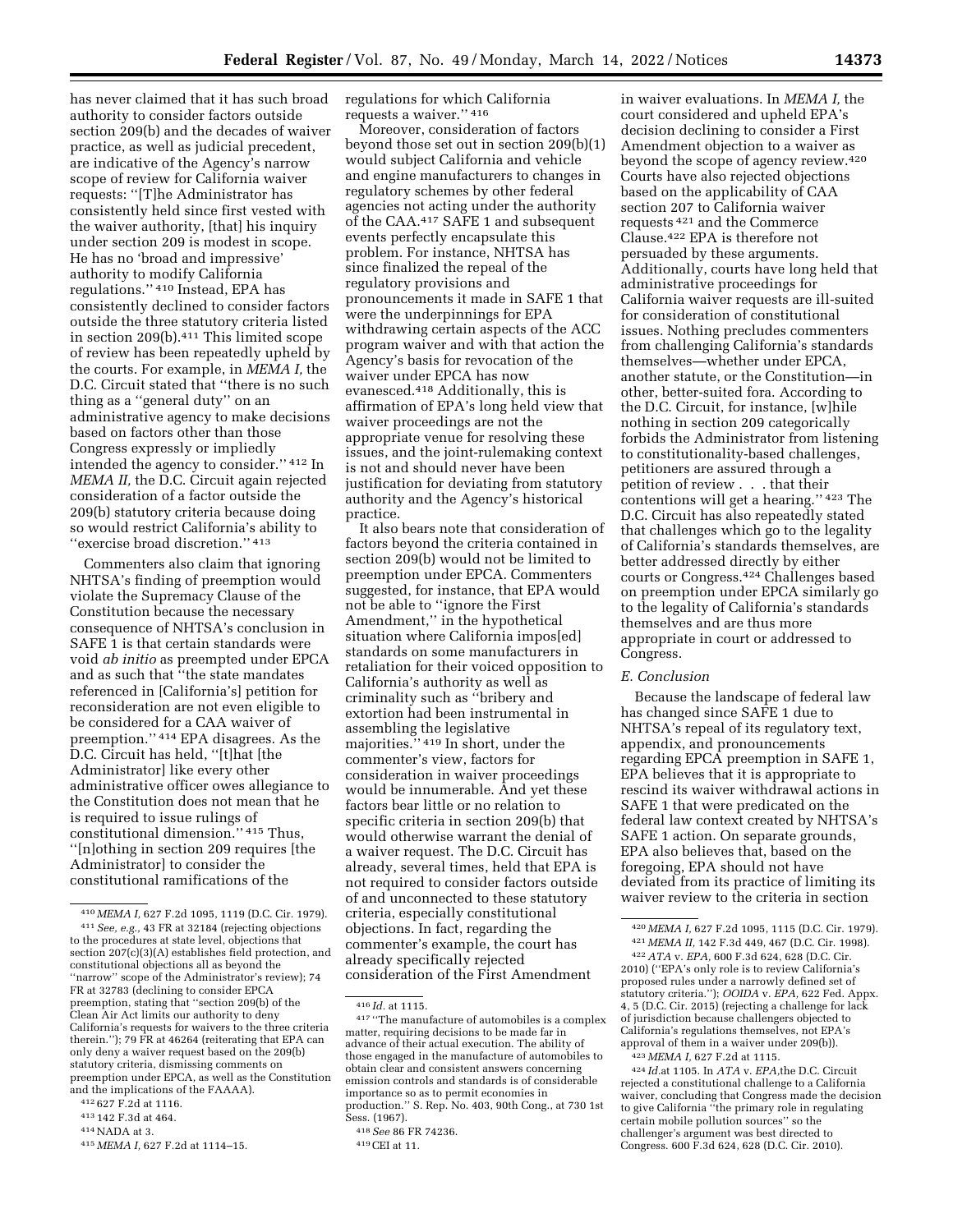209(b)(1). Thus, for the reasons stated above, EPA is rescinding those portions of SAFE 1 that withdrew the waiver of the ACC program on the basis of preemption under EPCA.

### **VII. EPA Inappropriately Set Forth an Interpretive View of Section 177 in SAFE 1**

In SAFE 1, EPA provided an interpretive view of section 177 of the CAA, stating that states adopting California's new motor vehicle emission standards (section 177 states) could not adopt California's GHG standards.425 In this action, EPA determines that it was both inappropriate and unnecessary within a waiver proceeding to provide an interpretive view of the authority of section 177 states to adopt California standards, as EPA plays no statutory approval role in connection with states' adoption of standards identical to those standards for which a waiver has been granted to California.426 Rather, if a state chooses to submit such standards for inclusion in an SIP, EPA's role with regard to approval of these standards is to review them in the same way that EPA reviews all SIP revisions a state submits, via a notice and comment process, to ensure that the submission meets all statutory and regulatory requirements as part of the Agency's decision whether to approve or disapprove the submission. Therefore, the Agency is rescinding the interpretive views on section 177 set out in SAFE 1.

### *A. SAFE 1 Interpretation*

In the SAFE proposal, EPA proposed to conclude that ''States may not adopt California's GHG standards pursuant to section 177 because the text, context, and purpose of section 177 support the conclusion that this provision is limited to providing States the ability, under certain circumstances and with certain conditions, to adopt and enforce standards designed to control criteria pollutants to address NAAQS nonattainment.'' 427 Additionally, the proposal noted the title of section 177 (''New motor vehicle emission standards in nonattainment areas'') indicates a limited scope of application.428 The proposal also suggested that, because ''[a]reas are only designated nonattainment with respect to criteria pollutants,'' it would be

''illogical'' if states could use their 177 authority ''to adopt California standards that addressed environmental problems other than nonattainment of criteria pollutant standards.'' 429

In the SAFE 1 decision, EPA finalized its proposed interpretive view, reiterating that ''the text (including both the title and main text), structural location, and purpose of the provision confirm that it does not apply to GHG standards.'' 430 Because section 177's title references nonattainment areas, and because nonattainment designations only exist for criteria pollutants, EPA claimed, states could not adopt standards for purposes of GHG control under section 177.431

As evidence for this interpretive view, EPA again pointed to the text and location of the section, which had been the basis for the Agency's interpretation in the SAFE proposal. EPA acknowledged commenters who argued that ''CAA section 177 does not contain any text that could be read as limiting its applicability to certain pollutants only'' and that EPA had ''inappropriately relied on the heading for CAA section 177 to construe a statutory provision as well as arrogated authority to implement an otherwise self-implementing provision,'' but disagreed with these commenters.432 In addition to the evidence relied on in the proposal, EPA provided examples of legislative history from the 1977 amendments to support its interpretive view.433

### *B. Notice of Reconsideration of SAFE 1 and Request for Comment*

Acknowledging that ''section 177 does not require States that adopt California emission standards to submit such regulations for EPA review'' and that ''California in previous waiver requests has addressed the benefits of GHG emissions reductions as it relates to ozone,'' EPA sought comment in the 2021 Notice of Reconsideration on whether EPA had the authority in the

433 In particular, EPA cited legislative history on section 172(b), which set forth the ''requisite provisions'' for state plans for nonattainment areas. *Id.* at 51350 n.286. According to the legislative history, one of the many factors that must be considered by a state plan is ''actual emissions of such pollutant resulting from in-use motor vehicles.'' *Id.* (quoting H.R. Rep. No. 294, 95th Cong., 1st Sess. 212 (1977), 1977 U.S.C.C.A.N. 1077, 1291, 1997 WL 16034). Therefore, EPA claimed, this legislative history ''identifies section 177 as a means of addressing the NAAQS attainment planning requirements of CAA section 172, including the specific SIP content and approvals criteria for EPA.'' *Id.* at 51351.

SAFE 1 context to interpret section 177 of the CAA and whether the interpretive view was appropriate.434 Specifically, EPA sought comment on whether it was appropriate for EPA to provide an interpretive view of section 177 within the SAFE 1 proceeding.435 To the extent it was appropriate to provide an interpretation, EPA sought comment on whether section 177 was properly interpreted and whether California's motor vehicle emission standards adopted by states pursuant to section 177 may have both criteria emission and GHG emission benefits and purposes.436

#### *C. Comments Received*

In response to SAFE 1, EPA received multiple petitions for reconsideration. One petition submitted by several states and cities asserted that, in adopting its interpretation of section 177, EPA ''relie[d] on information and reasoning not presented in the SAFE Proposal,'' particularly the ''superseded version of Section 172 . . . and legislative history for that outdated provision.'' 437 The petition noted that the use of this information and reasoning was used in the SAFE 1 to conclude that ''section 177 is in fact intended for NAAQS attainment planning and not to address global air pollution.'' 438 Petitioners argued that because this information and reasoning was not presented in the proposal, ''EPA should withdraw and reconsider its finalization of the Section 177 interpretation and allow for full and fair public comment before proceeding further." 439

EPA also received many comments in response to the Notice of Reconsideration of SAFE 1, both supporting and opposing EPA's statements regarding section 177 in SAFE 1. Supporters of SAFE 1 reiterated the reasoning from the proposal and final action.<sup>440</sup> For example, one commenter wrote, ''In short, 'the text, context, and purpose of Section 177 suggest' that the provision is limited to motor vehicle standards 'designed to control criteria pollutants to address NAAQS nonattainment.' '' 441 Like the SAFE proposal and final action, the commenter stated that in addition to the text and context of the section, there is ''substantial legislative history showing that Congress's purpose in creating the Section 177 program was to address

438 *Id.* (quoting 84 FR at 51351).

440CEI at 17–18; NADA at 6; AFPM at 12–13. 441CEI at 18 (quoting heavily from the SAFE

<sup>425</sup> 84 FR at 51310, 51350.

<sup>426</sup>EPA is aware of instances of States adopting California new motor vehicle emission standards and not subsequently including such standards in their SIP. In these circumstances EPA has not played and would not play an approval role.

<sup>427</sup> 83 FR at 43240. 428 *Id.* 

<sup>429</sup> *Id.* 

<sup>430</sup> 84 FR at 51350.

<sup>431</sup> *Id.* 

<sup>432</sup> *Id.* 

<sup>434</sup> 86 FR at 22429.

<sup>435</sup> *Id.* 

<sup>436</sup> *Id.* 

<sup>437</sup>*See* States and Cities' Petition at 27.

<sup>439</sup> *Id.* 

proposal and SAFE final action).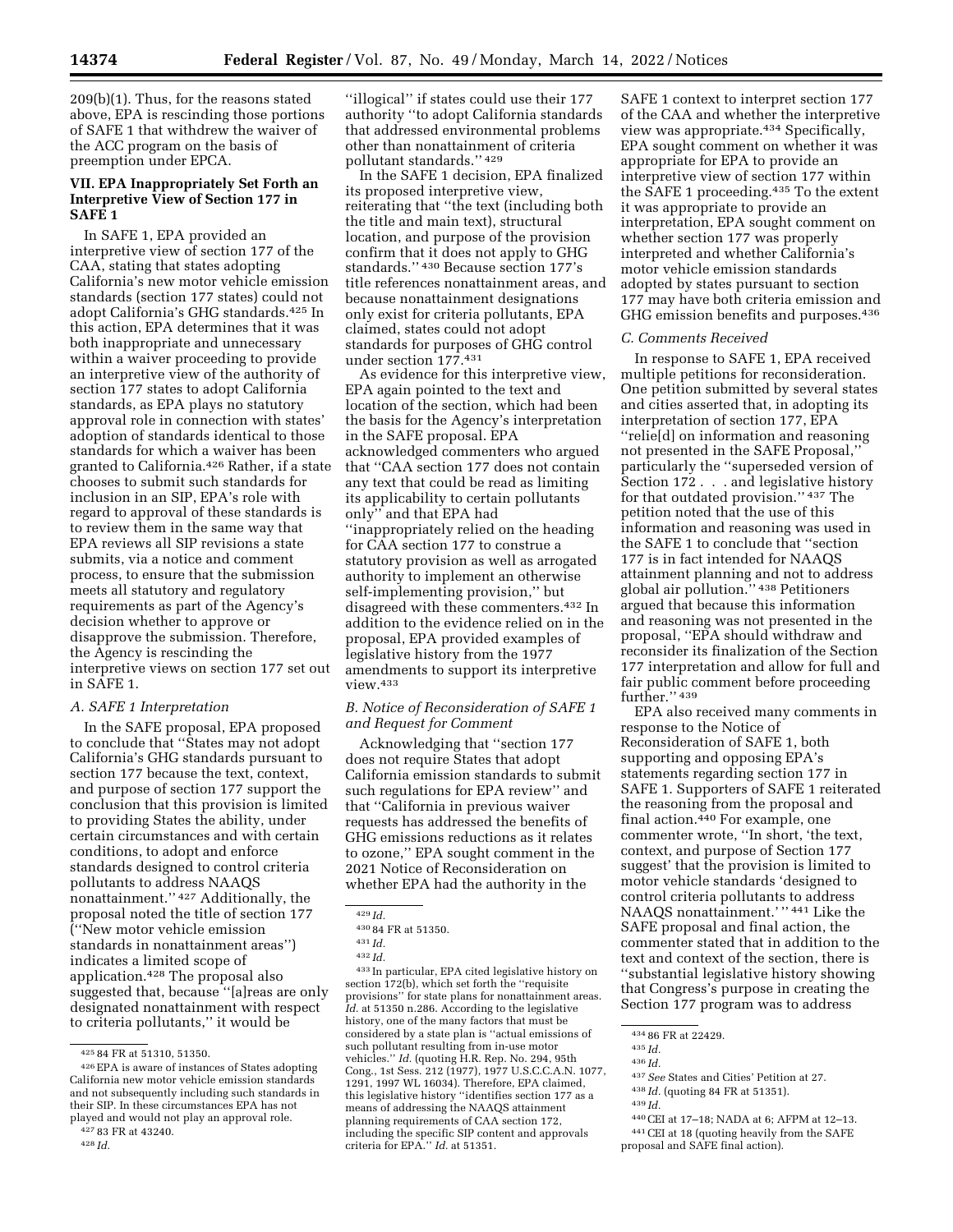non-attainment with NAAQS for criteria pollutants, not to address any global atmospheric phenomenon.'' 442

Opponents of SAFE 1 argued both that EPA had no authority to issue its 177 statement and that the merits of EPA's argument were wrong. On the issue of authority, opponents of SAFE 1 claimed that SAFE 1 failed to consider the reliance interests of the stakeholders, particularly section 177 states.443 SAFE 1, they argued, upset this reliance and created uncertainty.444 A substantial number of commentors also argued that EPA had no authority to make its statements on section 177 because ''Congress gave EPA no role in implementing Section 177 and no authority to constrain States' decisions regarding adoption of California emissions standards.'' 445

443States and Cities at 50–55; Institute for Policy Integrity Amicus Brief at 22–26 (''[T]he fact that California and many other states have detrimentally relied on this waiver to meet federal and state airpollution mandates resolves any lingering doubt about the lawfulness of EPA's Action. . . . Revoking the preemption waiver . . . jeopardizes the state's ability to meet federal standards for other harmful air pollutants, since the standards covered by the waiver would have reduced—directly and indirectly—nitrogen-oxide, ozone, and particulatematter pollution. *See* 78 FR 2122, 2129, and 2134.''); Tesla at 11–13; National Association of Clean Air Agencies (NACAA), Docket No. EPA– HQ–OAR–2021–0257–0096 at 3. Many of the 177 states had also provided comments, during the SAFE 1 comment period, explaining that they have adopted the ACC program standards to meet their public health goals. *See, e.g.,* Maryland Department of the Environment, Docket No. EPA–HQ–OAR– 2018–0283–5831 at 2–3; Delaware Department of Natural Resources and Environment Control, Docket No. EPA–HQ–OAR–2018–0283–5066 at 3–5; Massachusetts Department of Environmental Protection, Docket No. EPA–HQ–OAR–2018–0283– 5476; State of California et al., Docket No. EPA– HQ–OAR–2018–0283–5481 at 130–31 (California was joined by the States of Connecticut, Delaware, Hawaii, Iowa, Illinois, Maine, Maryland, Minnesota, New Jersey, New Mexico, New York, North Carolina, Oregon, Rhode Island, Vermont, Washington, the Commonwealths of Massachusetts, Pennsylvania, and Virginia, the District of Columbia, and the Cities of Los Angeles, New York, Oakland, San Francisco, and San Jose).

444*See, e.g.,* States and Cities at 50–55; Tesla at 11–13.

445States and Cities at 51. *See also* Tesla at 11– 13; Twelve Public Interest Organizations app. 1 at 2; NESCAUM at 8–9; Southern Environmental Law Center (SELC), Docket No. EPA–HQ–OAR–2021– 0257–0125 at 2–3; NCAT at 12; Class of '85, Docket No. EPA–HQ–OAR–2021–0257–0454 (correction to an earlier comment by the same commenter, which can be found at Docket No. EPA–HQ–OAR–2021– 0257–0388) at 5–6; Maine at 2; OTC at 2. Ironically, one supporter of SAFE 1, while arguing that EPA cannot consider GHG reductions from section 177 states in its second prong analysis, acknowledged EPA's lack of an oversight role under section 177: ''EPA cannot consider GHG reductions, if any, attributable to 'opt-in' states under Section 177, as these are out of the scope of a waiver application. Indeed, EPA has no legal role in reviewing opt-in states, as the statute grants the agency no role in reviewing opt-in by other states.'' AFPM at 15.

On the merits of EPA's SAFE 1 argument, opponents of the action commented that EPA misinterpreted section 177 and that, even if EPA's interpretive view were correct, EPA misapplied it. Multiple commenters wrote that the text of section 177 does not limit the types of pollutants for which motor vehicle emission standards can be authorized.446 Commenters also noted that the title of section 177 refers to geographic *areas,* not pollutants, and argued that the restriction was therefore on which states could adopt California standards (states with plan provisions approved under Part D) not on the pollutants for which those states could adopt standards.447 A few commenters also argued that EPA's section 177 interpretive view would create a ''third vehicle'' scenario, in contradiction of section 177's identicality requirement.448 Even if EPA's interpretation were correct, opponents continued, California's standards have both criteria emission and GHG emission benefits and purposes.449 Commenters cited the factual record as well as EPA's own past findings as evidence of the connection between GHG standards and NAAQS attainment.

### *D. Analysis: EPA Is Rescinding SAFE 1's Interpretive Views of Section 177*

EPA is withdrawing its non-regulatory and non-binding interpretation of section 177 set forth in SAFE 1. EPA plays no statutory approval role in connection with states' adoption of standards identical to those standards for which the Agency has granted a waiver to California.<sup>450</sup> Rather, if a state chooses to submit such standards for inclusion in a SIP, EPA's role with regard to approval of these standards is

448Commenters feared that EPA's interpretation, which ''prevents Section 177 States from adopting California's GHG standards, but not any other California standards,'' could require states to ''extract just the GHG portion of the Advanced Clean Cars rules from their programs, thus potentially creating type of ''third vehicle'' forbidden by Section 177 (*i.e.,* a vehicle subject to a hybrid combination of the other California standards and the (now weakened) federal GHG standards.'' States and Cities at 54. *See also*  NESCAUM at 11–12; SELC at 5.

449States and Cities at 31–32, 50–55; NESCAUM at 12–13; SELC at 5; NCAT at 12; Class of '85 at 4–5.

450EPA is aware of instances of States adopting California new motor vehicle emission standards and not subsequently including such standards in their SIP. In these circumstances EPA has not played and would not play an approval role.

to review them in the same way that EPA reviews all SIP revisions a state submits, via a notice and comment process, to ensure that the submission meets all statutory and regulatory requirements as part of the Agency's decision whether to approve or disapprove the submission.451

In reconsidering SAFE 1, EPA now believes that it was inappropriate to offer an interpretive view of section 177 in the context of that action. EPA believes it acted inappropriately in providing an interpretive view in SAFE 1 and that such action was based on an inaccurate assessment of the factual record. EPA's interpretive view was not compelled by any petition, request, or legislative or judicial mandate and was otherwise not final agency action.452 EPA is therefore rescinding the interpretive views contained in SAFE 1.

As commenters have noted, section 177 does not describe a direct approval role for EPA. Section 177 says that ''any State which has plan provisions approved under this part may adopt and enforce'' identical California standards and delineates three specific criteria for adoption.453 Nothing in this language or in the text of the rest of the section requires or allows EPA to approve such adoption and enforcement or directs EPA to implement the section through regulation; EPA plays no statutory approval role in the adoption of California standards by other states other than action on a SIP revision, should those states include the standards in their plans. In fact, there are only three prerequisites to adoption and enforcement by a state: That the state has a federally approved SIP, that the standards are identical (thus the state standards must not create or have the effect of creating a ''third vehicle'') to California standards for which California has received a waiver, and that California and the state adopt the standards with at least two years lead time.454 This limited role has been

452 84 FR at 51338 n.256 (''EPA acknowledges that its actions in this document may have implications for certain prior and potential future EPA reviews of and actions on state SIPs. . . . EPA will consider whether and how to address those implications, to the that they exist, is separate actions.''). EPA action on a state plan (including application of Section 177) is subject to judicial review. 42 U.S.C. 7607(b)(1).

<sup>442</sup> *Id.* 

<sup>446</sup>*See, e.g.,* States and Cities at 53; NESCAUM at 9; NCAT at 12.

<sup>447</sup>*See, e.g.,* States and Cities at 53 (''[T]he reference in the title to 'nonattainment areas' is not a limitation to 'nonattainment (*i.e.,* criteria) pollutants' or standards that target them'' but rather a limitation on the states that can adopt California's standards); NESCAUM at 9; SELC at 2; NCAT at 12.

<sup>451</sup>EPA notes that although section 177 states that ''. . . any State which has plan provisions approved under this part may adopt and enforce for any model year standards relating to control of emissions from new motor vehicles . . .'' the language in section 177 does not require a state to submit its adopted motor vehicle emissions standards for SIP approval.

<sup>453</sup> 42 U.S.C. 7507. 454 *Id.*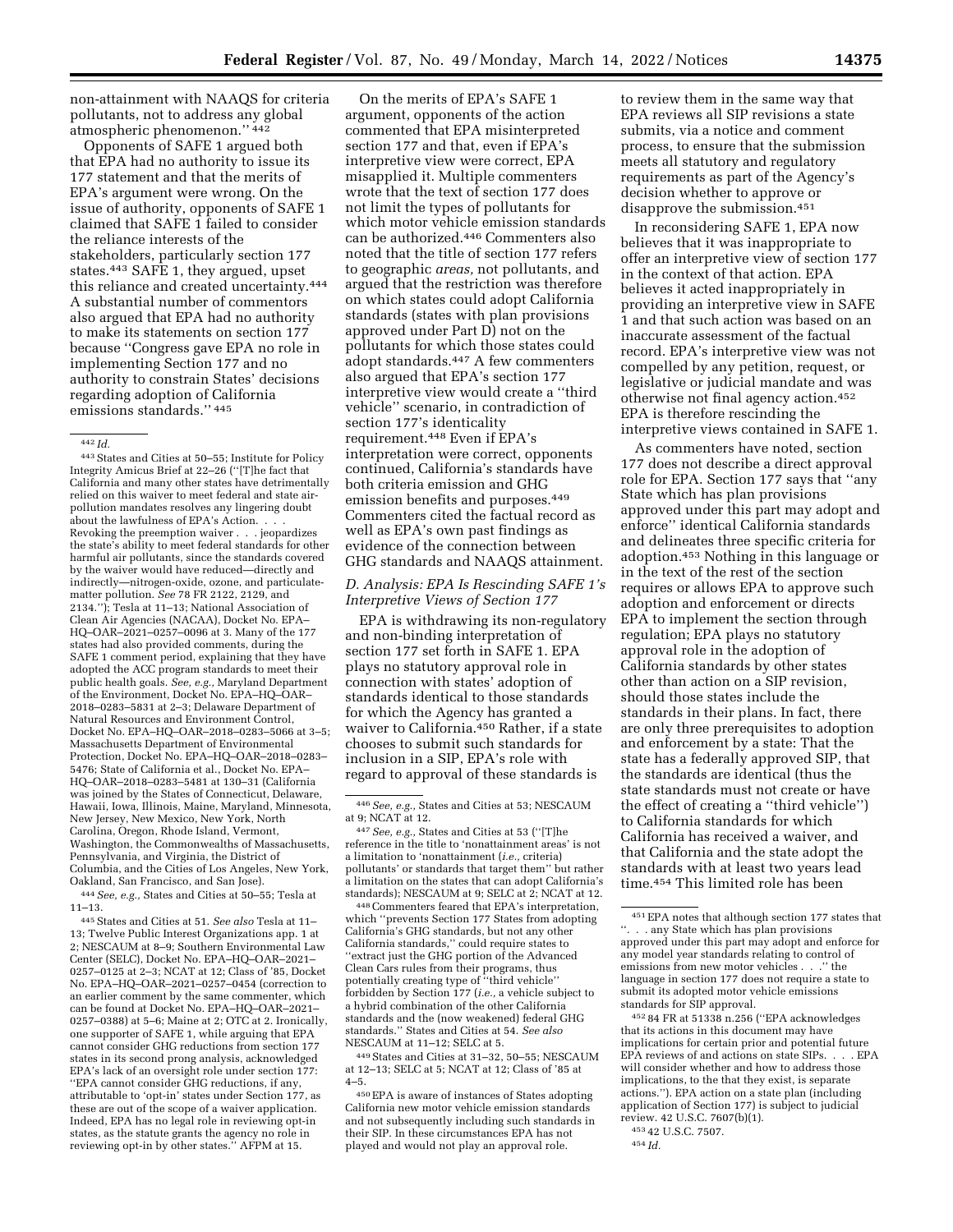acknowledged by courts and EPA alike.455 Thus, it is well established that states have broad discretion to adopt California standards without being subject to EPA's approval.456

States with approved SIPs that have adopted the waived California standard into state law may submit a SIP revision that includes that adopted standard. In that proceeding, EPA could determine whether the statutory criteria for adoption are met for purposes of approving a SIP revision. Indeed, in the litigation following SAFE 1, EPA acknowledged that its interpretive view of section 177 would have no actual effect until applied in a future SIP context.457 SIPs are a crucial planning tool in helping states reach attainment for NAAQS and California's standards are key components of many of these SIPs.458 In a SIP proceeding, these states

456EPA also notes that there are ample judicial avenues to directly challenge state adoption of California standards. For example, the First and Second Circuits have already addressed objections to the adoption of California standards under section 177. In both *Am. Auto. Mfrs. Ass'n* v. *Mass. DEP* and *Motor Vehicle Mfrs. Ass'n* v. *NYSDEC,*  petitioners argued that the States' adoption of California's low emission vehicles standards without the associated clean fuels plan violated section 177. 31 F.3d 18 (1st Cir. 1994); 17 F.3d 521 (2d Cir. 1994).

457Several commenters on the Notice of Reconsideration argued that SAFE 1 violated conformity rules by interfering with already approved SIPs. However, as EPA explained in the litigation over SAFE 1, the action had no actual effect on ''either existing approvals of state plans or the plans themselves for criteria pollutants.'' Final Brief for Respondents at 106, *Union of Concerned Scientists* v. *NHTSA,* No. 19–1230 (D.C. Cir. Oct. 27, 2020). *See also* 84 FR 51338, n.256.

458Wisconsin at 1 (''These standards provide important and necessary reductions in both GHG and criteria pollutant emissions needed to meet state and local air quality goals and address federal CAA requirements.''); Connecticut at 2 (''These programs enable long-term planning and yield critical emission reductions that are critical to meeting Connecticut's climate goals as well as our statutory obligations to reach attainment with the ozone NAAQS.''); Delaware at 2 (''Delaware adopted the California LEV regulation and incorporated the LEV and GHG standards into the State Implementation Plan. . . . Delaware will not meet air quality goals without more protective vehicle emission standards. ''); Maine at 1 (''[T]he LEV program was initially created to help attain

and other stakeholders are better able to provide specific and comprehensive comments about the intent and effect of adopting California standards.459

For these reasons, EPA believes that it was inappropriate to provide an interpretive view of section 177 in SAFE 1.460 Therefore, EPA is withdrawing its SAFE 1 interpretive view of section 177.

### *E. Conclusion*

EPA determines that it was both inappropriate and unnecessary, within the SAFE 1 waiver proceeding, to provide an interpretive view of the authority of section 177 states to adopt California standards. Therefore, EPA withdraws its interpretive views that had been set forth in SAFE 1.

### **VIII. Other Issues**

### *A. Equal Sovereignty*

As explained in Section VI, EPA must grant California's waiver request unless the Agency makes one of the specified findings in section 209(b)(1). In this instance, Congress has made multiple determinations through its adoption of section 209 and subsequent amendments, dating from 1967 through the 1990 CAA Amendments, regarding California's role and its relation to federal standard setting for mobile sources. EPA's longstanding waiver practice, consistent with case law, has been to refrain from considering factors beyond section 209(b)(1) criteria as well as constitutional claims in the review of California waiver requests.461 EPA

459 The Agency has considered whether there may be any reliance interests on EPA's previous interpretive view of section 177 described in the SAFE 1 action. EPA is unaware of any such interests, and none were raised in comments. 460To the extent that EPA's reasoning in its SAFE

1 section 177 determination lacked fair notice, as the States and Cities' Petition claimed, such a

461 EPA has declined to consider constitutional challenges to California Waivers since at least 1976. 41 FR 44212 (Oct. 7, 1976) (''An additional argument against granting the waiver was raised by the Motorcycle Industry Council and Yamaha, who contended that the CARB had violated due process when adopting their standards, by not allowing the manufacturers a fair and full opportunity to present their views at a State hearing. If this argument has any validity, the EPA waiver hearing is not the proper forum in which to raise it. Section 209(b) does not require that EPA insist on any particular procedures at the State level. Furthermore, a complete opportunity was provided at the EPA waiver hearing for the presentation of views.''). *See also, e.g.,* 43 FR at 32184 (July 25, 1978) (rejecting objections to the procedures at state level, objections that section 207(c)(3)(A) establishes field protection, and constitutional objections all as beyond the ''narrow'' scope of the Administrator's review).

acknowledges that California adopts its standards as a matter of law under its police powers,462 that the Agency's task in reviewing waiver requests is properly limited to evaluating California's request according to the criteria in section 209(b), and that it is appropriate to defer to litigation brought by third parties in other courts, such as state or federal court, for the resolution of constitutionality claims and inconsistency, if any, with other statutes. As further explained this practice flows from the statute and legislative history, which reflect a broad policy deference that is afforded to California to address its serious air quality problems (which are on-going) as well as to drive emission control innovation. And so, EPA has historically declined to consider constitutional issues in evaluating and granting section 209 waivers. In *MEMA I,* the D.C. Circuit rejected a First Amendment challenge to a waiver as outside the scope of review.463 In 2009, EPA approved a waiver (and authorization) under section 209(e), granting California authority to enforce its Airborne Toxic Control Measure, which established in-use emission performance standards for engines in transport refrigeration units (TRUs) and TRU generator sets.464 Responding to comments that the waiver reached beyond California's borders in violation of the Dormant Commerce Clause, EPA stated that such considerations are not factors that EPA must consider under section 209(e) because ''EPA's review of California's regulations is limited to the criteria that Congress directed EPA to review.'' 465 This interpretation was upheld by the D.C. Circuit Court of Appeals. The Court agreed with EPA that the commenters had sought to ''improperly . . . engraft a type of constitutional Commerce Clause analysis onto EPA's Section 7543(e) waiver decisions that is neither present in nor authorized by the statute." 466

463 *MEMA I,* 627 F.2d 1095, 1111, 1114–14 (D.C. Cir. 1979).

464 74 FR 3030 (January 16, 2009).

465 Decision Document, EPA–HQ–OAR–2005– 0123–0049 at 67.

466*ATA* v. *EPA,* 600 F.3d 624, 628 (D.C. Cir. 2010) (quoting the U.S. brief). In a footnote to this statement, the Court said ATA could attempt to bring a constitutional challenge directly (which would argue that the waiver unconstitutionally burdens interstate commerce) but ''express[ed] no view on that possibility.'' *Id.* at n.1. *See also OOIDA*  v. *EPA,* 622 Fed. Appx. 4, 5 (D.C. Cir. 2015)

<sup>455</sup> In 1979, for example, only two years after the adoption of section 177, the D.C. Circuit stated that the Act only requires the three listed prerequisites. ''not . . . that the EPA administrator conduct a separate waiver proceeding for each state that chooses [to adopt California standards].'' *Ford Motor Co.* v. *EPA,* 606 F.2d 1293, 1298 (D.C. Cir. 1979). Similarly, in 1994, while enacting rules implementing section 209(e)(2)(B), the parallel provision for the nonroad vehicle section of the California Waiver program, EPA noted that section 177 states had not ''ask[ed] for EPA authorization before they adopted the California standards, nor did EPA or the automobile industry suggest that they needed such authorization." 56 FR 36969, 36983 (1994). *See also* 77 FR 62637 n.54 (''States are not required to seek EPA approval under the terms of section 177.'').

and maintain the health-based National Ambient Air Quality Standards (NAAQS) . . . The California ZEV and GHG programs enable long-term planning for both the states and the regulated community and have been drivers of technological change across<br>the industry.").

<sup>462</sup>*Central Valley Chrysler-Jeep, Inc.* v. *Goldstene,*  529 F.Supp.2d 1151, 1174 (''The waiver provision of the Clean Air Act recognizes that California has exercised its police power to regulate pollution emissions from motor vehicles since before March 30, 1966; a date that predates both the Clean Air Act and EPCA.'').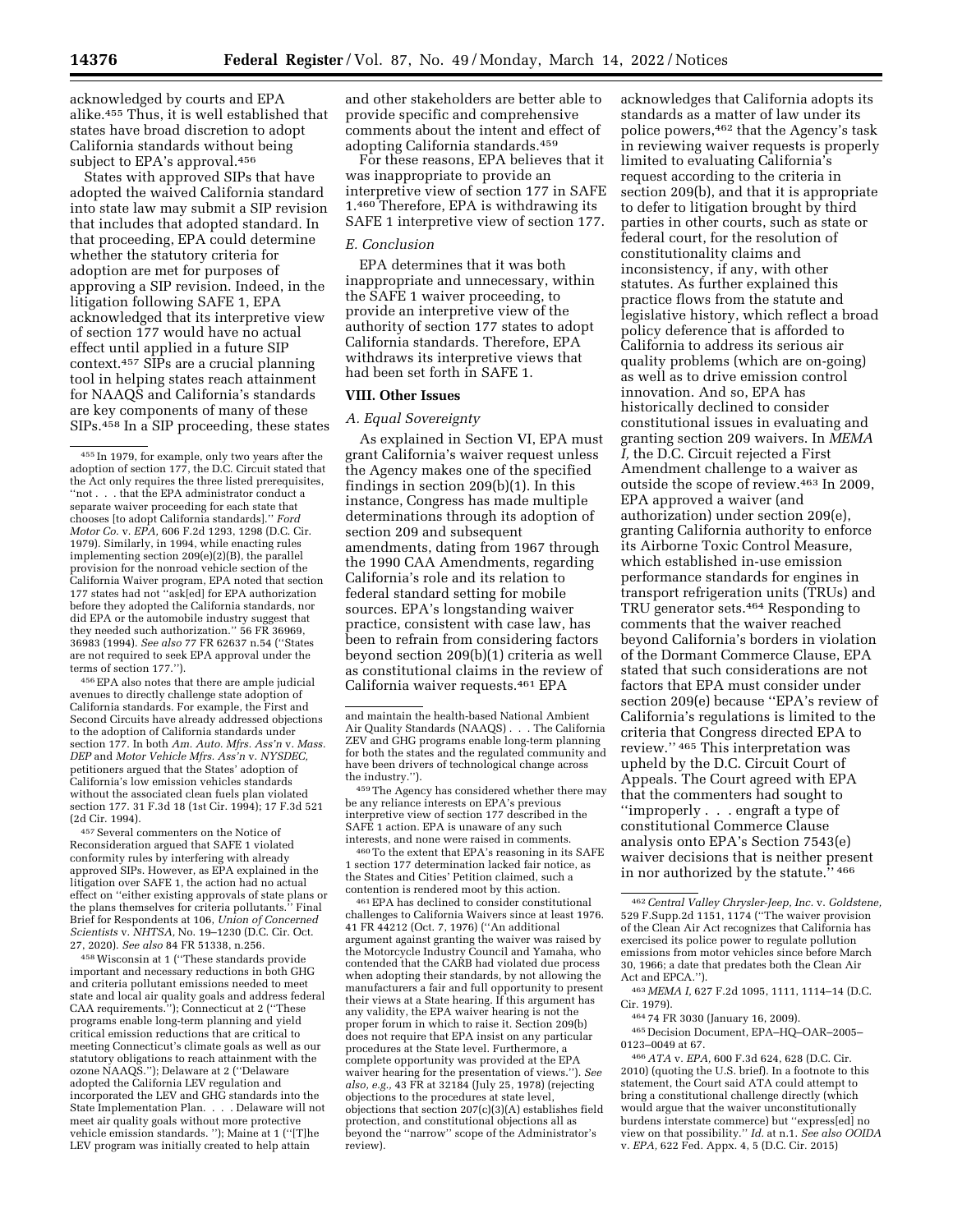Consistent with the Agency's long standing practice, the decision on whether to grant the ACC program waiver was based solely on criteria in section 209(b) and the Agency did not either interpret or apply the Equal Sovereignty Doctrine or any other constitutional or statutory provision in that waiver decision.467

Although EPA specified issues that it was seeking comment on within the Notice of Reconsideration, commenters nevertheless argued that the Equal Sovereignty Doctrine, which was not one of the identified aspects in that notice, preempts reinstitution of the relevant aspects of the ACC program waiver. According to these commenters, ''Section 209, by allowing California and only California to retain a portion of its sovereign authority that the Clean Air Act takes from other States, is unconstitutional and thus unenforceable.'' 468 Other commenters argued that the Equal Sovereignty doctrine does not apply to the California waiver program. One comment maintained that the holding in *Shelby County* v. *Holder* is distinguishable from the CAA.469 California disagreed with

467 78 FR at 2145.

468Ohio and 15 States, Docket No. EPA–HQ– OAR–2021–0257–0124 at 1. This commenter also stated that ''The waiver at issue here, allowing only California to regulate carbon emissions, is not sufficiently related to the problem that Section 209(a) targets, Congress enacted that section to permit California to address *local* air pollution. But California seeks special treatment for its proposed greenhouse gas targets . . . designed to mitigate climate change—an inherently global interest.'' *Id.*  at 8–9. EPA notes that this characterization of CARB's standards is addressed in Section V.

469Twelve Public Interest Organizations at 5 (''*Shelby County* does not govern here. *See* Amicus Br. of Prof. Leah Litman 12–17, *Union of Concerned Scientists* v. *NHTSA,* No. 19–1230 (July 6, 2020) (A–0384). First, Clean Air Act Section 209(b) places no extraordinary burden or disadvantage on one or more States. Rather, the statute benefits California by allowing the exercise of its police power authority to address its particular pollution control needs. Second, the foundation for reserving California's authority has not waned over time. California had in 1967, and continues to have, the Nation's absolute worst air quality. For example, the South Coast air basin, home to 17 million people, typically leads the Nation in ozone (smog) pollution. The American Lung Association's 2021 'State of the Air' report on national air pollution shows that seven of the ten worst areas for ozone pollution in the country are in California, as are six of the worst ten for small particulate matter. Am. Lung Ass'n, *Most Polluted Cities, [https://](https://www.lung.org/research/sota/city-rankings/most-polluted-cities) [www.lung.org/research/sota/city-rankings/most](https://www.lung.org/research/sota/city-rankings/most-polluted-cities)[polluted-cities](https://www.lung.org/research/sota/city-rankings/most-polluted-cities)* (last visited July 2, 2021) (A–  $0422$ ).'').

EPA's characterization of the relevance of the doctrine, commenting that the Supreme Court has only applied the ''rarely invoked'' doctrine of Equal Sovereignty in the ''rare instance where Congress undertook 'a drastic departure from basic principles of federalism' by authorizing 'federal intrusion into sensitive areas of state and local policymaking.' '' 470

As explained in the 2013 ACC program waiver decision, EPA continues to believe that waiver requests should be reviewed based solely on the criteria in section 209(b)(1) and specifically, that the Agency should not consider constitutional issues in evaluating waiver requests.471 As previously noted in Section VI, the constitutionality of section 209 is not one of the three statutory criteria for reviewing waiver requests, and such objections are better directed to either the courts or Congress. As the D.C. Circuit reasoned in *MEMA I,* ''it is generally considered that the constitutionality of Congressional enactments is beyond the jurisdiction of administrative agencies.'' 472 Although commenters here raise a new constitutional argument—that of Equal Sovereignty rather than the First Amendment or the Dormant Commerce Clause—EPA is no more well-suited to resolve this constitutional objection than it is to resolve previous constitutional objections.473

EPA notes that Congress struck a deliberate balance in 1967 when it acknowledged California's serious air quality problems as well as it being a laboratory for the country, and once again in 1977 when Congress continued to acknowledge California's air quality problems as well as problems in other states and decided that California's new motor vehicle standards, once waived by EPA and subject to certain conditions, would be optionally

472 *MEMA I,* 627 F.2d 1095, 1114–15 (D.C. Cir. 1979) (holding that EPA did not need to consider whether California's standards ''unconstitutionally burden[ed] [petitioners'] right to communicate with vehicle purchasers.''). *See also* Twelve Public Interest Organizations at 7 (''As regulatory agencies are not free to declare an act of Congress unconstitutional,' *Springsteen-Abbott* v. *SEC,* 989 F.3d 4, 8 (D.C. Cir. 2021), EPA cannot determine whether a statute Congress directed it to implement contravenes the equal-sovereignty principle. Thus, EPA should proceed to rescind the Waiver Withdrawal and leave Ohio's argument for review by an appropriate court.'').

473*See, e.g., Johnson* v. *Robison,* 415 U.S. 361, 368, (1974) (''Adjudication of the constitutionality of congressional enactments has generally been thought beyond the jurisdiction of administrative agencies''); *Springsteen-Abbott,* 989 F.3d at 8; *Meredith Corp.* v. *FCC,* 809 F.2d 863, 872 (D.C. Cir. 1987).

available for all states under section 177 under specified criteria.474 In striking a balance between one national standard and 51 different state standards, Congress chose to authorize two standards—the federal standard, and California's standards (which other states may adopt). EPA believes this balance reflected Congress's desire for California to serve as a laboratory of innovation and Congress's understanding of California's extraordinary pollution problems on the one hand, and its desire to ensure that automakers were not subject to too many different standards on the other.

In reconsidering the SAFE 1 action and the appropriateness of reinstating the 2013 ACC program waiver, EPA has not considered whether section 209(a) and section 209(b) are unconstitutional under the Equal Sovereignty Doctrine. As in the 2013 ACC program waiver, the decision on whether to grant the waiver and the consequence of a reinstated waiver is based solely on the criteria in section 209(b) and this decision does not attempt to interpret or apply the Equal Sovereignty Doctrine or any other constitutional or statutory provision.

### *B. CARB's Deemed-To-Comply Provision*

EPA received comments arguing that California's 2018 clarification to its deemed-to-comply provision ''changed important underlying requirements of the original 2012 waiver application'' and ''EPA cannot reinstate a Clean Air Act waiver for a program that no longer exists.'' 475 These commenters maintain that California has never sought a waiver for the 2018 amendments or a determination that the change is within the scope of the prior waiver. As such, commenters maintain that EPA lacks a necessary predicate to permit California's enforcement of its amended GHG standards.

Other commenters argued that the ''deemed to comply'' provision was always conditioned on the federal standards providing GHG reductions that were at least equal to or as protective as California's program and so the 2018 amendments did not substantively change the provision or affect any related reliance interests and instead were designed to clarify the

<sup>(</sup>rejecting a challenge for lack of jurisdiction because challengers objected to the state regulations themselves, not EPA's approval of them in a waiver under 209(b)) (''To the extent there is any tension in our case law surrounding whether we might decide a constitutional claim brought within a broader challenge to an EPA waiver decision, OOIDA does not present us with such a challenge, and we have no occasion to resolve that question here.").

<sup>470</sup>States and Cities at 41–42.

<sup>471</sup> 78 FR at 2145.

<sup>474</sup> ''§ 177 . . . permitted other states to 'piggyback' onto California 's standards, if the state's standards 'are identical to the California standards for which a waiver has been granted for such model year.' '' *Motor Vehicle Mfrs. Ass'n* v. *New York State Dep't of Envtl. Conservation,* 17 F.3d 521, 525 (2d Cir. 1994).

<sup>475</sup>AFPM at 7; Urban Air at 2, 18–19; NADA at 6.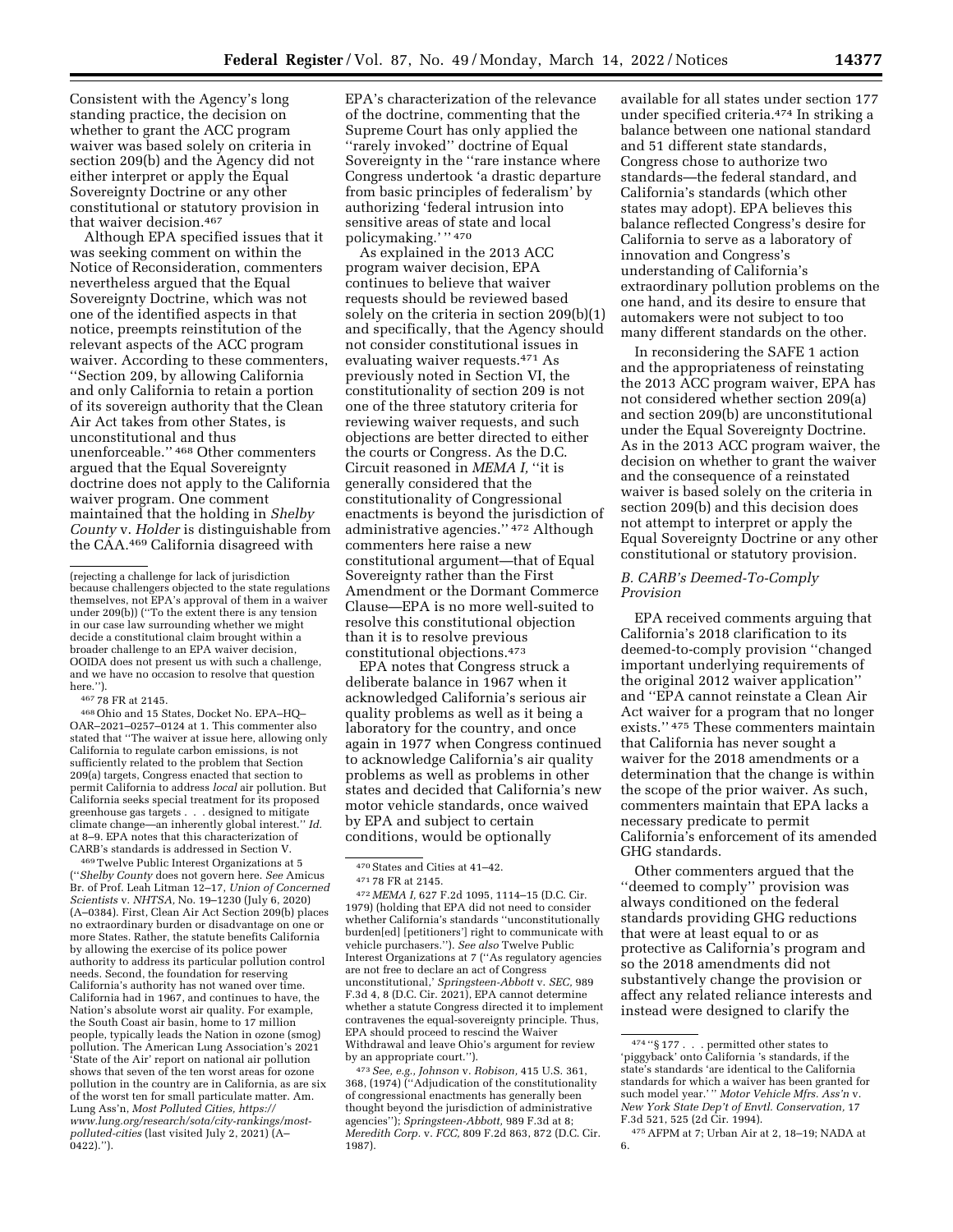provision.476 Commenters maintain that CARB adopted ''non-substantive amendments for its LEV III regulations to further clarify that the deemed-tocomply provision would only apply if the federal GHG standards remained substantially as they were as of the date of the 2017 Final Determination.'' 477 According to these commenters, California adopted these amendments after EPA's withdrawal of its 2017 Final Determination that had determined that its Federal GHG standards for model years 2022–2025 remained appropriate and instead concluded that the federal standards for model years 2022–2025 may be too stringent and should be revised. EPA notes that after the January 2017 MTE CARB subsequently found that compliance with those federal standards would result in equivalent or greater GHG benefits than originally projected for California.478 These commenters further maintain that the clarification of the deemed-to-comply provision is immaterial to the reversal of the waiver withdrawal in SAFE 1 because the SAFE 1 action was expressly based on EPA's decision to rely on NHTSA's preemption findings and section 209(b)(1)(B) determination, neither of which was based on CARB's 2018 clarification rulemaking. As such, the commenters maintain that the clarification of the deemed-to-comply provision has no bearing on and does not preclude EPA's SAFE 1 waiver withdrawal.479

As previously explained, under section 209(b)(1) EPA is to grant a waiver of preemption for California to enforce its own standards that would otherwise be preempted under section 209(a). This preemption does not extend to federal standards that are adopted under section 202(a). EPA explained this in responding to comments on the deemed-to-comply provision in the ACC program waiver decision. ''[T]he waiver decision affects only California's emission standards, not the federal standards that exist regardless of EPA's decision.'' 480 This preemptive effect of section 209(a) does not change even when California chooses to allow for compliance with its standards through

federal standards as envisaged by the deemed-to-comply provision.

It also bears note that in SAFE 1, EPA made clear that the 2018 amendment was not a ''necessary part of the basis for the waiver withdrawal and other actions that EPA finalizes in this [SAFE1] document.481 In the Notice of Reconsideration, EPA neither reopened nor reconsidered elements of the 2013 waiver that were not part of EPA's findings in SAFE 1.482 As noted in this decision, EPA has evaluated the factual and legal errors that occurred in SAFE 1. As part of this evaluation, EPA believes it has considered all appropriate and relevant information necessary to its review of issues associated with the second waiver prong or consideration of preemption under EPCA. The Agency also recognizes that it received comments from parties that raised non-germane issues to EPA's Notice of Reconsideration. EPA did not conduct an analysis of such comments in the context of reconsidering the specific actions taken in SAFE 1. EPA also makes clear that the result of rescinding its part of SAFE 1 is the automatic reinstatement of the waiver granted to California in 2013 for its ACC program. That is the result of the action taken herein.483

482 86 FR at 22423. In addition to declining to take a position on the effect of California's 2018 amendments to its ''deemed to comply'' provision, SAFE 1 did not finalize the withdrawal of the waiver under the first or third waiver prongs. EPA also notes that it has previously responded twice to the comments suggesting that CARB's deemed-tocomply provision demonstrates that California does not have a need for its own standards. *See* 78 FR at 2124–25.

483EPA acknowledges that motor vehicle emission standards in California as well as federally are periodically clarified, amended, or revised. For example, after California issued its first deemed-tocomply regulation, EPA determined that the state's GHG standards were within the scope of the 2009 waiver. While EPA believes that Congress intended regulatory certainty to be attached to the Agency's waivers issued under section 209, EPA acknowledges that conditions may change over time so significantly that it could merit a review of California's motor vehicle emission program and applicable standards therein or that would prompt California to submit a related waiver request to EPA. As explained in this decision, the conditions associated with the analysis of the three waiver criteria performed in the ACC waiver decision did not change so as to merit the SAFE 1 action. EPA

#### **IX. Decision**

After review of the information submitted by CARB and other public commenters, the SAFE 1 action, and the record pertaining to EPA's 2013 ACC program waiver, I find that EPA did not appropriately exercise its limited inherent authority to reconsider waiver grants in SAFE 1. SAFE 1 did not correct a clerical or factual error, nor did the factual circumstances and conditions related to the three statutory criteria change prior to SAFE 1, much less change so significantly as to cast the propriety of the waiver grant into doubt. On this basis, I am rescinding the SAFE 1 action.

Furthermore, after review of both the 2013 ACC program waiver record as well as the SAFE 1 record, to the extent that EPA did have authority to reconsider the ACC program waiver, I have determined that the asserted bases were in error and did not justify the waiver withdrawal. With respect to the Agency's first purported basis—its discretionary decision to undertake a reinterpretation of the second waiver prong—I find that the statutory interpretation adopted in SAFE 1 is a flawed reading of the statute, and I hereby return to the traditional interpretation of the second waiver prong, which is, at least, the better interpretation. Under the traditional interpretation, which looks at the program as a whole, California clearly had a compelling need for the ACC program. Even if SAFE 1's statutory reinterpretation, which focuses on California's compelling need for the specific standards, were an appropriate reading, EPA did not perform a reasonable, accurate, and complete review of the factual record in its findings regarding the criteria emission benefits of CARB's ZEV sales mandate and GHG emission regulations. Upon review, I find that SAFE 1's predicate for concluding that California did not have a compelling need for these specific standards was not reasonable given the record at the time of the ACC program waiver and once again during the SAFE 1 proceeding. A reasonable, accurate, and complete review of the record supports the need for California's specific GHG emission standards and ZEV sales mandate to meet compelling and extraordinary conditions in California. This is true whether I look at how these standards reduce criteria pollution, GHG pollution, or both. In

<sup>476</sup>States and Cities at 58–61. (''California always intended its standards would 'remain an important backstop in the event the national program is weakened or terminated.' 78 FR at 2,128.'').

<sup>477</sup> *Id.* at 60. ''Final Determination on the Appropriateness of the Model Year 2022–2025 Light-Duty Vehicle Greenhouse Gas Emissions Standards under the Midterm Evaluation'' (2017 Final Determination) at *[https://nepis.epa.gov/Exe/](https://nepis.epa.gov/Exe/ZyPDF.cgi?Dockey=P100QQ91.pdf)  [ZyPDF.cgi?Dockey=P100QQ91.pdf.](https://nepis.epa.gov/Exe/ZyPDF.cgi?Dockey=P100QQ91.pdf)* 

<sup>478</sup> 82 FR 14671 (March 22, 2017) and 83 FR 16077 (April 13, 2018).

<sup>479</sup>States and Cities at 60–62.

<sup>480</sup> 78 FR at 2124.

<sup>481</sup>EPA declined to ''take any position at this point on what effect California's December 2018 amendment to its ''deemed to comply' provision . . . [may] have on the continued validity of the January 2013 waiver.'' 84 FR at 51329, n.208, 51334, n.230. Although EPA claimed in SAFE 1 that the deemed to comply clarification confirmed and provided further support for the SAFE 1 action, EPA no longer makes this claim to the extent it is relevant in its reconsideration and rescission of SAFE 1. The consequence of this action is the reinstatement of the ACC program waiver issued in 2013 and does not extend to other regulatory developments in California or by EPA that occurred subsequent to that waiver decision.

recognizes that federal light-duty vehicle GHG emission standards have been modified twice since SAFE 1 was issued; the current standards do not change EPA's conclusion that SAFE 1 should be rescinded.